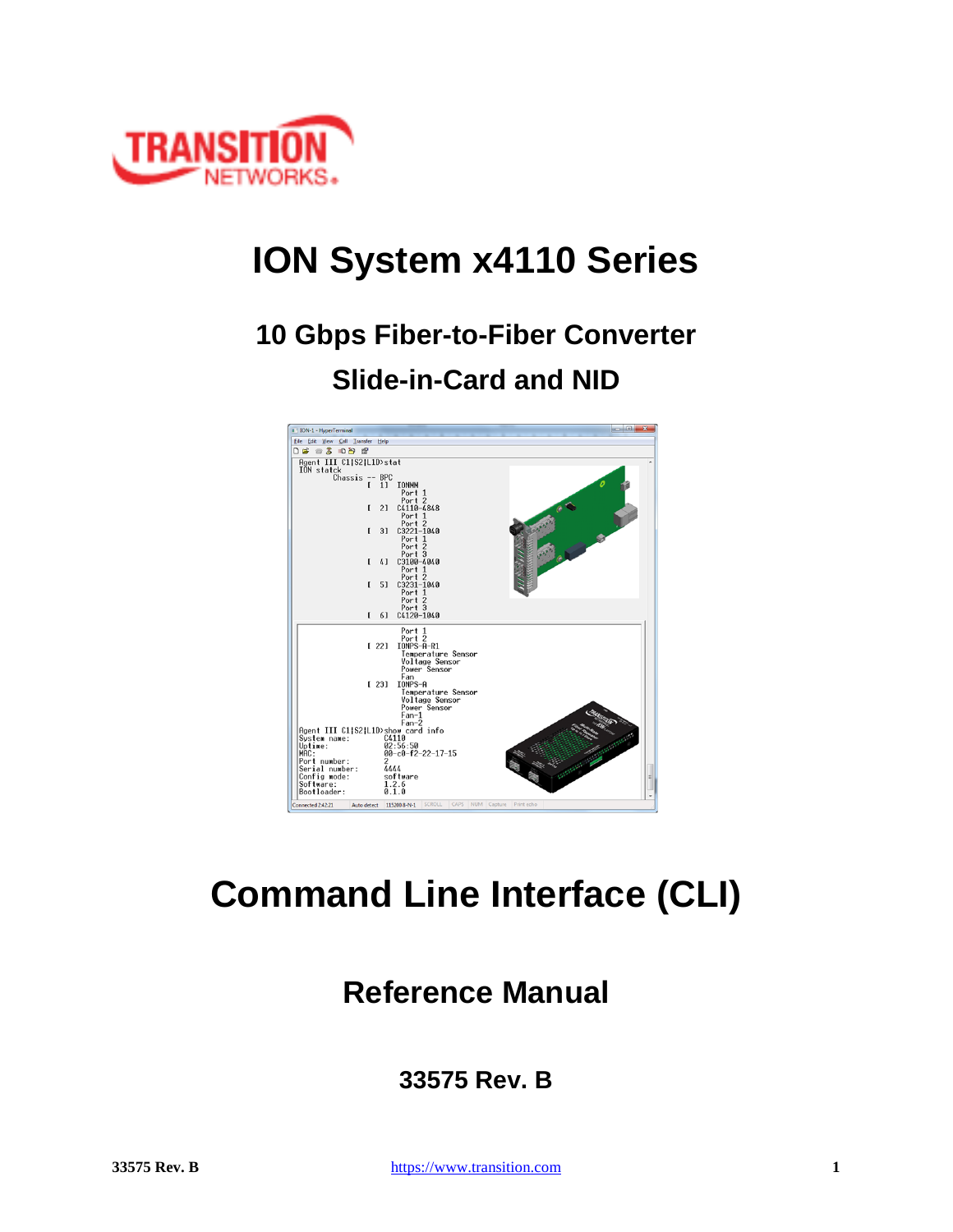# **Trademarks**

All trademarks and registered trademarks are the property of their respective owners.

# **Copyright Notice/Restrictions**

Copyright © 2015 Transition Networks. All rights reserved. No part of this work may be reproduced or used in any form or by any means (graphic, electronic or mechanical) without written permission from Transition Networks.Printed in the U.S.A.

**ION System x4110 Series NID CLI Reference, 33575 Rev. B**

# **Contact Information**

Transition Networks 10900 Red Circle Drive Minnetonka, MN 55343 USA tel: +1.952.941.7600 | toll free: 1.800.526.9267 | fax: 952.941.2322 [sales@transition.com](mailto:sales@transition.com) | [techsupport@transition.com](mailto:techsupport@transition.com) | [customerservice@transition.com](mailto:customerservice@transition.com)

# **Revision History**

| <b>Rev</b> | <b>Date</b> | <b>Description</b>                                                                                                                                           |
|------------|-------------|--------------------------------------------------------------------------------------------------------------------------------------------------------------|
| A          | 03/02/15    | Initial release for y 1.2.4.                                                                                                                                 |
| в          | 10/17/16    | Update for C4110 v1.2.6; add Vendor Specific Info to DMI; update CLI with go to<br>slot and port (go $s=12$ l1p=1 and go l1p=2); update contact information. |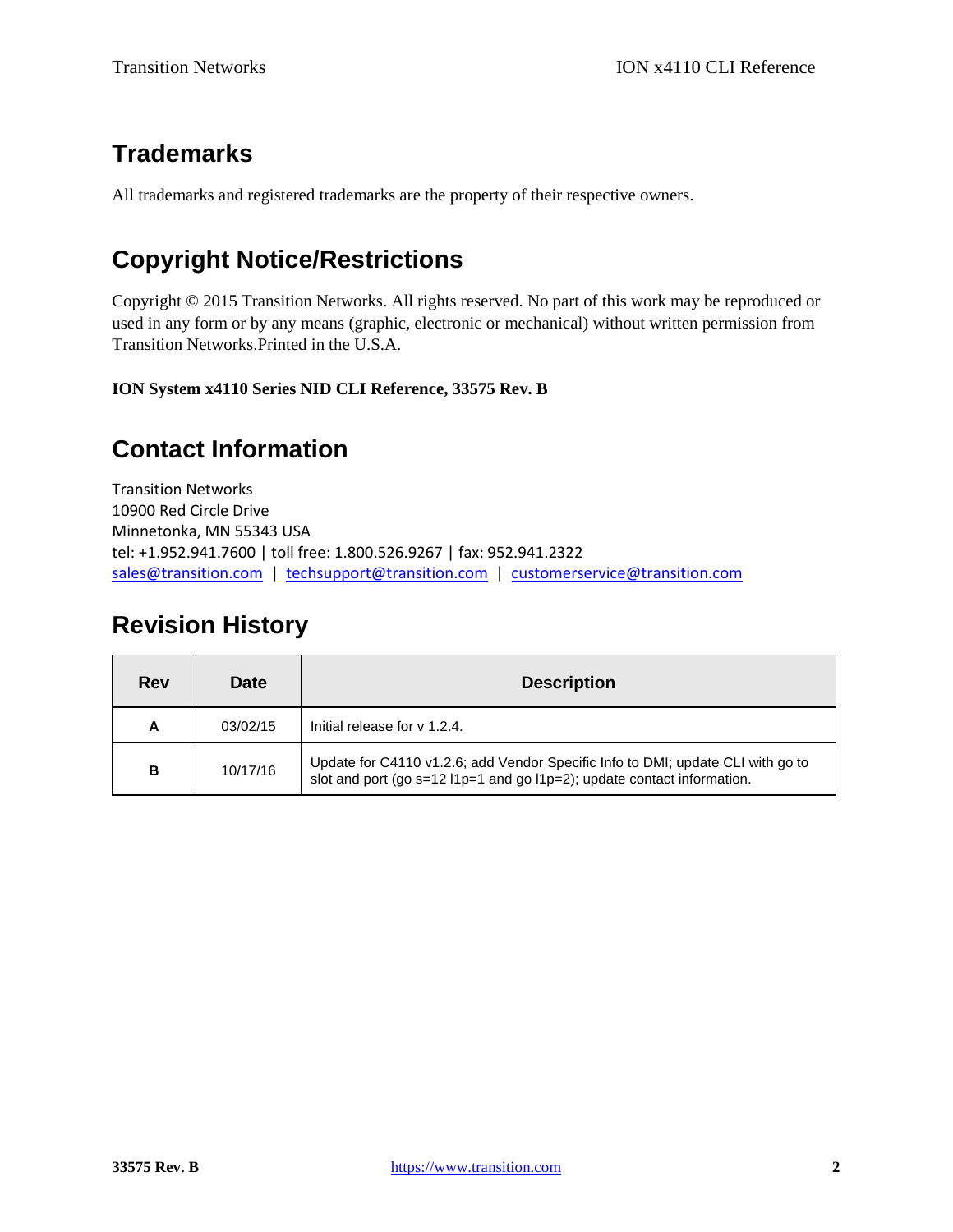# **Table of Contents**

## **Tables**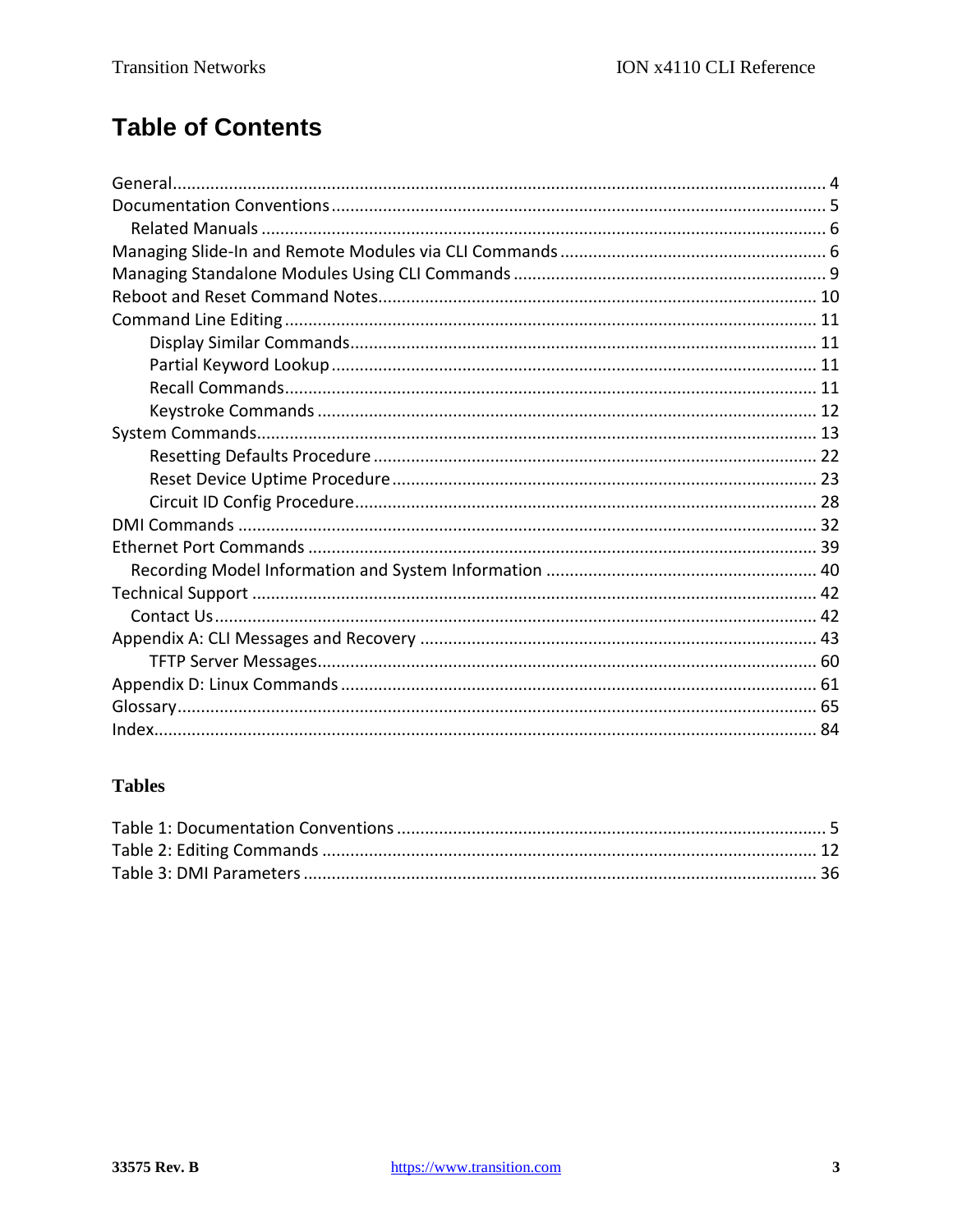# **General**

This manual describes the USB and Telnet command line interface (CLI) commands available for ION x4110 operation in an ION System chassis. This manual is for experienced network administrators who are responsible for configuring and maintaining the ION system.

These devices can be managed via Command Line Interface (CLI), Web interface, or Telnet. Access is through the IONMM (ION Management Module), also installed in the ION chassis. See the related *x4110 Installation Guide* or locate it on the web at [http://www.transition.com,](http://www.transition.com/) then click on Products/Product Finder to locate the manual.

For S4110 and C4110 models, product description, features, applications, manageable features and protocols, refer to the model-specific Install guide manual.

The x4110 is delivered with a default configuration. You can change the configuration via the Web interface, Focal Point 3.0, and the CLI.

The CLI offers the most comprehensive set of management features. The CLI is used during the initial setup, configuration, and troubleshooting, but can also be used for day-to-day management (device management, firmware upgrades, managing security features, etc.).

CLI commands are case sensitive. Enter the CLI commands as shown in this document.

In order to execute the CLI commands described in this manual, you must press the **Enter** key after the command has been entered.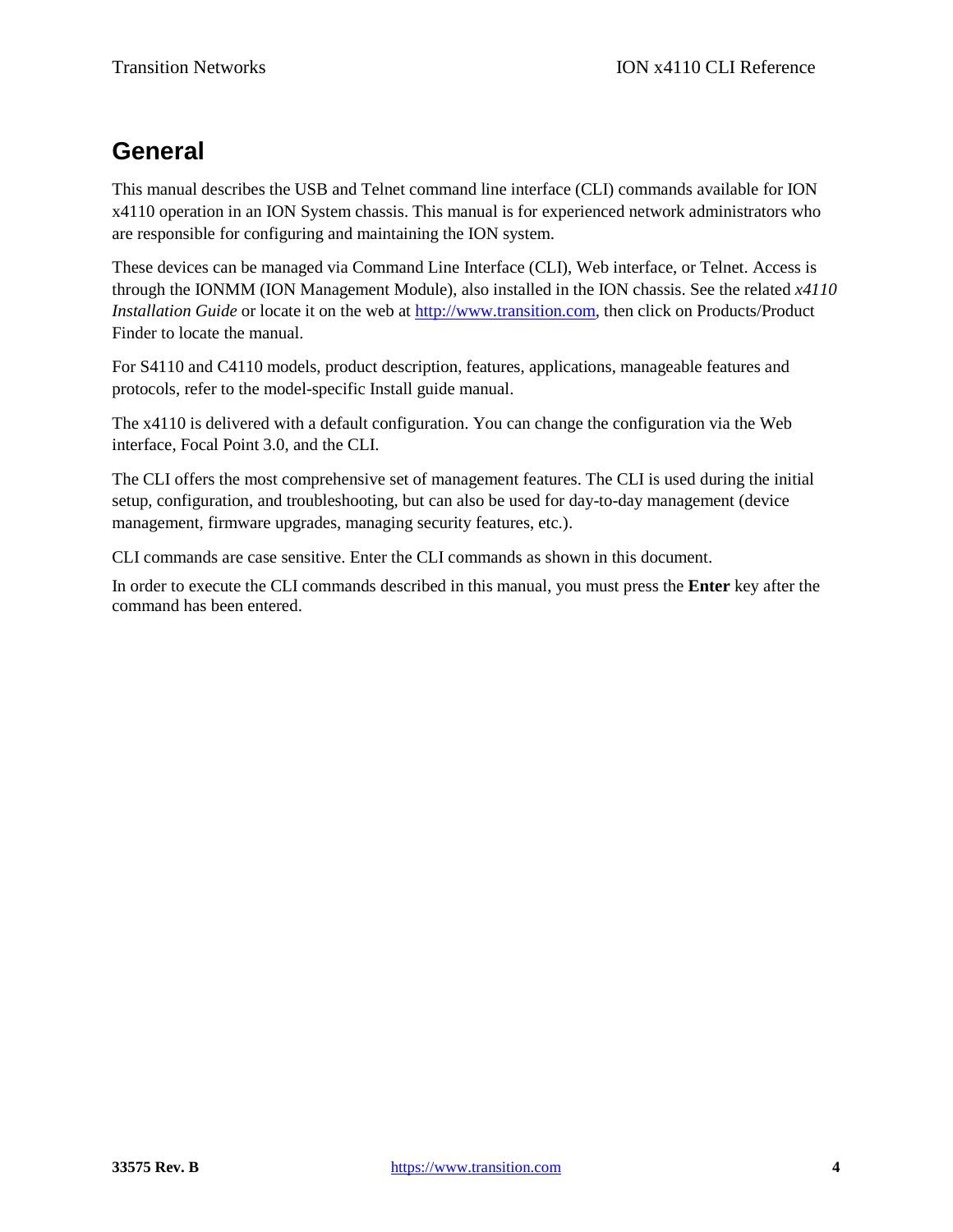# **Documentation Conventions**

The conventions used within this manual for commands/input entries are described in the table below.

| <b>Convention</b>    | <b>Meaning</b>                                                                                                                                                                                               |
|----------------------|--------------------------------------------------------------------------------------------------------------------------------------------------------------------------------------------------------------|
| <b>Boldface text</b> | Indicates the entry must be made as shown. For example:<br>ipaddr= <addr><br/>In the above, only <b>ipaddr</b>= must be entered exactly as you see it, including the<br/>equal sign <math>(=)</math>.</addr> |
| $\leq$               | Arrow brackets indicate a value that must be supplied by you. Do not enter the<br>symbols $\lt$ >. For example:<br>ipaddr= <addr><br/>In place of <addr> you must enter a valid IP address.</addr></addr>    |
| $\mathfrak{g}$       | Indicates an optional keyword or parameter. For example:<br>$go [s=]$<br>In the above, go must be entered, but s= does not have to be.                                                                       |
| $\{\}$               | Indicates that a choice must be made between the items shown in the braces. The<br>choices are separated by the   symbol. For example:<br>state={enable   disable}<br>Enter state=enable or state=disable.   |
| 66 99                | Indicates that the parameter must be entered in quotes. For example:<br>time=<"value"><br>Enter time="20100115 13:15:00".                                                                                    |
| >                    | Indicates a selection string. For example:<br>Select File>Save.<br>This means to first select/click File then select/click Save.                                                                             |

#### **Table 1: Documentation Conventions**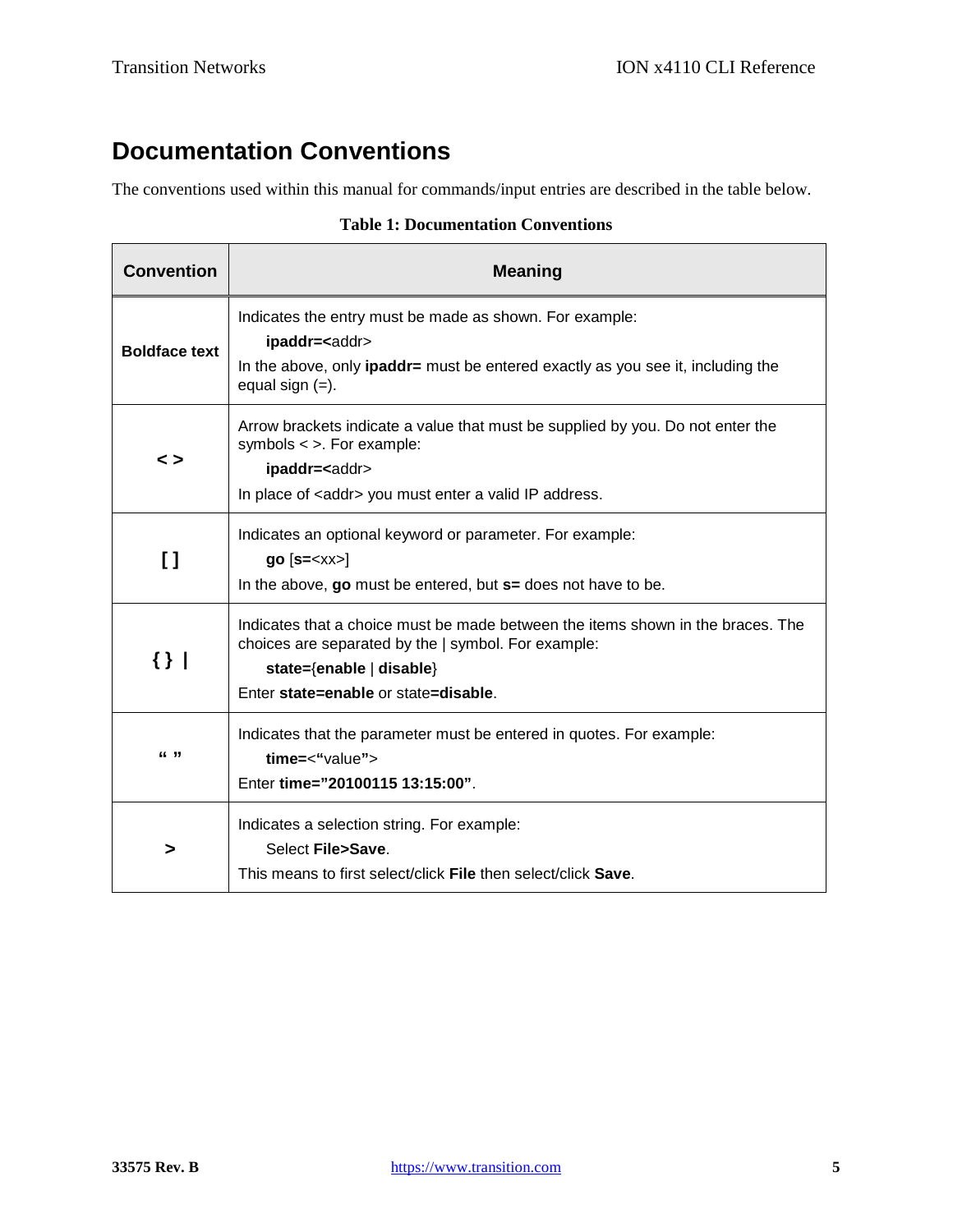# **Related Manuals**

A printed documentation card is shipped with each x4110 device. Context-sensitive Help screens, as well as cursor-over-help (COH) facilities are built into the Web interface. A substantial set of technical documents, white papers, case studies, etc. are available on the Transition Networks web site at [https://www.transition.com.](https://www.transition.com/) Note that this manual provides links to third part web sites for which Transition Networks is not responsible. Other ION system and related device manuals are listed below.

- Product Documentation Postcard, 33504
- C4110 Install Guide, 33572
- S4110 Install Guide, 33573
- x4110 Web User Guide, 33574
- x4110 CLI Reference, 33575 (this manual)
- Focal Point™ 3.0 Management Application User Guide, 33293
- ION Management Module (IONMM) User Guide, 33457 and Install Guide, 33420
- SFP manuals (product specific)
- ION System NID User Guides (33432, 33457, 33472, 33493, 33494, 33495, 33496)
- Release Notes (firmware version specific)

**Note**: This manual may provide links to third part web sites for which Transition Networks is not responsible. Information in this document is subject to change without notice. All information was deemed accurate and complete at the time of publication. This manual documents the latest software/firmware version. While all screen examples may not display the latest version number, all of the descriptions and procedures reflect the latest software/firmware version, noted in the Revision History on page 2.

# **Managing Slide-In and Remote Modules via CLI Commands**

Management of modules other than the IONMM can be accomplished by entering CLI commands through either the local USB serial interface or a remote Telnet session. CLI commands can operate on the device level or port level. This is indicated by the status of the command prompt's preamble.

For example:

AgentIII C1|S7|L1D>

or just:

#### C1|S1|L1D>

This prompt indicates that any subsequent commands entered are for the module located in chassis 1/slot1. In order to enter a command for a different device or port in the ION system, you must change the location of the command prompt. The **go** command lets you change the hierarchical location of the command prompt. Before using the command, a familiarity with the hierarchy structure in the ION system is essential.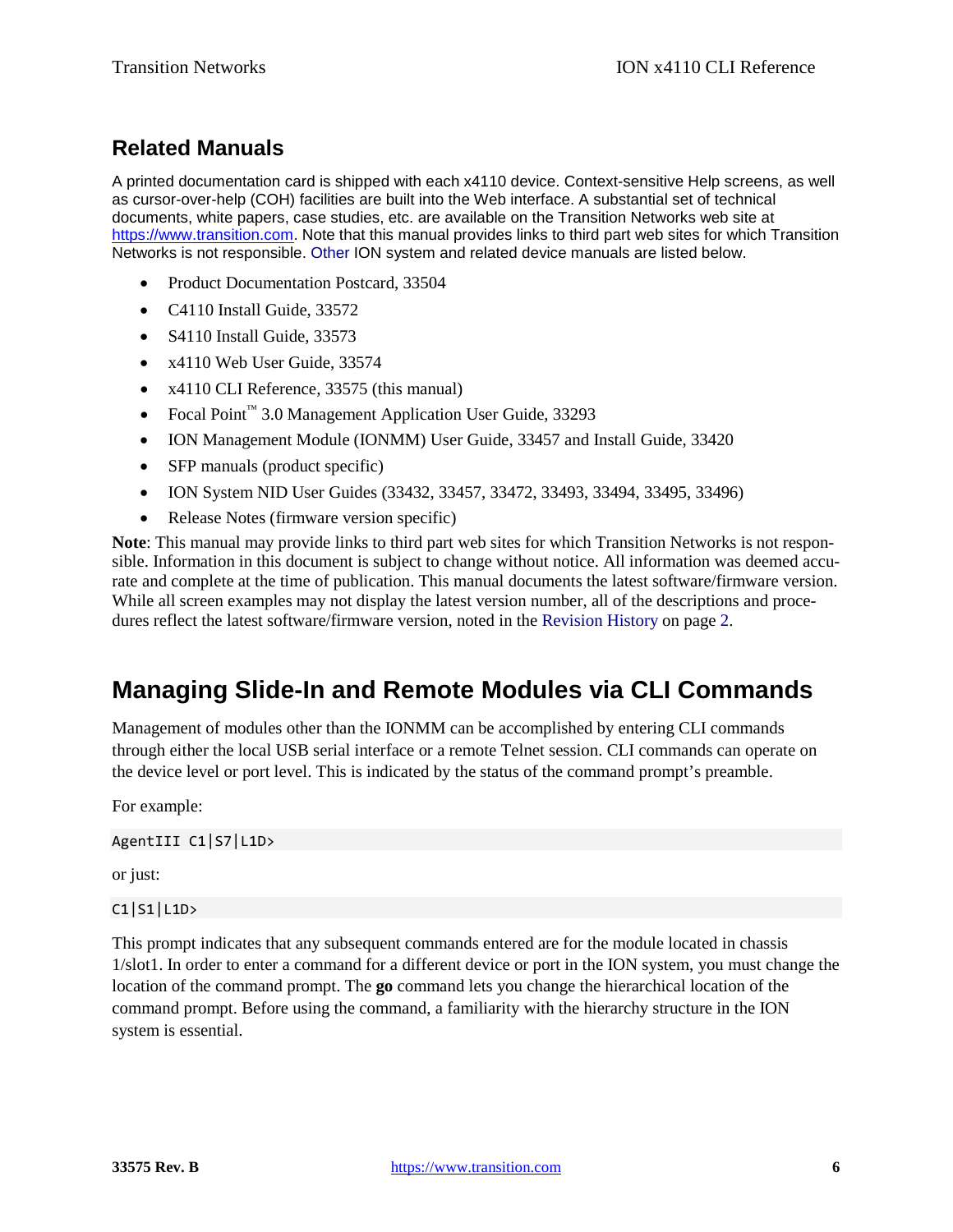



**Figure 1: CLI Location Hierarchy**

In the above figure, there are three levels of devices:

- L1D, or level one device, refers to devices (IONMM and other chassis-resident devices) that are installed in the chassis.
- L2D, or level two device, refers to a device that is directly connected to a port in a NID in the chassis and has other devices connected to it.
- L3D, or level three device, refers to a device that is directly connected to a port in a level one device.

The ports on a device are divided into two categories: Device ports and Attachment ports.

- Device ports These are ports on a specified device that are used as service ports for either customer or network connections, and are typically attached to routers or switches. These ports are labeled  $L1P=$ ,  $L2P=$  and  $L3P=$ . The  $L1$ ,  $L2$ , and  $L3$  indicate the level of the device that the port is on. Devices attached to a port with this designation **can not** be managed by the IONMM.
- Attachment port These are also ports on a specified device; they are labeled  $L1AP=$  and  $L2AP=$ and indicate an attachment point for another ION family device that **can** be managed by the IONMM.

Physically these are the same port. That is, L1P1 and L1AP1 are both port one on a level one device. However, it is how they are used that determines their syntax. For example, L1P1 indicates that the port is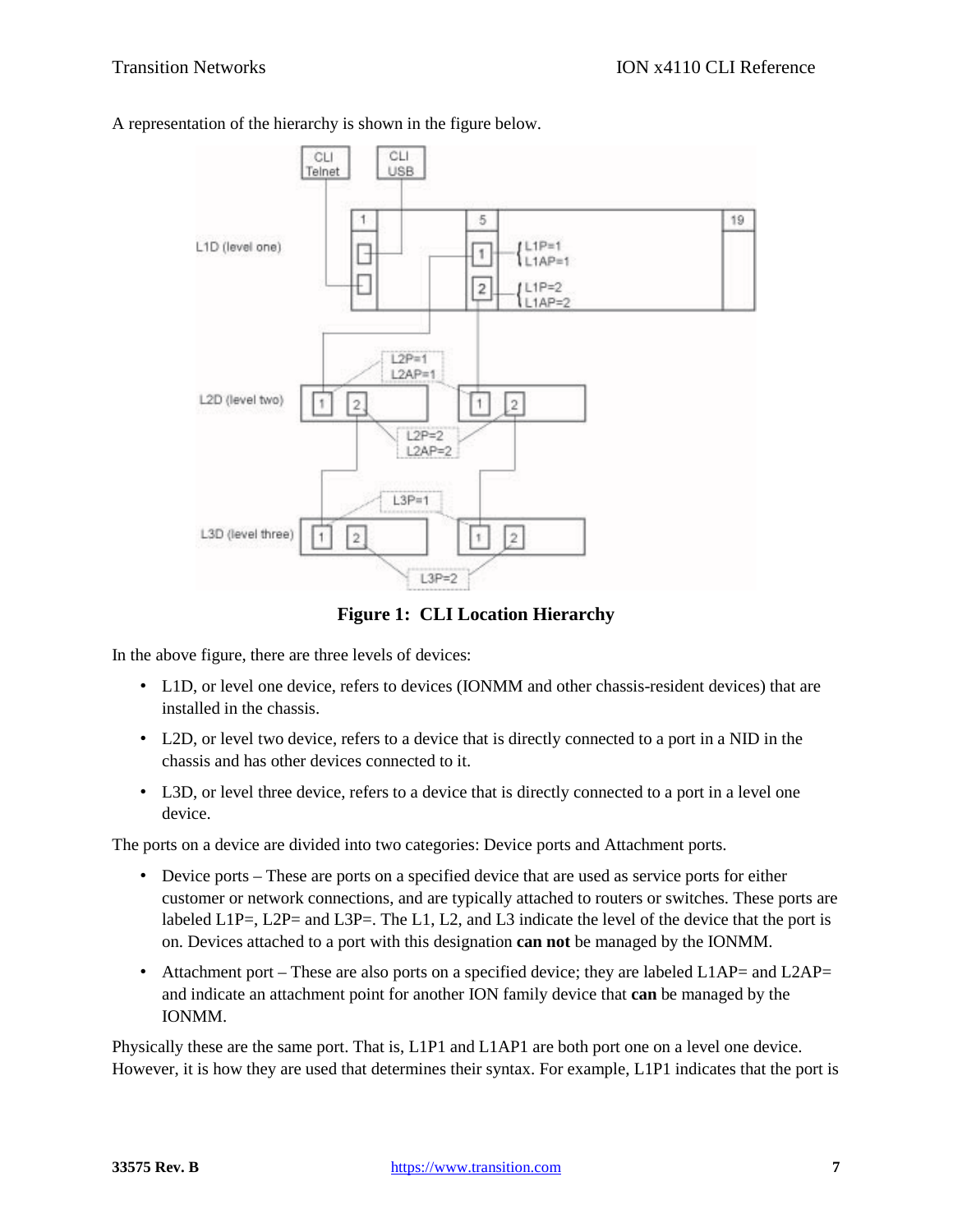used to connect to a service device that is not managed by the IONMM. L1AP1 indicates that the port is used to connect to a level two device that can be managed by the IONMM.

#### Example 1

In the CLI location hierarchy, to go to the first port (L3P1) on device L3D in the network topology shown in Figure 19, you would enter the following command from the base prompt.

#### C1|S1|L1D>**go s=5 l1ap=2 l2ap=1 l3p=1**

The resulting command line prompt would be:

#### C1|S5|L1AP2|L2AP1|L3P1>

Any CLI command appropriate for the port can now be entered.

#### Example 2

In the CLI location hierarchy, to go to device L2D in the network topology shown in Figure 5, you would enter the following command from the base prompt.

#### C1|S1|L1D>**go s=5 l1ap=2 l2d=1**

The resulting command line prompt would be:

#### C1|S5|L1AP1|L2D>

Any CLI command appropriate for the device can now be entered.

The following describes the procedure for using CLI commands to manage the x4110s.

- 1. Access the x4110 through either a USB connection or a Telnet session.
- 2. Use the **go** command to change the operational location to the device/port to be managed. The **go** command format is: **go [c=CHASSIS] [s=SLOT] [l1ap=PORT] [l2ap=PORT] (l1p=PORT|l2p=PORT|l3p=PORT|l1d|l2d|l3d)**
- 3. Configure the x4110using the appropriate commands. For a complete list of the available commands, see the *x4110 CLI Reference Manual*.
- 4. To return the location to the IONMM, type **home** and press **Enter**.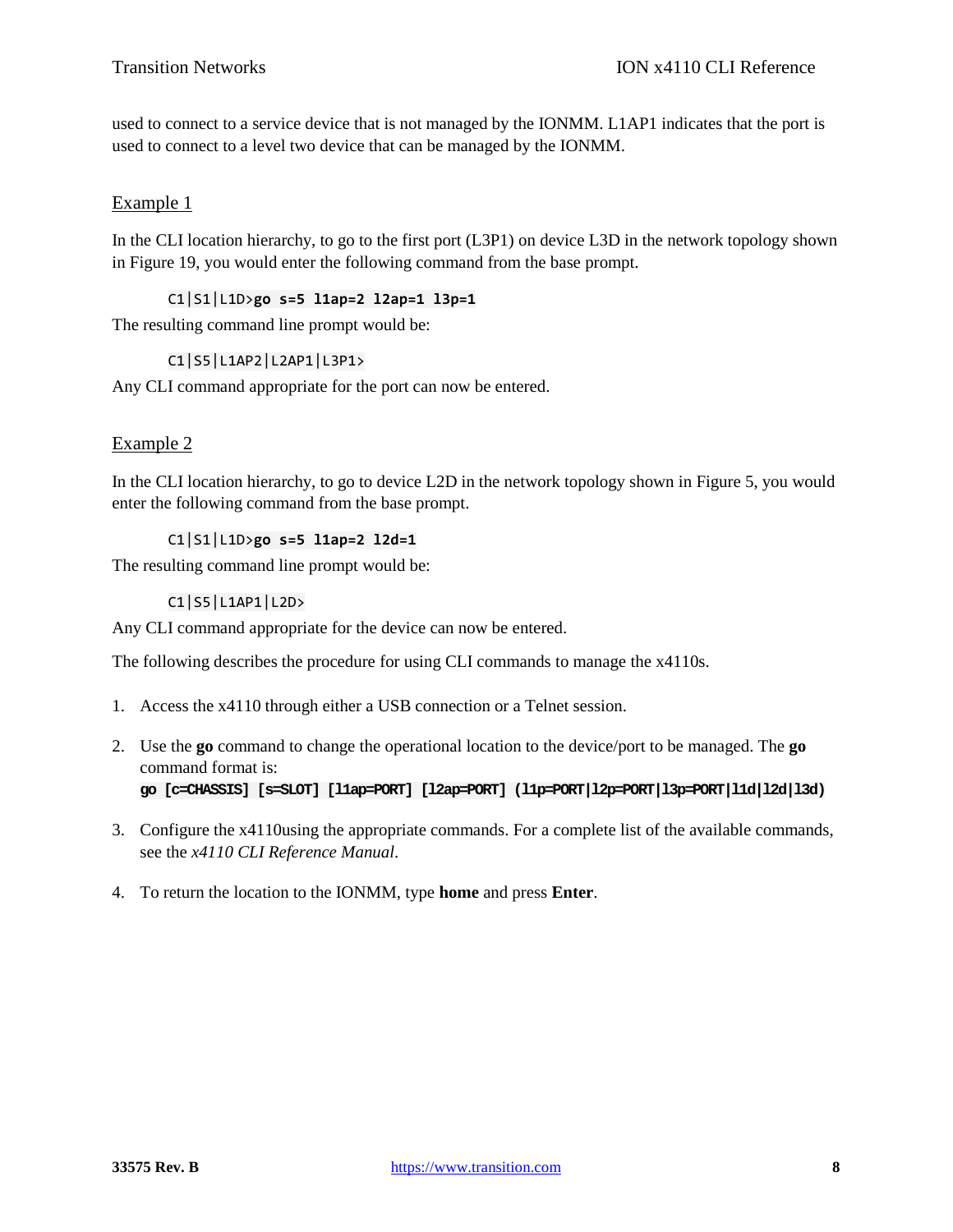# **Managing Standalone Modules Using CLI Commands**

Management of standalone modules can be accomplished by entering CLI commands through either the local USB serial interface or a remote Telnet session. CLI commands can operate on the device level or port level. This is indicated by the status of the command prompt's preamble.

For example:

AgentIII C1|S7|L1D>

or just:

C1|S7|L1D>

This prompt indicates that any subsequent commands entered are for the device instead of a port. In order to enter a command for a port, you must change the location of the command prompt. The **go** command allows you to change the hierarchical location of the command prompt.

The **go** command format is: **go [c=CHASSIS] [s=SLOT] [l1ap=PORT] [l2ap=PORT] (l1p=PORT|l2p=PORT|l3p=PORT|l1d|l2d|l3d)**

#### EXAMPLE

In the CLI location hierarchy, to go to port 1 on a device, you would enter the following command from the base prompt:

#### C1|S7|L1D>**go l1p=1**

The resulting command line prompt would be:

#### C1|S7|L1P1>

Any CLI command appropriate for the port can now be entered.

Subsequently, to return to the device level, you would enter the following:

#### C1|S7|L1P1>**go l1d**

The resulting command line prompt would be:

C1|S7|L1D>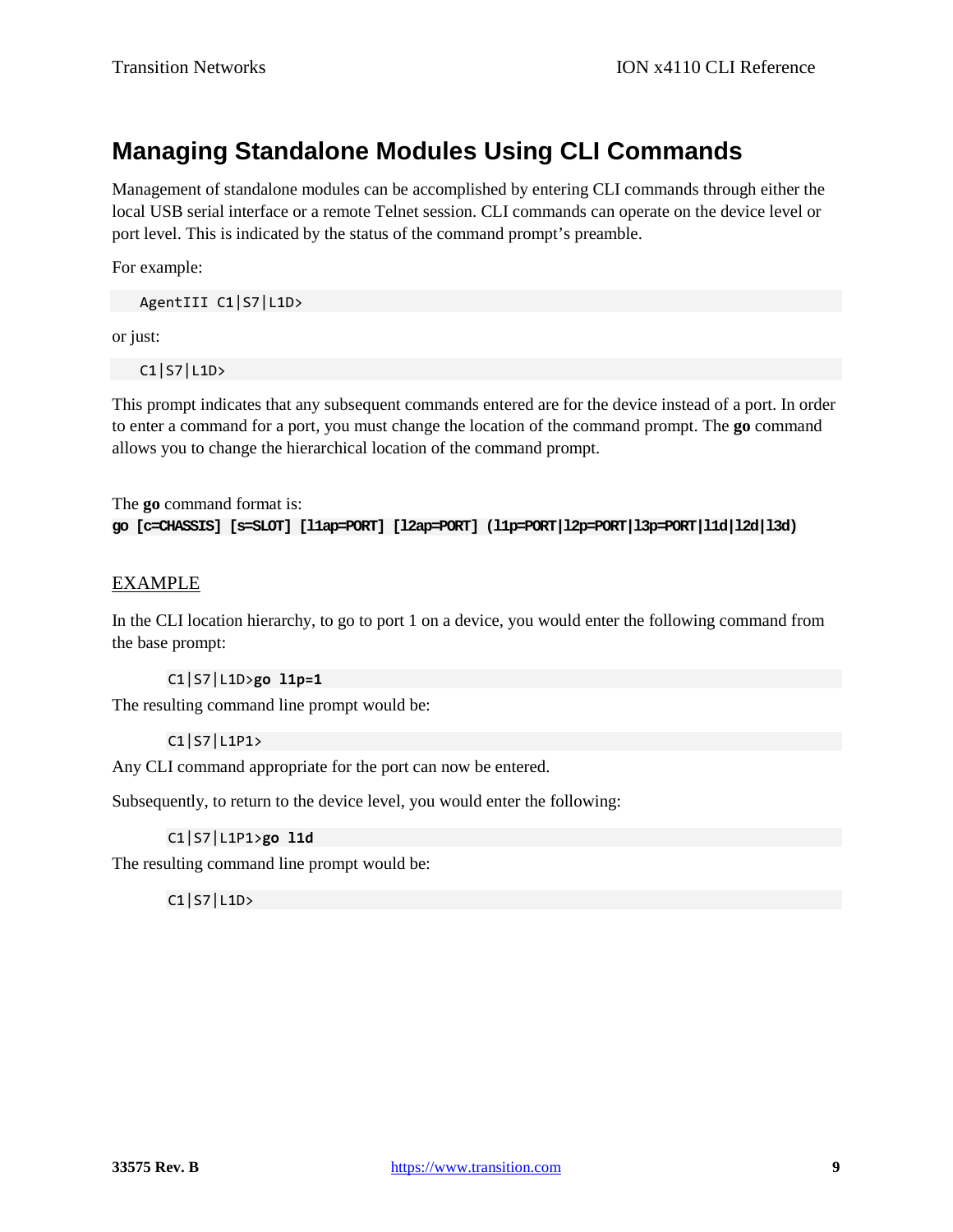# **Reboot and Reset Command Notes**

### **IMPORTANT**

 Certain CLI commands affect important stored files. Doing a reboot, restart or upgrade of the IONMM, a power restart of the chassis, or a reset to factory removes temporary files (e.g. configuration backup files, Syslog file). A Factory Reset also removes the permanent settings (e.g. configuration files, HTTPS certification file, SSH key).

These CLI commands can cause a loss of files:

- **reboot** cold start the x4110
- **reset** reset to factory configuration

See the specific command description for additional information.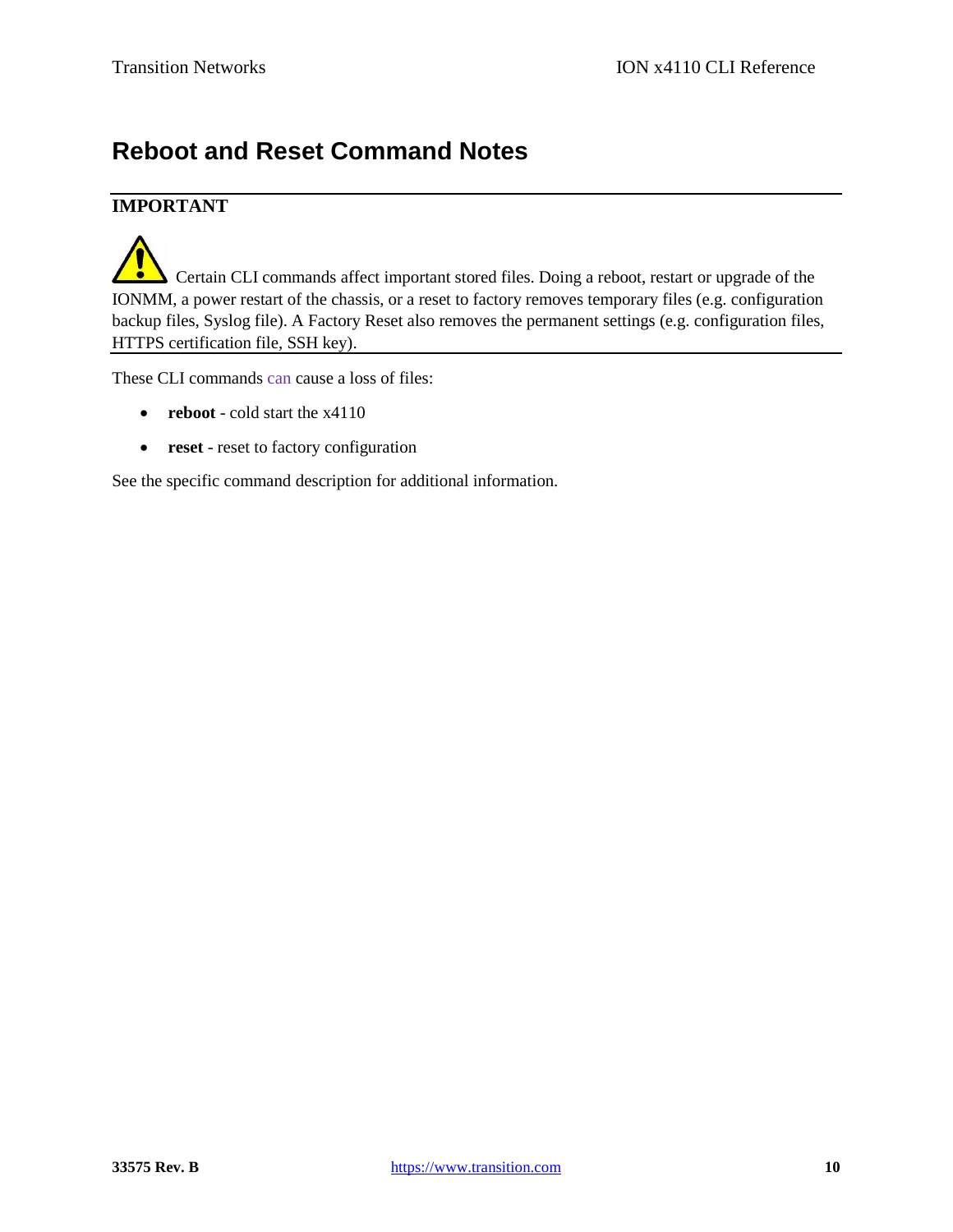# **Command Line Editing**

This section describes how to enter CLI commands.

A CLI command is a series of keywords and arguments. Keywords identify a command, and arguments specify configuration parameters.

#### **Display Similar Commands**

At the command line, you can use the  $\frac{\text{Tab}}{\text{N}}$  key or the ? key to show available commands in a category of commands after entering a part of the command.

For example, use the  $\boxed{\text{Tab} \xrightarrow{\text{tr}}}$  key to enter part of the command (**show ether** in this example) to display all of the available commands that start with **show ether**. The commands display in a single row.

Agent III C1|S2|L1D>**show ether** config loopback security statistics tdr Agent III C1|S2|L1D>show ether

Use the **?** key after a partial CLI command entry to display all of the available commands that start with **show ether**, but in a single column:

```
Agent III C1|S2|L1D>show ether
   config
   loopback
   security
   statistics
   tdr
Agent III C1|S2|L1D>show ether
```
#### **Partial Keyword Lookup**

If you terminate a partial keyword with a question mark, alternatives that match the initial letters are provided. (Remember to not leave a space between the command and question mark.) For example "**s?**" shows all the keywords starting with the letter "**s**."

### **Recall Commands**

To recall recently-entered commands from the command history, perform one of the optional actions below:

**Ctrl-P** or **Up arrow** (**↑**) key: Recall commands in the history buffer, beginning with the most recent command. Repeat the key sequence to recall successively older commands.

**Ctrl-N** or **Down arrow** (**↓**) key: Return to more recent commands in the history buffer after recalling commands with Ctrl-P or the Up arrow key. Repeat the key sequence to recall successively more recent commands.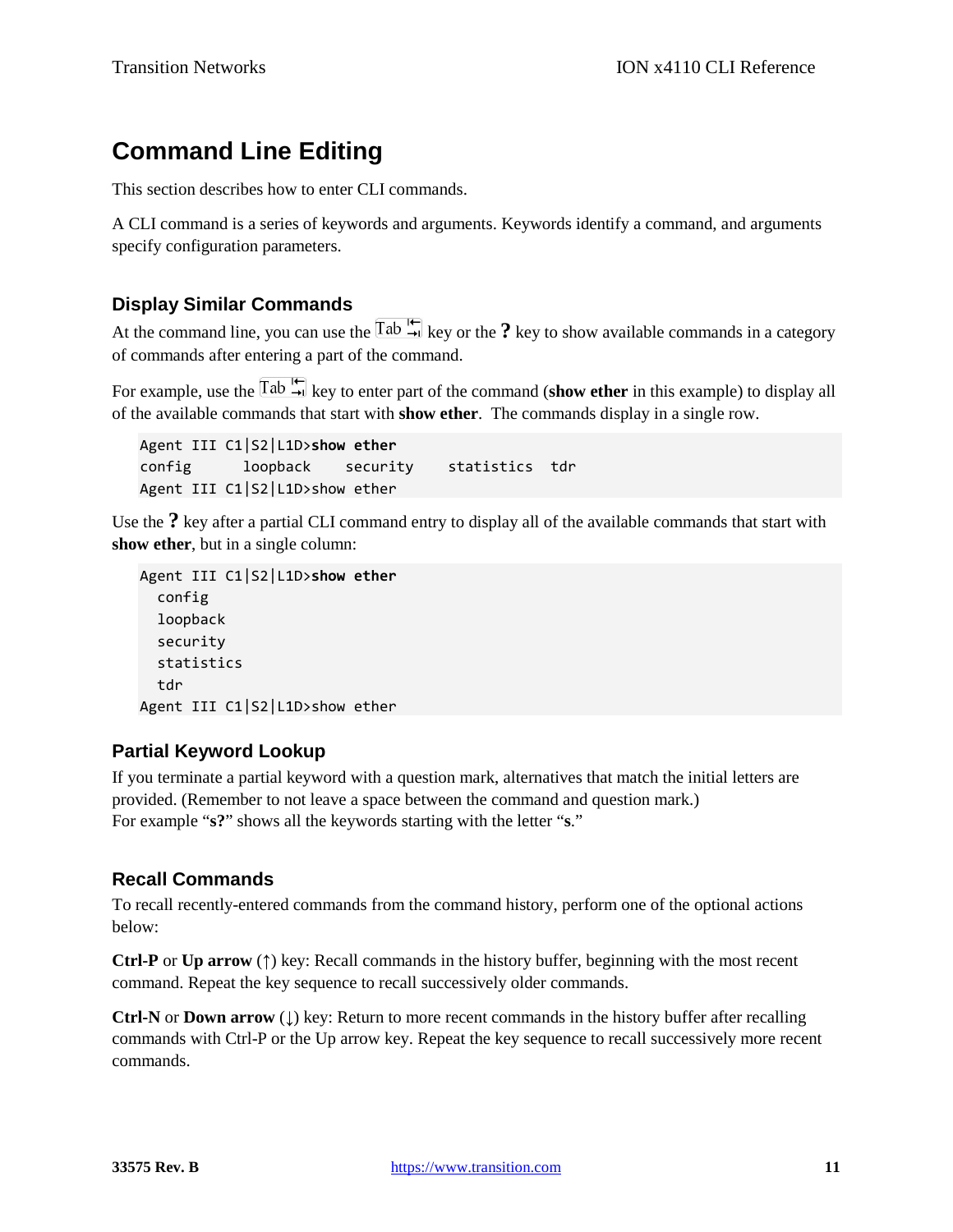### **Keystroke Commands**

The table below shows the optional keystrokes available to edit command lines (\*indicates HyperTerm support, \*\* indicates command prompt support, \*\*\* indicates both HT and command prompt support by this keystroke).

| <b>Capability</b>                                                                                  | <b>Keystroke</b>                         | <b>Purpose</b>                                                                                   |
|----------------------------------------------------------------------------------------------------|------------------------------------------|--------------------------------------------------------------------------------------------------|
| Move the command line around<br>to make changes or corrections                                     | Ctrl-B *** or<br>left (←) arrow key ***  | Move the cursor back one character                                                               |
|                                                                                                    | Ctrl-F *** or<br>right (→) arrow key *** | Move the cursor forward one<br>character                                                         |
|                                                                                                    | Ctrl-A ***                               | Move the cursor to the beginning of<br>the command line                                          |
|                                                                                                    | Ctrl-E ***                               | Move the cursor to the end of the<br>command line                                                |
| Recall commands from the<br>buffer and paste them in the<br>command line                           | Ctrl-Y ***                               | Recall the most recent entry in the<br>buffer                                                    |
|                                                                                                    | Ctrl-T **                                | Transpose the character to the left of<br>the cursor with the character located<br>at the cursor |
|                                                                                                    | Ctrl-Y **                                | Recall the most recent entry in the<br>buffer                                                    |
| Delete entries (if you make a<br>mistake or change your mind)                                      | Delete key *** or<br>Backspace key ***   | Erase the character to the left of the<br>cursor                                                 |
|                                                                                                    | Ctrl-D ***                               | Delete the character at the cursor                                                               |
|                                                                                                    | Ctrl-K ***                               | Delete all characters from the cursor<br>to the end of the command line                          |
|                                                                                                    | Ctrl-U *** or<br>Ctrl-X ***              | Delete all characters from the cursor<br>to the beginning of the command line                    |
|                                                                                                    | Ctrl-W ***                               | Delete the word to the left of the<br>cursor                                                     |
|                                                                                                    | Esc D**                                  | Delete from the cursor to the end of<br>the word                                                 |
| Capitalize or lowercase words or<br>capitalize a set of letters                                    | Esc C*                                   | Change case from capital to lower-<br>case (or lower-case to capital) at the<br>cursor           |
| Redisplay the current command<br>line if the switch unexpectedly<br>sends a message to your screen | Ctrl-L ***<br>or Ctrl-R ***              | Redisplay the current command line<br>(reverse-i-search)                                         |

**Table 2: Editing Commands**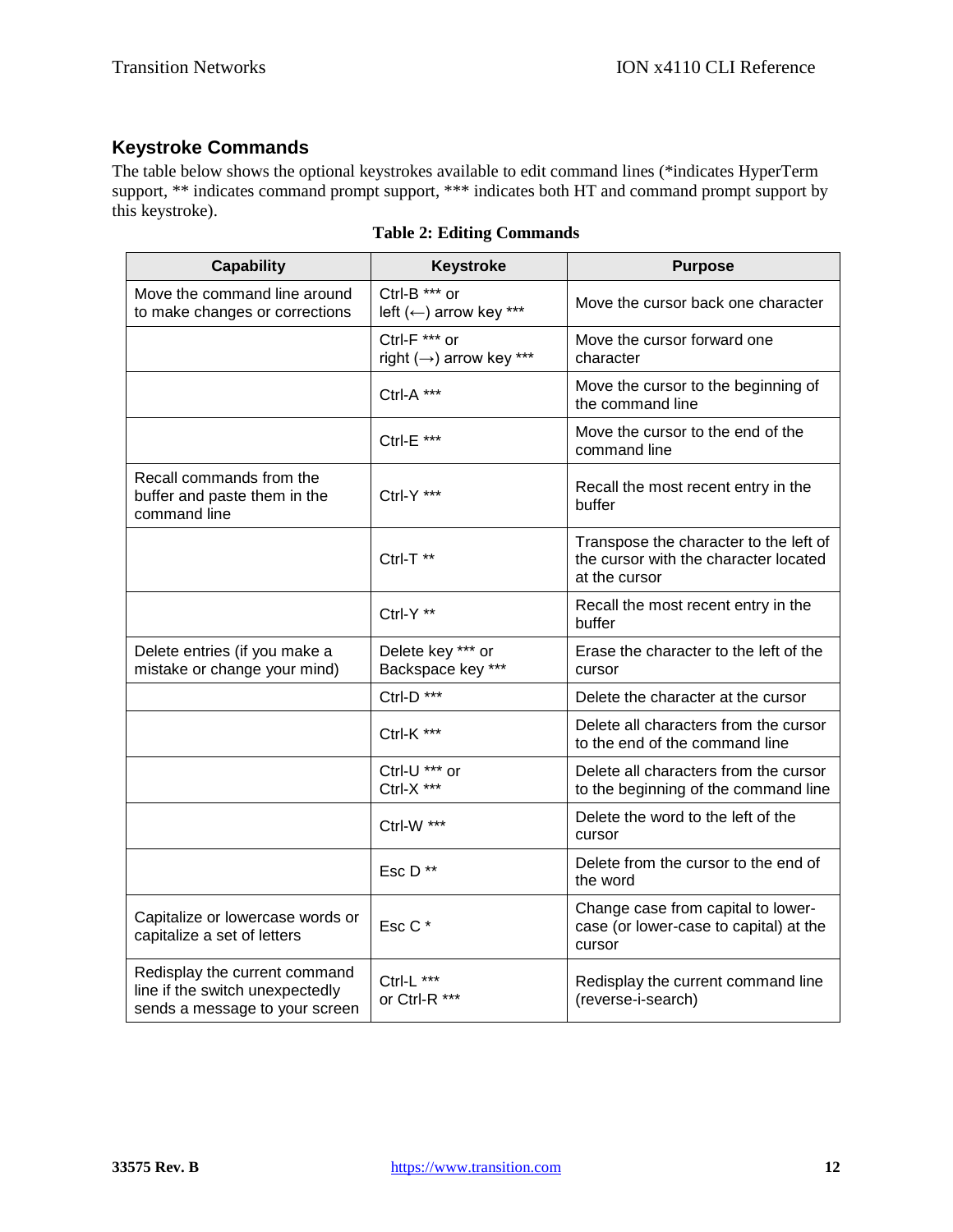# **System Commands**

The following are basic system level commands. These commands are used to show configuration / mode, show help, reboot the system, reset the configuration, and other basic functions.

#### **Password for Login / Access**

| Password: private                                                                                                                                                 |
|-------------------------------------------------------------------------------------------------------------------------------------------------------------------|
| The default device CLI password. CLI entry requires a successful password entry.                                                                                  |
| login: ION<br>Password: private <cr><br/>Hello, this is ION command line (version 1.00).<br/>Copyright 2009 Transition Networks.<br/>Agent III C1 S1 L1D&gt;</cr> |
|                                                                                                                                                                   |

In order to control the NIDs via a USB interface, the command line prompt must be showing the location of the module to be managed. Use the procedure below to access the NID and login via USB connection.

1. Start the terminal emulator program (e.g., HyperTerminal).

2. When the emulator screen displays, press **Enter**. The login prompt displays. If your system uses a security protocol (e.g., RADIUS, SSH, etc.), you must enter the login and password required by that protocol.

3. Type **ION** (all upper case) and press **Enter**. The password prompt displays. If a "Login incorrect" message displays, ignore it.

4. Type your password. The default is **private** (all lower case).

5. Press **Enter**. The HyperTerminal command line prompt displays (Agent III C1|S0|L1D>).

6. Enter CLI commands to set up, configure, operate, and maintain the NID.

#### **Log Out (Quit)**

| <i>Syntax</i> :  | $q$ (uit)                                                                                     |
|------------------|-----------------------------------------------------------------------------------------------|
| Description:     | Exit the current mode and return to the previous mode (i.e., the CLI command line<br>prompt). |
| <i>Example</i> : | Agent III C1 S17 L1D>q<br>login:                                                              |

**Note**: The NID does not automatically log out upon exit or after a timeout period, which could leave it vulnerable if left unattended. Follow your organizational policy on when to log out.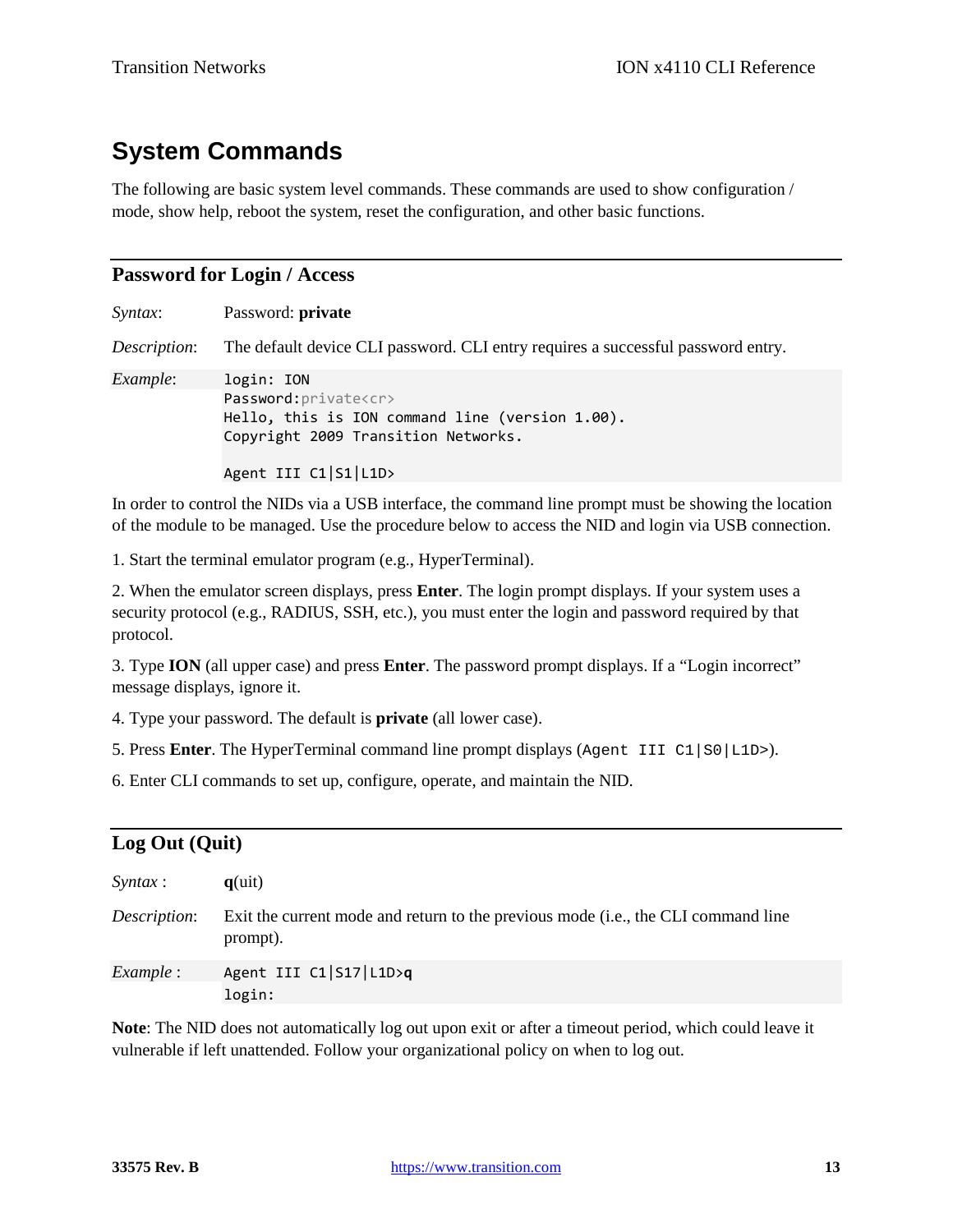### **Clear the Screen**

*Syntax:* **cls**

*Description:* Clears the screen and returns to the location of the IONMM card.

### **Go Back to IONMM**

| Syntax:      | home                                                                                                                                            |
|--------------|-------------------------------------------------------------------------------------------------------------------------------------------------|
| Description: | Sets the command prompt back to the location of the IONMM card.                                                                                 |
| Example:     | If the IONMM card is in chassis 1/slot 1 (c=1 s=1) and the command prompt was at $c=1$<br>$s=1711d$ and then you entered the following command: |
|              | Agent III C1 S17 L1D>home                                                                                                                       |
|              | the new command line prompt would be:                                                                                                           |
|              | Agent III C1 S1 L1D>                                                                                                                            |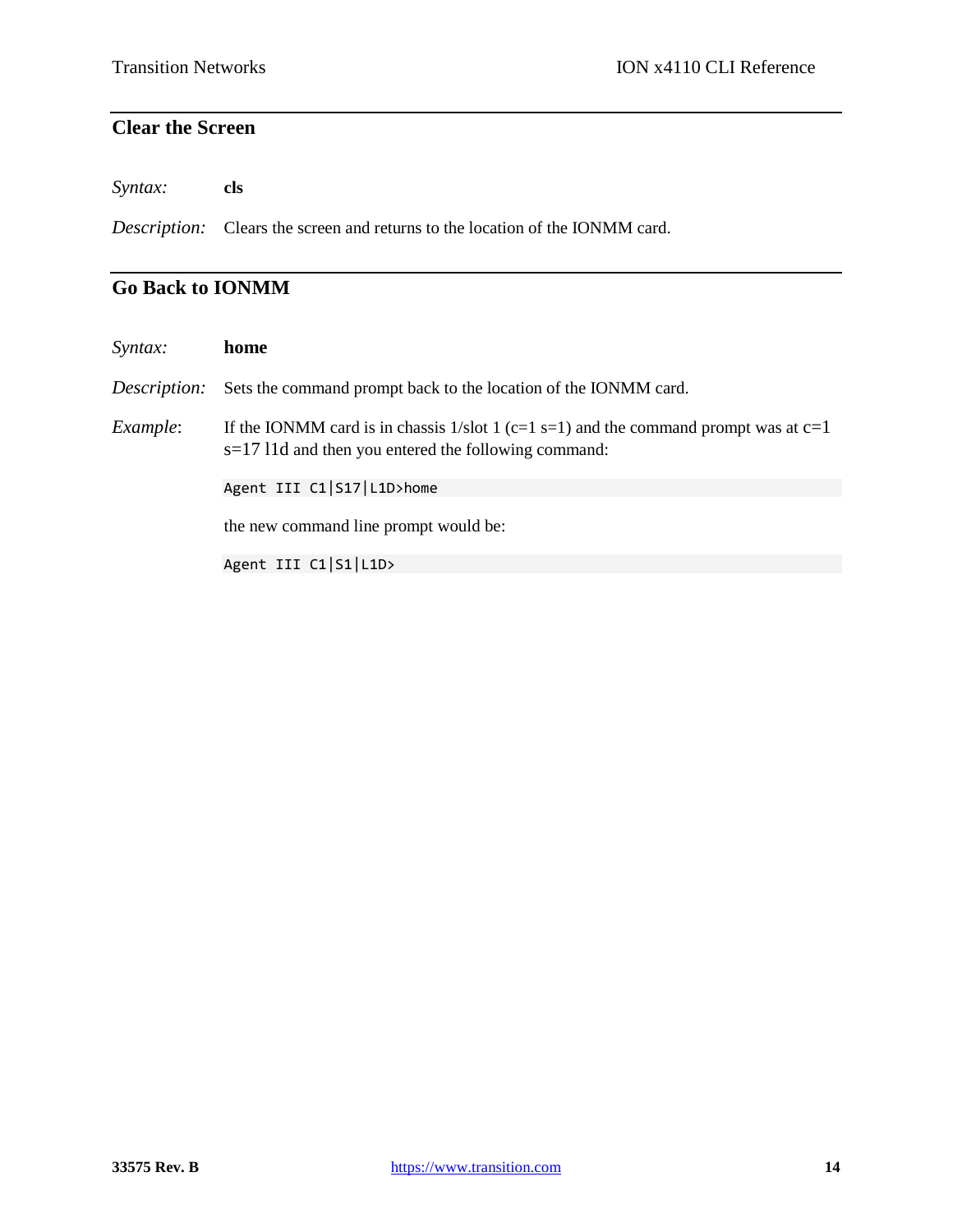#### **Go to Another Location**

*Syntax:* go [c=<0-16>] [s=<0-32>] [l1ap=<1-15>] [l2ap=<1-15>] (l1p=<1-5>|l2p=<1-15>|l3p=<1-15>|l1d|l2d|l3d)

*Description:* Sets the location (device or port) where subsequent commands are destined for. This information will appear on the command prompt line as the location where the command will be executed.

where:

- **c** = Chassis number  $(1-16)$  of the chassis where the card/port is located.
- $s =$  Slot number (1–32) of the slot in the chassis where the card/port is located. **Note:** if the chassis parameter  $(c=)$  is specified you must specify a slot number.
- **l1ap**= Port number (1–16) on a level 1 device that is used to attach to a level 1 device.
- $[12ap =$  Port number  $(1-16)$  on a level 2 device that is used to attach to a level 2 device.
- **zz** = mandatory; specifies the port or device where subsequent commands are destined for. Valid choice are:
- **l1d** indicates the level 1 device to which subsequent commands are destined.

 $l1p=\text{port}\#$  – port number (1–16) on a level 1 device.

**l2d** – indicates the level 2 device.

**l2p=**<port#> – port number  $(1-16)$  on a level 2 device.

**l3d** – indicates the level 3 device.

**l3p**= $\text{opt#}$  – port number (1–16) on a level 3 device.

- *Usage*: *go [c=CHASSIS] [s=SLOT] [l1ap=PORT] [l2ap=PORT] (l1p=PORT|l2p=PORT|l3p=PORT|l1d|l2d|l3d)*
- *Example 1*: The following command would cause all subsequent commands to be executed for the device in slot 5 of chassis 1.

C1|S1|L1D>**go s=5 l1d**

The new command prompt would be:

C1|S5|L1D>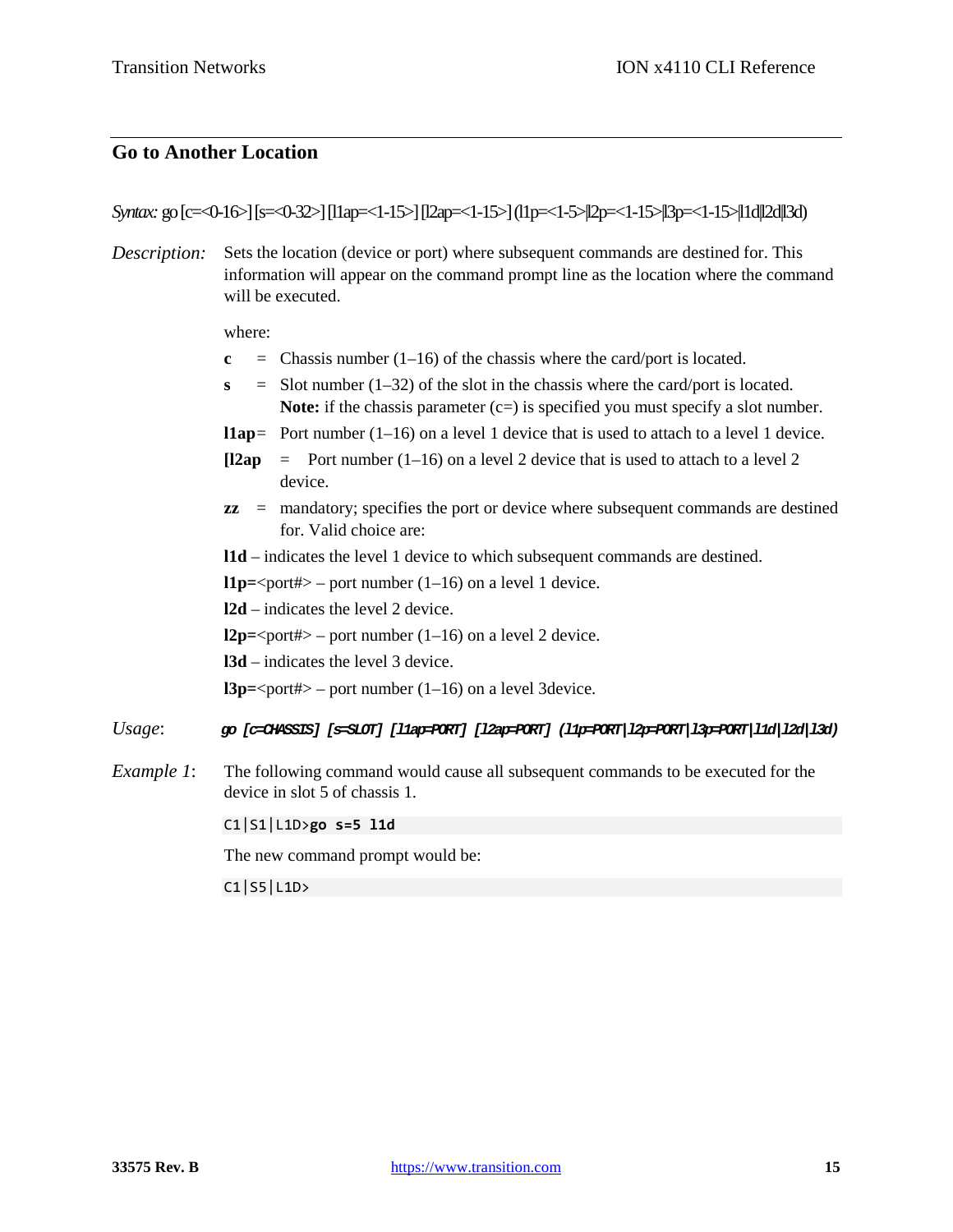*Example 2*: The following would cause all subsequent commands to be executed for port 2 on the device in slot 5.

C1|S5|L1D>**go l1p=2**

The new command prompt would be:

C1|S5|L1P2>

*Example 3*: The following would cause all subsequent commands to be executed for a remote device connected to port 2 of a chassis-resident module in slot 5.

C1|S5|L1D>**go l1ap=2 l2d**

The new command prompt would be:

C1|S5|L1AP2|L2D>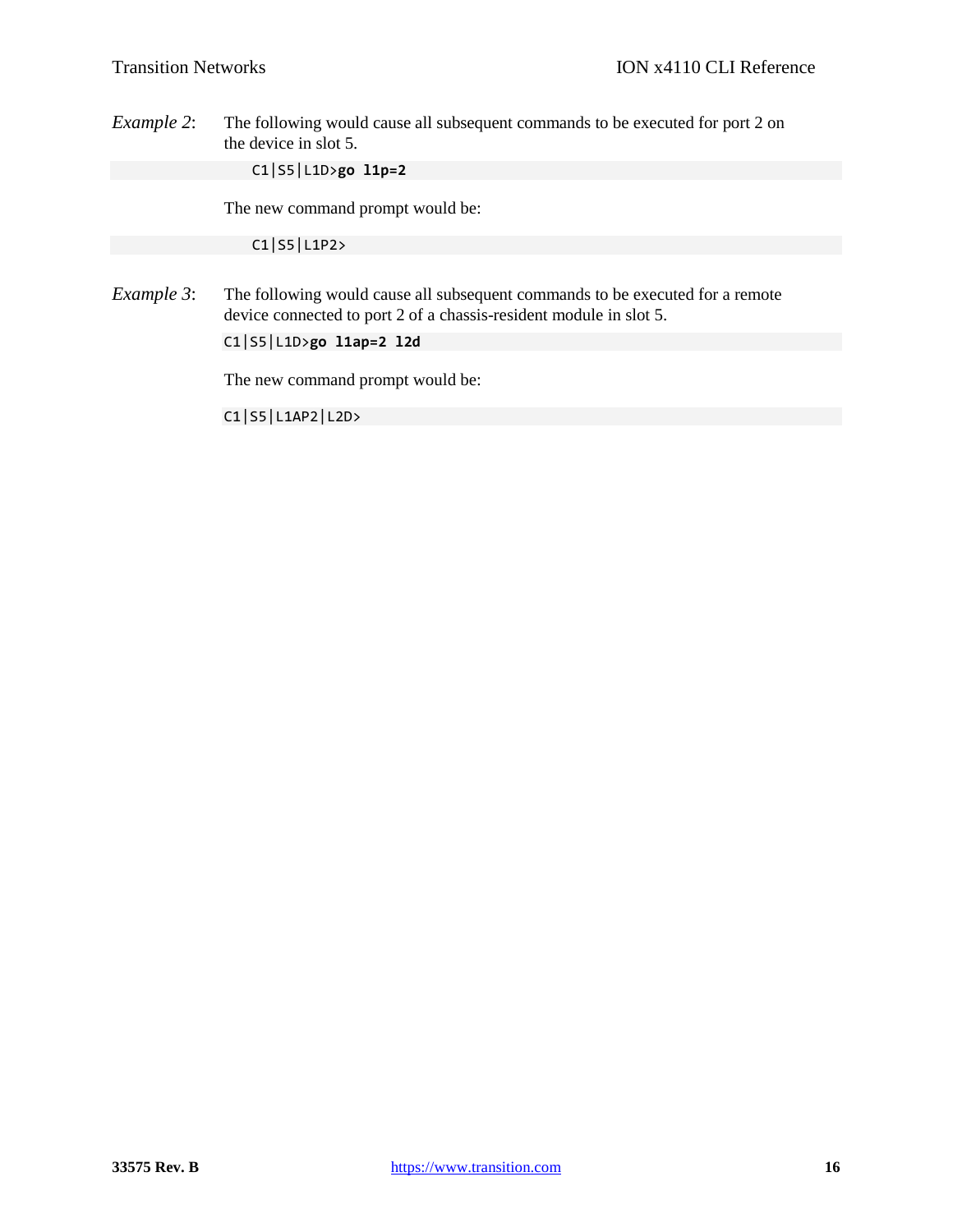### **Help (?)**

*Syntax:* **?**

*Description:* Display help for CLI commands by typing a question mark (**?**). Typing a **?** at the command line prompt displays a list of base commands (show, set, etc.). To display a list of the options for a particular command or parameter, type the command/parameter then a space and then **?**.

*Examples*:

The following will display a list of all base commands.

C1|S2|L1D>?

While the following will display a list of all the entries for the **set** commands that start with the letter "l".

```
C1|S15|L1P1>set l ?
   l2cp
   loam
   lpt
```
The following displays a list of all the entries for the **set lpt** commands:

```
C1|S15|L1P1>set lpt ?
   monitor-port
  state
```
The following displays a list of the valid values for the **set lpt state** command:

```
C1|S15|L1P1>set lpt state ?
   disable
   enable
   notSupported
C1|S15|L1P1>
```
By typing a ? after each parameter in a command string you can see what the options are, either for what the next parameter is or for what options must be specified following an equal sign.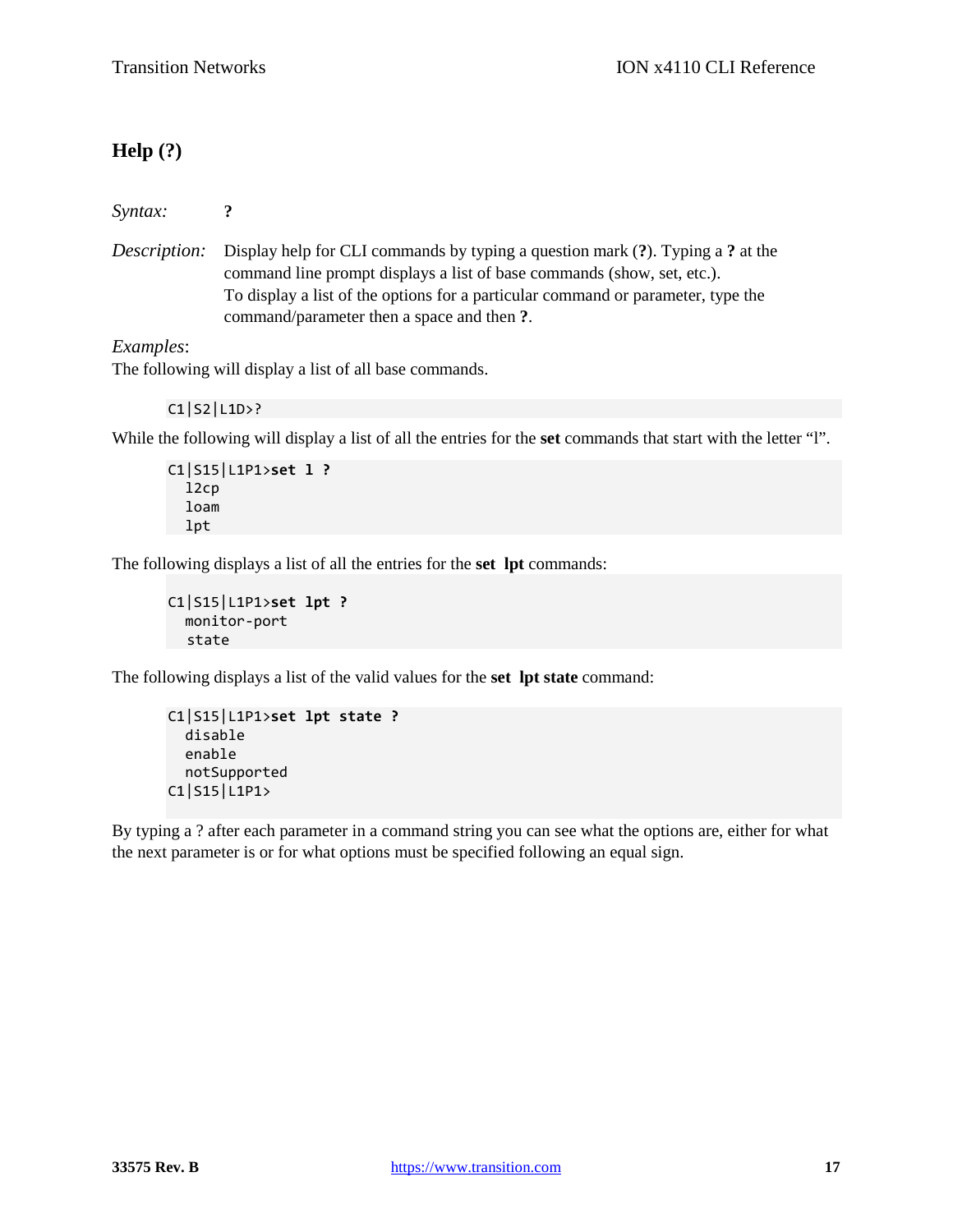#### **List**

*Syntax:* **list**

*Description:* Display all available command line commands.

#### *Example (partial list)*:

```
Agent III C1|S0|L1D>list
add acl condition type=(srcmacaddr|ipv4addr|ipv4addrrange|ipv4network|tcpport|
tcpportrange|udpport|udpportrange|icmp) srcdst=(src|dst) oper=(equal|notequal) 
value=VAL
add acl rule position=(head|tail) table=(raw|filter|nat|mangle) chain=(prerout
ing|input|forward|output|postrouting) policy=(accept|drop|trap) [traprate=TRAPRATE] 
[condition=CONDLIST]
add fwddb mac=MAC [conn-port=PORT] [priority=PRIO] [type=(static|staticNRL|staticPA)]
add ip6tables acl condition type=(srcmacaddr|ipv6addr|ipv6network|tcpport|tcpp
ortrange|udpport|udpportrange|icmp) srcdst=(src|dst) oper=(equal|notequal) value=VAL
: : : : : :
show usb-port state
show vlan-db config
start ether tdr test
start https certificate
stat
tftp get iptype=(ipv4|ipv6|dns) ipaddr=ADDR remotefile=RFILE [localfile=LFILE]
tftp put iptype=(ipv4|ipv6|dns) ipaddr=ADDR localfile=LFILE [remotefile=RFILE]
tftp upgrade iptype=(ipv4|ipv6|dns) ipaddr=ADDR remotefile=RFILE
update firmware-db file=FILENAME
upgrade module
Agent III C1|S17|L1D>
```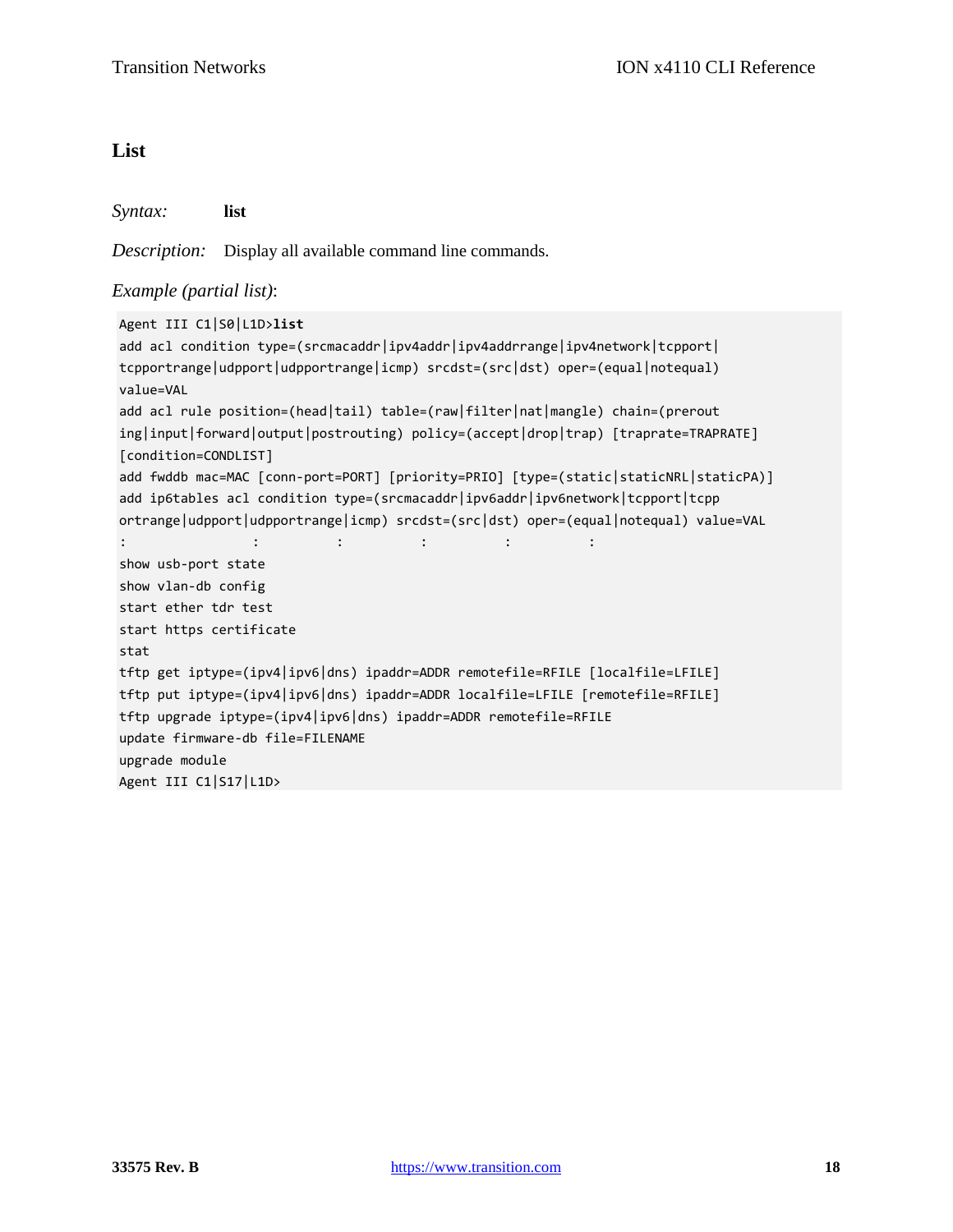## **Process Snapshot**

*Syntax*: ps

*Description:* Displays a snapshot of the current memory processes. For example:

|           | 1 root                            | 312 S  |           | init                                                          |
|-----------|-----------------------------------|--------|-----------|---------------------------------------------------------------|
|           | 2 root                            |        |           | SWN [ksoftirqd/0]                                             |
|           | 3 root                            |        | SW        | [watchdog/0]                                                  |
|           | 4 root                            |        |           | SW< [events/0]                                                |
|           | 5 root                            |        |           | SW< [khelper]                                                 |
|           | 6 root                            |        |           | SW< [kthread]                                                 |
|           | 37 root                           |        |           | SW< [kblockd/0]                                               |
|           | 40 root                           |        |           | SW< [khubd]                                                   |
|           | 53 root                           |        | <b>SW</b> | [pdflush]                                                     |
|           | 54 root                           |        | <b>SW</b> | [pdflush]                                                     |
|           | 55 root                           |        |           | SW< [kswapd0]                                                 |
|           | 56 root                           |        |           | SW< $[aio/0]$                                                 |
|           | 651 root                          |        | <b>SW</b> | [mtdblockd]                                                   |
|           | 681 root                          |        |           | SW< [spi_gpio.0]                                              |
|           | 695 root                          |        |           | SWN [jffs2_gcd_mtd4]                                          |
|           | 700 root                          |        |           | SWN [jffs2_gcd_mtd7]                                          |
|           | 701 root                          |        |           | SWN [jffs2_gcd_mtd8]                                          |
|           | ::::::::::::::::                  |        |           |                                                               |
|           | 782 root                          | 356 S  |           | radiuscd 0                                                    |
|           | 803 root                          | 284 S  |           | sntpcd                                                        |
|           | 821 root                          | 564 S  |           | lighttpd -f /etc/lighttpd.conf                                |
|           | 830 root                          | 176 S  |           | telnetd -p 17800                                              |
|           | 834 root                          | 176 S  |           | telnetd -1 /usr/local/bin/a3cli                               |
|           | 837 root                          | 2668 S |           | subagent                                                      |
|           | 838 root                          | 2668 S |           | subagent                                                      |
|           | 839 root                          | 2668 S |           | subagent                                                      |
|           | 842 root                          | 2668 S |           | subagent                                                      |
|           | 843 root                          | 2668 S |           | subagent                                                      |
|           | 844 root                          | 2668 S |           | subagent                                                      |
|           | 847 root                          | 2668 S |           | subagent                                                      |
|           | 848 root                          | 2668 S |           | subagent                                                      |
|           | 853 root                          | 276 S  |           | syslogd -m 0 -L -O /var/log/sys.log -l 6 -s 200 -b 1          |
|           | 854 root                          |        |           | 268 S N monitor /usr/local/bin/taskmonitor.conf /agent3/conf/ |
|           | 858 root                          | 224 S  |           | init                                                          |
|           | 861 root                          | 2668 S |           | subagent                                                      |
|           | 868 root                          | 460 S  |           | tacplus                                                       |
| 2277 root |                                   | 2520 S |           | /usr/local/bin/a3cli --                                       |
|           | 5862 root                         | 304 S  |           | sh -c ps                                                      |
|           | 5863 root<br>Agent III C1 S2 L1D> | 284 R  |           | ps                                                            |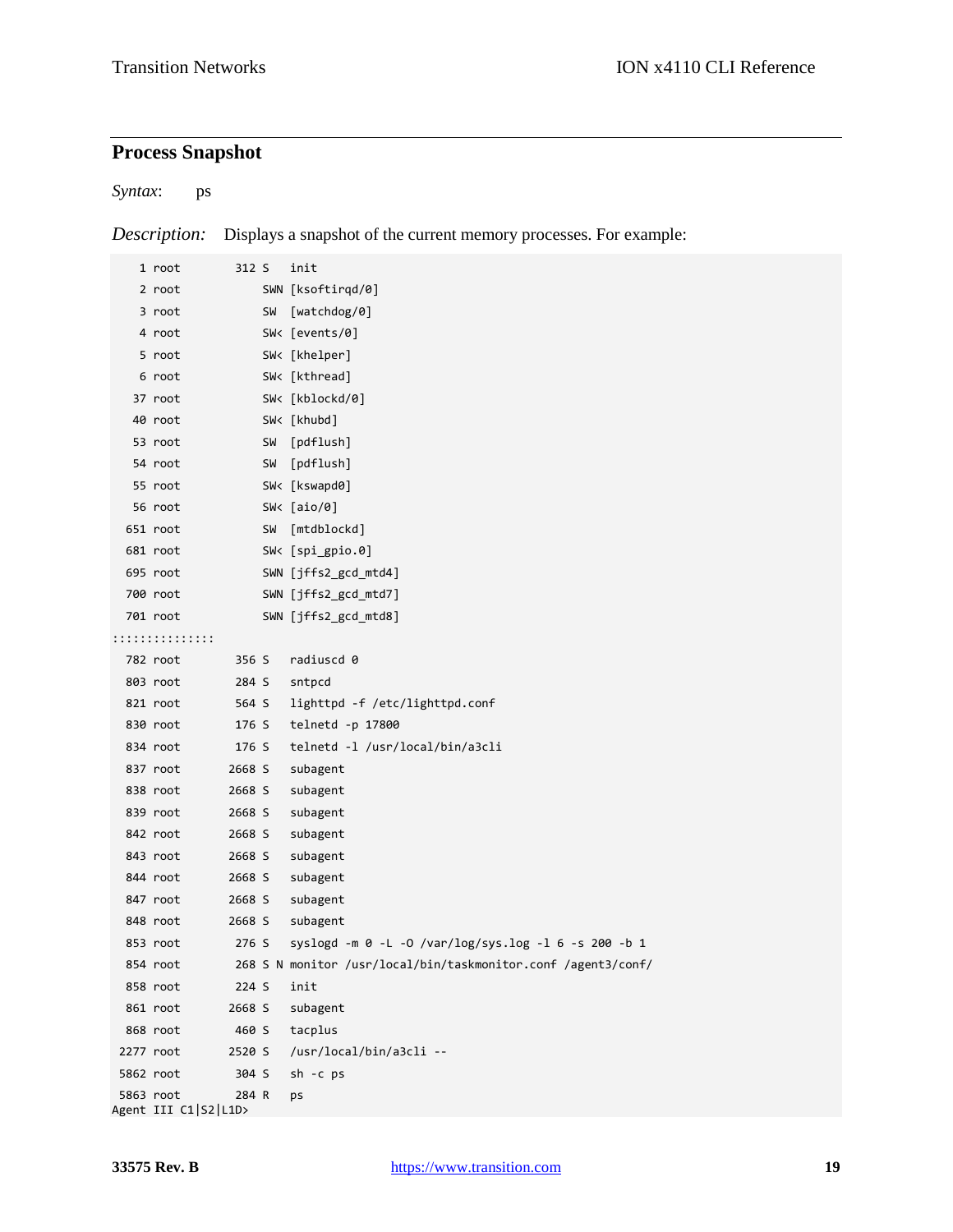### **Show Current Directory**

| Syntax:          | pwd                                                  |
|------------------|------------------------------------------------------|
|                  | <i>Description</i> : Displays the current directory. |
| <i>Example</i> : | Agent III C1 S17 L1D>pwd<br>Agent III C1 S17 L1D>    |

## **Change Modes (Quit)**

| $S$ <i>yntax</i> : | quit                                                                                                                                                                                                                                                                                                  |
|--------------------|-------------------------------------------------------------------------------------------------------------------------------------------------------------------------------------------------------------------------------------------------------------------------------------------------------|
| Description:       | Exit the current mode and return to the previous mode (i.e., the CLI command line<br>prompt). Note that the x4110 does not automatically log out upon exit or after a timeout<br>period, which could leave it vulnerable if left unattended. Follow your organizational<br>policy on when to log out. |
| Example:           | Agent III C1 S17 L1D>quit<br>login:                                                                                                                                                                                                                                                                   |

#### **Reboot**

| Syntax:             | reboot                                                                                                                                                                                                                                              |
|---------------------|-----------------------------------------------------------------------------------------------------------------------------------------------------------------------------------------------------------------------------------------------------|
| <i>Description:</i> | Performs a reboot ("Cold start the system") of the device in the command line prompt.<br>After a x4110 reboot via CLI while connected via USB port, you must disconnect and<br>then reconnect USB cable for the console to become accessible again. |
| <i>Example</i> :    | Agent III C1 S17 L1D>reboot<br>Warning: this command will restart system, connection will be lost and<br>please login again!<br>Agent III C1 S17 L1D>                                                                                               |
|                     |                                                                                                                                                                                                                                                     |

**Warning:** doing a reboot or restart of the x4110 may cause some configuration backup files to be lost and the USB or Telnet session to drop. Doing a reboot, restart or upgrade of the IONMM, a power restart of the chassis, or a reset to factory removes temporary files (e.g. configuration backup files, Syslog file). A Factory Reset also removes the permanent settings (e.g. configuration files, HTTPS certification file, SSH key).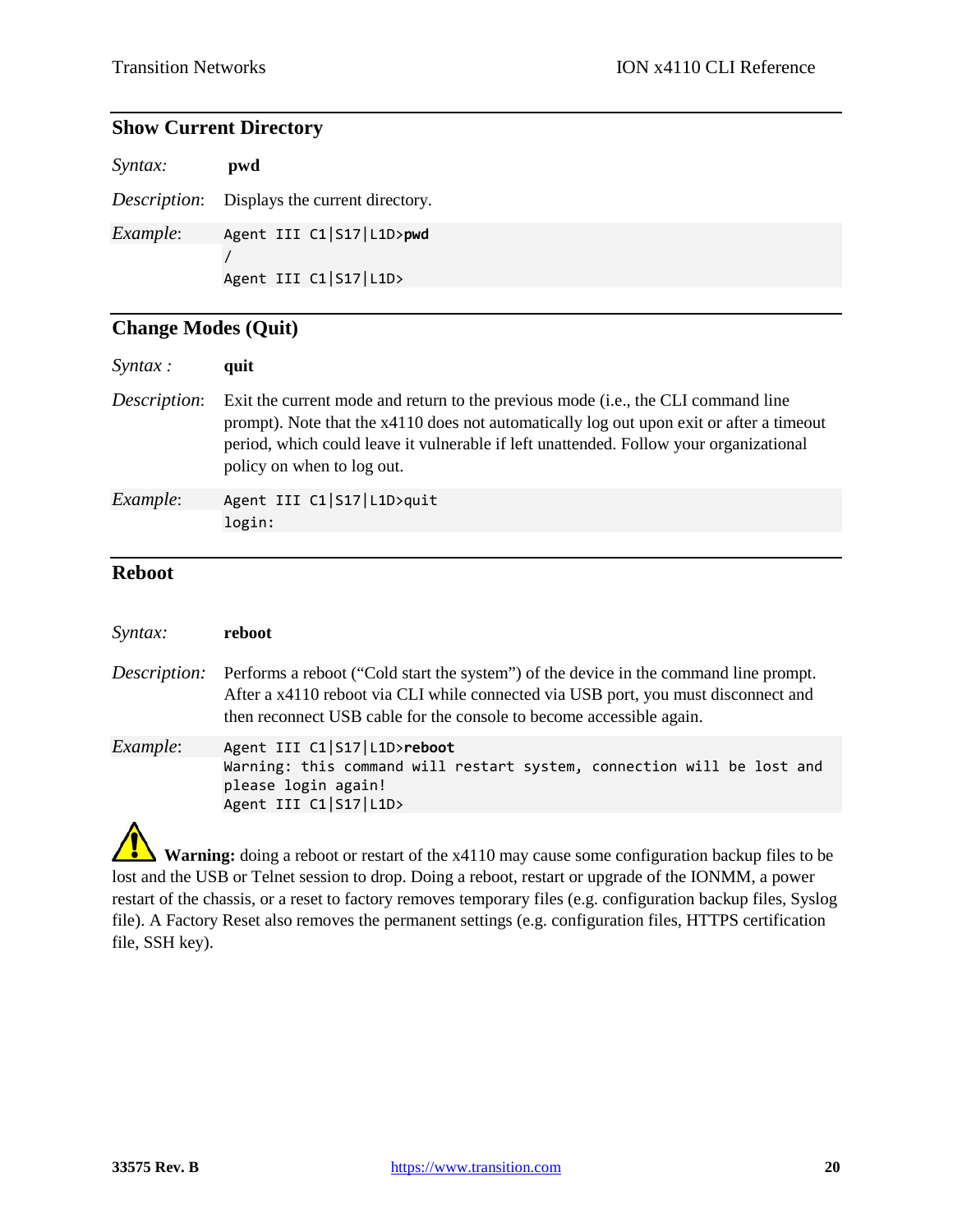#### **Reboot Procedure**

At times you may have to reboot (restart) the ION system. This operation can be accomplished by either the CLI or Web method.

**Note**: this operation can take several minutes. The amount of time for the reboot to complete depends on the ION system configuration. When the reboot is finished, some devices (usually remote devices) will show the error condition of a "red box" around items like IP address, Trap Manager IP addresses, and/or DNS Entries. The 'red box' condition occurs while the devices are resetting; this condition can continue several minutes after the reboot.

After a x4110 reboot via CLI while connected via USB port, you must disconnect and then reconnect USB cable for the console to become accessible again.

- 1. Access the x4110 through either a USB connection or a Telnet session.
- 2. At the command prompt type: **reboot** and press **Enter**. A warning displays: *this command will restart system, connection will be lost and please login again!* The ION system reboots the x4110. If this operation is performed on a standalone module, the connection / session is terminated.
- 3. To reestablish the connection / session, wait about one minute, and then:
	- For a USB connection
		- a) Select **Call>Disconnect**.
		- b) Select **File>Exit**.
		- c) Disconnect then reconnect one end of the USB cable.
		- d) Start a USB session.
	- For a Telnet session
		- a) Press **Enter**.
		- b) Start a Telnet session.

#### *Example*:

```
Agent III C1|S2|L1D>reboot
Warning: this command will restart system, connection will be lost and please login 
     again!
Agent III C1|S2|L1D>
```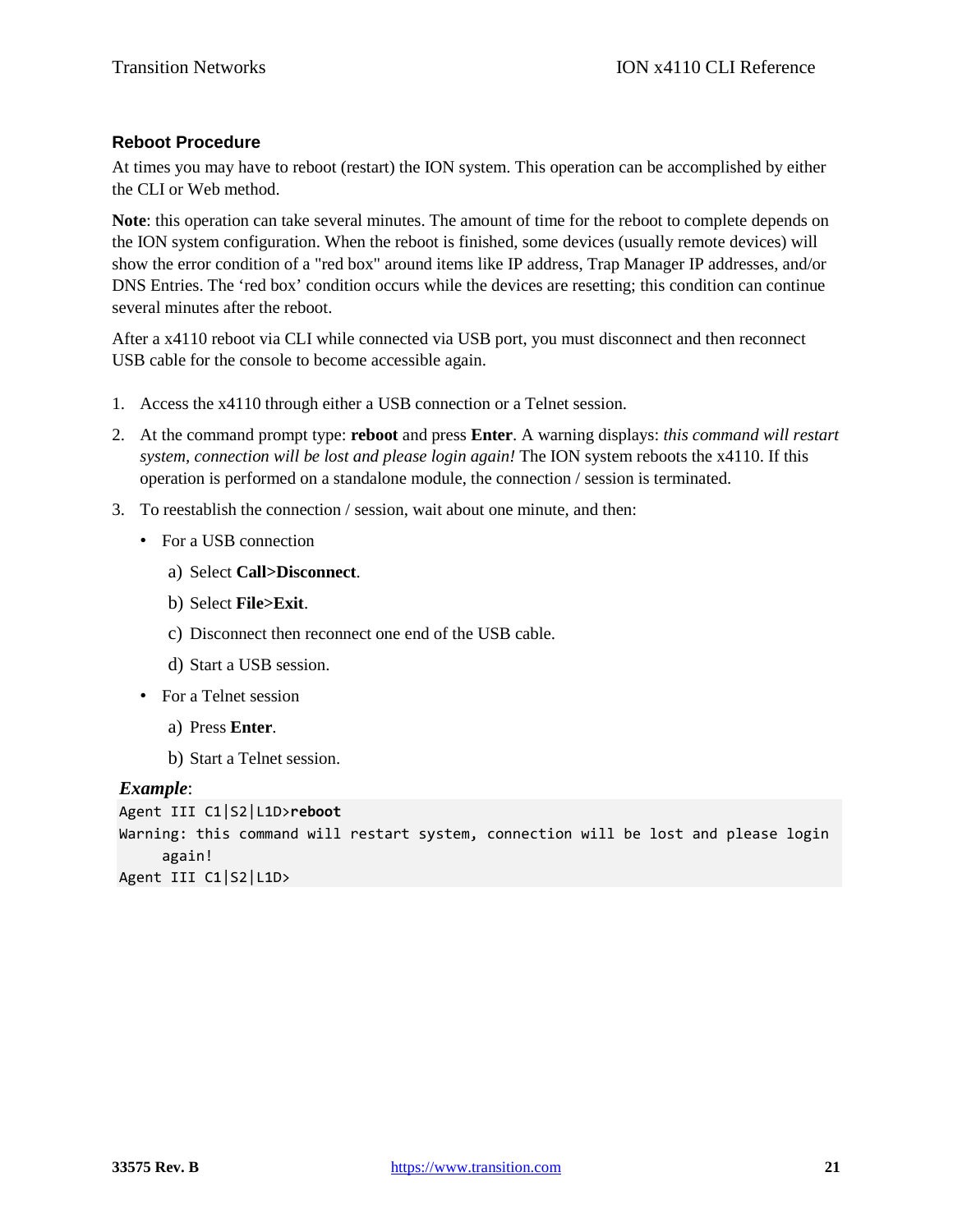### **Reset Factory Configuration**

*Syntax:* **reset factory** *Description:* Resets a card to its factory default configuration. *Example*: Agent III C1|S17|L1D>**reset factory** Warning: this command will restart the specified card, connection will be lost! Agent III C1|S17|L1D>

 **Warning:** doing a x4110 reset to factory restarts the device and drops the Telnet or HyperTerminal connection. Doing a reset to factory removes temporary files (e.g. configuration backup files, Syslog file) and also removes the permanent settings (e.g. configuration files, HTTPS certification file, SSH key).

#### **Resetting Defaults Procedure**

- 1. Access the x4110 through either a USB connection or a Telnet session.
- 2. At the command prompt type: **reset factory**.
- 3. Press **Enter**. The following displays:

```
Agent III C1|S2|L1P2>reset factory
Error: this command should be executed on a device!
Agent III C1|S2|L1P2>go l1d
Agent III C1|S0|L1D>reset factory
Error: Fail to get SIC configure mode!
Agent III C1|S0|L1D>
```
All configuration parameters will be reset to their factory values.

**Note**: Your USB and/or Telnet session will be disconnected.

4. Set the IP configuration.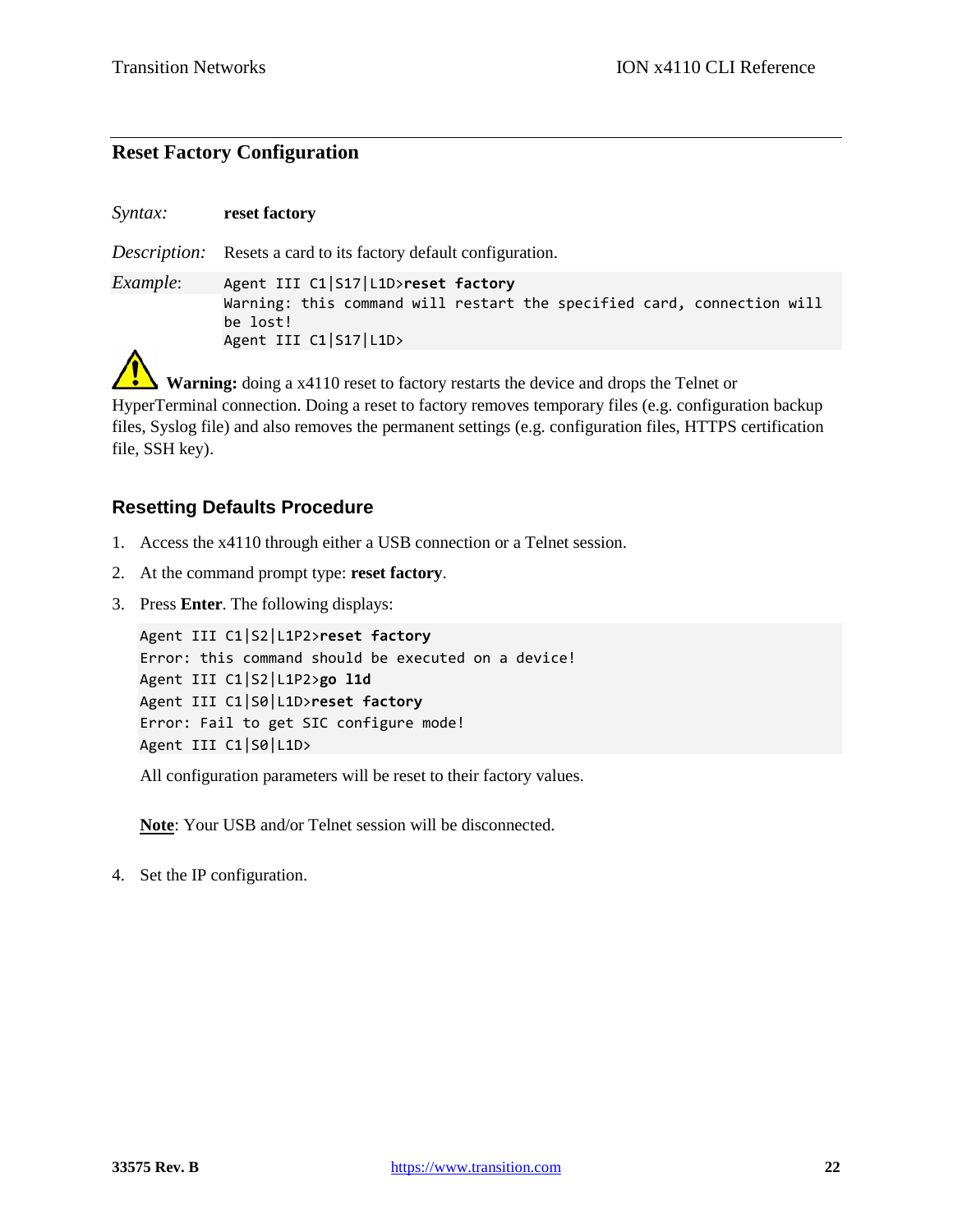### **Reset Device Uptime**

| Syntax:         | reset uptime                                                                   |
|-----------------|--------------------------------------------------------------------------------|
| Description:    | Resets the x4110 Up Time counter to zero, and immediately begins to increment. |
| <i>Example:</i> | Agent III C1 S17 L1D>reset uptime<br>Agent III C1 S17 L1D>                     |

Use the **show card info** command to display the current system uptime.

**Note**: the reset uptime command is not available for the Power Supply modules.

#### **Reset Device Uptime Procedure**

- 1. Access the x4110 through either a USB connection or a Telnet session.
- 2. At the command prompt type: **reset uptime** and press **Enter**. The System Up Time field resets to zero, and immediately begins to increment.

For example: Agent III C1|S17|L1D>**reset uptime** Agent III C1|S17|L1D>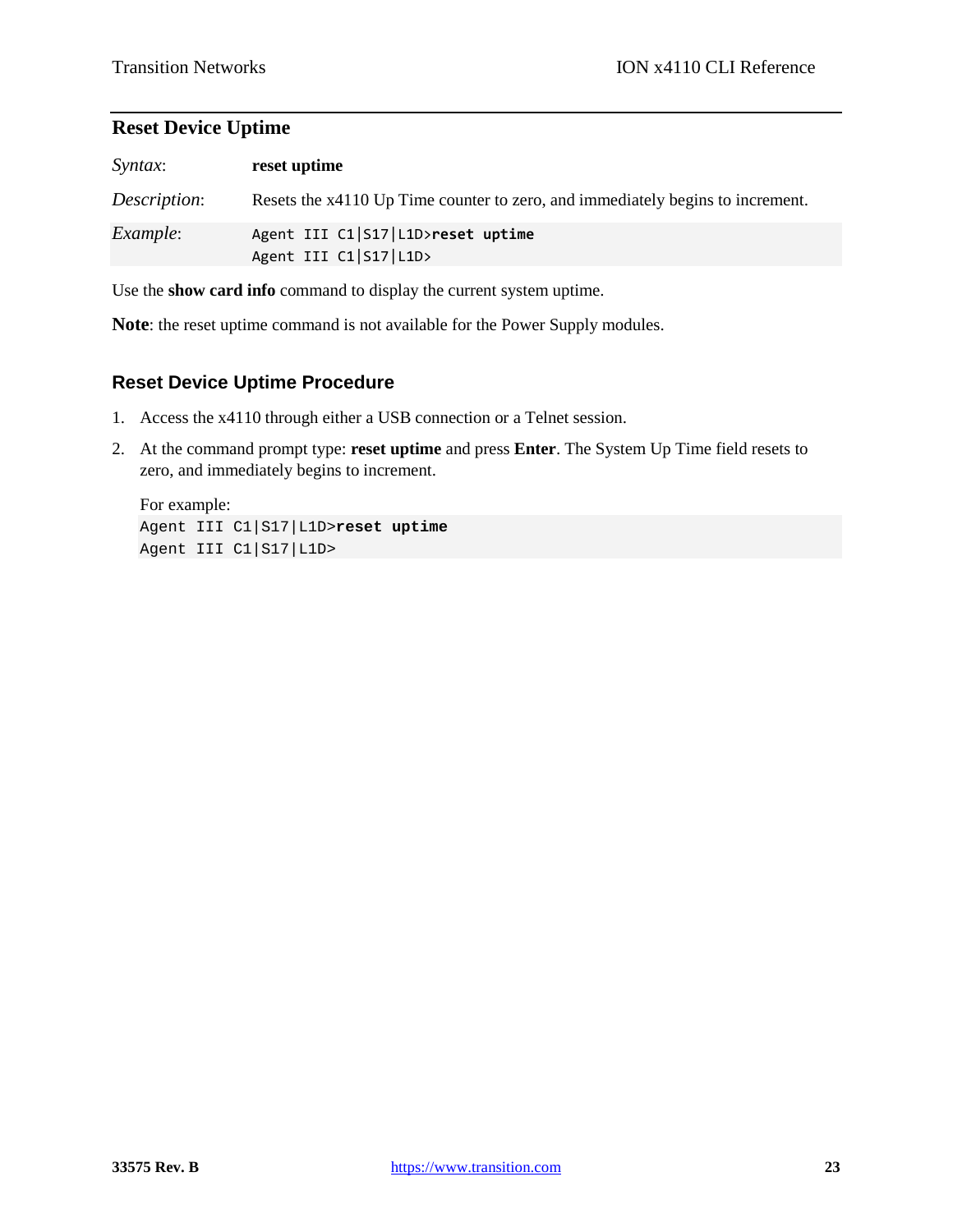### **Show Card Information**

#### *Syntax:* **show card info**

*Description:* Displays the system information for the IONMM or slide-in module. The system information can be alphabetic, numeric or a combination.

*Example:* (C4110 in slot 2):

| Agent III C1 S2 L1D>show card info |                               |
|------------------------------------|-------------------------------|
| System name:                       | C4110                         |
| Uptime:                            | 00:17:26                      |
| MAC:                               | $00 - c0 - f2 - 22 - 17 - 15$ |
| Port number:                       | 2                             |
| Serial number:                     | 4444                          |
| Config mode:                       | software                      |
| Software:                          | 1.2.6                         |
| Bootloader:                        | 0.1.0                         |
| Hardware:                          | 1.0.0                         |
| Agent III C1 S2 L1D>               |                               |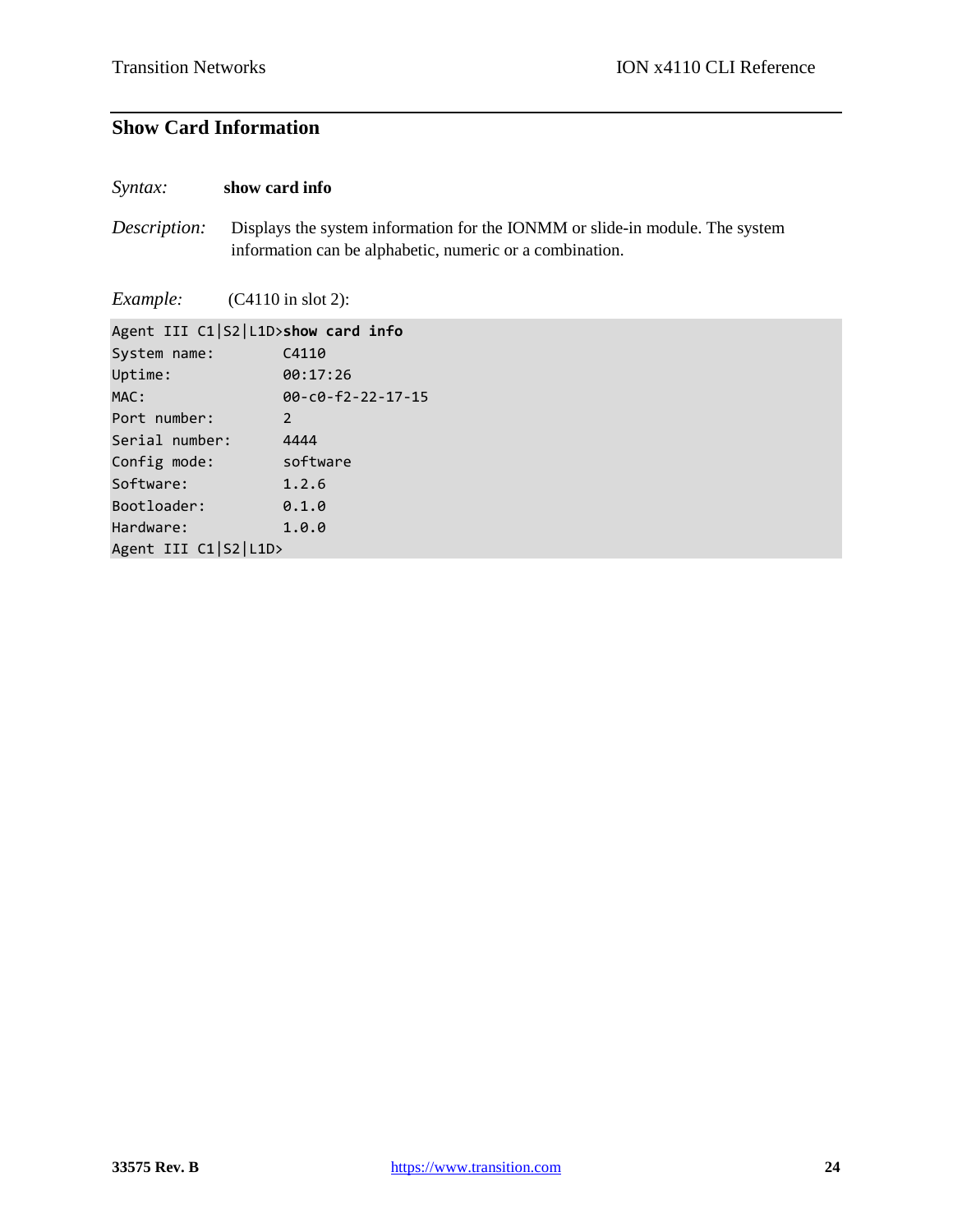### **Show Card Type**

| <i>Syntax:</i> | show cardtype |
|----------------|---------------|
|----------------|---------------|

*Description:* Displays the device's card type (model number).

*Example*: (C4110 in slot 2):

Agent III C1|S1|L1D>**show cardtype** Card type: IONMM Agent III C1|S1|L1D>**go c=1 s=2 l1d** Agent III C1|S2|L1D>**show cardtype** Card type: C4110-4848 Agent III C1|S2|L1D>

#### **Show Chassis Information**

*Syntax:* **stat**

*Description:* Displays information about all slide-in modules installed in the chassis and all standalone modules connected to the slide-in modules (remotes), and their ports.

*Example*:

```
Agent III C1|S1|L1D>stat
ION statck
         Chassis -- BPC
                 [ 1] IONMM
                         Port 1
                        Port 2
                 [ 2] C4110-4848
                         Port 1
                        Port 2
                 [ 3] C3221-1040
                         Port 1
                        Port 2
                        Port 3
                [ 4]  C3100 - 4040 Port 1
                        Port 2
                  [ 6] C4120-1040
                         Port 1
                        Port 2
                 [ 22] IONPS-A-R1
                         Temperature Sensor
                        Voltage Sensor
                        Power Sensor
                        Fan
                Agent III C1|S1|L1D>
```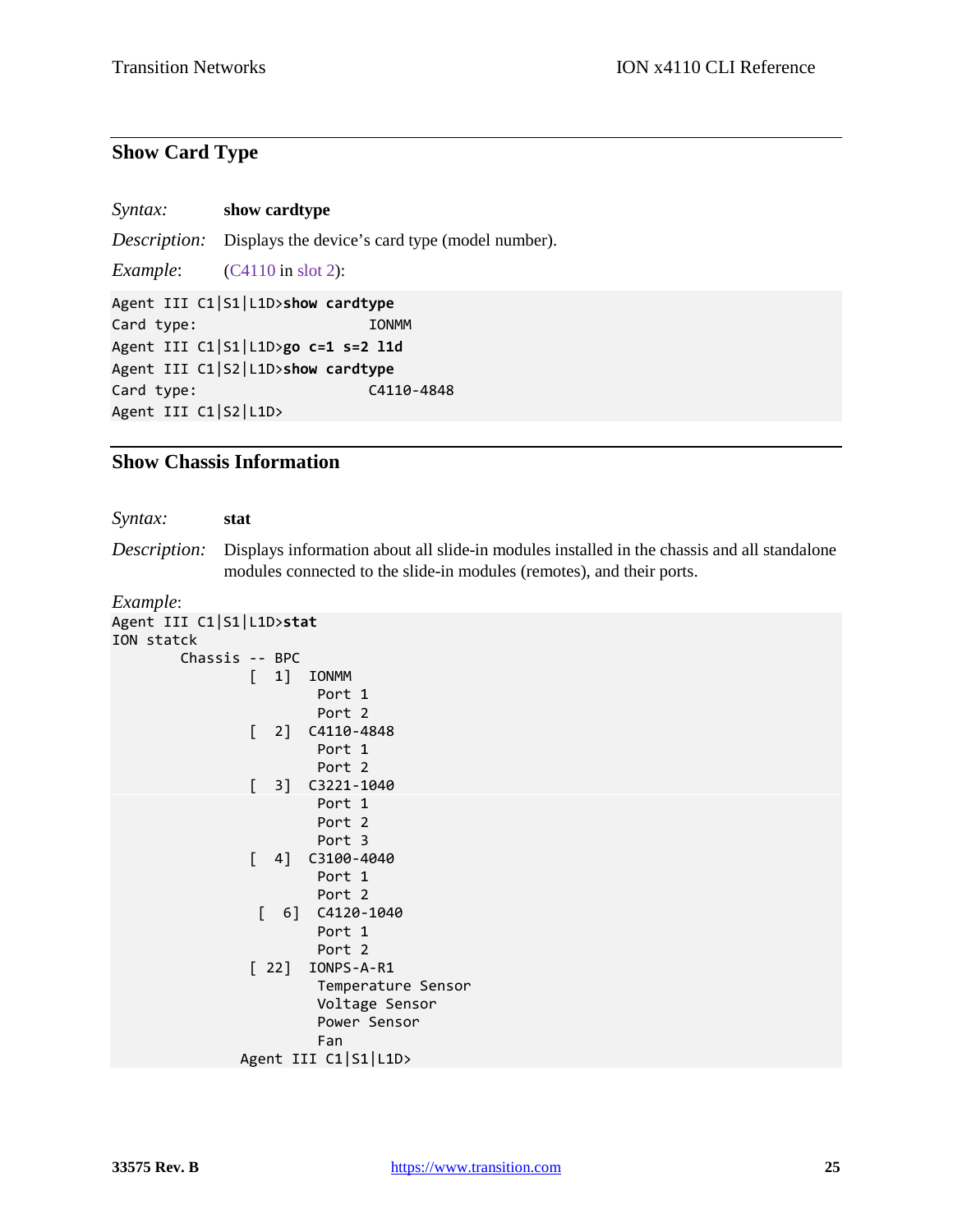#### **Show Slot Information**

#### *Syntax:* **show slot info**

*Description:* Displays information about the ION chassis backplane, slide-in modules installed in the chassis, and related status. This command is only valid on an IONMM.

*Example*: Display the current slot information.

Agent III C1|S2|L1D>**show slot info** Error: This command is only valid on an IONMM! Agent III C1|S2|L1D>**home** Agent III C1|S1|L1D>**show slot info** Chassis BPC information:

Serial number: 101829 Model name: IONBPC-219 Software: 1.2.1 Hardware: 1.0.0 Bootloader: 0.1.0

### Slot information:

|                | Slot information:    |                                        |              |
|----------------|----------------------|----------------------------------------|--------------|
| slot           | slot status          | description<br><u>--------------</u>   | power status |
| $\mathbf 1$    | occupied             | ION Management Module AGENT            | on           |
| $\overline{2}$ | occupied             | ION Media Conversion Module C4110-4848 | on           |
| 3              | empty                |                                        | on           |
| 4              | empty                |                                        | on           |
| 5              | occupied             | ION Media Conversion Module C4120-1040 | on           |
| 6              | empty                |                                        | on           |
| 7              | occupied             | ION Media Conversion Module C2210-1013 |              |
| 8              | empty                |                                        | on           |
| 9              | empty                |                                        | on           |
| 10             | empty                |                                        | on           |
| 11             | empty                |                                        | on           |
| 12             | empty                |                                        | on           |
| 13             | empty                |                                        | on           |
| 14             | empty                |                                        | on           |
| 15             | empty                |                                        | on           |
| 16             | empty                |                                        | on           |
| 17             | empty                |                                        | on           |
| 18             | empty                |                                        | on           |
| 19             | empty                |                                        | on           |
|                | Agent III C1 S1 L1D> |                                        |              |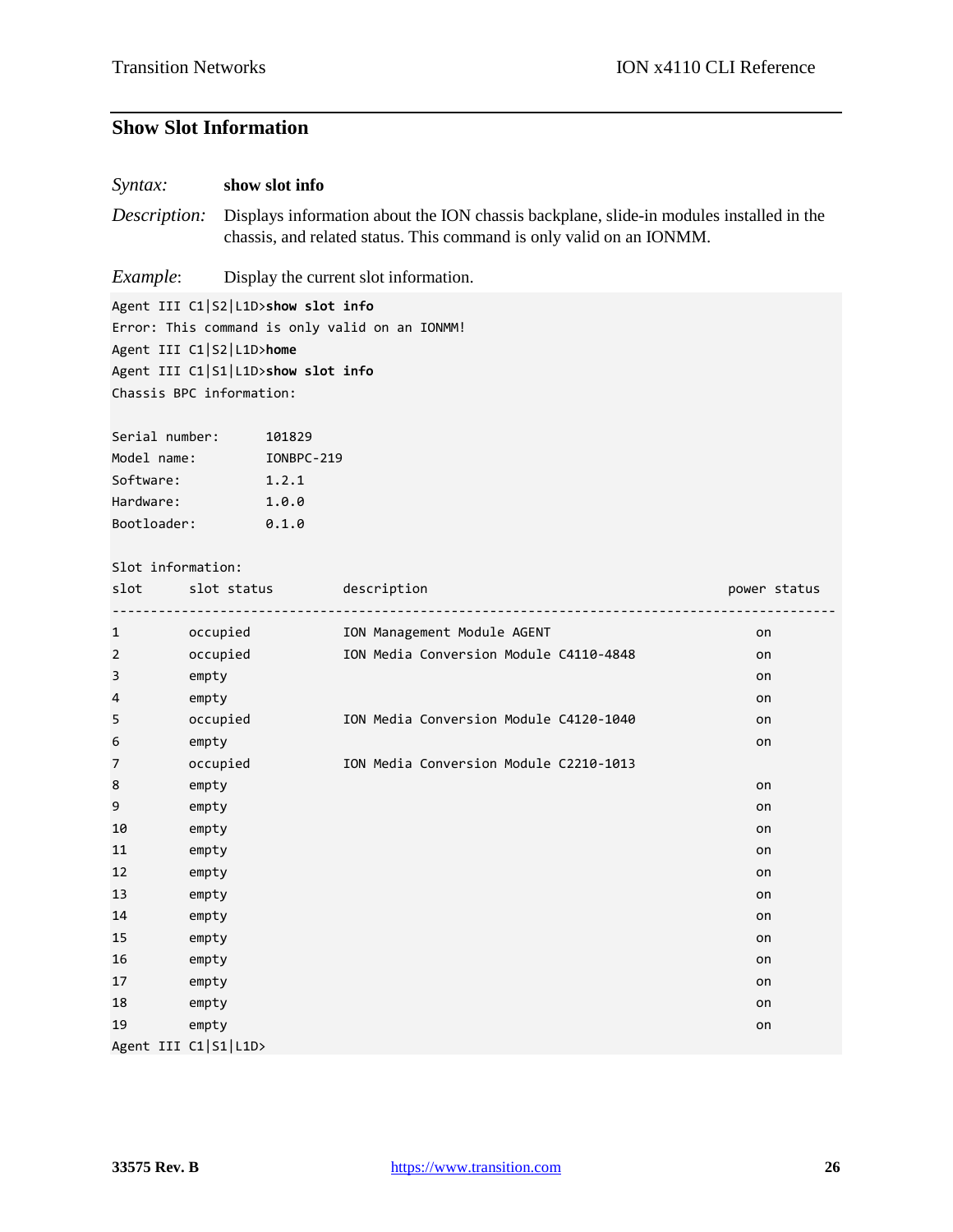### **Set Circuit ID**

| Syntax:                | set circuit-ID= $\langle$ xx>                                                                                                                                                                                                                                                   |
|------------------------|---------------------------------------------------------------------------------------------------------------------------------------------------------------------------------------------------------------------------------------------------------------------------------|
| Description:           | Lets you define an ASCII text string up to 63 bytes and override the default Circuit ID,<br>which is <i>vlan-module-port</i> in binary format, for a device and/or device ports. Use the<br>show circuit-ID command to display the Circuit ID information for a device or port. |
| Example:               |                                                                                                                                                                                                                                                                                 |
|                        | Agent III C1 S17 L1P1>set circuit XX/YYYY/000000/111/CC/SEG                                                                                                                                                                                                                     |
|                        | Agent III C1 S17 L1P1>show circuit-ID                                                                                                                                                                                                                                           |
| Circuit-ID:            | XX/YYYY/000000/111/CC/SEG                                                                                                                                                                                                                                                       |
| Agent III C1 S17 L1P1> |                                                                                                                                                                                                                                                                                 |
|                        |                                                                                                                                                                                                                                                                                 |

**Note**: the dash ("**-**") is required, and the letters "ID" must be upper-case. The x4110 supports the Circuit ID, a company-specific identifier assigned by the user to identify the converter and individual ports in any manner the user chooses. In the ION system, the Circuit ID port identifier is based on the agent-local identifier of the circuit (defined in RFC 3046), detected by the agent and associated with a particular port.

#### **Show Circuit ID**

| Syntax:                | show circuit-ID                                                                                                                                                               |
|------------------------|-------------------------------------------------------------------------------------------------------------------------------------------------------------------------------|
| Description:           | Displays the current Circuit ID for the device or port. Use the <b>show circuit-ID</b> command<br>to display the current Circuit ID information defined for a device or port. |
| Example:               |                                                                                                                                                                               |
|                        | Agent III C1 S17 L1P1>set circuit XX/YYYY/000000/111/CC/SEG                                                                                                                   |
|                        | Agent III C1 S17 L1P1>show circuit-ID                                                                                                                                         |
| Circuit-ID:            | XX/YYYY/000000/111/CC/SEG                                                                                                                                                     |
| Agent III C1 S17 L1P1> |                                                                                                                                                                               |
|                        |                                                                                                                                                                               |

**Note**: the dash ("**-**") is required, and the letters "ID" must be upper-case (in capital letters).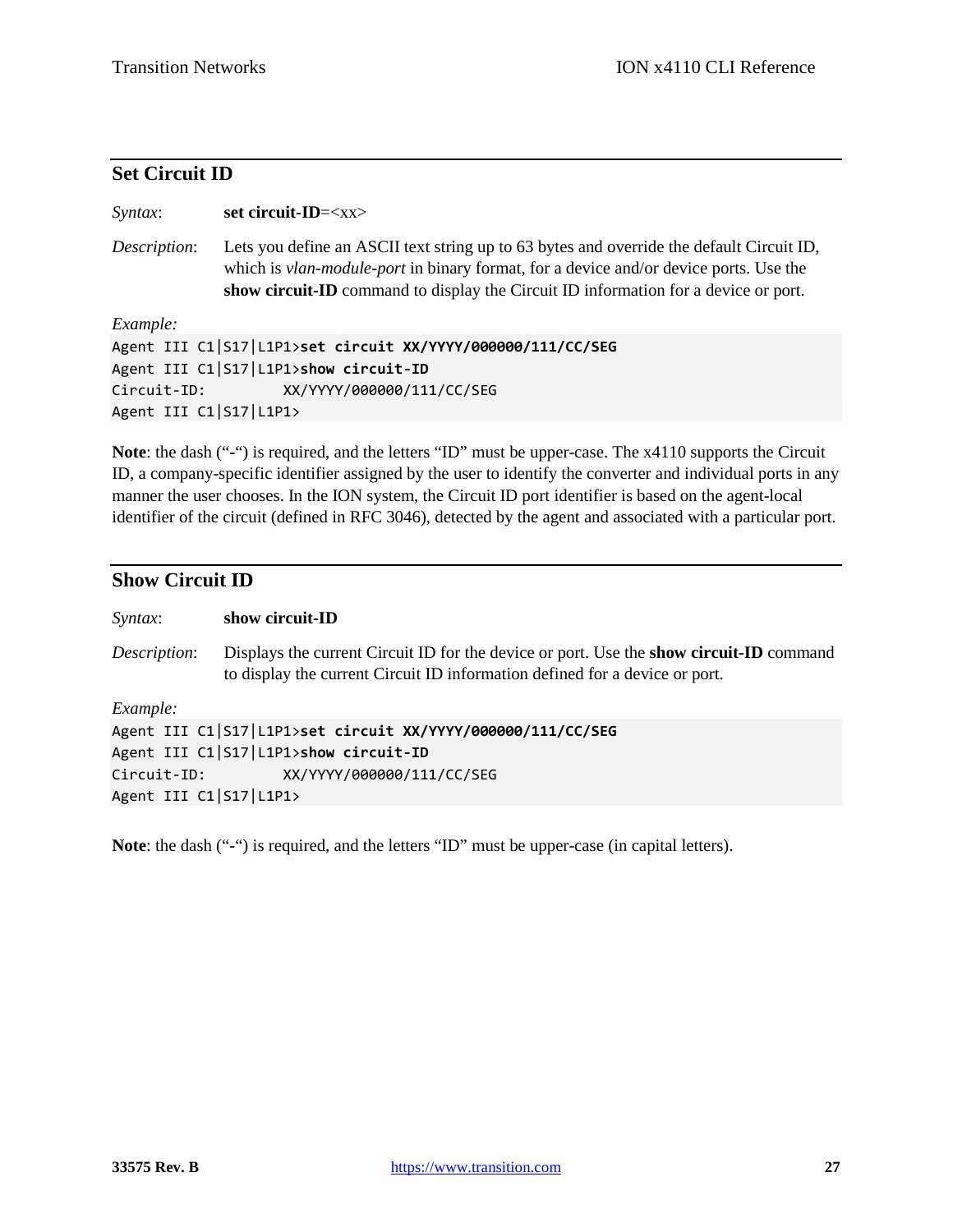#### **Circuit ID Config Procedure**

- 1. Access the x4110 through either a USB connection or a Telnet session.
- 2. At the device's command prompt type: **set circuit-ID=**<xx> where:

 $xx =$  the Circuit ID to be used for this device or port.

- 3. Press **Enter**.
- 4. Verify the Circuit ID setting. Type **show circuit-ID** and press **Enter**. Note that the dash ("-") is required, and the letters "ID" must be upper-case. The Circuit ID information displays. For example:

```
C1|S16|L1D>set circuit XX/YYYY/000000/111/CC/SEG
C1|S16|L1D>show circuit-ID
Circuit-ID: XX/YYYY/000000/111/CC/SEG
C1|S16|L1D>
```
- 5. At the each of the device port's command prompts, enter the Circuit ID as in step 2 and 3.
- 6. At the each of the device port's command prompts, verify the Circuit ID setting as in step 4. For example:

```
C1|S16|L1D>go l1p=1
C1|S16|L1P1>set circuit-ID=xx/yyyy/000000/111/cc/seg
C1|S16|L1P1>show circuit-ID
Circuit-ID: xx/yyyy/000000/111/cc/seg
C1|S16|L1P1>
C1|S16|L1P1>go l1p=2
C1|S16|L1P2>set circuit XX/YYYY/000000/111/CC/SEG
C1|S16|L1P2>show circuit-ID
Circuit-ID: XX/YYYY/000000/111/CC/SEG
C1|S16|L1P2>
```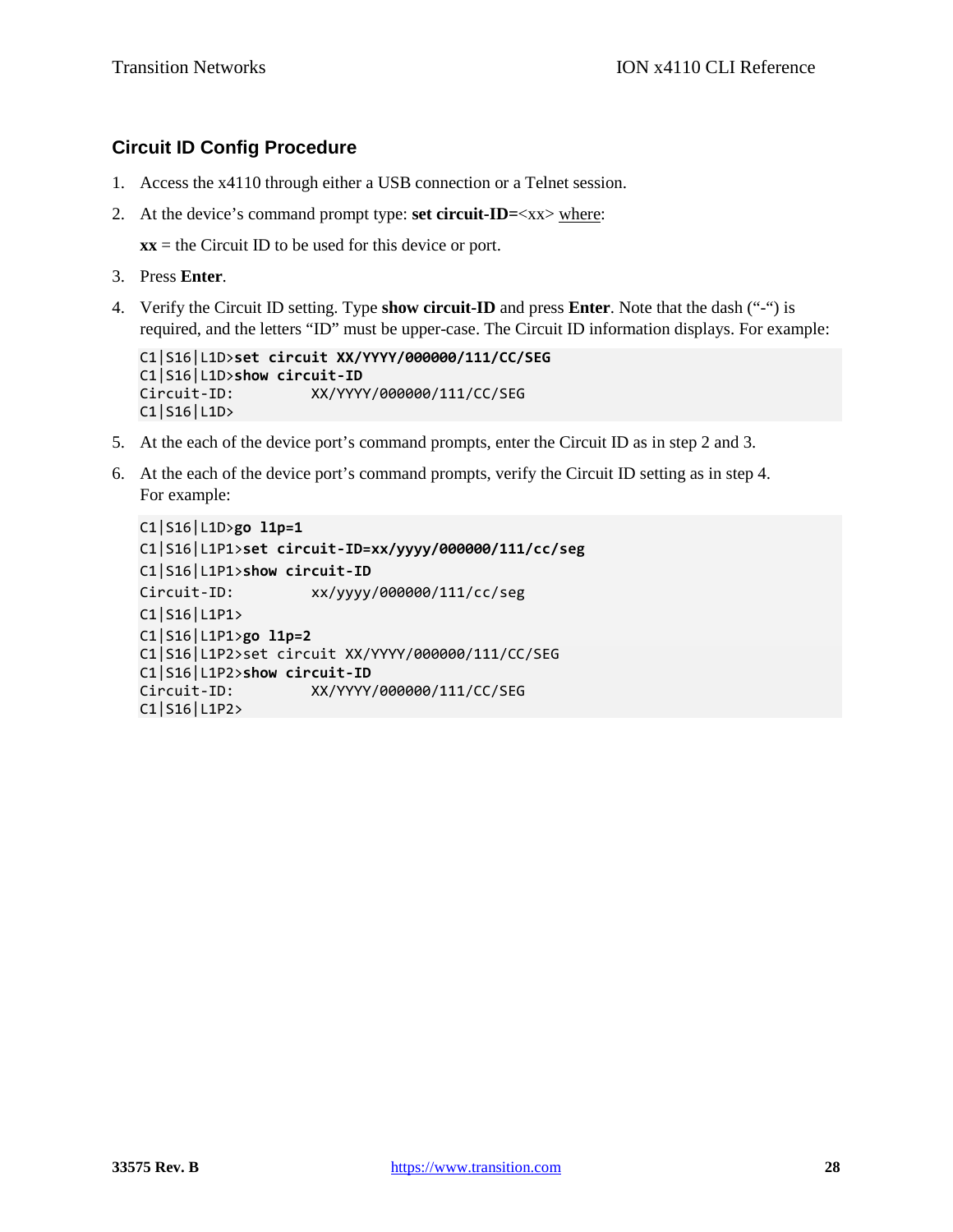#### **Set Device Description**

*Syntax*: **set device description**=<xx>

*Description*: Lets you configure an ASCII text string up to 63 bytes and override the default information, which is *vlan-module-port* in binary format.

- 1. Access the x4110 through either a USB connection or a Telnet session.
- 2. At the device's command prompt type: **set device description=**<xx> where:

 $xx =$  the Device Description to be used for this device or port.

- 3. Press **Enter**.
- 4. Verify the Device Description setting. Type **show device description** and press **Enter**. Note that the dash ("-") is required, and the letters "ID" must be upper-case. The Device Description information displays.

*Example:* 

```
Agent III C1|S17|L1D>set device description
  CIRCUIT
Agent III C1|S17|L1D>set device description D-CIRCUIT
Agent III C1|S17|L1D>show device description
Device description: D-CIRCUIT
Agent III C1|S17|L1D>
```
#### **Show Device Description**

*Syntax*: **show device description**

*Description*: Displays the currently-configure ASCII text string up to 63 bytes and override the default information, which is *vlan-module-port* in binary format.

*Example:* 

Agent III C1|S17|L1D>**set device description** CIRCUIT Agent III C1|S17|L1D>**set device description D-CIRCUIT** Agent III C1|S17|L1D>**show device description** Device description: D-CIRCUIT Agent III C1|S17|L1D>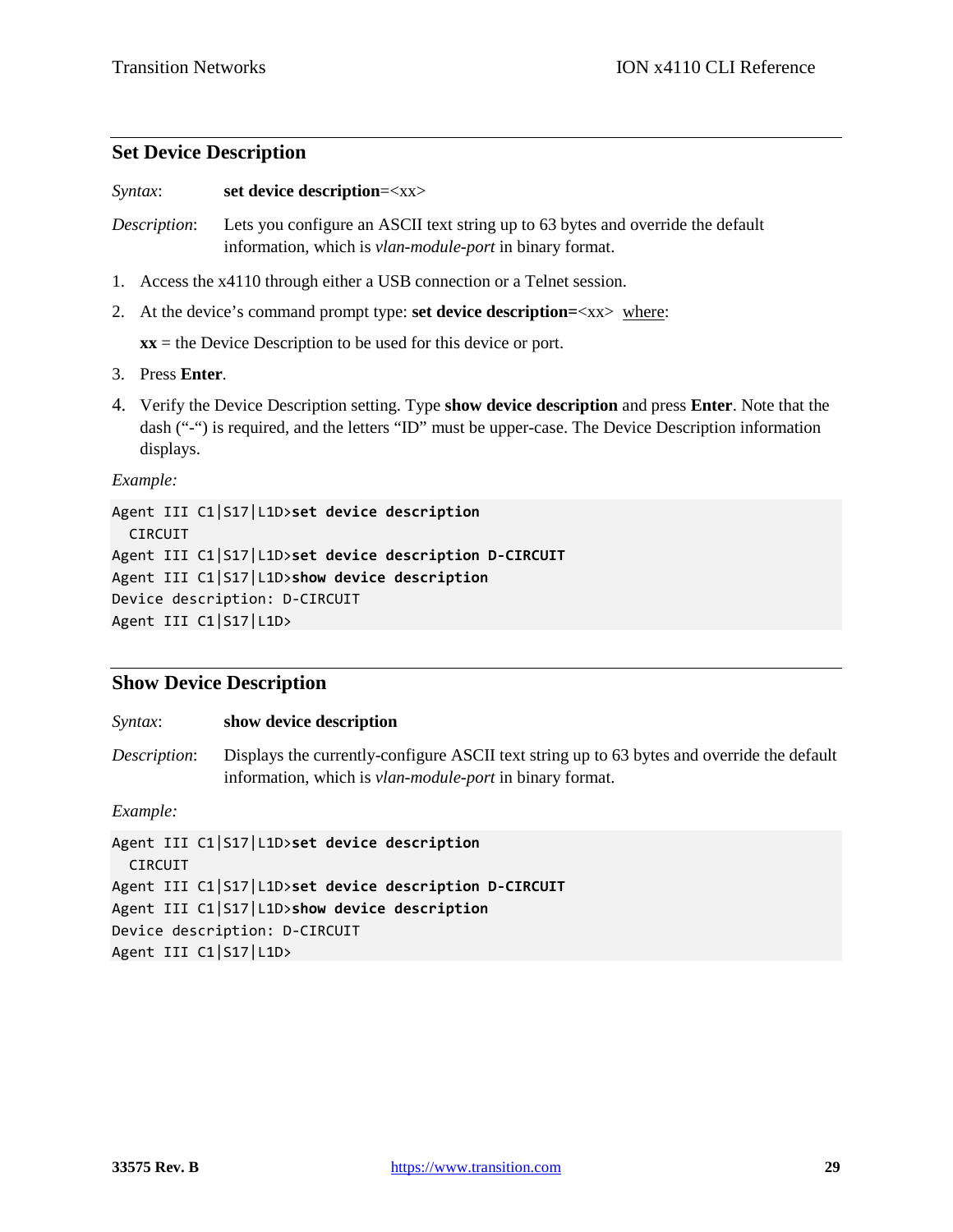### **Data Rate Timing Commands**

The C4110 can be used in applications where links supporting data rates from 1Gig to 10Gig require fiber extension or where 10Gig links require an interface between two fiber networks. It performs 3R (reamplify, re-shape, re-time) signal regeneration. The S4110 is protocol 'agnostic', supporting a wide variety of protocols in a network; from 1 to 11.5Gbps, including 10G LAN, 10G WAN, 10G Fiber Channel, SONET OC192, 10G OTN (G.709), 1/2/4/8 Gig Fiber Channel, 1 Gig Ethernet, or Sonet OC-48. The fiber length and type is defined by the SFP+ module inserted.

The OC (Optical Carrier) specifies the speed of fiber optic networks conforming to the SONET standard. The speeds for common OC levels include OC-1 =  $51.85$  Mbps, OC-3 =  $155.52$  Mbps, OC-12 =  $622.08$ Mbps, OC-24 = 1.244 Gbps, OC-48 = 2.488 Gbps, OC-192 = 9.952 Gbps, and OC-255 = 13.21 Gbps.

#### **Set Optical Data Rate Timing**

| Syntax:                                                                                                                                                | set dataRateTiming ratexxxx (case sensitive)                                                            |
|--------------------------------------------------------------------------------------------------------------------------------------------------------|---------------------------------------------------------------------------------------------------------|
| Description:                                                                                                                                           | Configure the $x4110$ data rate timing. The settings are set dataRateTiming =                           |
| rate10GE                                                                                                                                               | $= 10GE = 10$ gigabit Ethernet (10GbE or 10 GigE) (factory default).                                    |
| rate10GFC                                                                                                                                              | $= 10$ GFC = 10GbE Fibre Channel.                                                                       |
|                                                                                                                                                        | rate10GFCFEC = $10$ GFC + FEC = $10$ GbE Fibre Channel with Forward Error Correction.                   |
| rate1GE                                                                                                                                                | $= 1GE = 1$ gigabit Ethernet.                                                                           |
| rate1GFC                                                                                                                                               | $= 1$ GFC = 1GbE Fibre Channel.                                                                         |
| rate2_5GE                                                                                                                                              | $= 2.5G = 2.5$ gigabit Ethernet.                                                                        |
| rate2GFC                                                                                                                                               | $=$ 2GFC = 2G Fiber Channel with 2.125 gigabaud Line rate and 400 MBps throughput (at<br>full duplex).  |
| rate4GFC                                                                                                                                               | $=4$ GFC = 4G Fiber Channel with 4.25 gigabaud Line rate and 800 MBps throughput (at<br>full duplex).   |
| rate8GFC                                                                                                                                               | $= 8$ GFC = 8G Fiber Channel with 8.5 gigabaud Line rate and 1,600 MBps throughput (at<br>full duplex). |
| rateOC192                                                                                                                                              | $=$ WAN/OC-192 = OC-192 network line with transmission speeds up to 9953.28 Mbit/s.                     |
|                                                                                                                                                        | rateOC192FEC = WAN/OC-192+FEC = OC-192 network line with transmission speeds up to 9953.28              |
|                                                                                                                                                        | Mbit/s with Forward Error Correction.                                                                   |
| rateOC48                                                                                                                                               | $=$ Sonet OC-48 network line with transmission speeds to 2488.32 Mbit/s.                                |
| Example:                                                                                                                                               | Show the available data rates and set the rate to 10GE:                                                 |
| rate10GE<br>rate10GFC<br>rate10GFCFEC<br>rate1GE<br>rate1GFC<br>rate2GFC<br>rate2_5GE<br>rate4GFC<br>rate8GFC<br>rate0C192<br>rate0C192FEC<br>rate0C48 | Agent III C1 S2 L1D>set dataRateTiming ?                                                                |
| Agent III C1 S4 L1D>                                                                                                                                   | Agent III C1 S4 L1D>set dataRateTiming rate10GE                                                         |
|                                                                                                                                                        |                                                                                                         |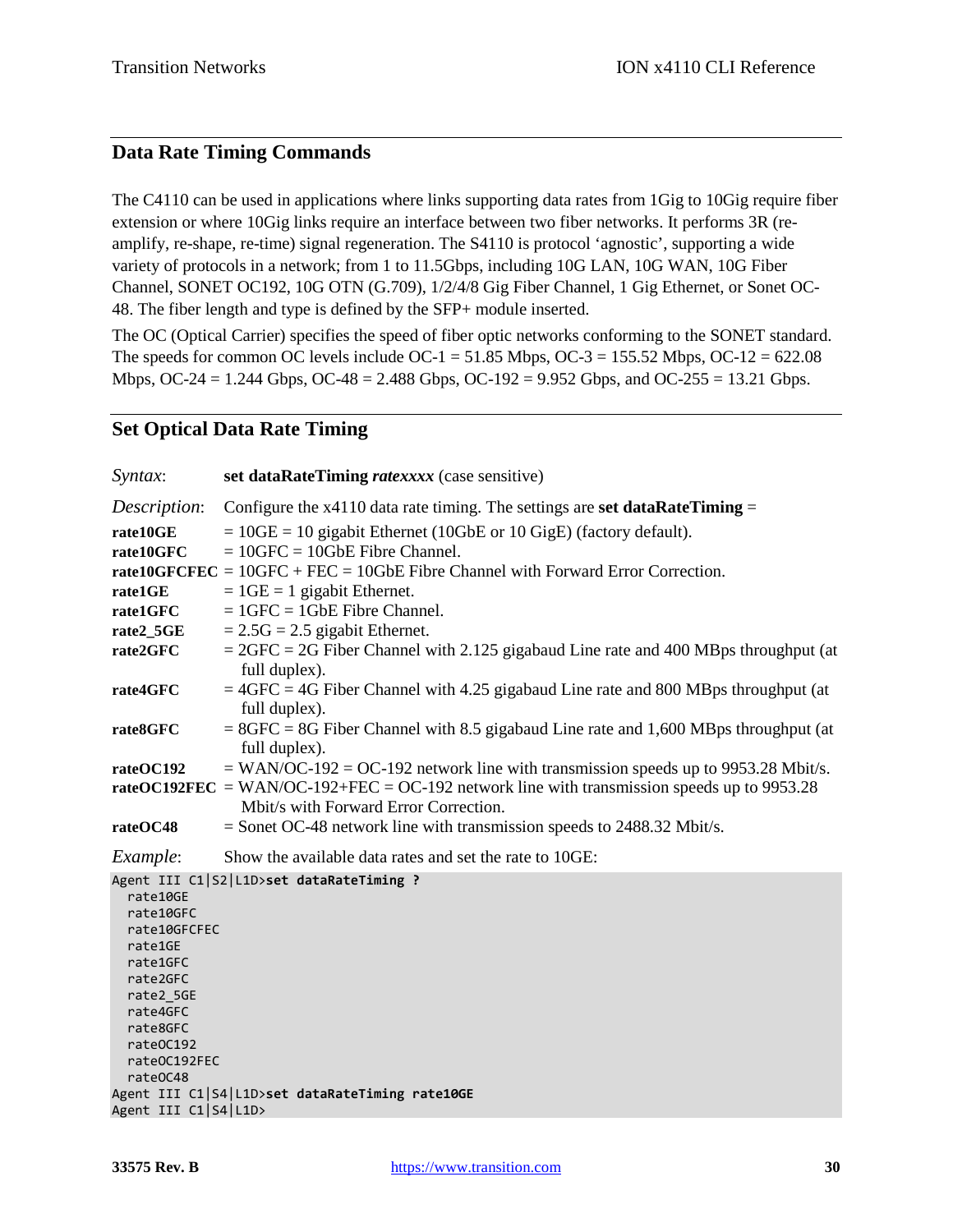## **Show Data Rate Timing**

*Syntax*: **show dataRateTiming**

*Description*: Display the current x4110 data rate timing setting. The settings are described above.

*Example*: Show the data rate set in the command example above.

Agent III C1|S4|L1D>**show dataRateTiming** Data Rate Timing/Retiming: rate10GE Agent III C1|S4|L1D>

#### *Messages*:

*Error: this command should be executed on a device! Error: System is busy, please retry this command later! Error: Software version of this card is too old, please upgrade it! Error: Data Rate Timing is not supported on this card! The data rate timing limit is not supported on C4110 card! Error: Invalid data rate timing! Error: Set data rate timing failed! Error: Cannot set data rate timing on this card! Error: Get dataRateTiming status no such object.*

*The CLI displays "Unknown Line Rate Mode" until a data retiming rate has been saved.*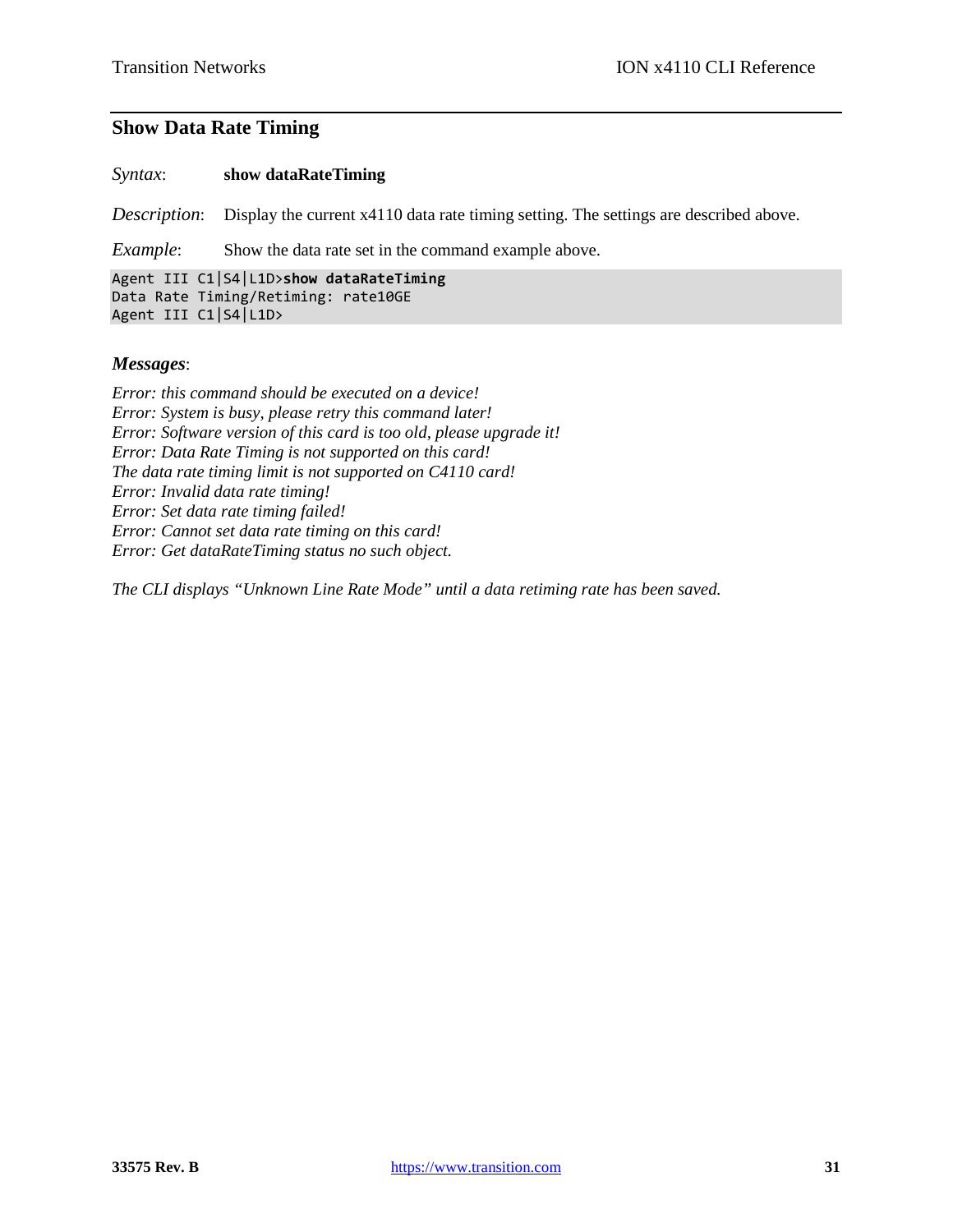# **DMI Commands**

The following commands are used for Diagnostic Monitoring Interface (DMI) operations.

**Note**: These commands can only be entered for a fiber port that supports DMI. Not all x4110 models or SFP models support DMI. The SFP models that support DMI have a "D" at the end of the model number. If you enter a DMI command on a x4110 model that does not support DMI, the message "*The DMI feature is not supported on current port*." displays.

#### **Show DMI Configuration**

#### *Syntax:* **show dmi info**

*Description:* Displays the configuration of the Diagnostic Monitoring Interface (DMI) for a port.

*Example 1* Display the current DMI configuration for port 1.

Agent III C1|S2|L1P1>**show dmi info**

Diagnostic monitoring interface information: ------------------------------------------------------------------------

| DMI connector type:                    | LC               |
|----------------------------------------|------------------|
| DMI indentifier:                       | DWDM-SFP/SFP+    |
| DMI Nominal bit rate:                  | 1300*Mbps        |
| DMI $9/125u$ Singlemode Fiber $(k)$ :  | 80*km            |
| DMI 9/125u Singlemode Fiber (m):       | 25500*m          |
| DMI 50/125u Multimode Fiber (m):       | N/A              |
| DMI 62.5/125u Multimode Fiber (m):     | N/A              |
| Copper(m):                             | N/A              |
| DMI fiber interface wavelength:        | $1550*nm$        |
| DMI temperature:                       | $28.1*C$         |
| DMI temperature:                       | $82.6*F$         |
| DMI temperature alarm:                 | normal           |
| DMI transmit bias current:             | 39292*uA         |
| DMI transmit bais alarm:               | normal           |
| DMI Transmit power:                    | $1686*$ uW       |
| DMI Transmit power:                    | 2.269*dBM        |
| DMI Transmit power alarm:              | normal           |
| DMI Receive power:                     | $0^*$ uW         |
| DMI Receive power alarm:               | lowAlarm         |
| DMI Vendor name:                       | Transition       |
| DMI Vendor Part Number:                | TN-DWDM-SFP-5012 |
| DMI Vendor serial number:              | TWDW34Z001       |
| DMI Vendor revision:                   | 2.0              |
| DMI Vendor date code:                  | 2016-07-30       |
| DMI Vendor Transceiver type:           | SFP 1000BASE-X   |
| DMI Vendor OUI:                        | $00 - C0 - F2$   |
| DMI Receive power intrusion threshold: | $10*$ uW         |
| Agent III C1 S2 L1P1>                  |                  |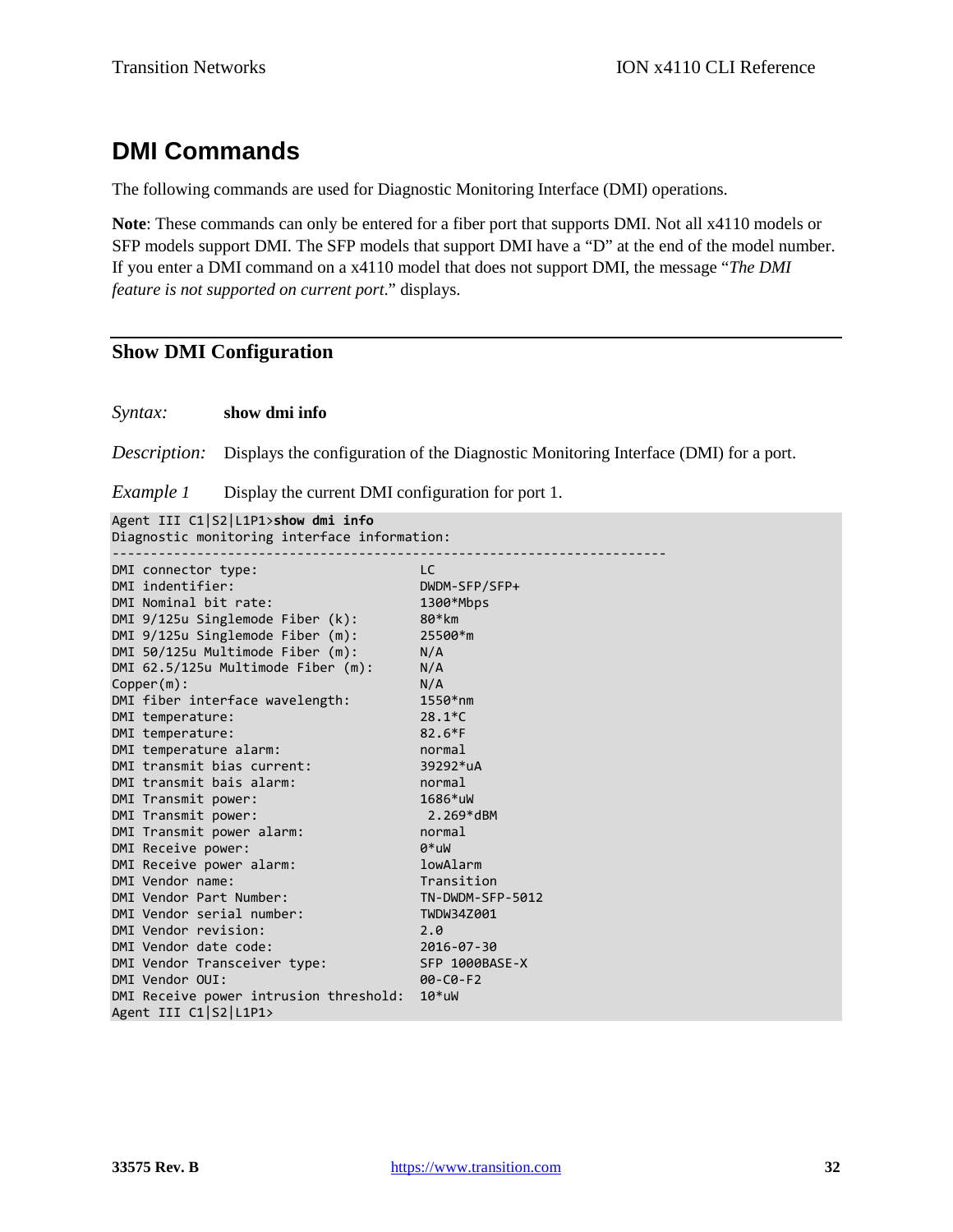| Example 2 |  | Display the current DMI configuration for port 2. |  |
|-----------|--|---------------------------------------------------|--|
|           |  |                                                   |  |

| Agent III C1 S2 L1P1>go l1p=2                |                      |  |
|----------------------------------------------|----------------------|--|
| Agent III C1 S2 L1P2>show dmi info           |                      |  |
| Diagnostic monitoring interface information: |                      |  |
|                                              |                      |  |
| DMI connector type:                          | LC.                  |  |
| DMI indentifier:                             | SFP/SFP+/SFP28       |  |
| DMI Nominal bit rate:                        | 10500*Mbps           |  |
| $DMI$ 9/125u Singlemode Fiber (k):           | $10*km$              |  |
| DMI 9/125u Singlemode Fiber (m):             | $10000*$ m           |  |
| DMI 50/125u Multimode Fiber (m):             | N/A                  |  |
| DMI 62.5/125u Multimode Fiber (m):           | N/A                  |  |
| Copper(m):                                   | N/A                  |  |
| DMI fiber interface wavelength:              | $1310*nm$            |  |
| DMI temperature:                             | $44.4*C$             |  |
| DMI temperature:                             | $111.9*F$            |  |
| DMI temperature alarm:                       | normal               |  |
| DMI transmit bias current:                   | 36416*uA             |  |
| DMI transmit bais alarm:                     | normal               |  |
| DMI Transmit power:                          | $564*$ uW            |  |
| DMI Transmit power:                          | $-2.487*dBM$         |  |
| DMI Transmit power alarm:                    | normal               |  |
| DMI Receive power:                           | $28*$ uW             |  |
| DMI Receive power:                           | $-15.528*dBM$        |  |
| DMI Receive power alarm:                     | lowWarn              |  |
| DMI Vendor name:                             | Transition           |  |
| DMI Vendor Part Number:                      | <b>TN-10GSFP-LR1</b> |  |
| DMI Vendor serial number:                    | 8800022              |  |
| DMI Vendor revision:                         | 0001                 |  |
| DMI Vendor date code:                        | 2011-08-09           |  |
| DMI Vendor Transceiver type:                 | <b>SFP 10G</b>       |  |
| DMI Vendor OUI:                              | $00 - C0 - F2$       |  |
| DMI Receive power intrusion threshold:       | $0^*$ uW             |  |
| Agent III C1 S2 L1P2>                        |                      |  |

**For More Information** on topics such as Fiber Optics Power Measurements, Fiber and Cable Loss, OTDRs, Bandwidth, Reflectance/Optical Return Loss, and Fiber Optic Cleaning Procedures see The Fiber Optic Association - Tech Topic in the FOA Guide to Optics and Premises Cabling on the FOA website at [http://www.thefoa.org/tech/FAQS/FAQ-TEST.HTM#bw.](http://www.thefoa.org/tech/FAQS/FAQ-TEST.HTM%23bw.)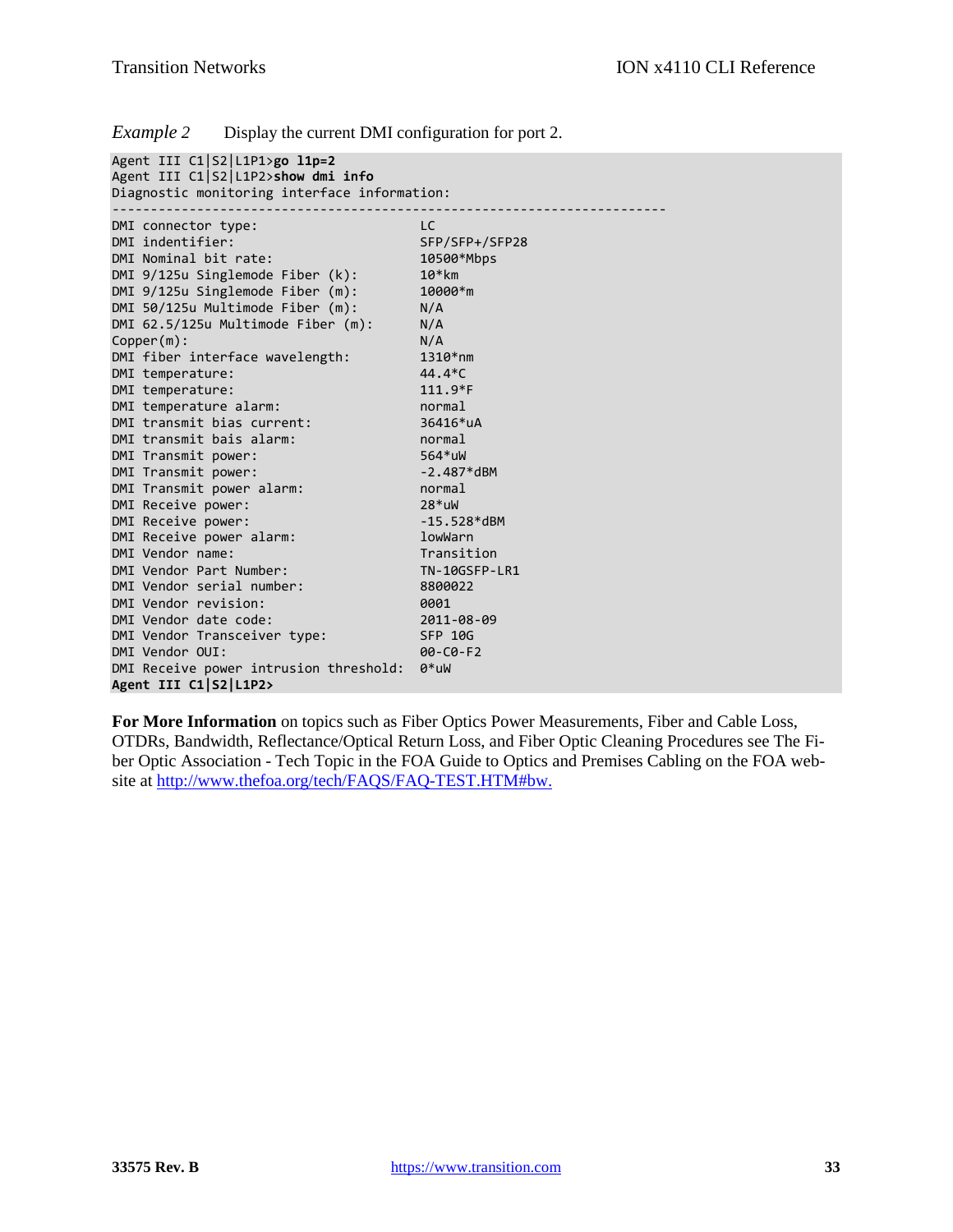

#### **Set DMI Receive Power Preset Level**

#### *Syntax:* **set dmi rx–power–preset–level=**<xx>

*Description*: Defines the lowAlarm threshold for RxPowerAlarm. If a non-zero value (in microwatts) is specified, the module will stop passing traffic when the receive power drops below the new threshold. This feature is sometimes referred to as Intrusion Detection, since tapping into a fiber to intercept traffic leads to a reduction in receive power.

Sets the Diagnostic Monitoring Interface (DMI) receive preset power level.

where:  $\mathbf{x} \mathbf{x} = \text{Pwr-val}$ : A preset level for Rx Power on the Fiber port (0-65535).

*Example*: Set the level to 110 and show the resulting DMI information:

```
Agent III C1|S2|L1P1>set dmi rx-power-preset-level=110
Agent III C1|S2|L1P1>show dmi info
Diagnostic monitoring interface information:
------------------------------------------------------------------------
DMI connector type: LC
DMI indentifier: DWDM-SFP/SFP+
DMI Nominal bit rate: 1300*Mbps
DMI 9/125u Singlemode Fiber (k): 80*km
DMI 9/125u Singlemode Fiber (m): 25500*m
DMI 50/125u Multimode Fiber (m): N/A
DMI 62.5/125u Multimode Fiber (m): N/A
Copper(m): N/A
DMI fiber interface wavelength: 1550*nm
DMI temperature: 26.7*C
DMI temperature: 80.1*F
DMI temperature alarm: normal
DMI transmit bias current: 38984*uA
DMI transmit bais alarm: normal
DMI Transmit power: 1686*uW
DMI Transmit power: 2.269*dBM
DMI Transmit power alarm: normal
DMI Receive power: 0*uW
DMI Receive power alarm: lowAlarm
DMI Vendor name: Transition
DMI Vendor Part Number: TN-DWDM-SFP-5012
DMI Vendor serial number: TWDW34Z001
DMI Vendor revision: 2.0
DMI Vendor date code: 2016-07-30
DMI Vendor Transceiver type: SFP 1000BASE-X
DMI Vendor OUI: 00-C0-F2
DMI Receive power intrusion threshold: 110*uW
Agent III C1|S2|L1P1>
```
**Messages**: *Error: No DMI support on this port! Error: This card is in hardware mode and no setting allowed!*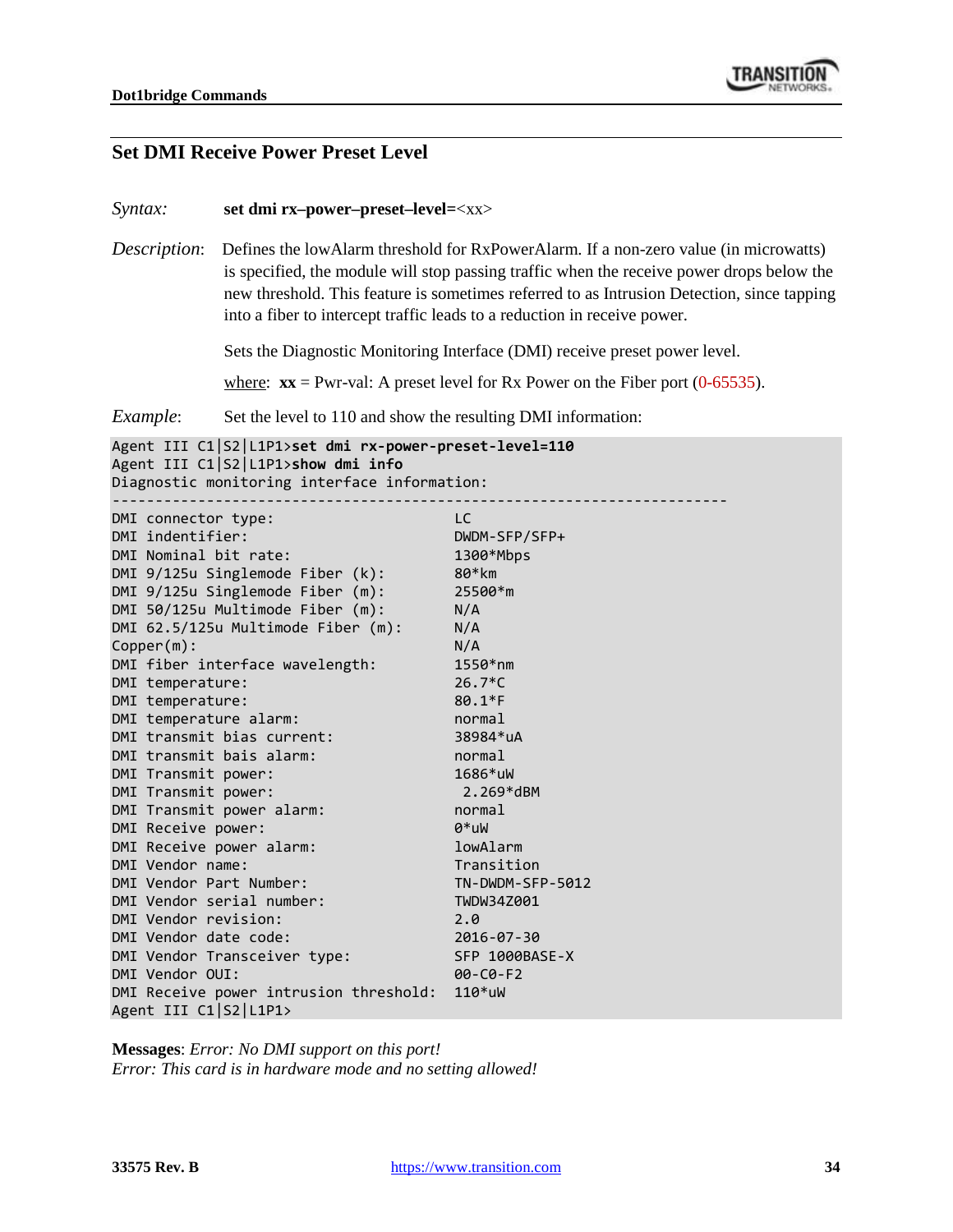#### *DMI Config Procedure*

The DMI (Diagnostic Maintenance Interface) function displays x4110 diagnostic / maintenance information such as fiber interface characteristics, diagnostic monitoring parameters, and supported fiber media lengths. **Note**: Transition Networks SFPs that support DMI have a "-D" at the end of the model number. DMI can be configured in the x4110 via the CLI as follows.

- 1. Access the x4110 through either a USB connection or a Telnet session.
- 2. Set the Diagnostic Monitoring Interface receive preset power level. Type: **set dmi rx-power-presetlevel=**xx where xx is a preset level for Rx Power on the Fiber port, in the range of 0-65535.
- **3.** Press **Enter**. For example: **set dmi rx-power-preset-level=10**.
- 4. Display the DMI information. Type: **show dmi info** and press **Enter**. For example:

```
Agent III C1|S5|L1P2>set dmi rx-power-preset-level 2
Agent III C1|S5|L1P2>show dmi info
Diagnostic monitoring interface information:
------------------------------------------------------------------------
DMI connector type: LC
DMI indentifier: DWDM-SFP/SFP+
DMI Nominal bit rate: 1300*Mbps
DMI 9/125u Singlemode Fiber (k): 80*km
DMI 9/125u Singlemode Fiber (m): 25500*m
DMI 50/125u Multimode Fiber (m): N/A
DMI 62.5/125u Multimode Fiber (m): N/A
Copper(m): N/A
DMI fiber interface wavelength: 1550*nm
DMI temperature: 30.0*C
DMI temperature: 86.0*F<br>
DMI temperature alarm: http://www.mormal<br>
DMI transmit bias current: 39292*uA<br>
DMI Transmit power: 1692*uW<br>
DMI Transmit power: 2.284*dF
DMI temperature alarm:
DMI transmit bias current:
DMI transmit bais alarm:
DMI Transmit power:
DMI Transmit power: 2.284*dBM
DMI Transmit power alarm: normal
DMI Receive power: 0*uW
DMI Receive power alarm: lowAlarm lowAlarm<br>
DMI Vendor name: low Transition
DMI Vendor name:
DMI Vendor name:<br>
DMI Vendor Part Number: TN-DWDM-SFP-5012<br>
DMI Vendor serial number: TWDW34Z001<br>
DMI Vendor revision: 2.0<br>
2016-07-30
DMI Vendor serial number:
DMI Vendor revision:
DMI Vendor date code: 2016-07-30
DMI Vendor Transceiver type: SFP 1000BASE-X
DMI Vendor OUI: 00-C0-F2
DMI Receive power intrusion threshold: 2*uW
Agent III C1|S5|L1P2>
```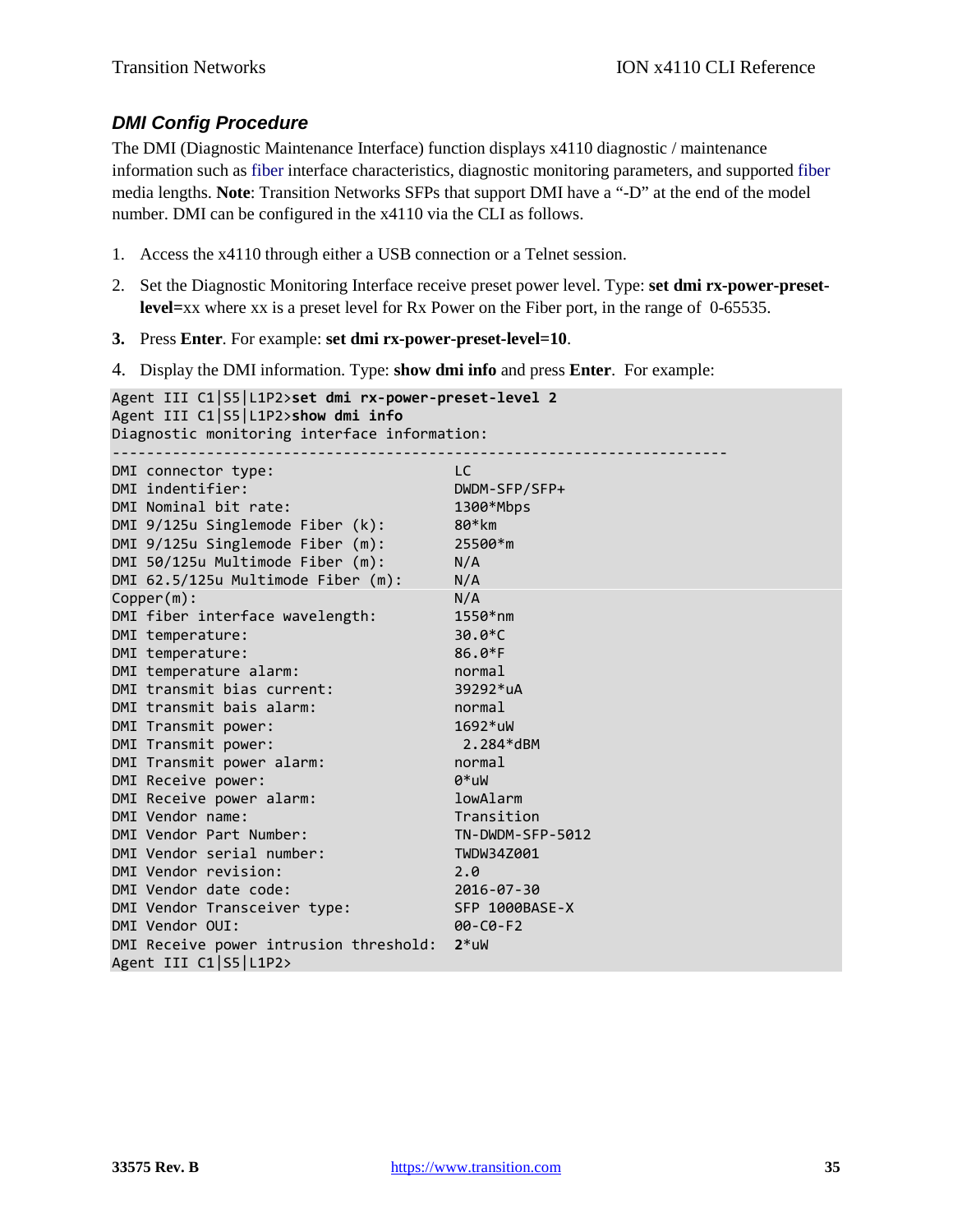#### *DMI Parameters*

The DMI tab parameters are described in the table below.

#### **Table 3: DMI Parameters**

| <b>Parameter</b>                       | <b>Description</b>                                                                                                                                                                                                                                                                                                                                                                                                                                                                                                                                                                                             |  |
|----------------------------------------|----------------------------------------------------------------------------------------------------------------------------------------------------------------------------------------------------------------------------------------------------------------------------------------------------------------------------------------------------------------------------------------------------------------------------------------------------------------------------------------------------------------------------------------------------------------------------------------------------------------|--|
| <b>Interface Characteristics</b>       |                                                                                                                                                                                                                                                                                                                                                                                                                                                                                                                                                                                                                |  |
| DMI connector type                     | The external optical or electrical cable connector provided as the interface.<br>For example: LC, SC, Dual BNC coax connectors, DB9 for RS232 and RS485, 6<br>Pos Terminal Block for RS485, RJ-11, unshielded twisted pair, SC fiber, 1550nm<br>40km, SC fiber, 1 x 9, 125km Gigiabit, ST Single-Fiber 155Mbps, 6-pin RS-485<br>Terminal Block, DIN 6-Pin for RS232, LC Multimode Fiber, SFP cage, 5 Pos<br>Terminal Block for RS485, Single-Fiber Multimode, SC Multimode (long haul), LC<br>Singlemode (long haul), XFP slot, or SFP+ slot.                                                                  |  |
| <b>DMI</b> identifier                  | Specifies the physical DMI device ID from the standard; for example:<br>SFP/SFP+/SFP28, SG, Optical pigtail, MPO 1x12 (Multifiber Parallel Optic), MPO<br>2x16, Module/connector soldered to motherboard, SFP, 300-pin XBI, XENPAK,<br>XFP, XFF, XFP-E, XPAK, X2, DWDM-SFP/SFP+, QSFP, QSFP+, CXP, Shielded<br>Mini Multilane HD 4X or 8X, QSFP28, CXP2, CDFP (Style 1/Style 2), Shielded<br>Mini Multilane HD 4X or 8X Fanout Cable, CDFP (Style 3), microQSFP, QSFP-DD<br>Double Density 8X Pluggable Transceiver, HSSDC II, Copper Pigtail,<br>RJ45 (Registered Jack), No separable connector, or MXC 2x16. |  |
| <b>DMI Nominal bit</b><br>rate         | Bitrate in units of 100Mbps (for example: 10500, or 10.G Gbps) (measured rate).                                                                                                                                                                                                                                                                                                                                                                                                                                                                                                                                |  |
| DMI 9/125u Sin-<br>glemode Fiber (km)  | Specifies the link length that is supported by the transceiver while operating in sin-<br>gle mode (SM) fiber. The unit of measure is kilometers (km). For example, 8Km.                                                                                                                                                                                                                                                                                                                                                                                                                                       |  |
| DMI 9/125u Sin-<br>glemode Fiber (m)   | Specifies the link length that is supported by the transceiver while operating in sin-<br>gle mode (SM) fiber. The unit of measure is meters (m). For example, 80m.                                                                                                                                                                                                                                                                                                                                                                                                                                            |  |
| DMI 50/125u Mul-<br>timode Fiber (m)   | Specifies the link length that is supported by the transceiver while operating in 50<br>micron Multimode (MM) fiber. The value is in meters.                                                                                                                                                                                                                                                                                                                                                                                                                                                                   |  |
| DMI 62.5/125u Mul-<br>timode Fiber (m) | Specifies the link length that is supported by the transceiver while operating in 62.5<br>micron Multimode (MM) fiber. The value is in meters.                                                                                                                                                                                                                                                                                                                                                                                                                                                                 |  |
| Copper (m)                             | Specifies the link length that is supported by the transceiver while operating in<br>copper cable. The value is in meters.                                                                                                                                                                                                                                                                                                                                                                                                                                                                                     |  |
| DMI fiber interface<br>wavelength      | The Nominal transmitter output wavelength at room temperature (measured wave-<br>length). The unit of measure is nanometers (for example: 1550 nm or 850 nm).                                                                                                                                                                                                                                                                                                                                                                                                                                                  |  |
| DMI temperature                        | Measured temperature of fiber transceiver in tenths of degrees C (Celsius).<br>For example: 30.1°C.                                                                                                                                                                                                                                                                                                                                                                                                                                                                                                            |  |
| DMI temperature                        | Measured Temperature of fiber transceiver in tenths of degrees F (Fahrenheit).<br>For example: 86.2 °F.                                                                                                                                                                                                                                                                                                                                                                                                                                                                                                        |  |
| DMI temperature<br>alarm               | Alarm status for temperature of fiber transceiver. An <i>ionDMITemperatureEvt</i> event<br>is sent when there is a warning or alarm on DMI temperature.<br>Normal -1,<br>Not Supported - 2,<br>Low Warn - 3,<br>High Warn - 4,                                                                                                                                                                                                                                                                                                                                                                                 |  |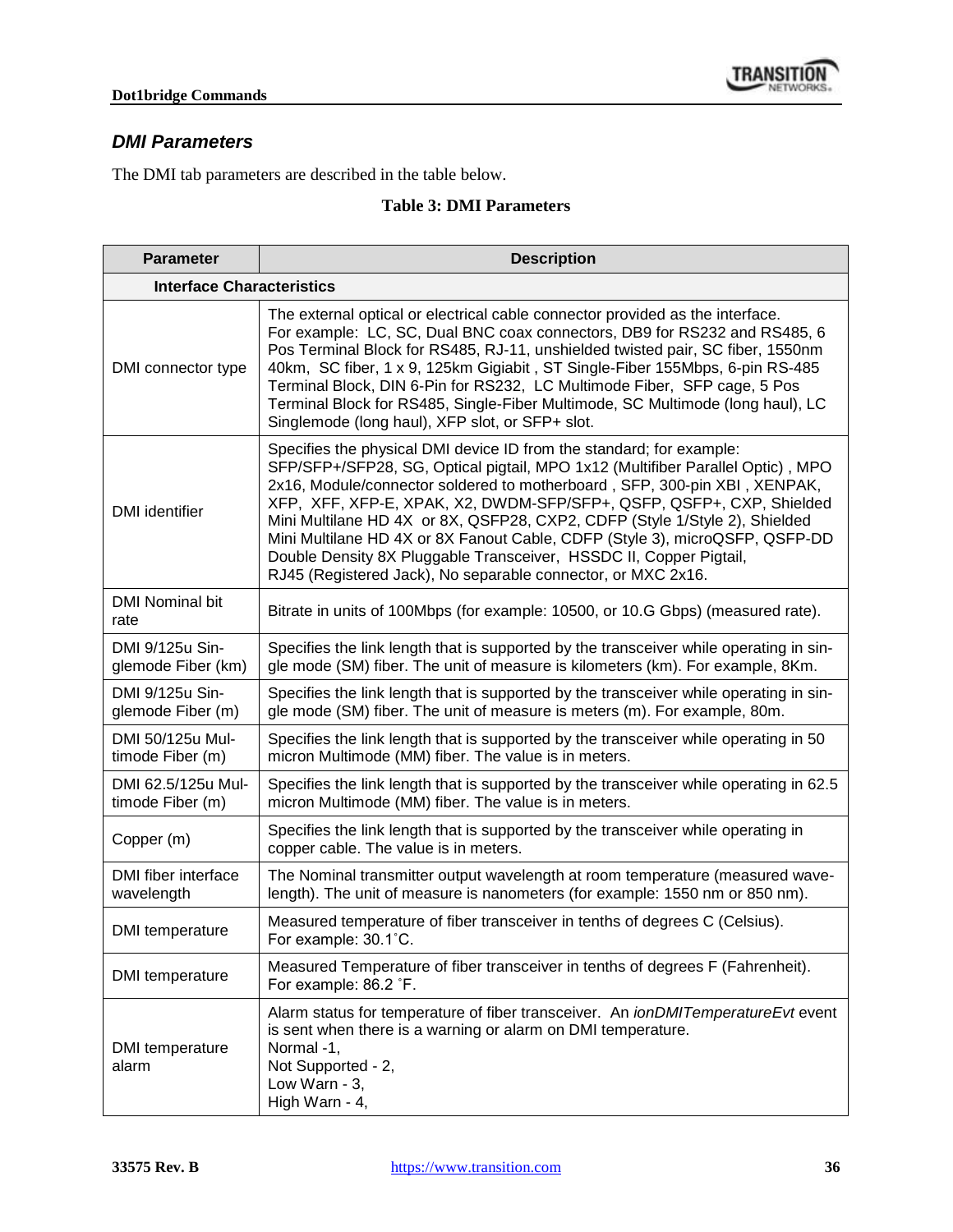| <b>Parameter</b>                   | <b>Description</b>                                                                                                                                                                                                                                                                                                                                                                                                                                                  |  |  |
|------------------------------------|---------------------------------------------------------------------------------------------------------------------------------------------------------------------------------------------------------------------------------------------------------------------------------------------------------------------------------------------------------------------------------------------------------------------------------------------------------------------|--|--|
|                                    | Low Alarm - 6<br>High Alarm - 7                                                                                                                                                                                                                                                                                                                                                                                                                                     |  |  |
| DMI transmit bias<br>current       | Measured transmit bias current on local fiber interface, in uA (microamperes).<br>For example, 5936 uA (microamps).                                                                                                                                                                                                                                                                                                                                                 |  |  |
| DMI transmit bias<br>alarm         | Alarm status for transmit bias current on local fiber interface.<br>Normal -1,<br>Not Supported - 2,<br>Low Warn - 3,<br>High Warn - 4,<br>Low Alarm - 6<br>High Alarm - 7                                                                                                                                                                                                                                                                                          |  |  |
| <b>DMI Transmit</b><br>power       | Measured transmit power on local fiber measured in microwatts. For example, 240<br>uW (microwatts).                                                                                                                                                                                                                                                                                                                                                                 |  |  |
| <b>DMI Transmit</b><br>power       | Transmit power on local fiber measured in dBM (decibels relative to one milliwatt)<br>which defines signal strength. For example: -2.291 dBM.                                                                                                                                                                                                                                                                                                                       |  |  |
| <b>DMI Transmit</b><br>power alarm | Alarm status for transmit power on local fiber.<br>Normal -1,<br>Not Supported - 2,<br>Low Warn - 3,<br>High Warn - 4,<br>Low Alarm - 6<br>High Alarm - 7                                                                                                                                                                                                                                                                                                           |  |  |
| <b>DMI Receive power</b>           | Receive power (measured power measurement) on local fiber measured in micro-<br>watts (for example: 11 uW).                                                                                                                                                                                                                                                                                                                                                         |  |  |
| DMI Receive power<br>alarm         | Alarm status for receive power on local fiber:<br>Normal -1,<br>Not Supported - 2,<br>Low Warn - 3,<br>High Warn - 4,<br>Low Alarm - 6<br>High Alarm - 7                                                                                                                                                                                                                                                                                                            |  |  |
| DMI Vendor name                    | A 16 character field that contains ASCII characters. The full name of the corpora-<br>tion, a commonly accepted abbreviation of the name of the corporation, the SCSI<br>company code for the corporation, or the stock exchange code for the corporation.<br>For example: Transition or other.                                                                                                                                                                     |  |  |
| <b>DMI Vendor Part</b><br>Number   | A 16-byte field that contains ASCII characters, defining the vendor part number or<br>product name. A value of all zeroes in the 16-byte field indicates that the vendor<br>PN is unspecified. For example, TN-SFP-LX1, TN-SFP-BXD, TN-SFP-OC3M,<br>TN-SFP-OC3S, TN-10GSFP-SR or similar. For the TN-DWDM-SFP-xxxx, the xxxx<br>indicates the center wavelength (e.g., for a TN-DWDM-SFP-5012, the 5012 indi-<br>cates 1550.12 nm center wavelength laser support). |  |  |
| <b>DMI Vendor serial</b><br>number | A 16 character field that contains ASCII characters, defining the vendor's serial<br>number for the transceiver. A value of all zeroes in the 16-byte field indicates that<br>the vendor SN is unspecified. For example: TWDW34Z001, 8800022, 102201102,<br>or similar.                                                                                                                                                                                             |  |  |
| <b>DMI Vendor</b><br>revision      | A 4-byte field that contains ASCII characters, defining the vendor product revision<br>number. A value of all zeroes in the 4-byte field indicates that the vendor revision<br>is unspecified. For example e.g., 2.0.                                                                                                                                                                                                                                               |  |  |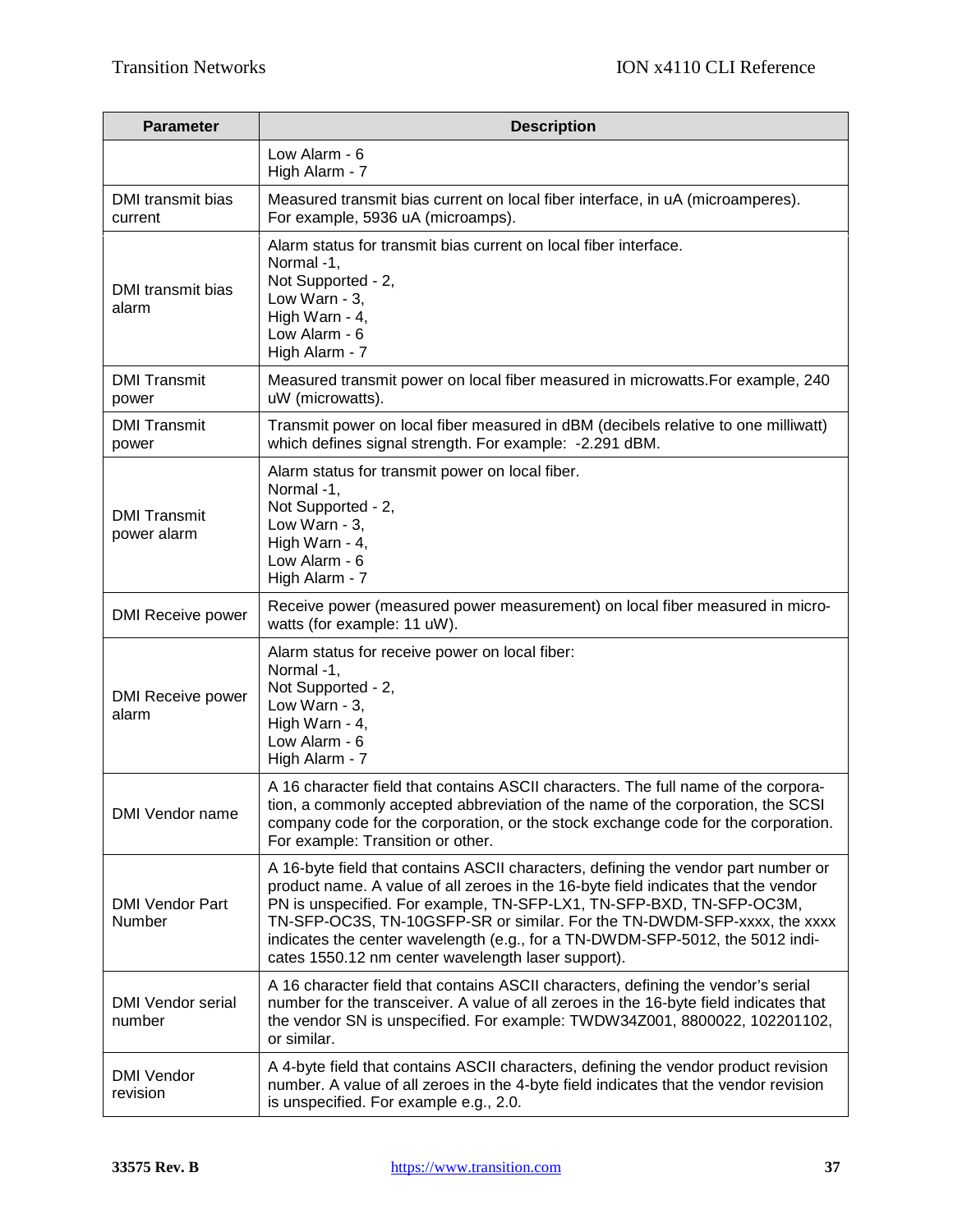

#### **Dot1bridge Commands**

| <b>Parameter</b>                         | <b>Description</b>                                                                                                                                                                                                                                                                                                                              |  |  |  |  |
|------------------------------------------|-------------------------------------------------------------------------------------------------------------------------------------------------------------------------------------------------------------------------------------------------------------------------------------------------------------------------------------------------|--|--|--|--|
| DMI Vendor date<br>code                  | An 8-byte field that contains the Vendor's date code in ASCII characters:<br>84-85 ASCII code, two low order digits of year. (00 = 2000).<br>86-87 ASCII code, digits of month (01 = Jan through $12 = Dec$ )<br>88-89 ASCII code, day of month (01-31)<br>90-91 ASCII code, vendor specific lot code, may be blank.<br>For example 2016-07-30. |  |  |  |  |
| DMI Vendor SFP<br>type                   | The SFP transceiver type. For example: None, Not Supported, SFP 100FX,<br>SFP 1000BASE-T, SFP 1000BASE-CX, SFP 1000BASE-SX, SFP 1000BASE-LX,<br>SFP 1000BASE-X, SFP 2G5, SFP 5G, or SFP 10G.                                                                                                                                                    |  |  |  |  |
| DMI Vendor OUI                           | The vendor Organizationally Unique Identifier field (Vendor OUI) is a 3-byte field<br>that contains the IEEE Company Identifier for the vendor (e.g., 00-C0-F2).<br>A value of all zeroes in the 3-byte field indicates that the Vendor OUI is<br>unspecified.                                                                                  |  |  |  |  |
| DMI Receive power<br>intrusion threshold | A preset level for Rx Power on the Fiber port. If the DMI read value falls below the<br>preset value, an intrusion is detected, and a trap is generated (0-10). The mes-<br>sage displays: ALARM: Receive power is below specified threshold. Fiber trap in-<br>trusion may be in progress. See below for alarm recovery.                       |  |  |  |  |

# **DMI Messages**:

*Message: % Parameter value is out of range.*

*% Unknown command.*

*Meaning*: There was an error in one or more CLI command parameters... *Recovery*: Verify the command parameters an re-enter the CLI command. .

*Message: Error: No DMI support on this port!*

*The DMI feature is not supported on current port.*

*Meaning*: C4110 port 2 DMI is not shown if there is no SFP in port 1. Without an SFP in port 1, the port 2 DMI will display "The DMI feature is not supported on the current port.". When an SFP is inserted into port 1, the port 2 DMI displays as expected.

*Recovery*: Insert an SFP in Port 1 and click the **Refresh** button.

*Message:* Error: Get DMI Vendor name no such object.

Error: Get DMI Vendor Part Number no such object.

Error: Get DMI Vendor serial number no such object.

Error: Get DMI Vendor revision no such object.

Error: Get DMI Vendor date code no such object.

Error: Get DMI Vendor SFP type no such object.

Error: Get DMI Vendor OUI no such object.

# *Recovery*:

1. Verify the command parameters and re-enter the CLI command.

- 2. Verify the SFP is supported.
- 3. Verify that DMI is supported.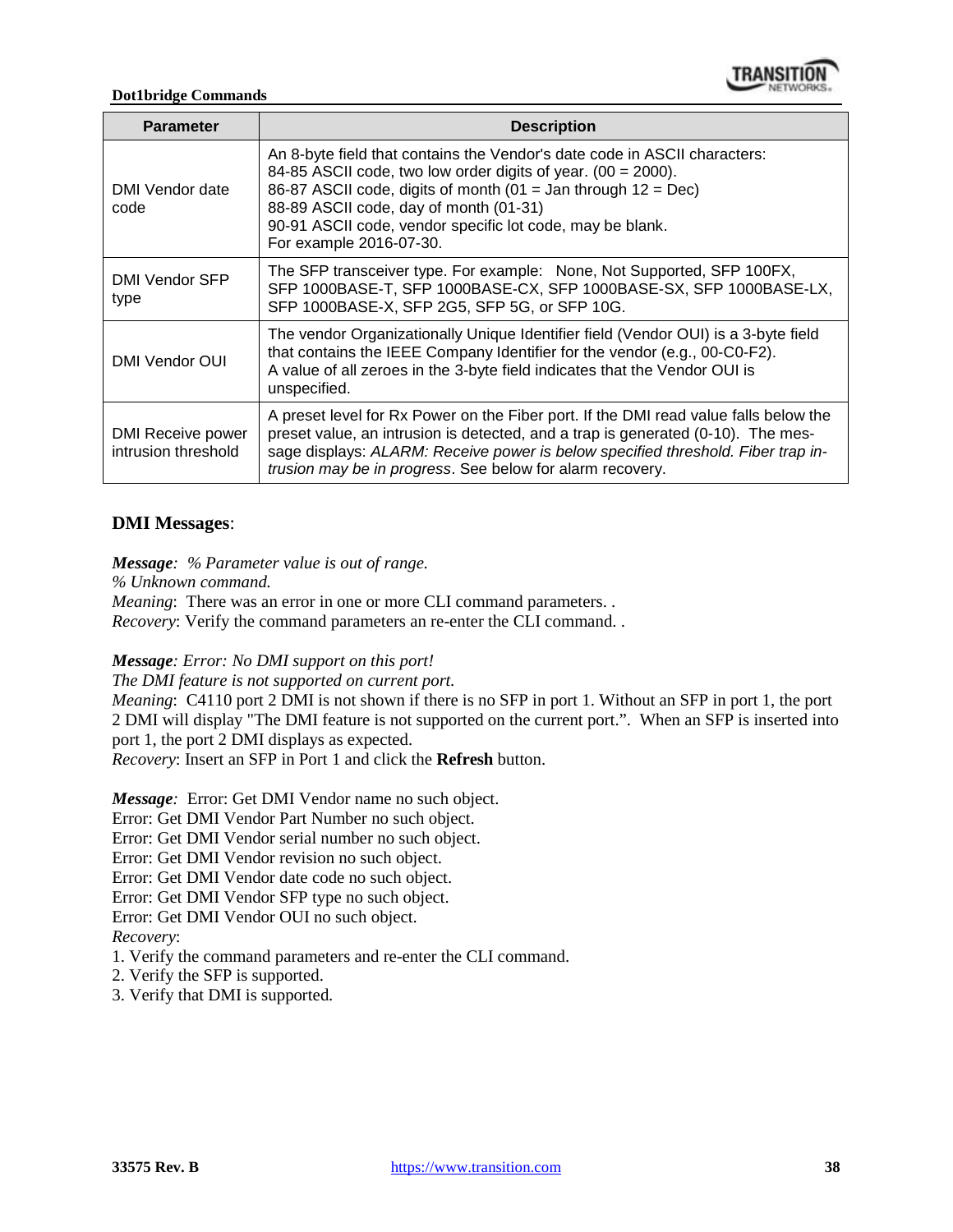# **Ethernet Port Commands**

The following commands are used for Ethernet port operations. The functions of some of the Ethernet port commands below depend on the type of port or SFP.

**Note**: These commands can only be entered at the port level - when the last part of the command line prompt indicates the location is a port (e.g., L1P1>).

# **Show Ethernet Port Configuration**

### *Syntax:* **show ether config**

*Description:* Displays the Ethernet port configurations on a slide-in module. Different ports capabilities vary, so the display content will vary according to the model and port type.

*Example 1*: A Port 1 example is shown below.

| Port-14848<br>SM port:                                                                            | Agent III C1 S2 L1P1>show ether config                     |  |  |  |  |
|---------------------------------------------------------------------------------------------------|------------------------------------------------------------|--|--|--|--|
| Speed:<br>Duplex:                                                                                 | 10G<br>full                                                |  |  |  |  |
|                                                                                                   | Agent III C1 S2 L1P1>                                      |  |  |  |  |
|                                                                                                   | <i>Example 2</i> : A <u>Port 2</u> example is shown below. |  |  |  |  |
| Agent III C1 S2 L1P1>go l1p=2<br>Agent III C1 S2 L1P2>show ether config<br>Port-24848<br>MM port: |                                                            |  |  |  |  |
|                                                                                                   |                                                            |  |  |  |  |
|                                                                                                   |                                                            |  |  |  |  |
| Speed:                                                                                            | 100M                                                       |  |  |  |  |
| Duplex:                                                                                           | full                                                       |  |  |  |  |

Agent III C1|S2|L1P2>

Use this procedure to define the port's Ethernet transmission speed and Duplex mode to be used on the Ethernet port. The defaults are 10 Mbps and Full Duplex. **Note**: This command is only applicable on a copper port. **Note**: Auto Cross and Auto negotiation are only shown for the copper port.

- 1. Access the x4110 through either a USB connection or a Telnet session.
- 2. Check the configuration settings. Type: **show ether config** and press **Enter**. The Ethernet configuration displays. The example above shows port 1 first and then port 2.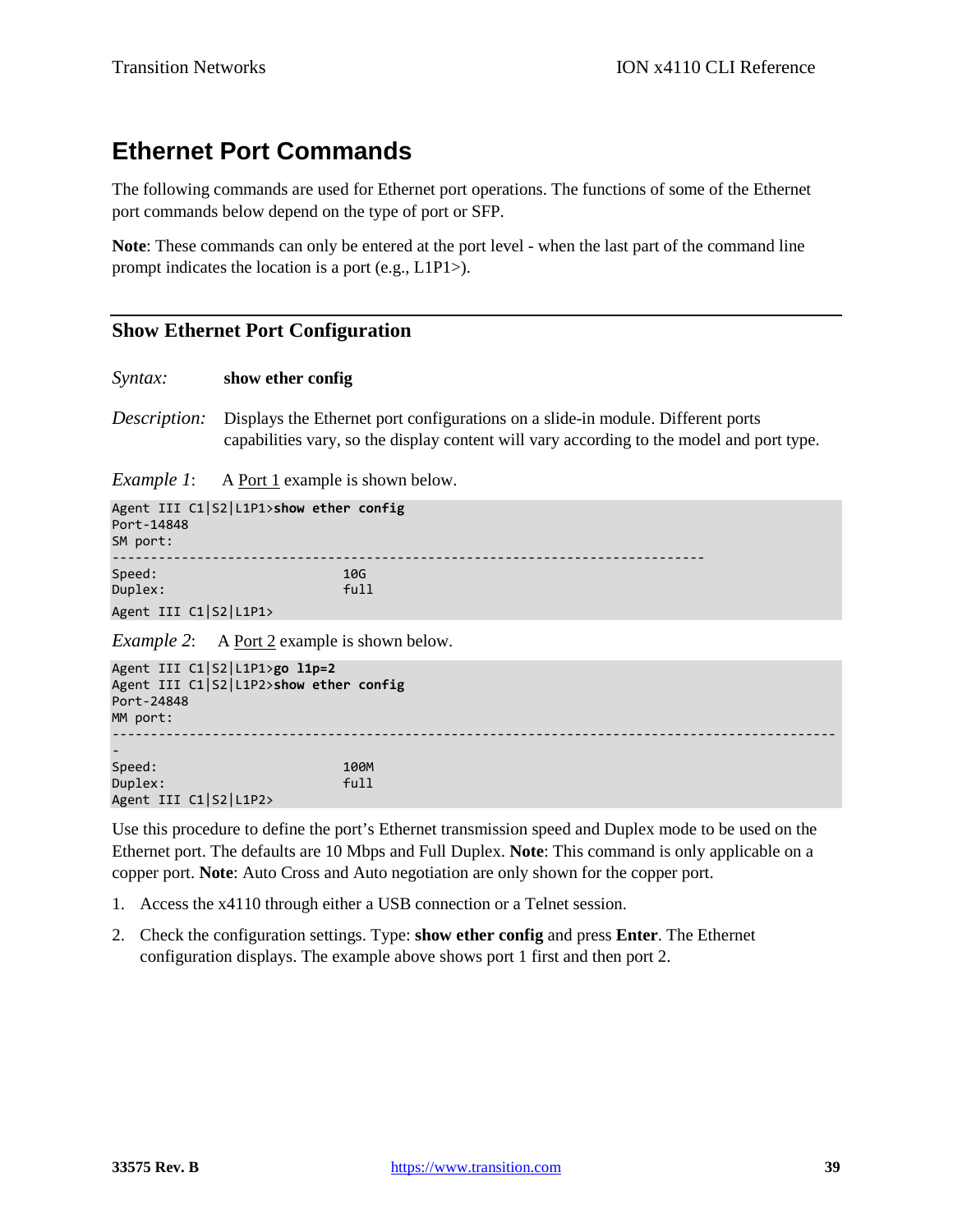# **Recording Model Information and System Information**

After performing the troubleshooting procedures, and before calling or emailing Technical Support, please record as much information as possible in order to help the Transition Networks Technical Support Specialist.

1. Select the x4110 **MAIN** tab. (From the CLI, use the commands needed to gather the information requested below. This could include commands such as **stat**, **show card info**, **show slot info**, **show ether config**, or others as request by the TN Support Specialist.

| WORKS。<br>Help $\blacktriangledown$<br>View $\blacktriangledown$<br>System $\blacktriangledown$                                                                                                                                                                |                                                                                                                                                                                                                                                                                                                                                                                                                                                                                                                                                                              |                                     |
|----------------------------------------------------------------------------------------------------------------------------------------------------------------------------------------------------------------------------------------------------------------|------------------------------------------------------------------------------------------------------------------------------------------------------------------------------------------------------------------------------------------------------------------------------------------------------------------------------------------------------------------------------------------------------------------------------------------------------------------------------------------------------------------------------------------------------------------------------|-------------------------------------|
| $\overline{\left. \right. }$<br><b>ION System</b><br>-ION Stack<br><b>Chassis</b><br><b>E</b> [01]IONMM<br>$+$ [02]C4110-4848<br>$+$ [03]C3221-1040<br>$+$ [04]C3100-4040<br>$+$ [05]C3231-1040<br>$+$ [06]C4120-1040<br>+ [22] IONPS-A-R1<br>$+$ [23] IONPS-A | <b>MAIN</b><br>Model Information<br>Software Revision-<br><b>Hardware Revision-</b><br>Model-<br>Serial Number-<br>1.0.0<br>4444<br>C4110-4848<br>1.2.6<br>-Bootloader Revision-<br>0.1.0<br>System Configuration-<br>System Name-<br>System Up Time-<br>Configuration Mode-<br>Number of Ports-<br>0:2:22:48.00<br>$\overline{2}$<br>Software<br>C4110<br><b>MAC Address-</b><br>00-C0-F2-22-17-15<br>Uptime Reset   System Reboot   Reset To Factory Config<br>Device Description-<br>Data Rate Retiming/Recovery<br>Data Rate Retiming-<br>10GE<br>٠<br>Refresh Save Help | $\vert\!\vert\!\vert\!\vert\!\vert$ |
| 192.168.0.10/web.html#                                                                                                                                                                                                                                         |                                                                                                                                                                                                                                                                                                                                                                                                                                                                                                                                                                              | Version: 1.3.15.2                   |

2. Record the **Model Information** for your system.

| 3. Record the <b>System Configuration</b> information for your system. |  |  |
|------------------------------------------------------------------------|--|--|
|                                                                        |  |  |
|                                                                        |  |  |
| Device Description:                                                    |  |  |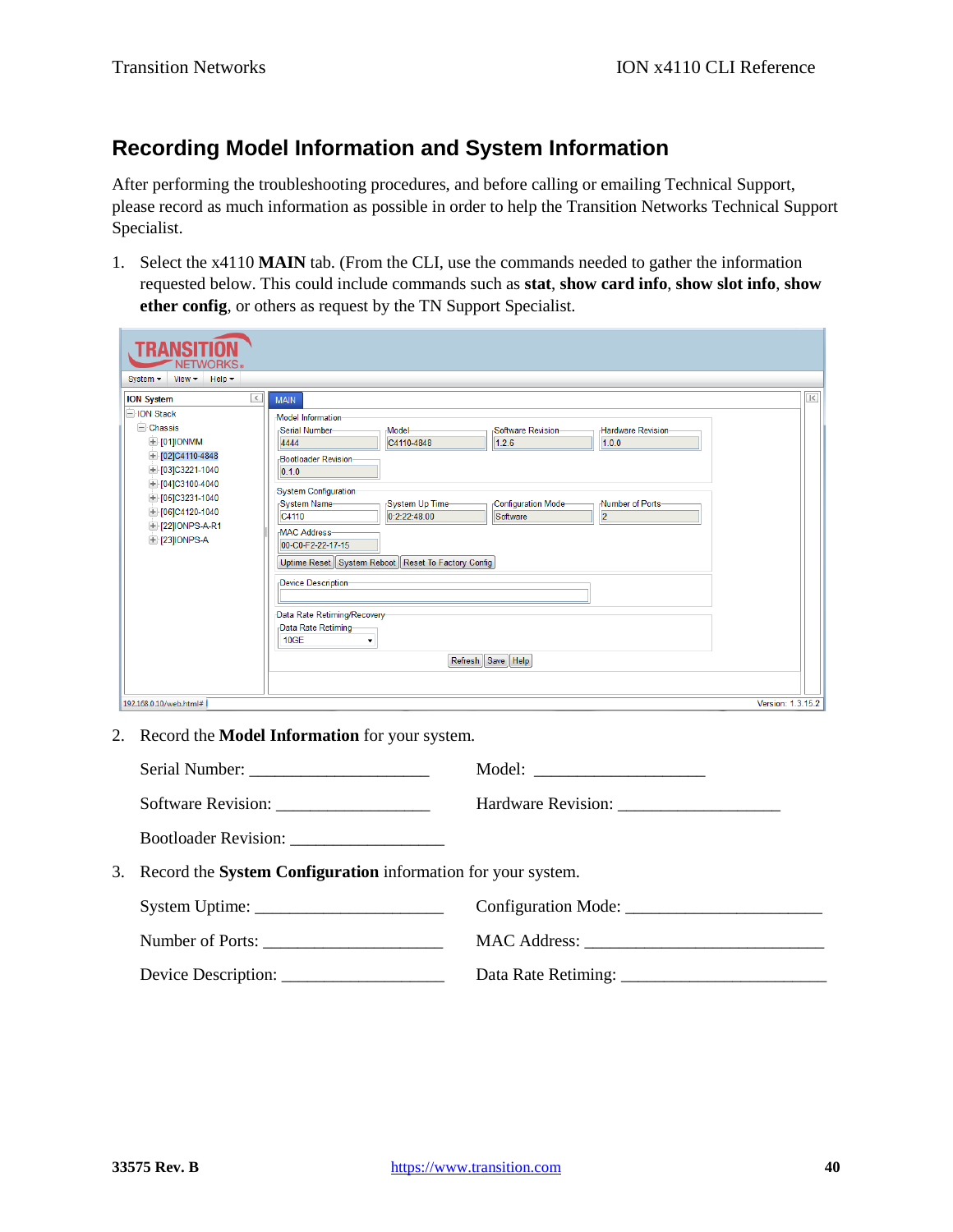4. Provide additional Model and System information to your Technical Support Specialist. See the"Basic ION System Troubleshooting" section.

Your Transition Networks service contract number:

A description of the failure:

LED status description: \_\_\_\_\_\_\_\_\_\_\_\_\_\_\_\_\_\_\_\_\_\_\_\_\_\_\_\_\_\_\_\_\_\_\_\_\_\_\_\_\_\_\_\_\_\_\_\_\_\_\_\_\_\_\_\_\_\_\_\_\_

A description of any action(s) already taken to resolve the problem (e.g., changing switch mode,  $rebooting, etc.):$ 

\_\_\_\_\_\_\_\_\_\_\_\_\_\_\_\_\_\_\_\_\_\_\_\_\_\_\_\_\_\_\_\_\_\_\_\_\_\_\_\_\_\_\_\_\_\_\_\_\_\_\_\_\_\_\_\_\_\_\_\_\_\_\_\_\_\_\_\_\_\_\_\_\_\_\_\_\_\_\_\_\_

\_\_\_\_\_\_\_\_\_\_\_\_\_\_\_\_\_\_\_\_\_\_\_\_\_\_\_\_\_\_\_\_\_\_\_\_\_\_\_\_\_\_\_\_\_\_\_\_\_\_\_\_\_\_\_\_\_\_\_\_\_\_\_\_\_\_\_\_\_\_\_\_\_\_\_\_\_\_\_\_

\_\_\_\_\_\_\_\_\_\_\_\_\_\_\_\_\_\_\_\_\_\_\_\_\_\_\_\_\_\_\_\_\_\_\_\_\_\_\_\_\_\_\_\_\_\_\_\_\_\_\_\_\_\_\_\_\_\_\_\_\_\_\_\_\_\_\_\_\_\_\_\_\_\_\_\_\_\_\_\_\_

\_\_\_\_\_\_\_\_\_\_\_\_\_\_\_\_\_\_\_\_\_\_\_\_\_\_\_\_\_\_\_\_\_\_\_\_\_\_\_\_\_\_\_\_\_\_\_\_\_\_\_\_\_\_\_\_\_\_\_\_\_\_\_\_\_\_\_\_\_\_\_\_\_\_\_\_\_\_\_\_\_

\_\_\_\_\_\_\_\_\_\_\_\_\_\_\_\_\_\_\_\_\_\_\_\_\_\_\_\_\_\_\_\_\_\_\_\_\_\_\_\_\_\_\_\_\_\_\_\_\_\_\_\_\_\_\_\_\_\_\_\_\_\_\_\_\_\_\_\_\_\_\_\_\_\_\_\_\_\_\_\_\_

\_\_\_\_\_\_\_\_\_\_\_\_\_\_\_\_\_\_\_\_\_\_\_\_\_\_\_\_\_\_\_\_\_\_\_\_\_\_\_\_\_\_\_\_\_\_\_\_\_\_\_\_\_\_\_\_\_\_\_\_\_\_\_\_\_\_\_\_\_\_\_\_\_\_\_\_\_\_\_\_

\_\_\_\_\_\_\_\_\_\_\_\_\_\_\_\_\_\_\_\_\_\_\_\_\_\_\_\_\_\_\_\_\_\_\_\_\_\_\_\_\_\_\_\_\_\_\_\_\_\_\_\_\_\_\_\_\_\_\_\_\_\_\_\_\_\_\_\_\_\_\_\_\_\_\_\_\_\_\_\_\_

\_\_\_\_\_\_\_\_\_\_\_\_\_\_\_\_\_\_\_\_\_\_\_\_\_\_\_\_\_\_\_\_\_\_\_\_\_\_\_\_\_\_\_\_\_\_\_\_\_\_\_\_\_\_\_\_\_\_\_\_\_\_\_\_\_\_\_\_\_\_\_\_\_\_\_\_\_\_\_\_

\_\_\_\_\_\_\_\_\_\_\_\_\_\_\_\_\_\_\_\_\_\_\_\_\_\_\_\_\_\_\_\_\_\_\_\_\_\_\_\_\_\_\_\_\_\_\_\_\_\_\_\_\_\_\_\_\_\_\_\_\_\_\_\_\_\_\_\_\_\_\_\_\_\_\_\_\_\_\_\_

\_\_\_\_\_\_\_\_\_\_\_\_\_\_\_\_\_\_\_\_\_\_\_\_\_\_\_\_\_\_\_\_\_\_\_\_\_\_\_\_\_\_\_\_\_\_\_\_\_\_\_\_\_\_\_\_\_\_\_\_\_\_\_\_\_\_\_\_\_\_\_\_\_\_\_\_\_\_\_\_

The serial and revision numbers of all involved Transition Networks products in the network:

A description of your network environment (layout, cable type, etc.):

Network load and frame size at the time of trouble (if known):

The device history (i.e., have you returned the device before, is this a recurring problem, etc.):

Any previous Return Material Authorization (RMA) numbers: \_\_\_\_\_\_\_\_\_\_\_\_\_\_\_\_\_\_\_\_\_\_\_\_\_\_\_\_\_\_\_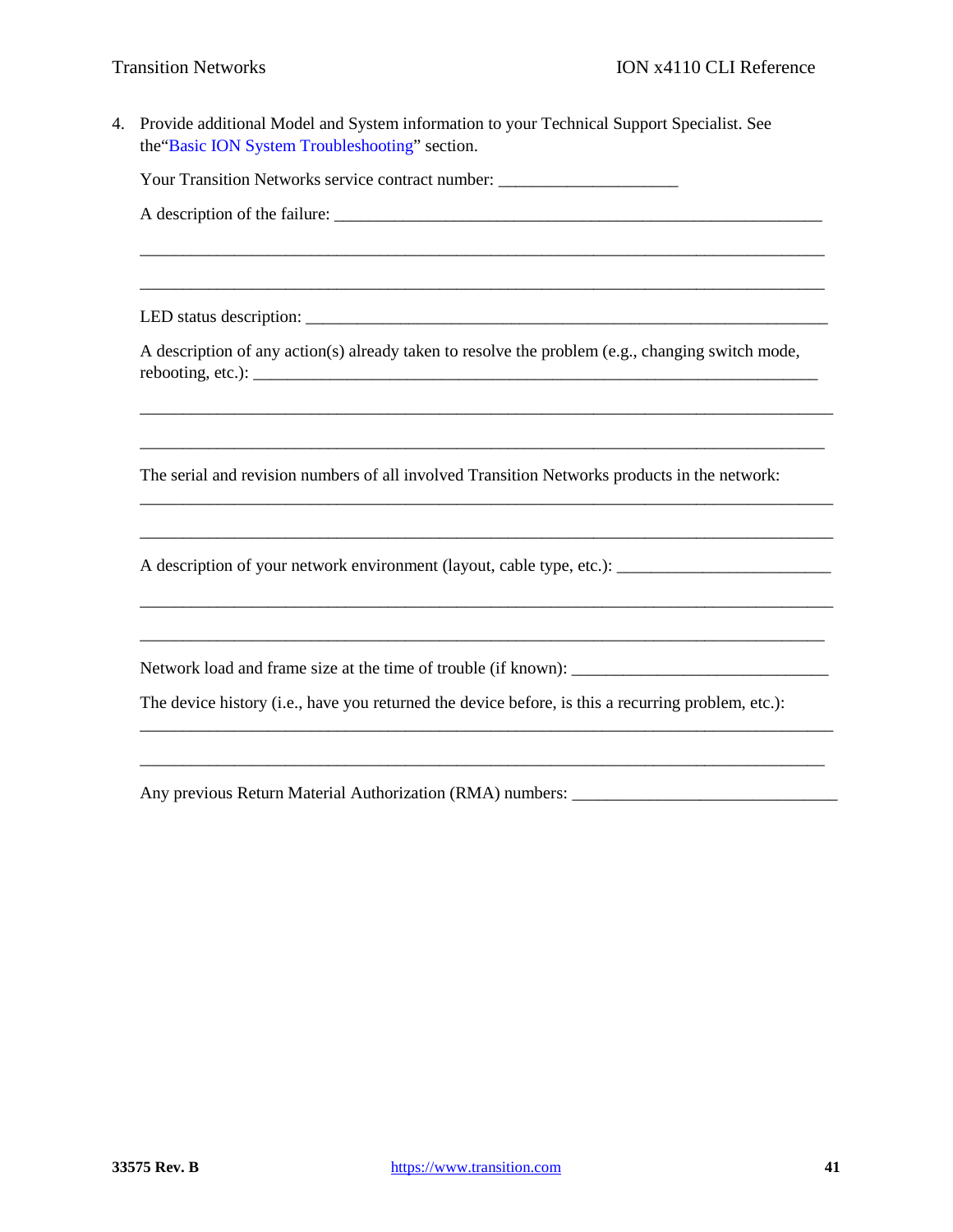# **Technical Support**

# **Contact Us**

**Technical Support**: Technical support is available 24-hours a day

US and Canada: 1-800-260-1312

International: 00-1-952-941-7600

# **Main Office**

tel: +1.952.941.7600 | toll free: 1.800.526.9267 | fax: 952.941.2322 [sales@transition.com](mailto:sales@transition.com) | [techsupport@transition.com](mailto:techsupport@transition.com) | [customerservice@transition.com](mailto:customerservice@transition.com)

### **Address**

Transition Networks 10900 Red Circle Drive Minnetonka, MN 55343, U.S.A.

**Web**: [https://www.transition.com](https://www.transition.com/) 

**Firmware**: Keep your products up to date by downloading the latest firmware. You must log in or create an account to download firmware. For further assistance contact us at +1.952.358.3601, 1.800.260.1312, or at [techsupport@transition.com.](mailto:techsupport@transition.com)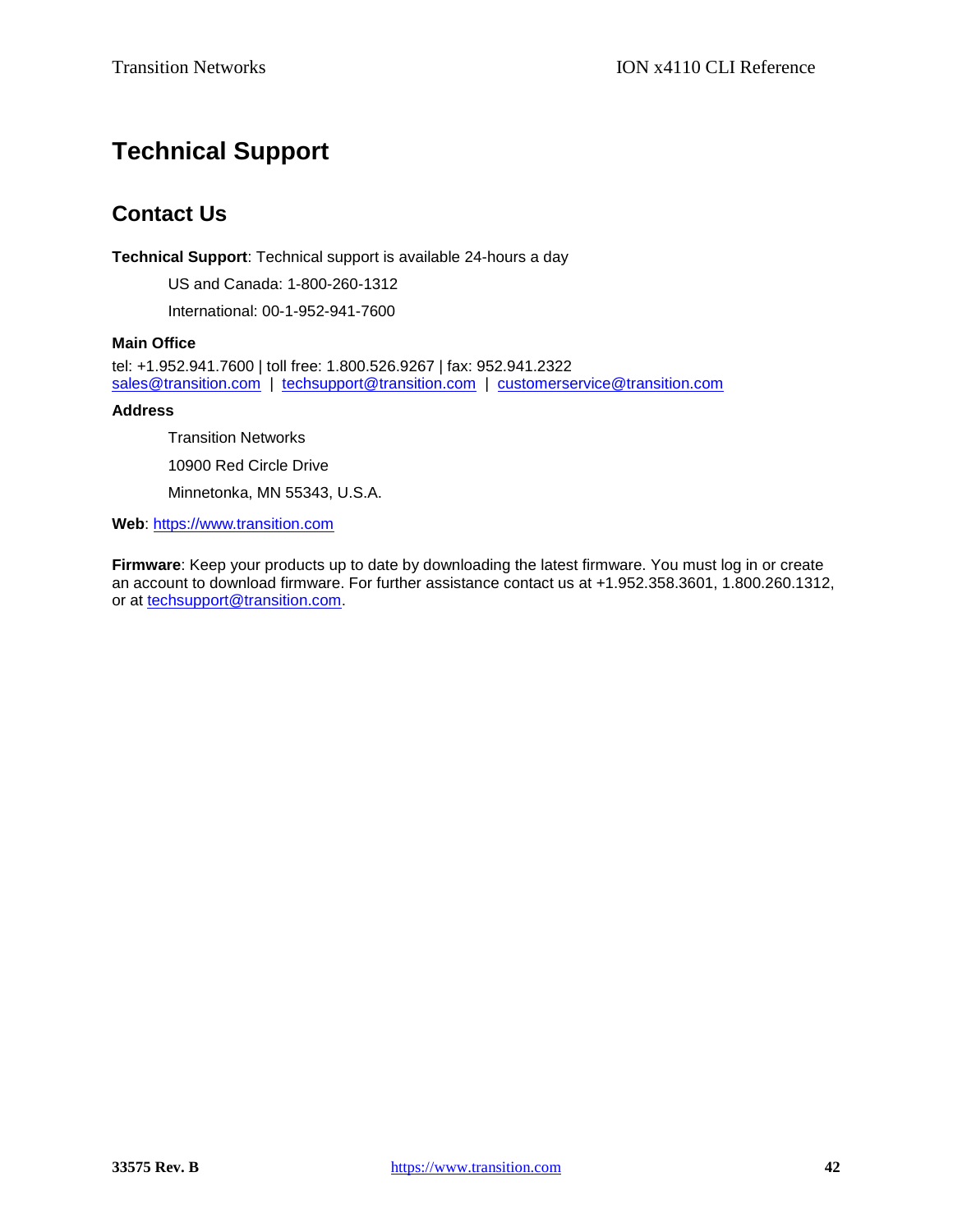# **Appendix A: CLI Messages and Recovery**

The following messages may display during CLI operations.

# **Ambiguous command**

**A**. This message indicates either a) the input for one of the parameters is incorrect, or b) a hyphen is missing between two parts of the command.

- 1. Verify the CLI command syntax.
- 2. Retry the operation.

**B**. You typed part of a valid CLI command and pressed **Enter** before completing the command syntax. For example, if you type

C1|S7|L1D>**add v**

and then press the **Enter** key, the message "*% Ambiguous command.*" displays.

- 1. Type the part of the command that failed (**add v** in the example above), type a question mark (**?**), and the press **Enter**. The valid commands that start with the part of the command you initially entered are displayed.
- 2. Verify the CLI command syntax.
- 3. Retry the operation.

**C**. The system was unable to resolve the desired command based on the portion of the command entered. For example, you entered the following: C1|S7|L1D>set dot1

- 1. Verify the command syntax.
- 2. Retry the CLI command syntax. See Appendix A.
- 3. If the problem persists, contact Technical Support. See Contact Us on page 41.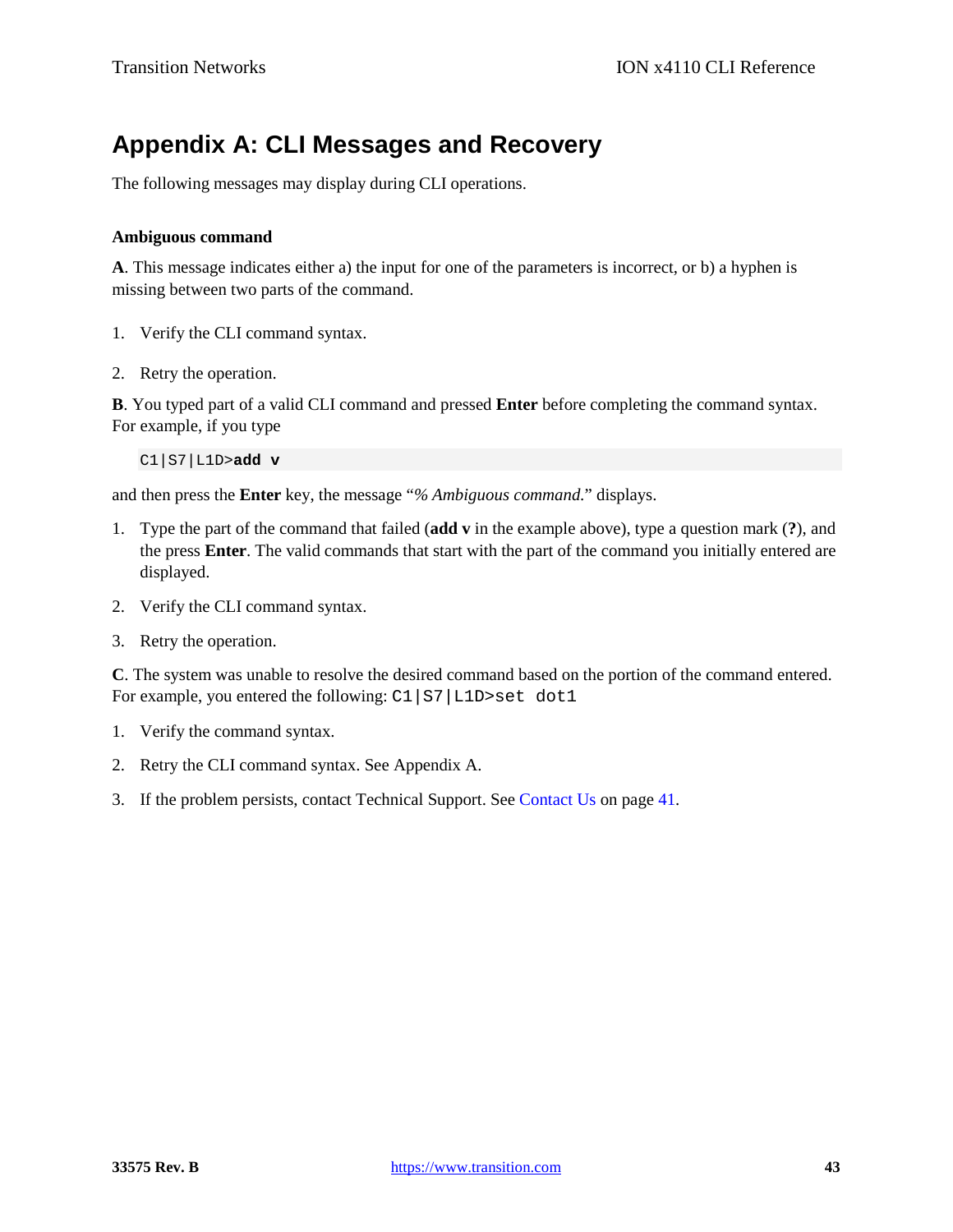# **Cannot get link pass through information on this card**

This message indicates that a link pass through (LPT) CLI command was entered for an IONMM. CLI commands for LPT operations are only valid for slide-in modules other than the IONMM.

1. Use the **go** command to change from the IONMM to the specific slide-in module. The **go** command format is:

**go [c=CHASSIS] [s=SLOT] [l1ap=PORT] [l2ap=PORT] (l1p=PORT|l2p=PORT|l3p=PORT|l1d|l2d|l3d)**

- 2. Retry the operation. For a complete list of the available commands, see the ION System CLI Reference Manual, 33473.
- 3. If the problem persists, contact Technical Support. See Contact Us on page 41.

This message indicates that a port level command was entered for the IONMM but the command is only valid for the other types of slide-in modules.

- 1. Use the **go** command to change location of where the command operates. The **go** command format is: **go [c=CHASSIS] [s=SLOT] [l1ap=PORT] [l2ap=PORT] (l1p=PORT|l2p=PORT|l3p=PORT|l1d|l2d|l3d)**
- 2. Retry the operation.
- 3. If the problem persists, contact Technical Support. See Contact Us on page 41.

# **Cannot get port security on this port!**

This message indicates that a port level command was entered for the IONMM but the command is only valid for the other types of slide-in modules.

- 1. Use the **go** command to change location of where the command operates. The **go** command format is: **go [c=CHASSIS] [s=SLOT] [l1ap=PORT] [l2ap=PORT] (l1p=PORT|l2p=PORT|l3p=PORT|l1d|l2d|l3d)**
- 2. Retry the operation. For a complete list of the available commands, see the ION System CLI Reference Manual, 33473.
- 3. If the problem persists, contact Technical Support. See Contact Us on page 41.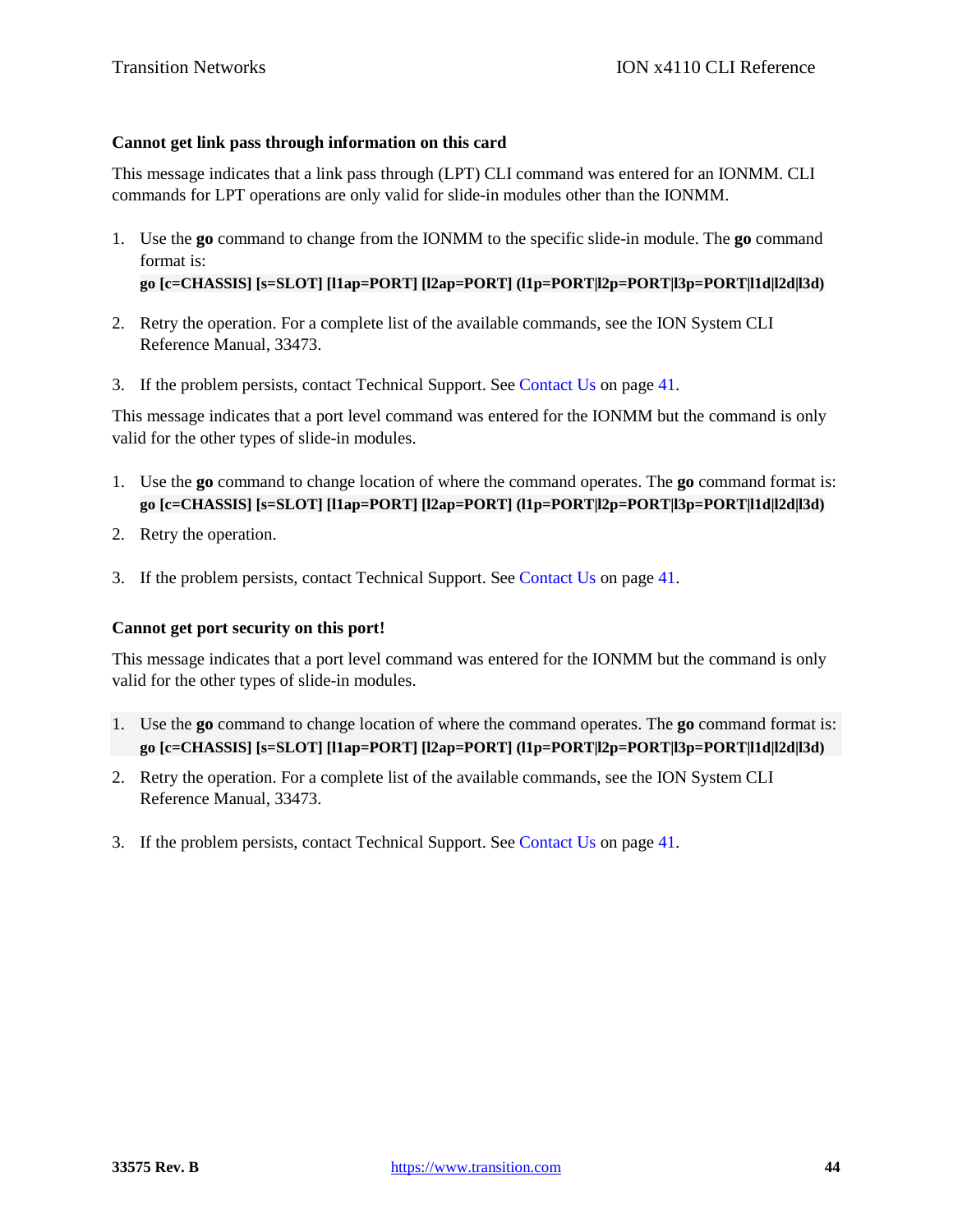# **Command incomplete**

This message indicates that not all of the required fields were entered for the CLI command.

- 1. Verify the command syntax.
- 2. Retry the operation. For a complete list of the available commands, see the ION System CLI Reference Manual, 33473.
- 3. If the problem persists, contact Technical Support. See Contact Us on page 41.

## **Could not open connection to the host on port 23. Connection failed.**

This message indicates that the Telnet server and client are configured for different ports. For Telnet operations the default port is 23.

- 1. Ensure that the Telnet port is set to 23 for both the server and the client. This will require someone with administrative rights in order to make a change.
- 2. Add the port number to the Telnet command. For example:

```
Telnet <ipaddr> <port#>
```
3. If the problem persists, contact Technical Support. See Contact Us on page 41.

# **Error: this command should be executed on a device**

This message indicates that the CLI command was entered for a port and it is only applicable for a device.

- 1. Use the **go** command to change location of where the command operates. The **go** command format is: go [c=CHASSIS] [s=SLOT] [l1ap=PORT] [l2ap=PORT] (l1p=PORT|l2p=PORT|l3p=PORT|l1d|l2d|l3d)
- 2. Retry the operation.
- 3. If the problem persists, contact Technical Support. See Contact Us on page 41.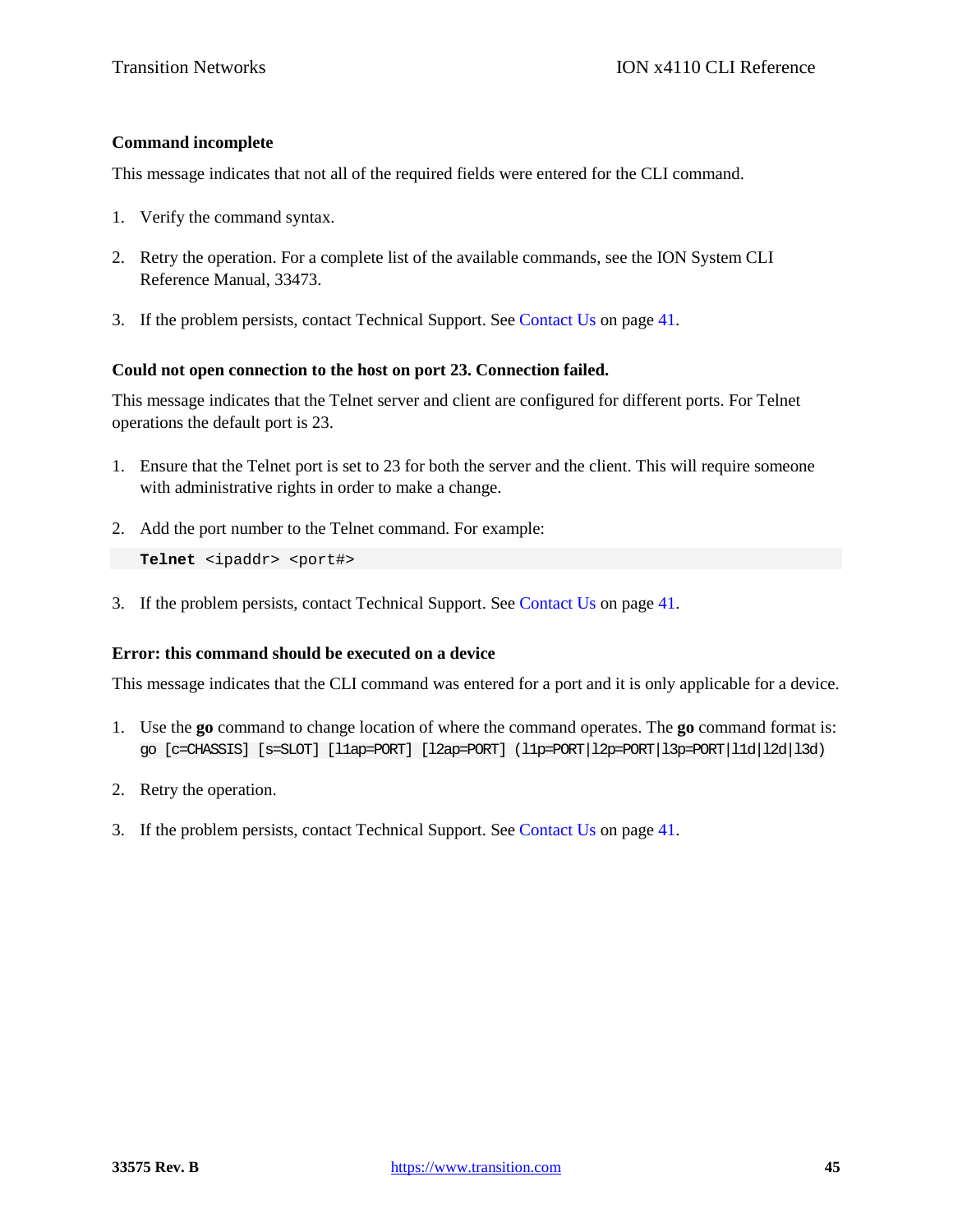### **Error: this command should be executed on a port**

This message indicates that the CLI command was entered for a card and it is only applicable for a port.

- 1. Use the **go** command to change location of where the command operates. The **go** command format is: go [c=CHASSIS] [s=SLOT] [l1ap=PORT] [l2ap=PORT] (l1p=PORT|l2p=PORT|l3p=PORT|l1d|l2d|l3d)
- 2. Retry the operation.
- 3. For a complete list of the available commands, see Appendix A.
- 4. If the problem persists, contact Technical Support. See Contact Us on page 41.

### **Fail to get MAC address!**

This message indicates that communications to the module can not be established.

- 1. Verify that the correct hierarchy has been specified in the command (see "Managing Slide-In and Remote Modules Using CLI Commands").
- 2. For all modules (slide-in and remote) check the following:
	- module is properly seated/connected
	- module is powered up
- 3. Wait 60 seconds, then retry the operation.
- 4. Cycle power for the module in question. **Note:** for slide-in modules pull the module out so it is no longer connected to the backplane, then slide the module back in, ensuring that it is firmly seated.
- 5. Retry the operation.
- 6. If the problem persists, contact Technical Support. See Contact Us on page 41.

### **Fail to get port type!**

This message indicates that a port level command was entered for the IONMM but the command is only valid for the other types of slide-in modules.

- 1. Use the **go** command to change location of where the command operates.
- 2. Retry the operation.
- 3. If the problem persists, contact Technical Support. See Contact Us on page 41.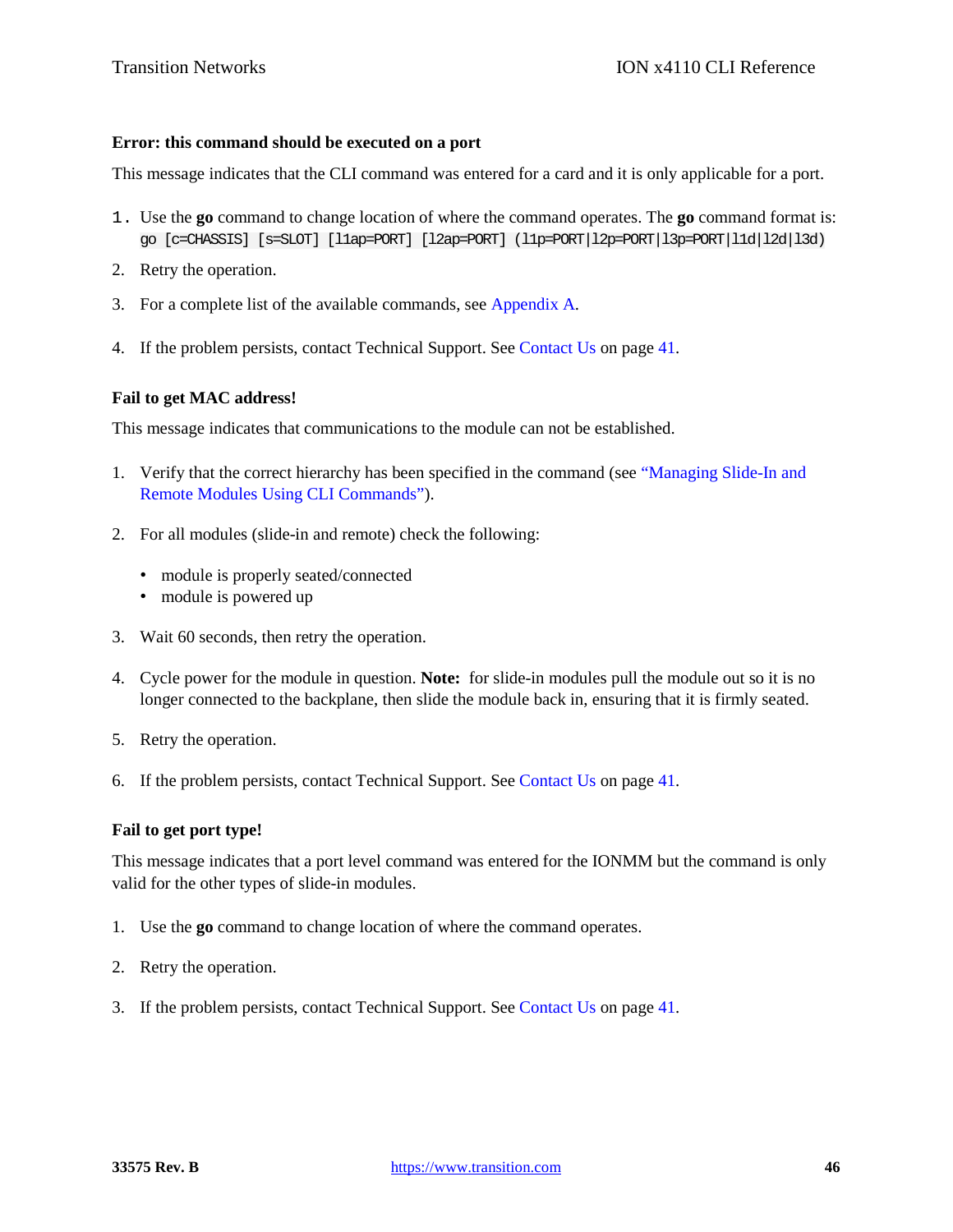# **Incomplete location command!**

This message indicates that one or more parameters for the **go** command are missing. The go command was entered to set location parameters, but the module, slot and/or port value(s) were no included in the command string.

The go command can operate on a local or remote card/port, and you must give the last parameter to specify the target is a port or device. For example, the input go  $c=1$  s=14 does not include the port parameter, so the CLI module displays "Incomplete location parameters".

- 1. Verify the command syntax.
- 2. Re-enter the **go** command and be sure to include all of the location parameters:

go [c=CHASSIS] [s=SLOT] [l1ap=PORT] [l2ap=PORT] (l1p=PORT|l2p=PORT|l3p=PORT|l1d|l2d|l3d)

3. If the problem persists, contact Technical Support. See Contact Us on page 41.

# **Invalid location parameters, cannot find the physical entity!**

This message indicates that the system can not detect the presence of the device or port specified in the **go** command.

- 1. Verify that the correct hierarchy has been specified in the command (see "Managing Slide-In and Remote Modules Using CLI Commands").
- 2. For all modules (slide-in and remote) check the following:
	- module is properly seated/connected
	- module is powered up
- 3. Wait 60 seconds then retry the operation.
- 4. Cycle power for the module in question. **Note:** for slide-in modules pull the module out so it is no longer connected to the backplane, then slide the module back in, ensuring that it is firmly seated.
- 5. Retry the operation.
- 6. If the problem persists, contact Technical Support. See Contact Us on page 41.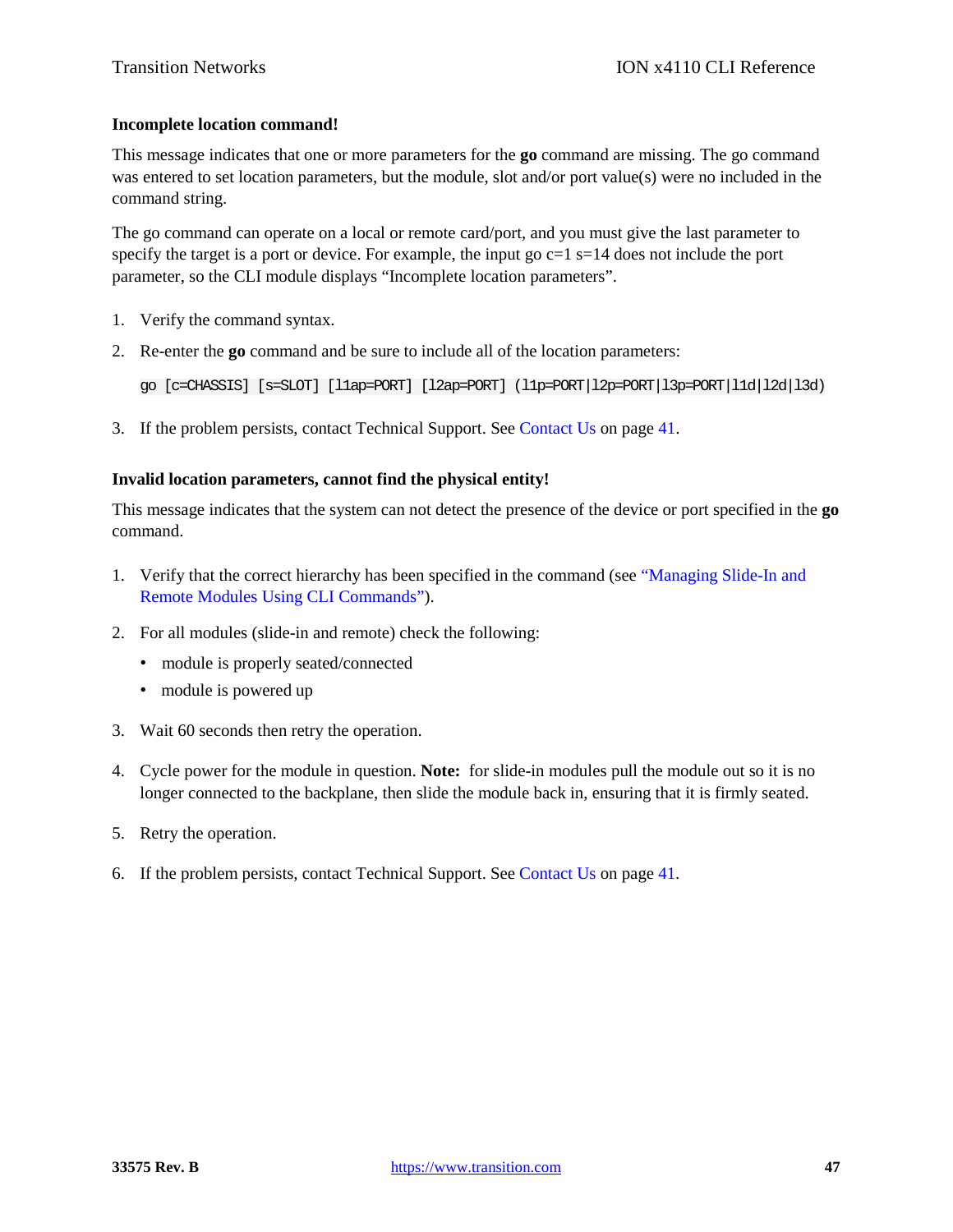# **Invalid user!**

This message indicates that the specified user is not valid.

- 1. Verify the user.
- 2. Retry the operation.
- 3. If the problem persists, contact Technical Support. See Contact Us on page 41.

### **Login incorrect**

This message indicates that either the login or password entered while trying to establish a USB or Telnet connection is incorrect.

1. Verify the login/password.

**Note:** the login and password are case sensitive. The default login is **ION** and the default password is **private**.

- 2. Retry the operation.
- 3. If the problem persists, contact Technical Support. See Contact Us on page 41.

# **No DMI support on this port!**

This message indicates that you entered a DMI command for a port that does not support DMI.

- 1. Verify that the port supports DMI. For Transition Networks x4110s and SFPs, the model number has a "-D" at the end.
- 2. Retry the operation.
- 3. If the problem persists, contact Technical Support. See Contact Us on page 41.

# **There is no matched command**

This message indicates that there is no such command available on this system.

- 1. Verify the command syntax.
- 2. Retry the operation.
- 3. If the problem persists, contact Technical Support. See Contact Us on page 41.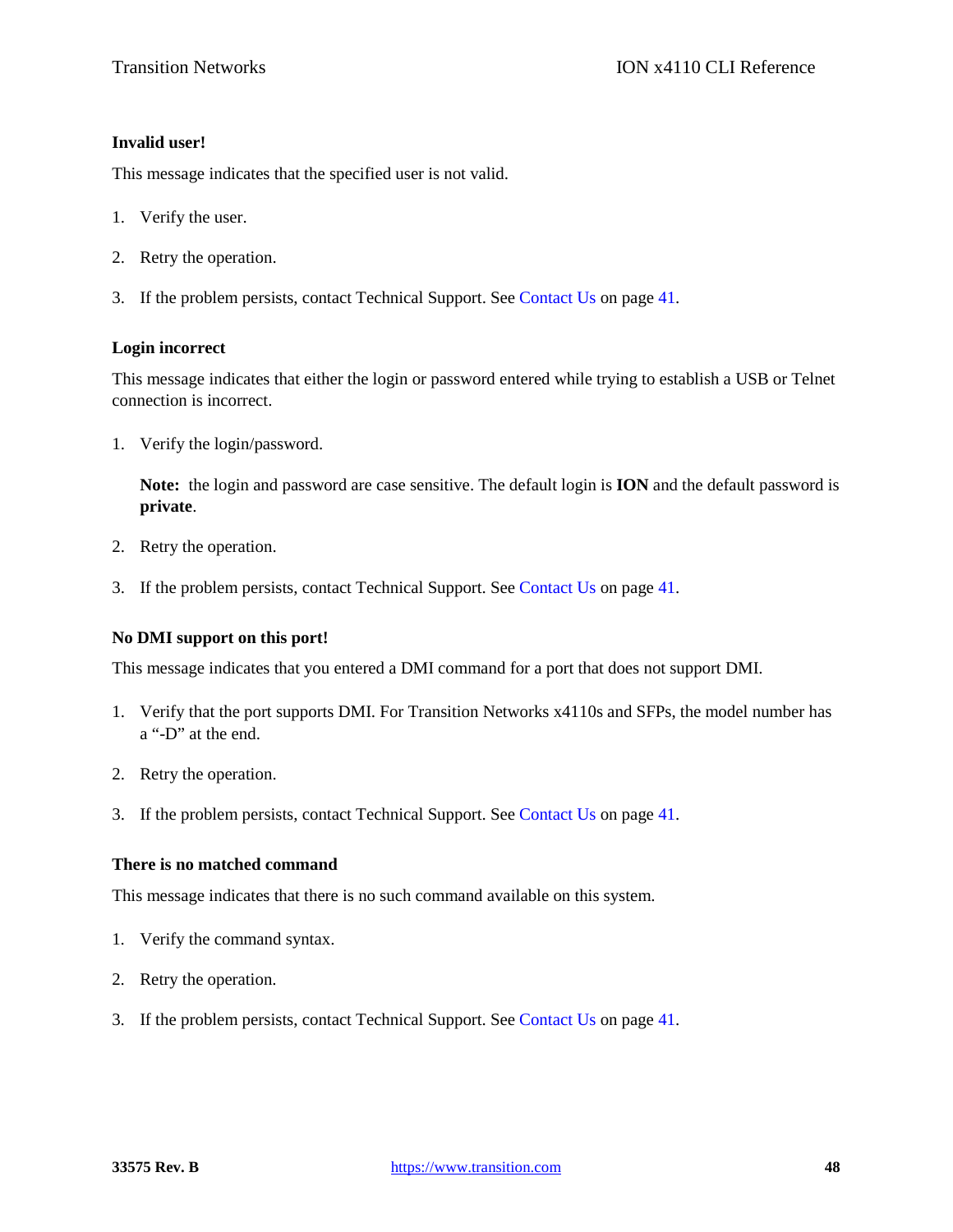# **Unable to open xx. Please check your port settings.**

This message indicates that HyperTerminal no longer recognizes which COM port to use for its connection.

- 1. Check that the USB cable is connected to the management station and the IONMM.
- 2. Check that the COM port is listed for the device manager on the management station (PC).
	- a) On the desktop, right-click on **My Computer**.
	- b) Select **Manage**.
	- c) Click **Device Manager**.
	- d) In the right panel, expand the list for **COM & LPT**.
- 3. Is the COM port in the list?

| Yes                   | No                              |  |
|-----------------------|---------------------------------|--|
| Continue with step 4. | Restart the management station. |  |

- 4. In the HyperTerminal window, select **File>Properties**.
- 5. Check that the correct port is listed in the **Connect using** field.
- 6. Restart the management station.
- 7. Reboot the IONMM.
- 8. If the problem persists, contact Technical Support. See Contact Us on page 41.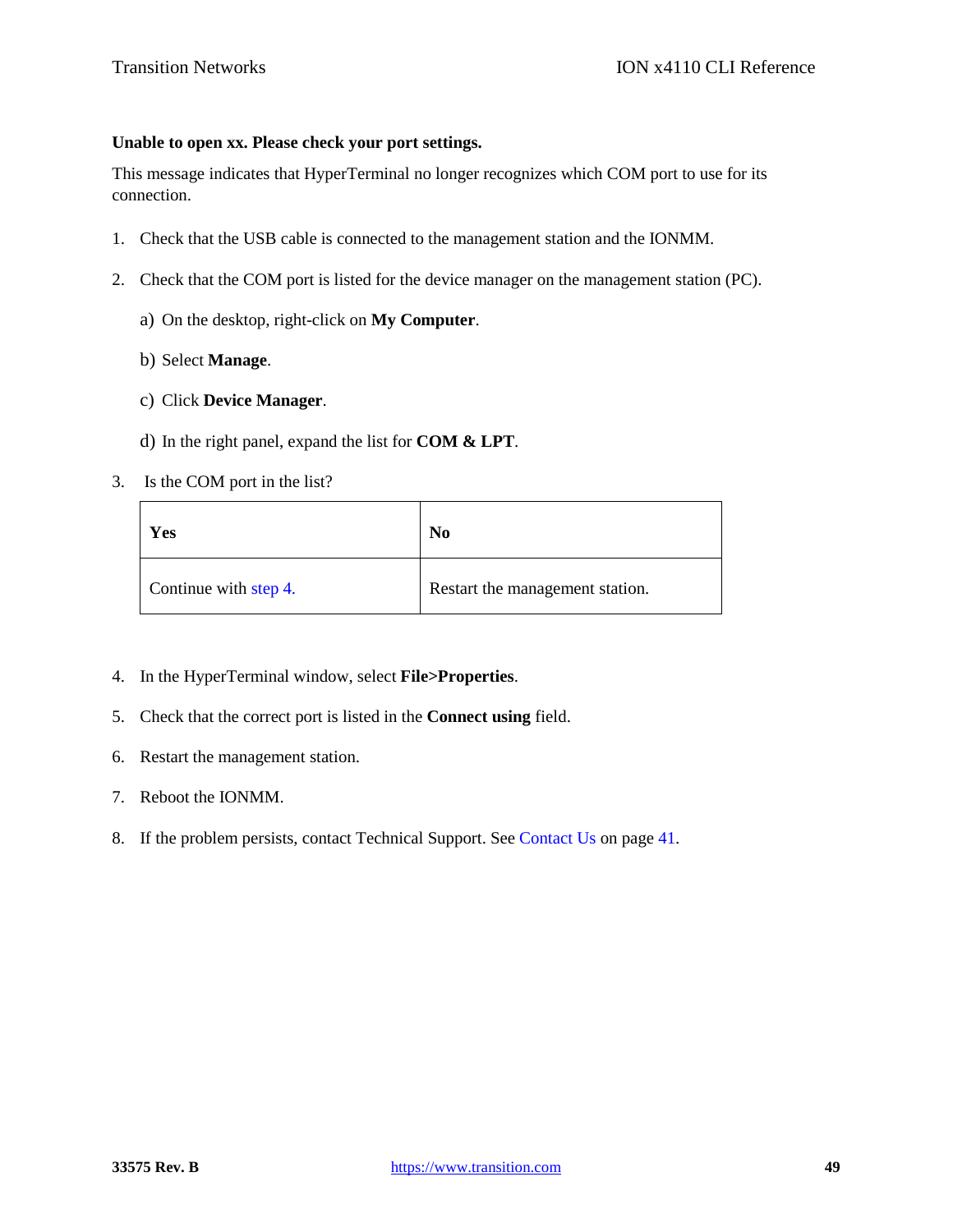# **Error, you should first give full location parameters**

The location value is incomplete; it is missing the module, slot and/or port value(s). This message can display when a device-level command is entered (e.g., **show lpt config**).

When you change a bigger container, the value of smaller object is cleared. For example, originally the operated object is Chassis=1, slot=4, L1AP=1 L2AP=2 L3D, and then when the command chassis 3 is entered. This automatically sets the value of module, slot and port to 0.

If the value of module, slot and port are not set in later commands, and then you run a device-level command (e.g., **show lpt config**), this error message displays.

Enter the **go** command and be sure to include all of the location parameters.

# **go [c=CHASSIS] [s=SLOT] [l1ap=L0APORT] [l2ap=L1APORT] (l1p=PORT|l2p=PORT|l3p=PORT|l1d|l2d|l3d)**

# **System is initializing...**

CLI is receiving continuous error message "*system is initializing...*"

| Console - HyperTerminal                                                                                                                                                                                                                                                                                                                                                                                                                                                                                                                                                                                                                                                |                      |        |                         |         |            | L IDIX              |
|------------------------------------------------------------------------------------------------------------------------------------------------------------------------------------------------------------------------------------------------------------------------------------------------------------------------------------------------------------------------------------------------------------------------------------------------------------------------------------------------------------------------------------------------------------------------------------------------------------------------------------------------------------------------|----------------------|--------|-------------------------|---------|------------|---------------------|
| File Edit View Call Transfer Help                                                                                                                                                                                                                                                                                                                                                                                                                                                                                                                                                                                                                                      |                      |        |                         |         |            |                     |
| 0 <del>6</del> 6 3 0 8 6                                                                                                                                                                                                                                                                                                                                                                                                                                                                                                                                                                                                                                               |                      |        |                         |         |            |                     |
| System is initializing<br>System is initializing<br>System is initializing<br>Sustem is initializing<br>System is initializing<br>Sustem is initializing<br>System is initializing<br>System is initializing<br>System is initializing<br>System is initializing<br>System is initializing<br>Sustem is initializing<br>System is initializing<br>System is initializing<br>System is initializing<br>System is initializing<br>System is initializing<br>System is initializing<br>System is initializing<br>System is initializing<br>System is initializing<br>System is initializing<br>System is initializing<br>System is initializing<br>System is initializing |                      |        |                         |         |            | $\hat{\phantom{a}}$ |
| System is initializing<br>System is initializing<br>System is initializing<br>Sustem is initializing<br>System is initializing<br>System is initializing                                                                                                                                                                                                                                                                                                                                                                                                                                                                                                               |                      |        |                         |         |            | $\checkmark$        |
| Connected 1:44:37                                                                                                                                                                                                                                                                                                                                                                                                                                                                                                                                                                                                                                                      | ANSIW<br>57600 8-N-1 | SCROLL | CAPS<br>NUM <sub></sub> | Capture | Print echo |                     |

- 1. Wait for a few minutes for the message to clear.
- 2. Cycle power to the IONMM.
- 3. Retry the operation.
- 4. If the problem persists, contact Technical Support. See Contact Us on page 40.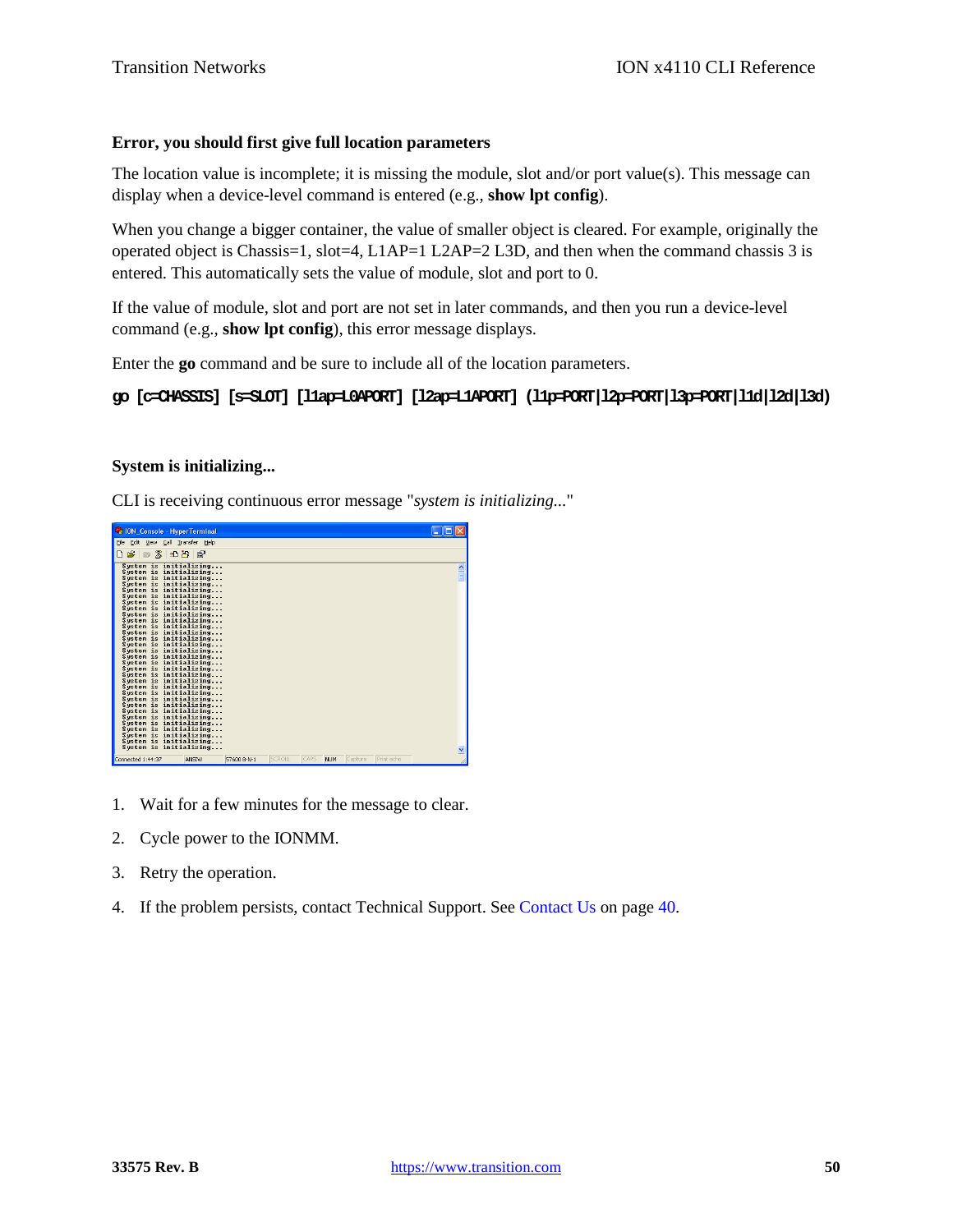# **Start HTTPS certificate failed.**

- 1. Verify the HTTPS parameters (HTTPS is enabled, the certificate type is defined, certificate file defined, private key file defined, password defined).
- 2. Verify that the HTTPS server is operational.
- 3. Retry the operation (i.e., type **start https certificate** and press **Enter**).
- 4. If the problem persists, contact Technical Support. See Contact Us on page 41.

# **This command is only available on <x323x> card!**

The command you entered is not supported on the card from which it was entered (e.g., you entered **set soam ma**, **set soam meg**, or **set soam mep** from a x4110 card, which does not support SOAM).

- 1. Verify the command entered is the one you want.
- 2. Verify that the device for the command entered can support the function of the command.
- 3. Retry the operation.
- 4. If the problem persists, contact Technical Support. See Contact Us on page 41.

# **Error: this command should be executed on a port!**

- 1. Verify the command entered is the one you want.
- 2. Change to the desired port; enter the **go** command with all of the location parameters (chassis / slot / port).
- 3. Retry the operation from the port (i.e., type **show fwd portlist** and press **Enter**).

# **Unknown command!**

The command you entered is not supported, or you entered the wrong command format / syntax.

- 1. Verify the CLI command syntax.
- 2. Retry the operation.
- 3. For a complete list of the available commands, see Appendix A.
- 4. If the problem persists, contact Technical Support. See Contact Us on page 41.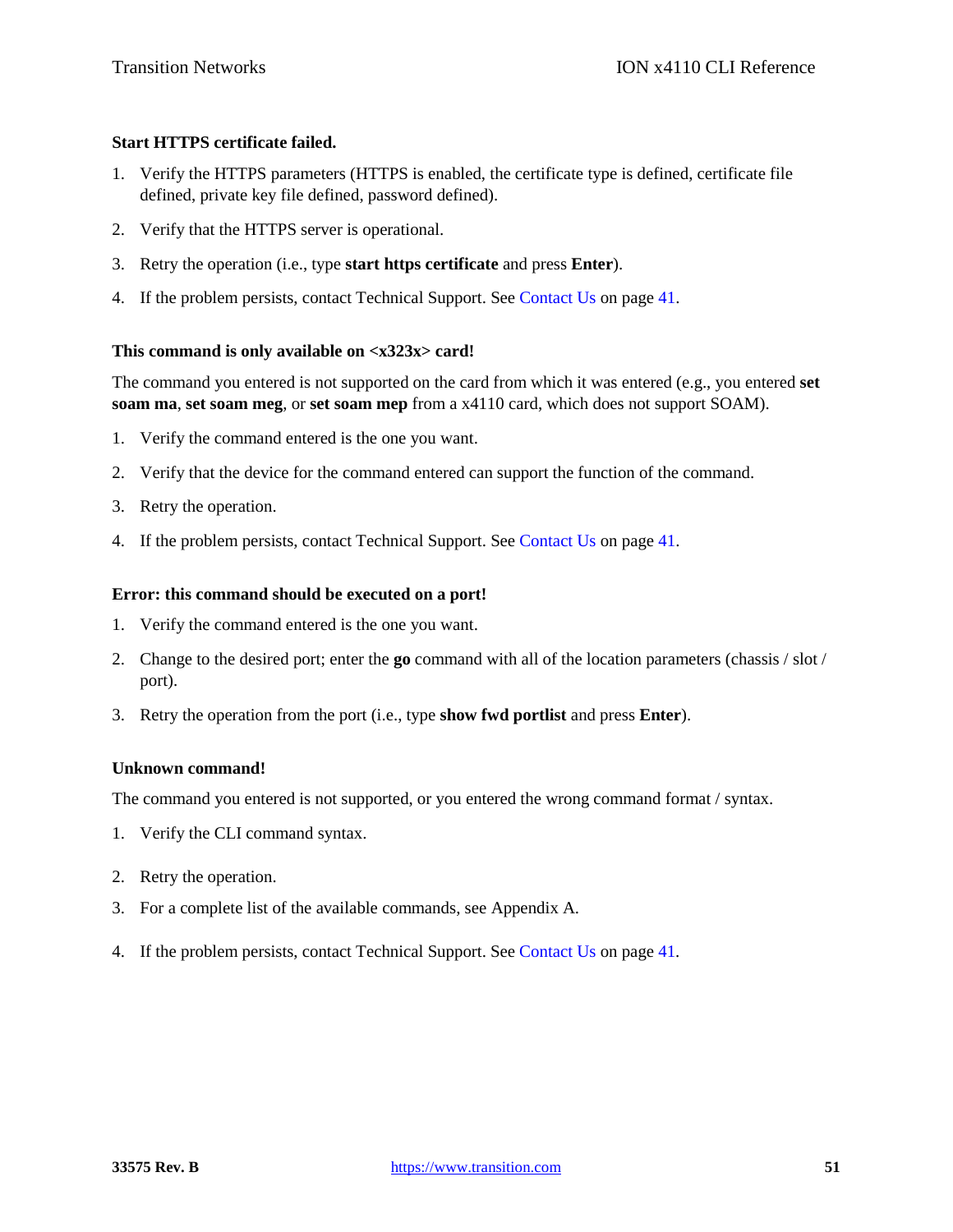# **There is no matched command.**

The command you entered is not supported, or you entered the wrong command format / syntax.

- 1. Verify the CLI command syntax.
- 2. Retry the operation.
- 3. For a complete list of the available commands, see Appendix A.
- 4. If the problem persists, contact Technical Support. See Contact Us on page 41.

### **Error location parameter number!**

The go command you entered had an invalid or missing parameter.

1. Enter the **go** command with all of the location parameters (chassis / slot / port) in the format:

```
go [c=CHASSIS] [s=SLOT] [l1ap=PORT] [l2ap=PORT](l1p=PORT|l2p=PORT|l3p=PORT|l1d|l2d|l3d)
```
### **Fail to set link pass through state!**

You tried to set the LPT state to an unacceptable state. For example, you typed:

C1|S3|L1D>**set lpt state=enable**

- 1. Verify the CLI command syntax.
- 2. Check the **set lpt monitor-port** and **set selective lpt state** command settings.
- 3. Enter the **show lpt config** command and in the Link Pass Through configuration, check if the Link pass through state is set to **notSupported** or if the **Remote fault detect state** is set to **notSupported**.

If either is set to **notSupported**, change the setting to enable (e.g., type **set rfd state enable** and press **Enter**).

- 4. Retry the operation.
- 5. If the problem persists, contact Technical Support. See Contact Us on page 41.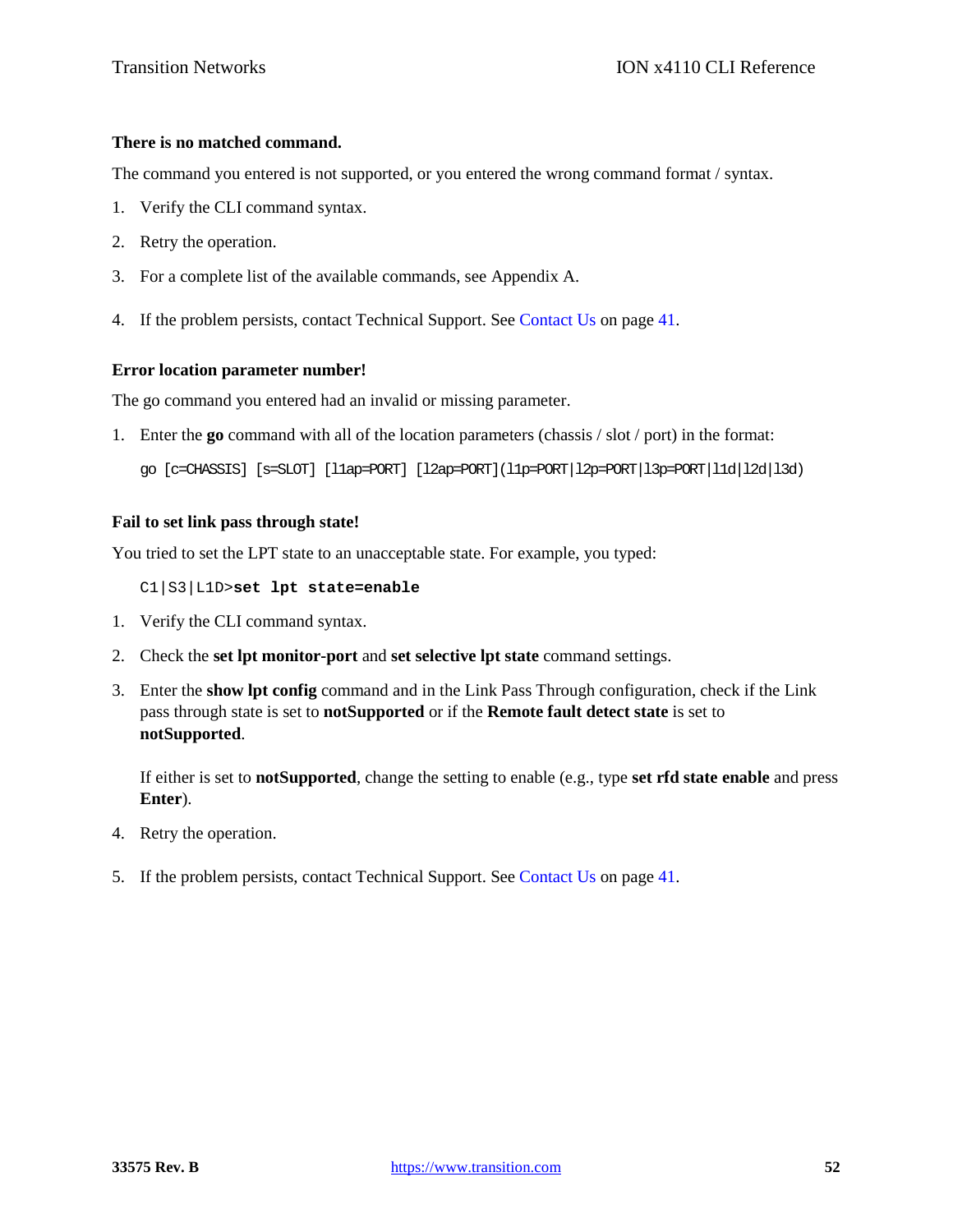# **TFTP transfer failed!**

The attempted firmware upgrade via the **tftp upgrade** command was unsuccessful.

- 1. Verify the CLI command syntax.
- 2. Verify the firmware version.
- 3. Be sure the TFTP server is configured and running.
- 4. Check that the remotefile is in the proper location (e.g., the file *x323x.bin.0.5.4* is at *C:\TFTP-Root*).
- 5. Retry the operation. See the **tftp upgrade** command.
- 6. If the problem persists, contact Technical Support. See Contact Us on page 41.

# **Fail to transfer the file! tftp get: set address type failed. tftp put failed.**

The file transfer attempt failed. The command you entered to do a tftp file transfer was unsuccessful (e.g., tftp get or tftp put or tftp transfer). For example:

C1|S4|L1D>**tftp get iptype ipv4 ipaddr 192.168.1.30 remotefile xxxx** tftp get: set address type failed. C1|S4|L1D>**tftp put iptype ipv4 ipaddr 192.168.1.30 localfile xxxx** tftp put failed. C1|S4|L1D>**tftp upgrade iptype ipv4 ipaddr 192.168.1.30 remotefile xxxx** tftp get: set address type failed.

- 1. Check the command syntax. See IONMM User Guide manual.
- 2. Make sure the TFTP server is configured and running.
- 3. Verify the filename to be transferred, its location, and the IP address of the TFTP server.
- 4. If the problem persists, contact Technical Support. See Contact Us on page 41.

The attempted show dot1bridge aging-time command failed to complete.

- 1. Verify the **dot1bridge aging-time** command syntax. See the IONMM User Guide manual.
- 2. Retry the operation. See the **dot1bridge aging-time** command
- 3. If the problem persists, contact Technical Support. See Contact Us on page 41.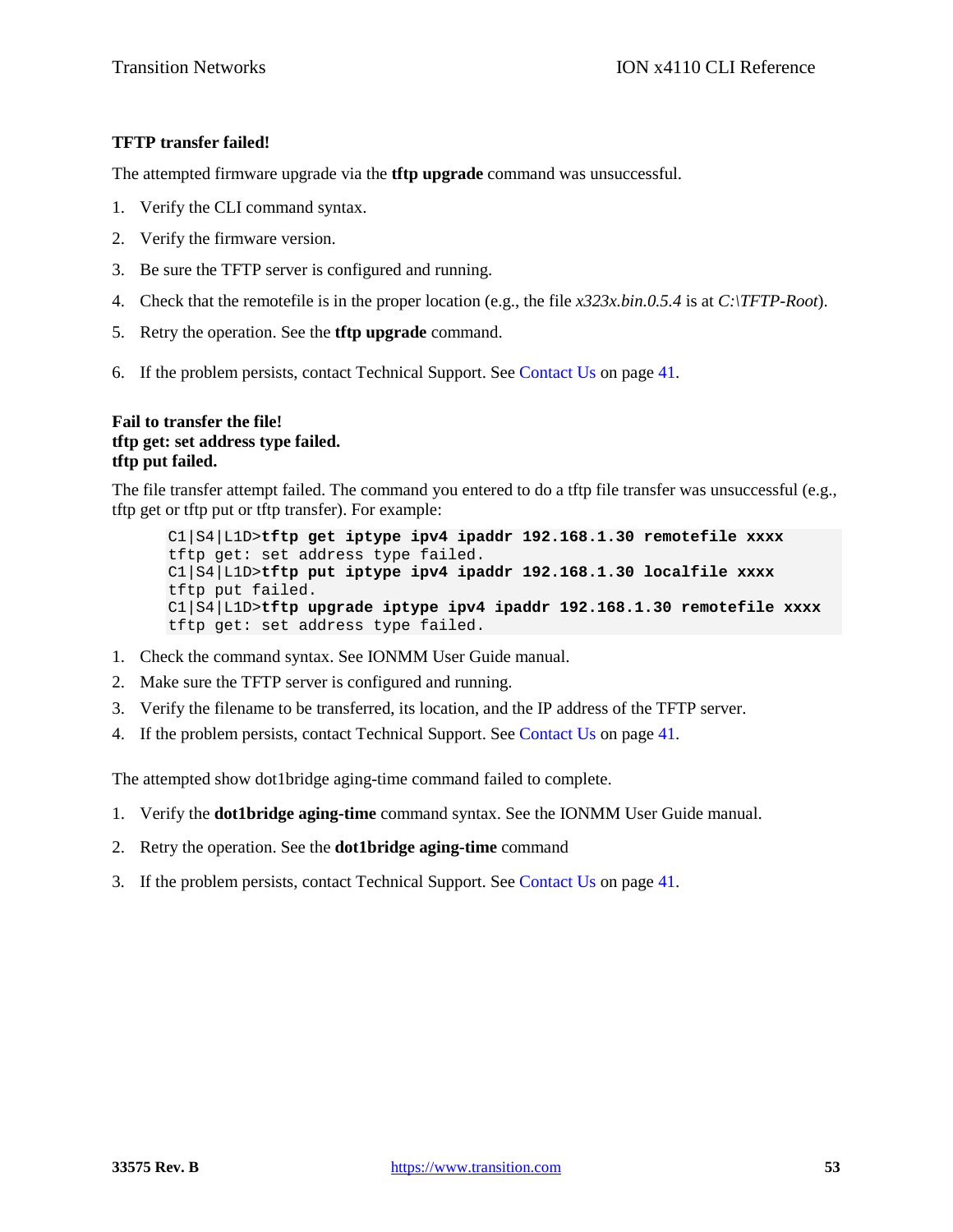## **Redundancy is not supported on this card!**

The attempt to set or show fiber redundancy failed. For example, you entered the command: **show redundancy info**, but the device does not support fiber redundancy.

- 1. Verify that the card you entered the command on supports this function (must have at least 2 fiber ports) .
- 2. Retry the operation on a card that supports this function.
- 3. If the problem persists, contact Technical Support. See Contact Us on page 41.

### **Invalid user! Fail to set SSH server state!**

You entered the command **show ssh public-key user admin**, but the x4110 does not support SSH.

- 1. Use the go command to switch to a device that supports SSH.
- 2. If the problem persists, contact Technical Support. US/Canada: 1-800-260-1312, International: 00-1- 952-941-7600.

# **Upgrade is only supported on IONMM card!**

You entered a firmware *upgrade* or firmware *update* command from a device other than the IONMM. For example:

C1|S3|L1D>**show firmware upgrade result** C1|S3|L1D>**show firmware-db update result** C1|S3|L1D>**show upgrade firmware file** C1|S3|L1D>**update firmware-db file cert** C1|S3|L1D>**upgrade module**

- 1. Make sure of the command you want to enter. See the IONMM User Guide manual.
- 2. Use the **home** command to go to the IONMM device.
- 3. Re-enter the firmware upgrade command from the IONMM.
- 4. If the problem persists, contact Technical Support. See Contact Us on page 41.

#### **DMI is only supported on FIBER port!**

You entered the command **show dmi info** on a card that does not support it. For example:

C1|S7|L1P1>**show dmi info** DMI is only supported on FIBER port!

- 1. Verify if the card supports DMI.
- 2. Use the **go** command to switch to a different card port supporting Fiber.
- 3. Verify the command entry. See "DMI Commands" section above.
- 4. If the problem persists, contact Technical Support. See Contact Us on page 41.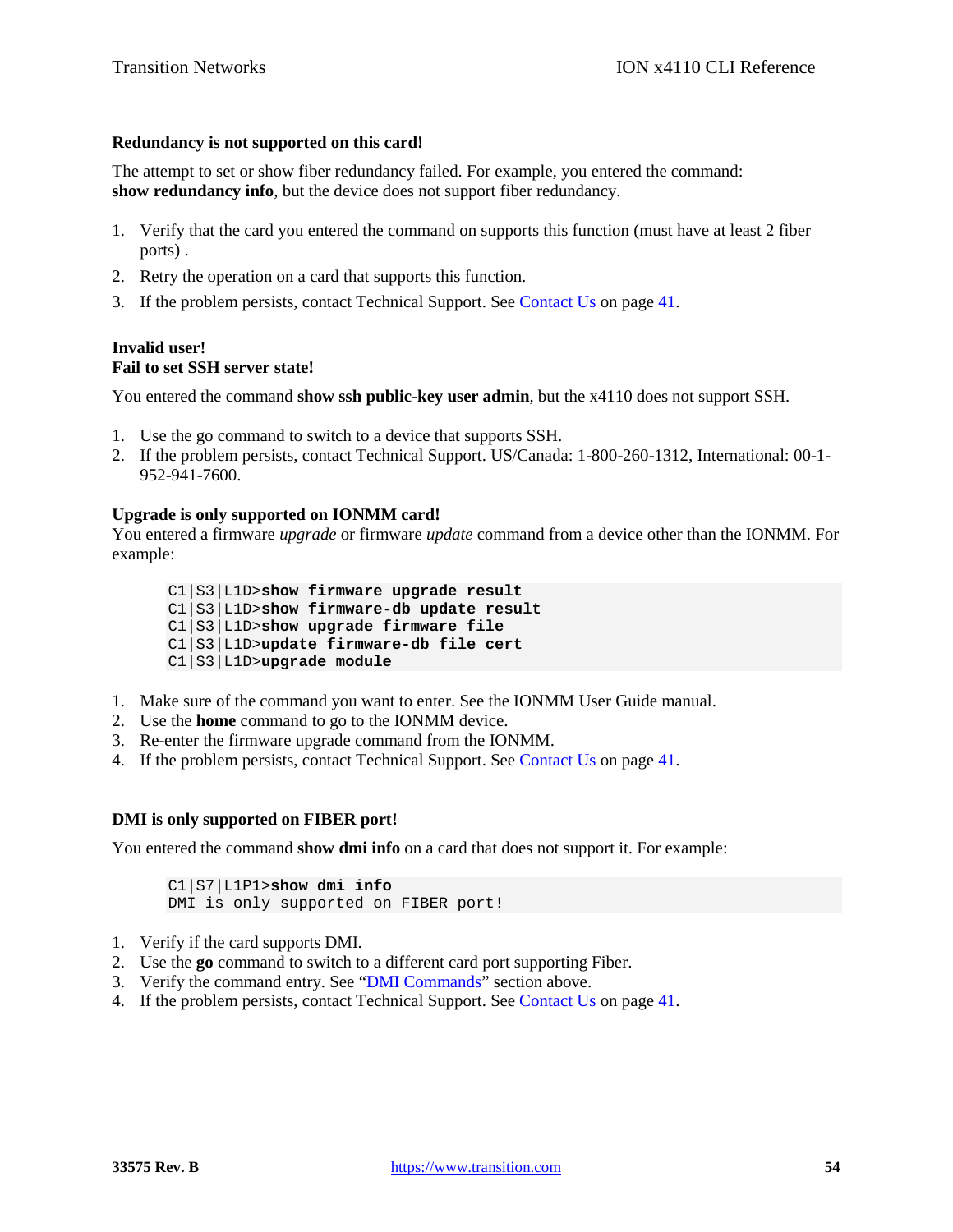**Cannot clear loopback counters on this card! Cannot set administrate state on this port! Cannot set advertisement capability on this port! Cannot set autocross on this card! Cannot set auto negotiation state on this port! Cannot set Ethernet port speed for this card! Cannot set Ether port duplex mode on this card! Cannot set far end fault on this card! Cannot set filter unknown dest unicast frames on this port! Cannot set pause on this port! Cannot set source address lock action on this port! Cannot set USB port state on this card! Cannot get port security configuration on this port! Cannot show forwarding port list on this card! Cannot show USB port state on this card! Cannot show port QoS configuration in this card! Cannot set tag type for priority in this card! Cannot set default priority in this card! Cannot set IEEE tag for priority in this card! Cannot get VLAN database configuration on this card! Cannot get LOAM configuration on this port! Cannot set remote fault detect state on this card! Cannot set service vid for tag on this card! Fail to set management VLAN id! Fail to set management VLAN state! Cannot set bandwidth alloc type on this card! Cannot set ingress and egress rate on this card! Cannot show system information on this card! Cannot set ingress and egress rate on this card! IP management is not supported on this card! Link OAM is not supported on this card! No tdm loopback supported on this card! No Time-domain reflectometer support on this card! Syslog is not supported on this card! TAOS status setting is not supported on this card! TNDP is not supported on this card!**

You entered a command for a function not supported on the card. For example:

C1|S7|L1P1>clear ether all counters Cannot clear loopback counters on this card! C1|S7|L1P1>**show qos config** Cannot show port QoS configuration in this card! C1|S7|L1P1>**show qos priority remapping** Cannot show port QoS priority remapping in this card!

- 1. Verify if the card supports the desired function.
- 2. Use the **go** command to switch to a different card port supporting loopback.
- 3. Verify the command entry.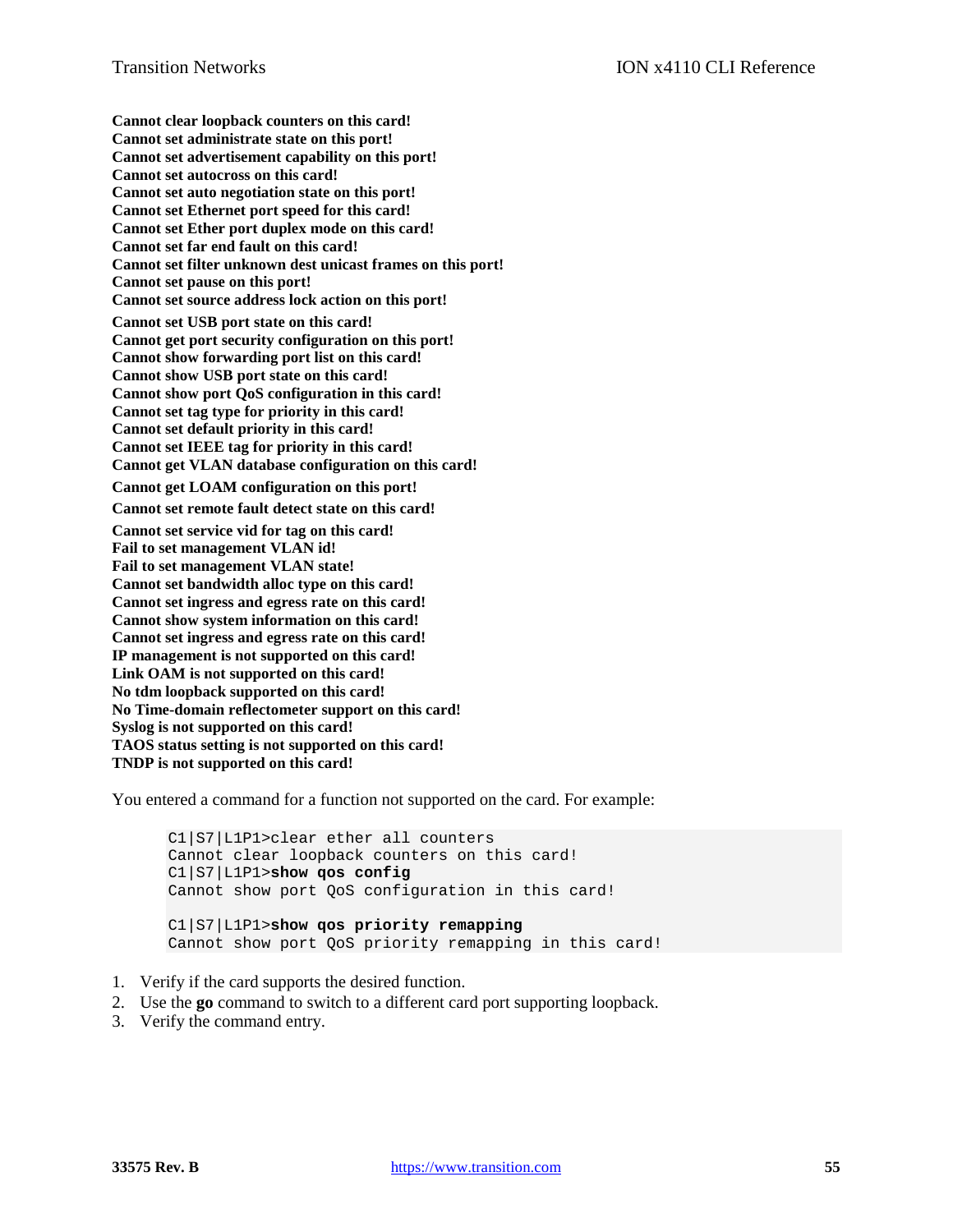### **Cannot set slot power on this card!**

You entered a s**et slot power=** command on a device that does not support it. For example:

C1|S16|L1P1>**set slot 16 power on** Cannot set slot power on this card!

- 1. Verify this is the command you want.
- 2. Verify the command parameter; make sure you are not trying to power up a slot that already has power.
- 3. Use the **go** command to switch to the slot you want.
- 4. If the problem persists, contact Technical Support. See Contact Us on page 41.

### **Error: this command should be executed on a power sensor or fan!**

You entered a s**et sensor** command on a device that does not support it. For example:

```
C1|S16|L1P1>set sensor stid 1 notif true
Error: this command should be executed on a power sensor or fan!
```
- 1. Verify this is the command you want.
- 2. Use the **stat** command to show the chassis configuration. For example:

 [ 22] IONPS-A Temperature Sensor Volatage Sensor Power Sensor Fan-1 Fan-2

- 3. Use the **go** command to switch to the power sensor or fan.
- 4. If the problem persists, contact Technical Support. See Contact Us on page 41.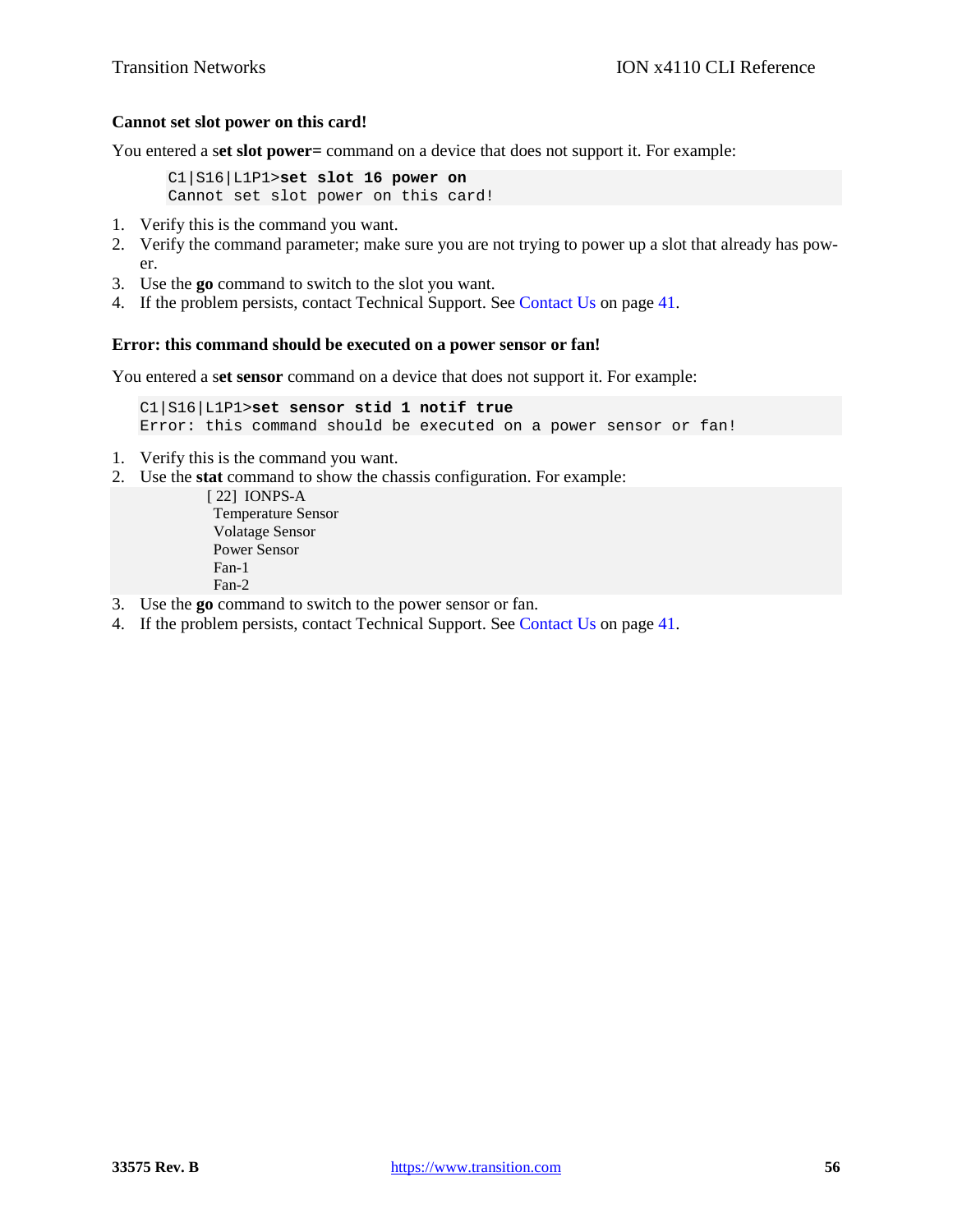## **Invalid forward port list!**

You entered an invalid parameter in response to a prompt (e.g., for a module number for firmware upgrade). For example:

| $Cl   S7   L1D>upgrade$ module<br>Available modules:                      |                |                      |  |  |
|---------------------------------------------------------------------------|----------------|----------------------|--|--|
| index module                                                              |                | $1$ oc               |  |  |
| $\mathbf{1}$                                                              | ION219         | $c=1$ $s=0$ 11d      |  |  |
| 2                                                                         | $C3230 - 1040$ | $c=1 s=3 l1d$        |  |  |
| 3                                                                         | $C3230 - 1040$ | $c=1 s=5 l1d$        |  |  |
| $\overline{4}$                                                            | S3230-1040     | $c=1 s=5 11ap=2 12d$ |  |  |
| 5                                                                         | <b>IONMM</b>   | $c = 1 s = 7 l1d$    |  |  |
| 6                                                                         | $C3231 - 1040$ | $c=1 s=10 l1d$       |  |  |
| 7                                                                         | $C2220 - 1014$ | $c=1 s=16 l1d$       |  |  |
| 8                                                                         | $C3220 - 1040$ | $c=1 s=18 l1d$       |  |  |
| 9                                                                         | IONPS-A        | $c=1$ $s=22$ 11d     |  |  |
| Choose the module you want to upgrade: $(eq. 1, 3, 16)$ at most 8 modules |                |                      |  |  |
| to upgrade, press 'q' to exit upgrade)                                    |                |                      |  |  |
| show card info                                                            |                |                      |  |  |
| Invalid forward port list!                                                |                |                      |  |  |

- 1. Re-enter the command, wait for the prompt, and then enter a response in the correct syntax.
- 2. See the related command / function section of this manual.
- 3. If the problem persists, contact Technical Support. See Contact Us on page 41.

# **L2CP is not supported on this card!**

You tried to perform an L2CP function but the device does not support L2CP.

- 1. Make sure this is the command / function that you wanted.
- 2. Use the **go** command to switch to a device that supports L2CP.
- 3. Try entering another command.
- 4. If the problem persists, contact Technical Support. See Contact Us on page 41.

# **Can not set speed on this port!**

You entered the CLI command to define the x4110 port's operating speed, but the command failed. For example:

C1|S5|L1P2>**set ether speed 100M** Can not set speed on this port! C1|S5|L1P2>

- 1. Verify the x4110 supports this speed.
- 2. Verify the command syntax.
- 3. Re-enter the **set ether speed=** command with a speed supported by the card.
- 4. If the problem persists, contact Technical Support. See Contact Us on page 41.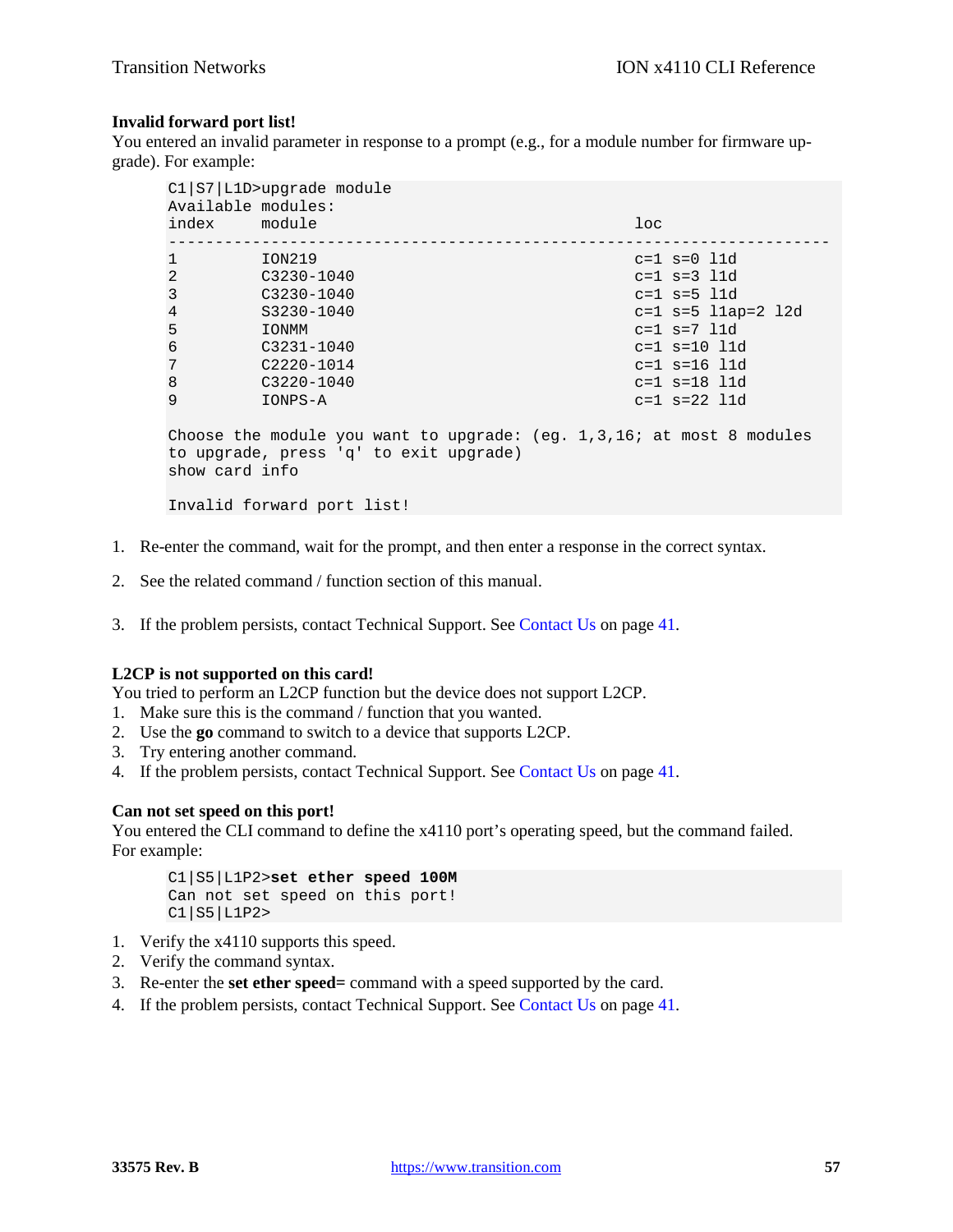# **Cannot remove vlan on this card!**

You entered a command to delete one or all VLANs from the x4110, but the action cannot be performed. For example:

```
C1|S7|L1D>remove vlan all
Cannot remove vlan on this card!
C1|S7|L1D>remove vlan vid=3
Cannot remove vlan on this card!
C1|S7|L1D>
```
- 1. Make sure this is the function that you want.
- 2. Use the **go** command to switch to a x4110 that supports the VLAN database.
- 3. Use the **add vlan-db** command to add a VLAN VID if needed.
- 4. If the problem persists, contact Technical Support. See Contact Us on page 41.

### **Cannot remove forward database rows on this card!**

You entered a command to delete a VLAN forward database VID (forward database row) from the x4110, but the action cannot be performed. For example:

C1|S7|L1D>**remove vlan-db vid 3** Cannot remove forward database rows on this card! C1|S7|L1D>

- 1. Make sure this is the function that you want.
- 2. Use the **go** command to switch to a NID that supports the VLAN FDB.
- 3. If the problem persists, contact Technical Support. See Contact Us on page 41.

**Error symbol period window low is out of range, its range is 125000000 - 268435455! Error frame period window is out of range, its range is 174762 - 104057560! Error frame period threshold is out of range, its range is 0 - 268435455! Error frame window is out of range, its range is 10 - 600! Error frame threshold is out of range, its range is 0 - 268435455! Error frame seconds summary window is out of range, its range is 100 - 9000! Error frame seconds summary threshold is out of range, its range is 0 - 268435455!**

A parameter entered in the "Event Configuration" has exceeded the range limitation.

- 1. Enter a parameter within the valid range displayed.
- 2. If the problem persists, contact Technical Support. See Contact Us on page 41.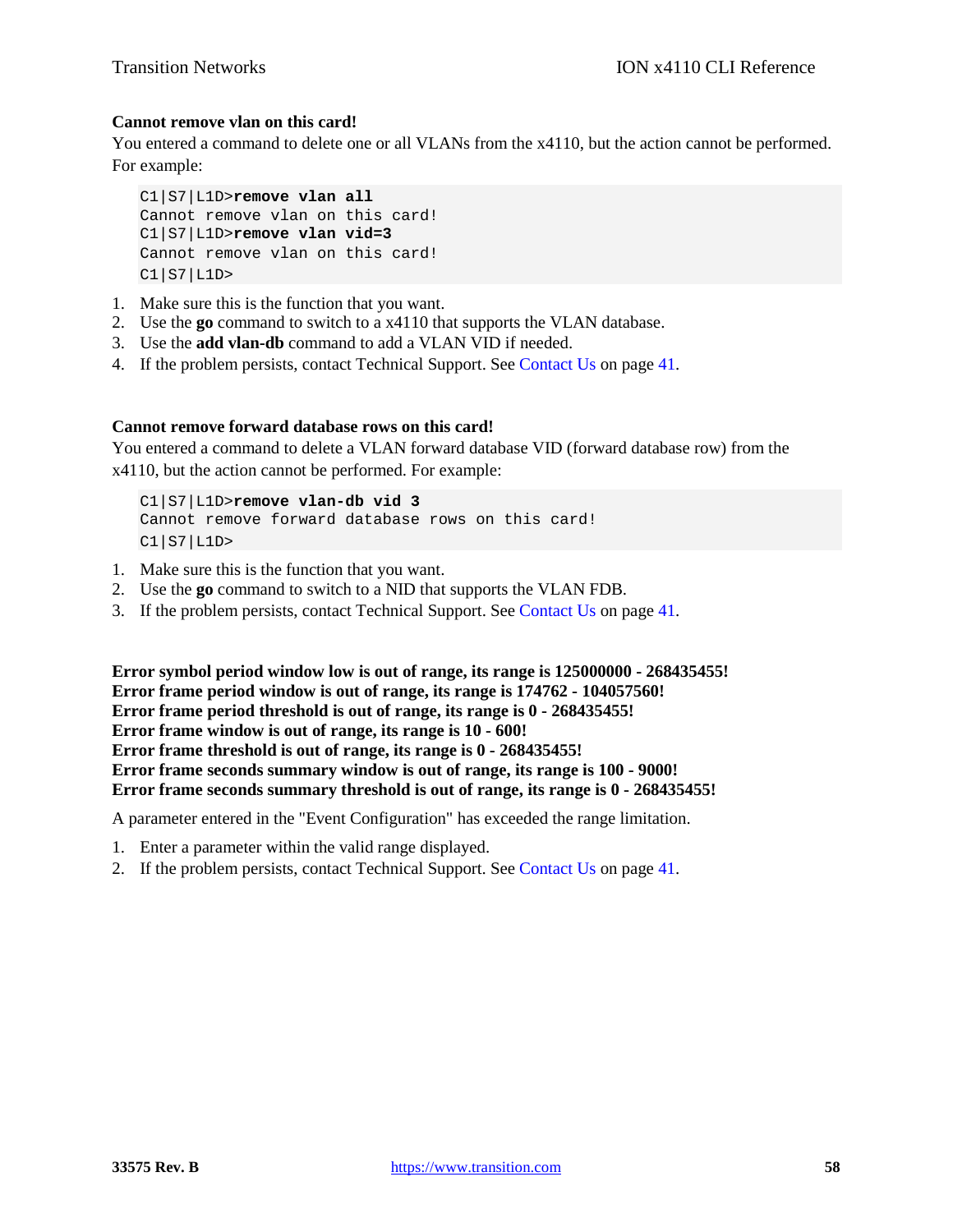# **ERROR: Current user is not authorized to do this operation! % There is no matched command.**

You tried to enter a CLI command but the entry failed.

An Admin user has full rights to read/write all configurations through Web/CLI. An Admin user can create new users and delete any users other than itself and ION.

A Read-Write user can read/write all configurations except for Upgrade and Backup/Restore via the Web or CLI. A read-write user can also change its own login password. When a read-write user logs in via the Web, the "UPGRADE" tab and the "BACKUP/RESTORE" tab are disabled. When a read-write user logs in via the CLI, all set commands except for upgrade and backup/restore can be executed.

A Read-Only user can read all configurations except for Upgrade and Backup/Restore though the Web/CLI.

- 1. Try another command on the x4110.
- 2. Check with the Admin if the command should be supported.
- 3. If the problem persists, contact Technical Support. See Contact Us on page 41.

# **Error**: **This card is in hardware mode and no setting allowed!**

You tried to enter a CLI command with the x4110 in Hardware mode.

1. Change the x4110 to Software mode. See the x4110 Install Guide manual for information.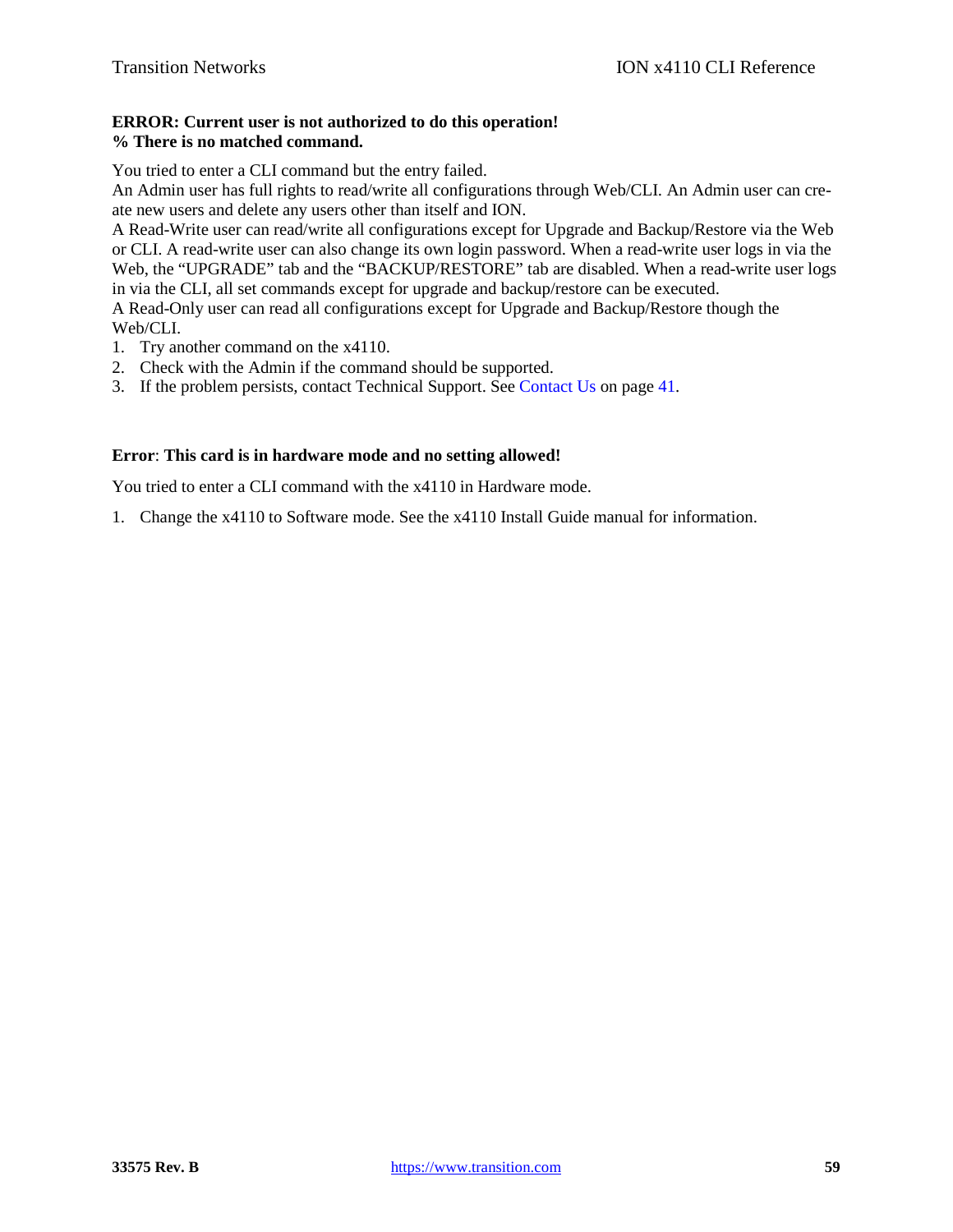# **TFTP Server Messages**

Messages like the ones below may display during TFTP Server operation, depending on the TFTP Server package that you use.

**Message**: *File does not exist*



**Meaning**: A TFTP Server error - the TFTP Server Address that you specified does not contain the Firmware File Name specified.

**Recovery**: 1) Verify the TFTP server's correct file location (e.g., local disk at *C:\TFTP-Root*). 2) Make sure of the filename / extension. 3) Check the TFTP Server's online helps for suggestions.

# **Message**: *File too large for TFTP Protocol*



**Meaning**: A TFTP Server error - you tried to upload a file e.g., (IONMM.bin.0.5 – 50Mb) but the TFTP server failed. The file you tried to upload via the TFTP server exceeded the file size capability. **Recovery**: 1) Check if some extra files ended up in the zip folder – some repeated – 6 FW files total. 2) Remove some of the files from the zip folder and try the upload again. 3) Send the remaining files in a separate file. 4) Check the TFTP Server's online helps for suggestions.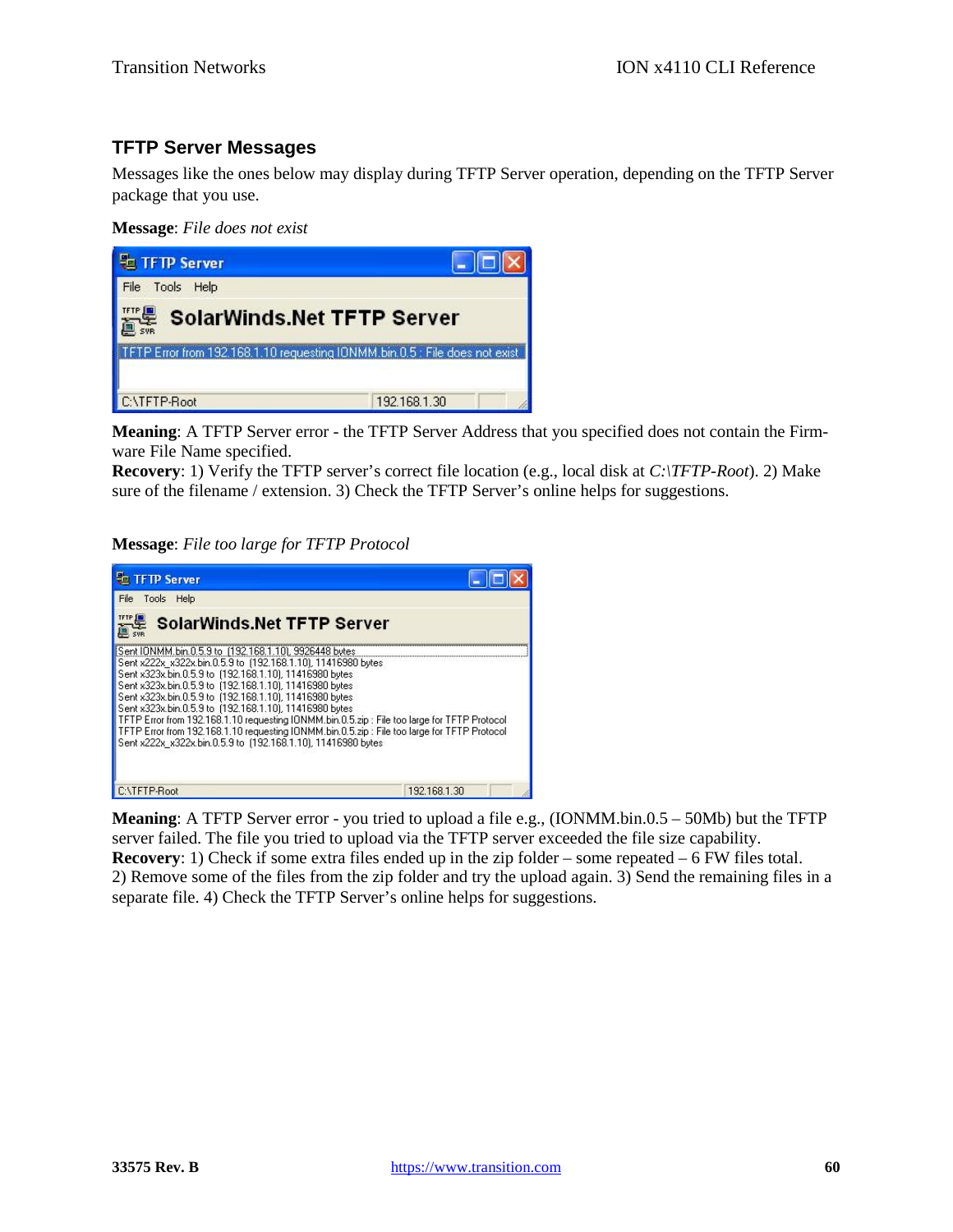# **Appendix D: Linux Commands**

ION supports certain standard Linux file system commands such as **cat**, **cd**, **ls**, **more**, **pwd**, and **rm**. These commands are restricted to the user directories; internal Linux file systems are not accessible.

The ION standard Linux file system commands are based on BSD 4; refer to the related documentation for more information.

# **cat** *Command*

**Command:** cat

**Description**: Show the content of the FILES. Concatenate files and print on the standard output.

**Example**: C1|S7|L1D>cat [OPTION]

**Options**: Refer to the BSD 4 documentation for options and Interactive commands for the **more** command.

# **cd** *Command*

**Command:** cd

**Description**: Change to another directory.

**Example**:

**Options**: Refer to the BSD 4 documentation for options and Interactive commands for the **more** command.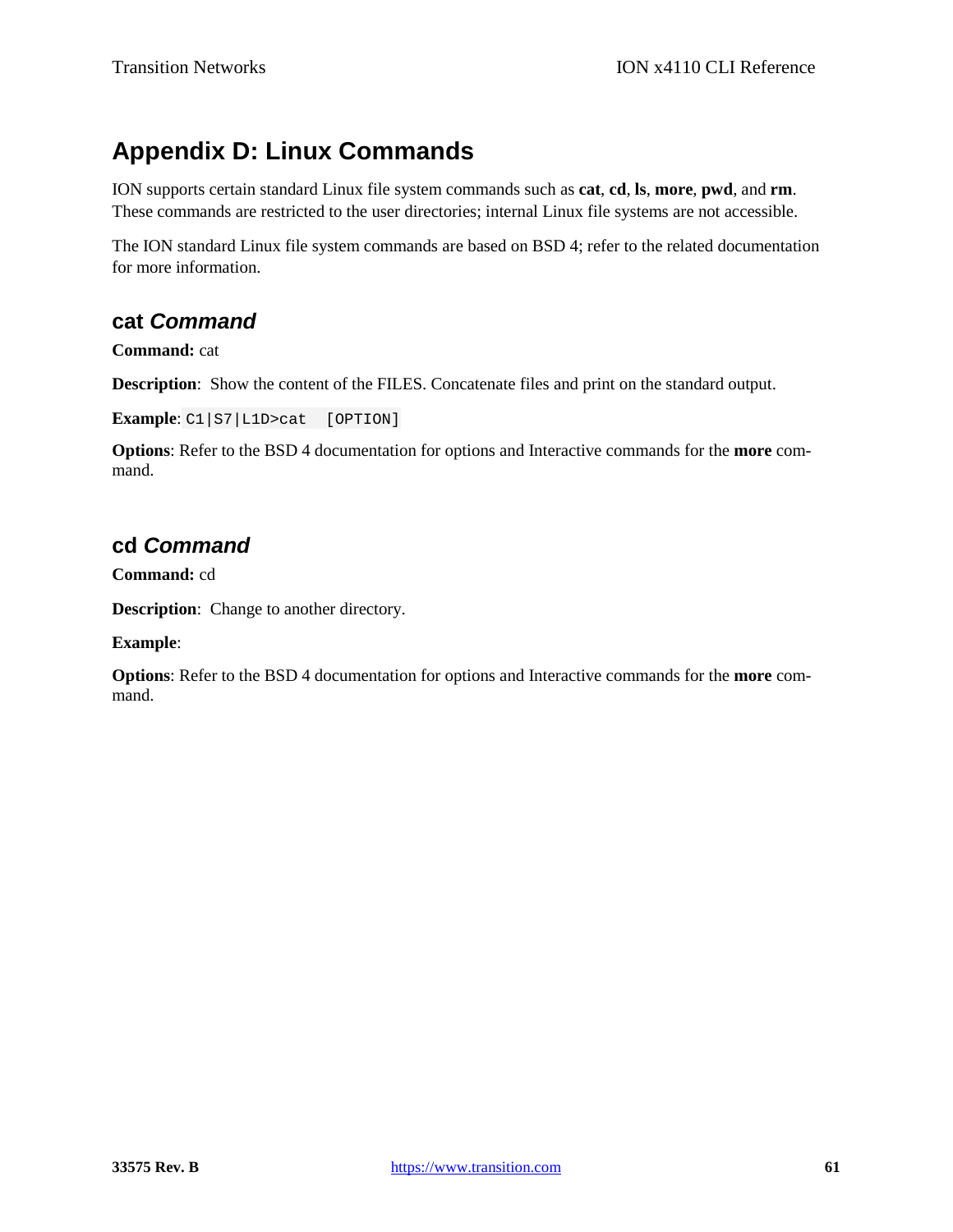# **ls** *Command*

# **Command:** ls

**Description**: Unix and Unix-like operating systems maintain the concept of a current working directory, (i.e., where you are currently positioned in the hierarchy of directories).

When invoked without any arguments, **ls** lists the files in the current working directory. This command is restricted to the IONMM user directories; internal Linux file systems are not accessible.

The IONMM card stores all configuration backup files, HTTPS certification file, SSH key file, and Syslog file. For example, the HTTPS certificate is stored in *'/agent3/conf/lighttpd*'. For SSH, the host keys (RSA and DSA) are stored in *'/agent3/conf/dropbear'*. For the SSH user key, there is a 'root' user and the user key for 'root' is stored in *'/root/.ssh'*.

# **Example**:

C1|S7|L1D>ls agent3 app bin dev etc lib linuxrc mnt proc root sbin sys tftpboot tmp usr var www C1|S7|L1D>

# **Options**:

Without options, **ls** displays files in a bare format. This bare format however makes it difficult to establish the type, permissions, and size of the files. The most common options to reveal this information or change the list of files are:

**-l** long format, displaying Unix file types, permissions, number of hard links, owner, group, size, date, and filename

**-F** appends a character revealing the nature of a file, for example, \* for an executable, or / for a directory. Regular files have no suffix.

**-a** lists all files in the given directory, including those whose names start with "." (which are hidden files in Unix). By default, these files are excluded from the list.

**-R** recursively lists subdirectories. The command ls -R / would therefore list all files.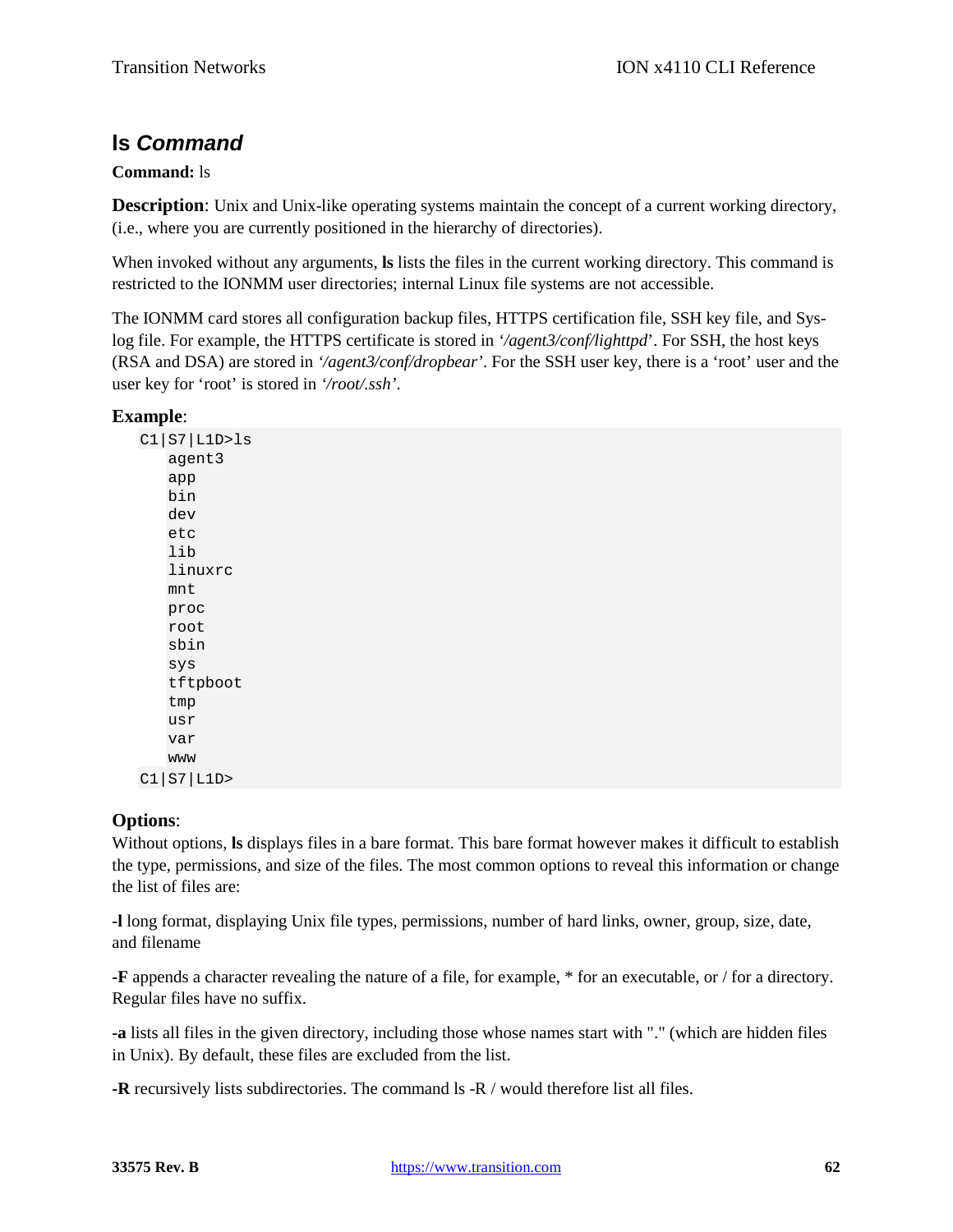**-d** shows information about a symbolic link or directory, rather than about the link's target or listing the contents of a directory.

**-t** sort the list of files by modification time.

**-h** print sizes in human readable format. (e.g., 1K, 234M, 2G, etc.)

# **Example**:

C1|S3|L1D>**ls etc** TZ VERSION dropbear factory fstab group gshadow host.conf hostname hosts init.d inittab lighttpd lighttpd.conf motd openssl passwd profile protocols radius rcS.d resolv.conf rpc script services shadow snmpd.conf sysconfig terminfo C1|S3|L1D>

Refer to the BSD 4 documentation for additional options and Interactive commands for the **more** command.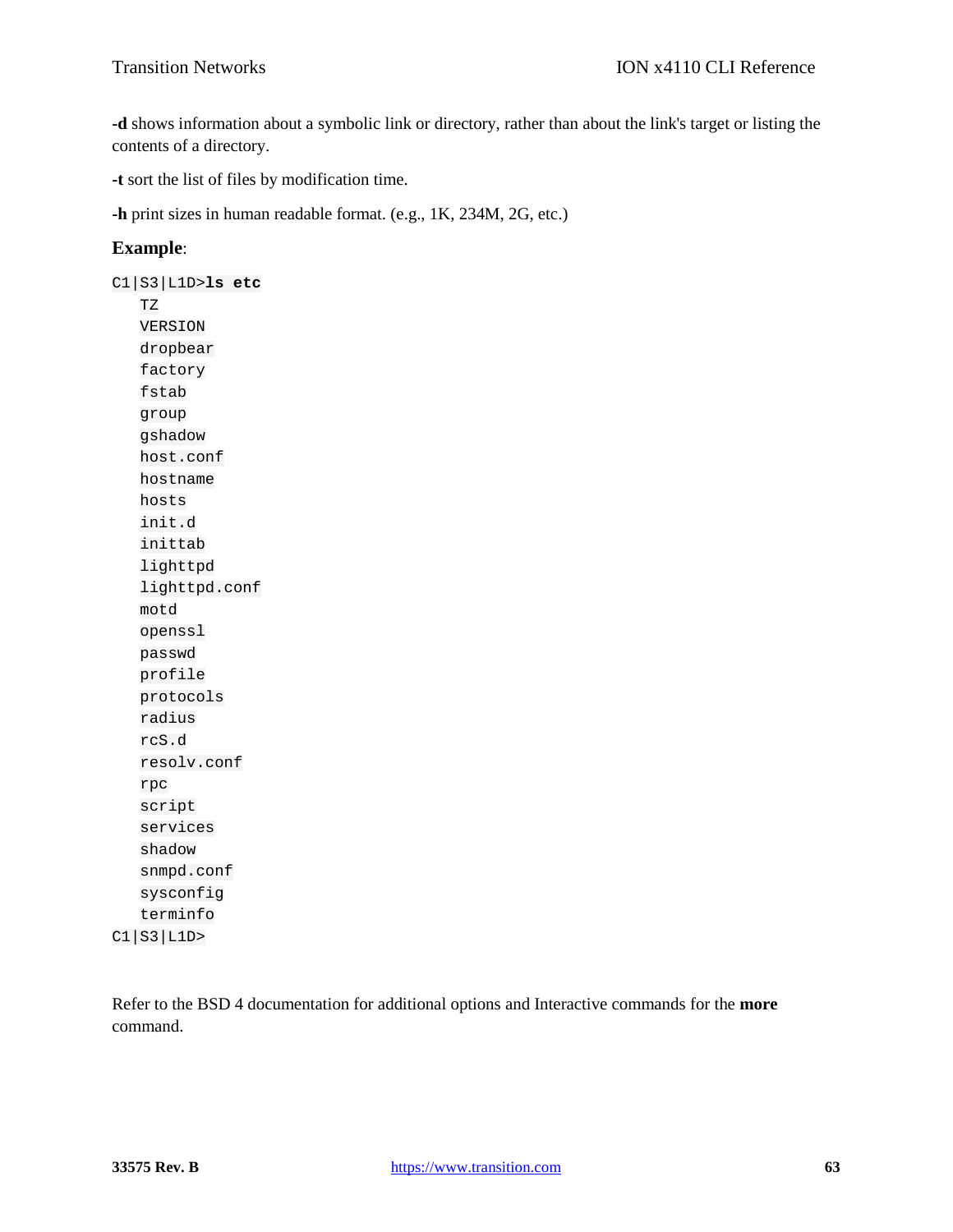# **more** *Command*

# **Command:** more

**Description**: A filter for paging through text one screenful at a time.

```
Example: C1|S7|L1D>more [OPTION]
```
**Options**: Refer to the BSD 4 documentation for options and Interactive commands for the **more** command.

# **pwd** *Command*

**Command:** pwd

**Description**: Show current directory.

### **Example**:

```
C1|S7|L1D>pwd
/
C1|S7|L1D>
```
**Options**: Refer to the BSD 4 documentation for options and Interactive commands for the **pwd** command.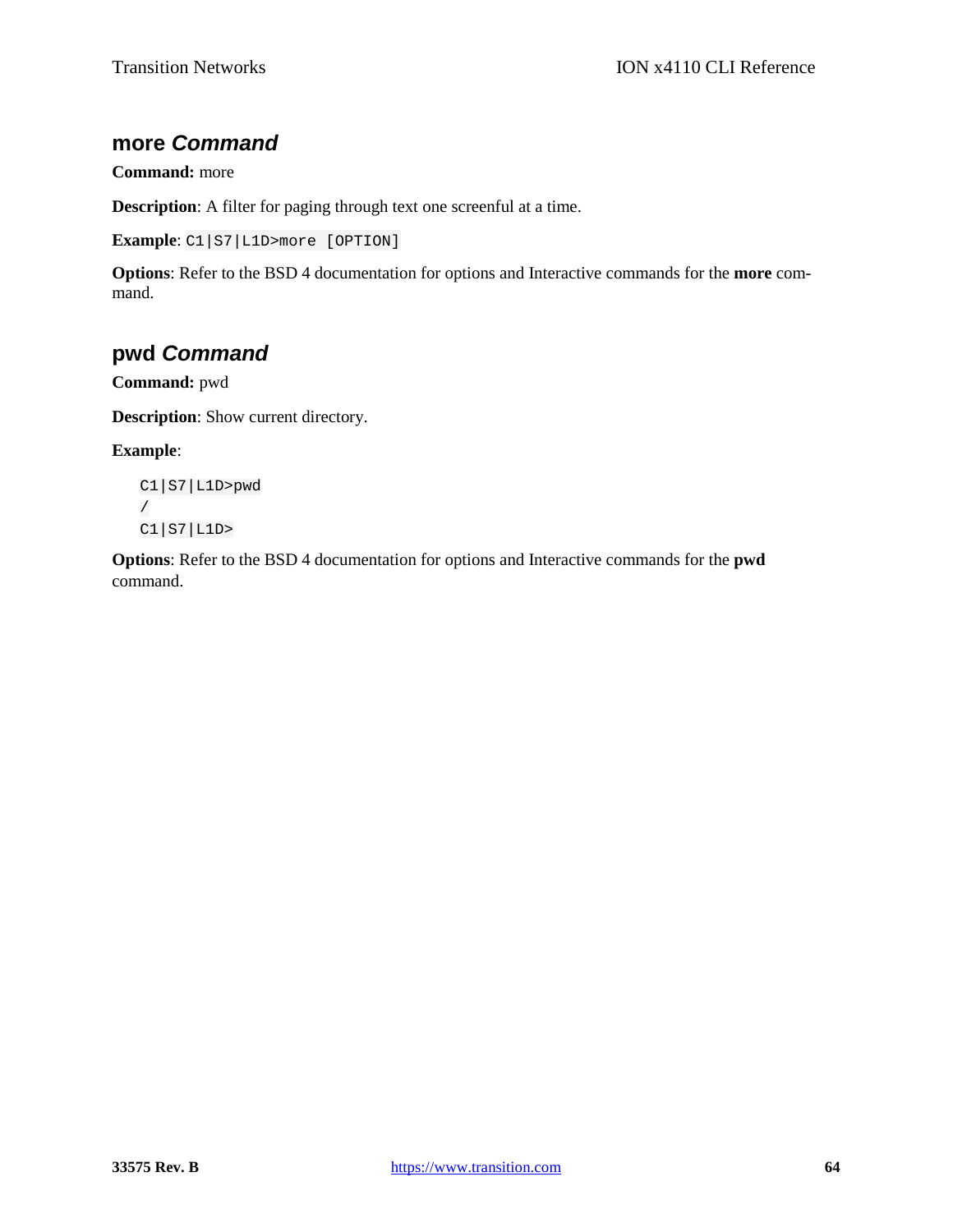# **Glossary**

This section describes many of the terms and mnemonics used in this manual. Note that the use of or description of a term does not in any way imply support of that feature or of any related function(s).

# **10 gigabit Ethernet**

(10GE or 10GbE or 10 GigE) refers to various technologies for transmitting Ethernet frames at a rate of 10 gigabits per second (10 billion bits per second), first defined by the IEEE 802.3ae-2002 standard. Like previous versions of Ethernet, 10GbE supports both copper and fiber cabling. However, due to its higher bandwidth requirements, higher-grade copper cables are required: category 6a or Class F/Category 7 cables for links up to 100m. Unlike previous Ethernet standards, 10 gigabit Ethernet only defines full duplex point-to-point links which are generally connected by network switches. Half duplex operation does not exist in 10GbE.

The 10 gigabit Ethernet standard encompasses a number of different physical layer (PHY) standards. A networking device may support different PHY types through pluggable PHY modules, such as those based on SFP+. Over time, market forces will determine the most popular 10GE PHY types. At the time that the 10 gigabit Ethernet standard was developed, interest in 10GbE as a wide area network (WAN) transport led to the introduction of a WAN PHY for 10GbE. The WAN PHY encapsulates Ethernet packets in SONET OC-192c frames and operates at a slightly slower data-rate (9.95328 Gbps) than the local area network (LAN) PHY. Both share the same physical medium-dependent sublayers so can use the same optics. The WAN PHY can support maximum link distances up to 80 km depending on the fiber standard employed.

# **10GBASE-KX4**

Operates over four backplane lanes and uses the same physical layer coding (defined in IEEE 802.3 Clause 48) as 10GBASE-CX4.

# **10GBASE-KR**

Operates over a single backplane lane and uses the same physical layer coding (defined in IEEE 802.3 Clause 49) as 10GBASE-LR/ER/SR.

# **10GBASE-T**

10GBASE-T, or IEEE 802.3an-2006, is a standard released in 2006 to provide 10 Gbit/s connections over unshielded or shielded twisted pair cables, over distances up to 100 meters (330 ft). Although category 6a is required to reach the full 100 meters (330 ft), category 5e is good for up to 45 meters (148 ft) and category 6 will reach 55 meters (180 ft).[22] 10GBASE-T cable infrastructure can also be used for 1000BASE-T allowing a gradual upgrade from 1000BASE-T using autonegotiation to select which speed to use. 10GBASE-T has latency in the range 2 to 4 microseconds compared to 1 to 12 microseconds on 1000BASE-T. As of 2010 10GBASE-T silicon is available from several manufacturers with claimed power dissipation of 3-4 W at structure widths of 40 nm. With 28 nm in development, power will continue to decline.

10GBASE-T uses the IEC 60603-7 8P8C (commonly known as RJ45) connectors already widely used with Ethernet. Transmission characteristics are now specified to 500 MHz. To reach this frequency Category 6A or better balanced twisted pair cables specified in ISO/IEC 11801 amendment 2 or ANSI/TIA-568-C.2 are needed to carry 10GBASE-T up to distances of 100 m. Category 6 cables can carry 10GBASE-T for shorter distances when qualified according to the guidelines in ISO TR 24750 or TIA-155- A.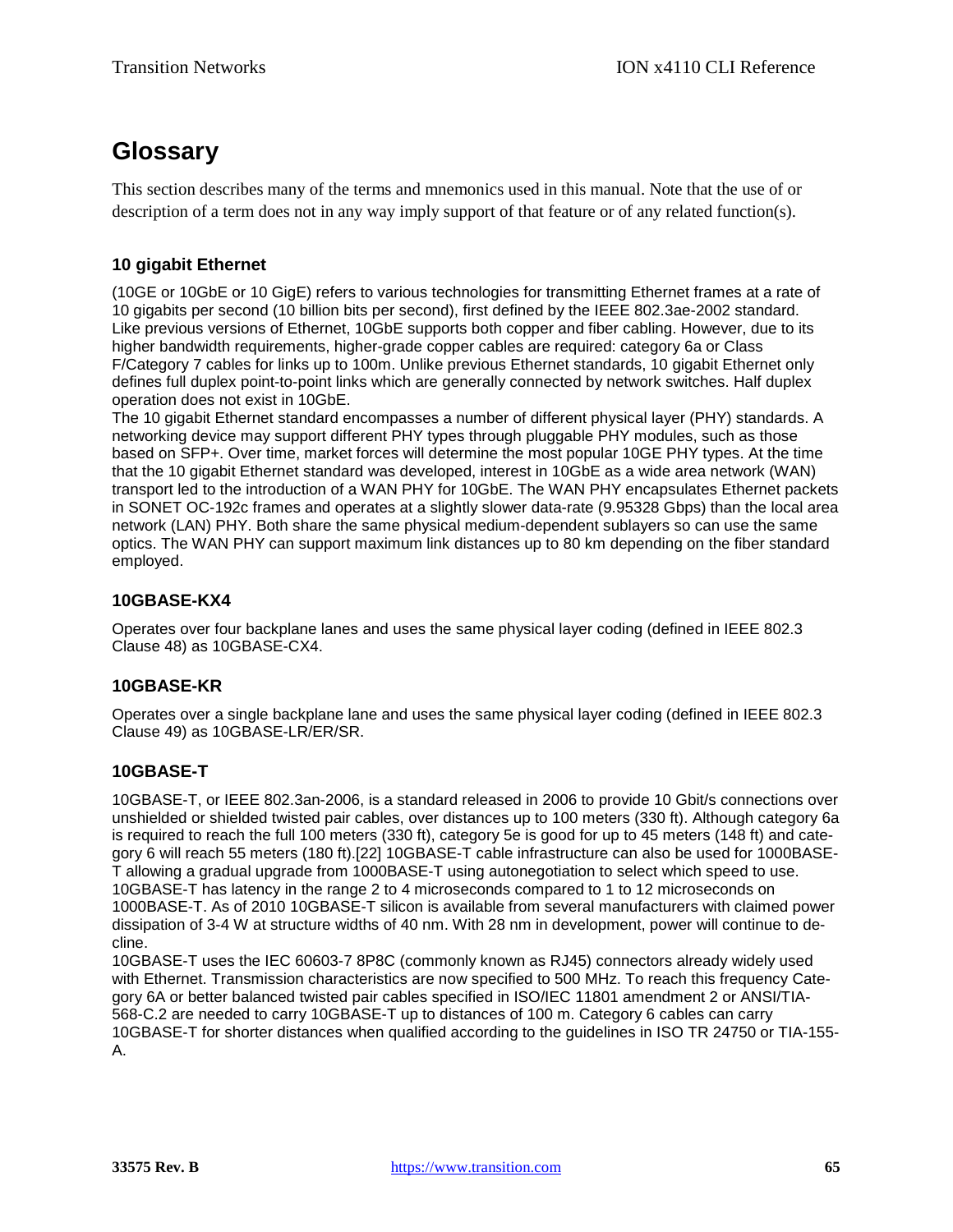# **10GBASE-SR**

10GBASE-SR ("short range") is a port type for multi-mode fiber and uses 850 nm lasers. Its Physical Coding Sublayer 64b/66b PCS is defined in IEEE 802.3 Clause 49 and its Physical Medium Dependent PMD in Clause 52. It delivers serialized data at a line rate of 10.3125 Gbit/s.

Over obsolete FDDI-grade 62.5 micrometers multimode fiber cabling it has a maximum range of 26 meters. Over 62.5 micrometers OM1 it has a range of 33 meters; over 50 micrometers OM2 a range of 82 meters; over OM3 300 meters and over OM4 400 meters. OM3 and OM4 are the preferred choices for structured optical cabling within buildings. MMF has the advantage over SMF of having lower cost connectors because of its wider core.

There is a non-standard lower cost, lower power variant sometimes referred to as 10GBASE-SRL (10GBASE-SR lite). This is inter-operable with 10GBASE-SR but only has a reach of 100 meters.

# **10GBASE-LR**

10GBASE-LR ("long reach") is a port type for single-mode fiber and uses 1310 nm lasers. Its Physical Coding Sublayer 64b/66b PCS is defined in IEEE 802.3 Clause 49 and its Physical Medium Dependent PMD in Clause 52. It delivers serialized data at a line rate of 10.3125 Gbit/s.

10GBASE-LR has a specified reach of 10 kilometers (6.2 mi), but 10GBASE-LR optical modules can often manage distances of up to 25 kilometers (16 mi) with no data loss.

# **10GBASE-LRM**

10GBASE-LRM, (Long Reach Multimode) originally specified in IEEE 802.3aq is a port type for multimode fiber and uses 1310 nm lasers. Its Physical Coding Sublayer 64b/66b PCS is defined in IEEE 802.3 Clause 49 and its Physical Medium Dependent PMD in Clause 68. It delivers serialized data at a line rate of 10.3125 Gbit/s.

10GBASE-LRM supports distances up to 220 meters (720 ft) on FDDI-grade multimode fiber and the same 220m maximum reach on OM1, OM2 and OM3 fiber types. 10GBASE-LRM reach is not quite as far as the older 10GBASE-LX4 standard.

To ensure that specifications are met over FDDI-grade, OM1 and OM2 fibers, the transmitter should be coupled through a mode conditioning patch cord. No mode conditioning patch cord is required for applications over OM3 or OM4.

Some 10GBASE-LRM transceivers also support distances up to 300 meters (980 ft) on standard singlemode fiber (SMF, G.652), however this is not part of the IEEE or MSA specification. 10GBASE-LRM uses electronic dispersion compensation (EDC) for receive equalization. 10GBASE-LRM has been a failure in the market.

# **10GBASE-ER**

10GBASE-ER ("extended reach") is a port type for single-mode fiber and uses 1550 nm lasers. Its Physical Coding Sublayer 64b/66b PCS is defined in IEEE 802.3 Clause 49 and its Physical Medium Dependent PMD in Clause 52. It delivers serialized data at a line rate of 10.3125 Gbit/s.

The 10GBASE-ER transmitter is implemented with an externally modulated laser (EML).

10GBASE-ER has a reach of 40 kilometers (25 mi) over engineered links and 30 km over standard links.

#### **10GBASE-ZR**

Several manufacturers have introduced 80 km (50 mi) range ER pluggable interfaces under the name 10GBASE-ZR. This 80 km PHY is not specified within the IEEE 802.3ae standard and manufacturers have created their own specifications based upon the 80 km PHY described in the OC-192/STM-64 SDH/SONET specifications. The 802.3 standard will not be amended to cover the ZR PHY.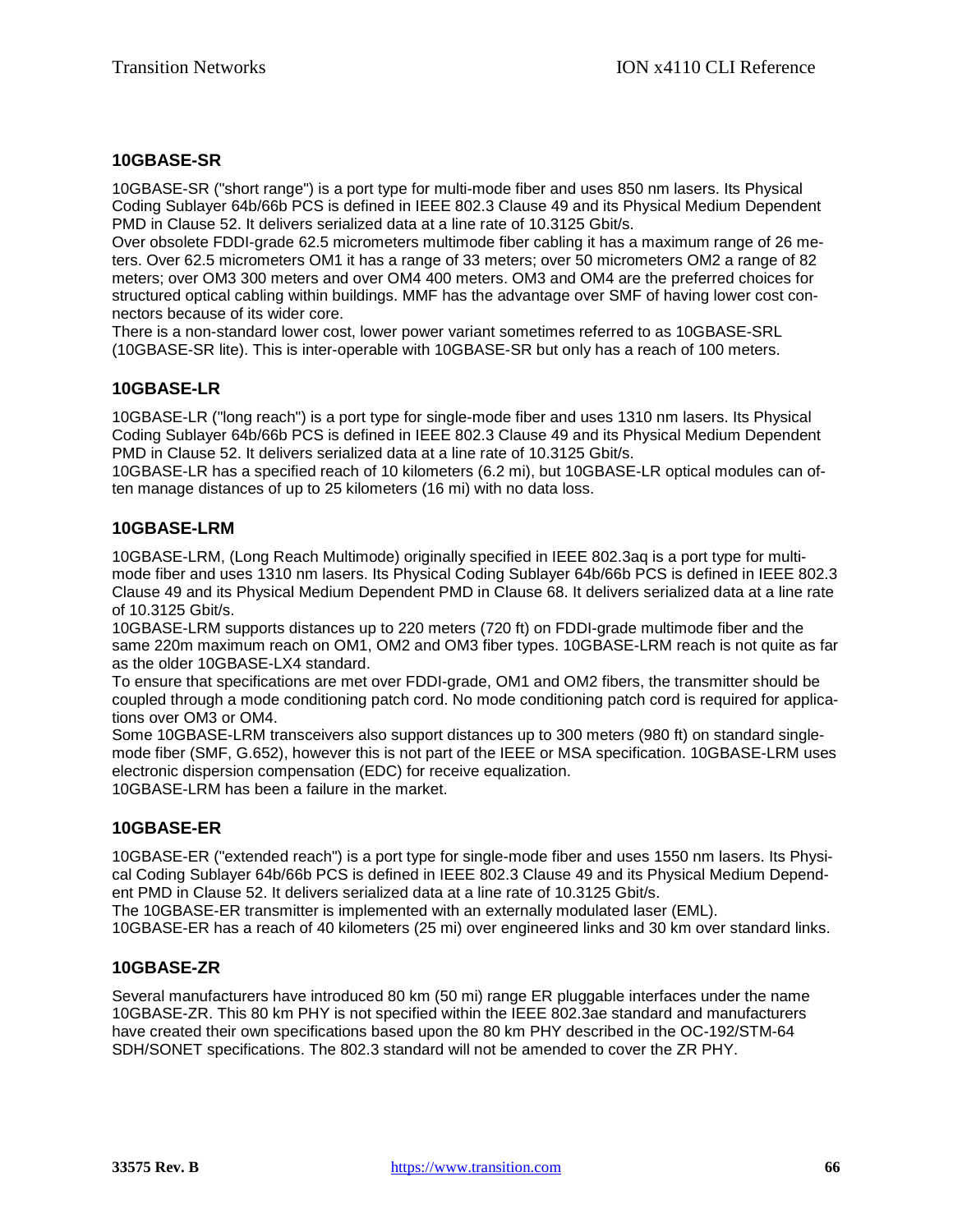# **802.3 Standards for 10GbE**

The IEEE 802.3 working group has published several standards relating to 10GbE. These included: 802.3ae-2002 (fiber -SR, -LR, -ER and -LX4 PMDs), 802.3ak-2004 (-CX4 copper twin-ax InfiniBand type cable), 802.3an-2006 (10GBASE-T copper twisted pair), 802.3ap-2007 (copper backplane -KR and -KX4 PMDs) and 802.3aq-2006 (fiber -LRM PMD with enhanced equalization). The 802.3ae-2002 and 802.3ak-2004 amendments were consolidated into the IEEE 802.3-2005 standard. IEEE 802.3-2005 and the other amendments were consolidated into IEEE Std 802.3-2008.

# **100BASE-FX**

100BASE-FX is a version of Fast Ethernet over optical fiber. It uses a 1300 nm near-infrared (NIR) light wavelength transmitted via two strands of optical fiber, one for receive (RX) and the other for transmit (TX). Maximum length is 400 meters (1,310 ft) for half-duplex connections (to ensure collisions are detected), 2 kilometers (6,600 ft) for full-duplex over multimode optical fiber, or 10,000 meters (32,808 feet) for full-duplex single mode optical fiber. 100BASE-FX uses the same 4B5B encoding and NRZI line code that 100BASE-TX does. 100BASE-FX should use SC, ST, or MIC connectors, with SC being the preferred option. 100BASE-FX is not compatible with 10BASE-FL, the 10 MBit/s version over optical fiber.

### **1000BASE-X**

Refers to gigabit Ethernet transmission over fiber, where options include 1000BASE-CX, 1000BASE-LX, and 1000BASE-SX, 1000BASE-LX10, 1000BASE-BX10 or the non-standard -ZX implementations.

#### **802.1**

The IEEE standard for port-based Network Access Control. IEEE 802.1 is a working group of the IEEE 802 project of the IEEE Standards Association. It's concerns include 802 LAN/MAN architecture, internetworking among 802 LANs, MANs and other wide area networks, 802 Link Security, 802 overall network management, and those protocol layers above the MAC and LLC layers.

#### **802.1ad**

IEEE 802.1ad (Provider Bridges) is an amendment to IEEE standard IEEE 802.1Q-1998 (aka QinQ or Stacked VLANs), intended to develop an architecture and bridge protocols to provide separate instances of the MAC services to multiple independent users of a Bridged LAN in a manner that does not require cooperation among the users, and requires a minimum of cooperation between the users and the provider of the MAC service.

#### **802.1ah**

IEEE 802.1ah-2008 is a set of architecture and protocols for routing of a customer network over a provider network, allowing interconnection of multiple Provider Bridge Networks without losing each customer's individually defined VLANs. The final standard was approved by the IEEE in June 2008.

#### **802.1p**

The IEEE standard for QoS packet classification.

#### **802.1p Prioritization**

The ability to send traffic to various prioritization queues based on the 802.1q VLAN Tag priority field. **(**AKA, CoS. Standard: IEEE 802.1p**.)**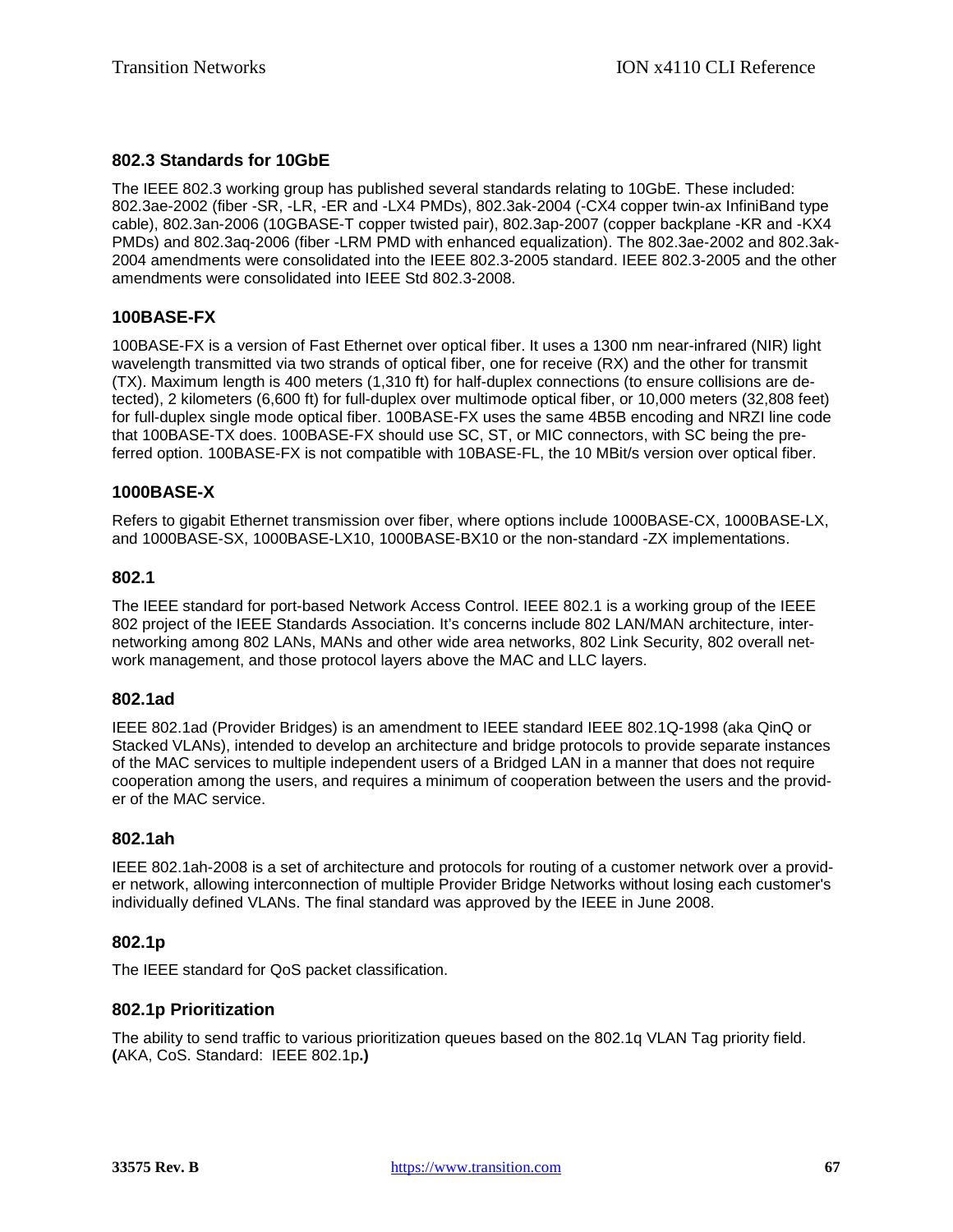# **802.1q**

IEEE 802.1Q, or VLAN Tagging, is a networking standard allowing multiple bridged networks to transparently share the same physical network link without leakage of information between networks. IEEE 802.1Q (aka, dot1q) is commonly refers to the encapsulation protocol used to implement this mechanism over Ethernet networks. IEEE 802.1Q defines the meaning of a VLAN with respect to the specific conceptual model for bridging at the MAC layer and to the IEEE 802.1D spanning tree protocol.

# **ACL**

(Access Control List) A set of data that informs a computer's operating system which permissions, or access rights, that each user or group has to a specific system object, such as a directory or file. Each object has a unique security attribute that identifies which users have access to it, and the ACL is a list of each object and user access privileges such as read, write or execute.

# **ALR**

(Automatic Link Restoration) After a link failure condition has been corrected, the device will automatically re-establish the link in all network conditions using the ALR feature.

# **ARP**

(Address Resolution Protocol) A protocol for mapping an [IP](#page-74-0) address to a physical machine address that is recognized in the local network

# **Auto-Negotiation**

With Auto-Negotiation in place, Ethernet can determine the common set of options supported between a pair of "link partners." Twisted-pair link partners can use Auto-Negotiation to figure out the highest speed that they each support as well as automatically setting full-duplex operation if both ends support that mode. (AKA, N-WAY Protocol. Standard: IEEE 802.3u.)

# **Auto MDI / MDIX**

Auto MDI/MDIX automatically detects the MDI or MDIX setting on a connecting device in order to obtain a link. This means installers can use either a straight through or crossover cable and when connecting to any device, the feature is pretty self explanatory.

# **Auto-provisioning**

A process that enables centralized management for multiple end user devices. It uses DHCP option 60, 66 and 67 to provide centralized firmware and configuration management. The feature provides mass firmware upgrade capability as well as booting-up full end device configuration without any manual intervention.

# **Backplane Ethernet**

Backplane - also known by its task force name 802.3ap - is used in backplane applications such as blade servers and routers/switches with upgradable line cards. 802.3ap implementations are required to operate in an environment comprising up to 1 meter (39 in) of copper printed circuit board with two connectors. The standard defines two port types for 10 Gbit/s (10GBASE-KX4 and 10GBASE-KR) and a 1 Gbit/s port type (1000BASE-KX). It also defines an optional layer for FEC, a backplane autonegotiation protocol and link training for 10GBASE-KR where the receiver can set a three tap transmit equalizer. The autonegotiation protocol selects between 1000BASE-KX, 10GBASE-KX4, 10GBASE-KR or 40GBASE-KR4 operation. 40GBASE-KR4 is defined in 802.3ba. New backplane designs use 10GBASE-KR rather than 10GBASE-KX4.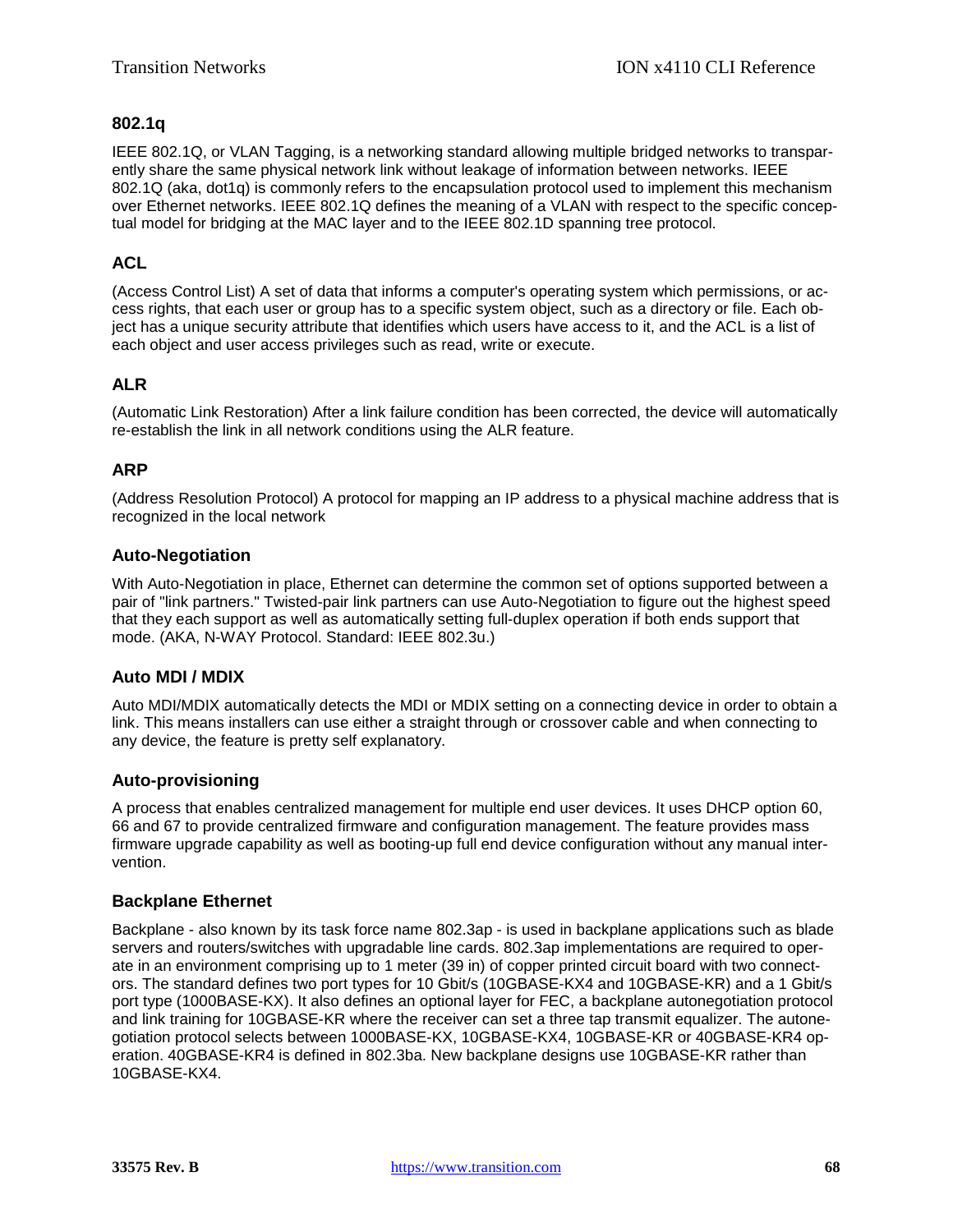# **BPC**

(Back Plane Controller) the ION system component that provides communication between the SIC cards and the IONMM. The BPC is an active device with a microprocessor and management software used to interconnect IONMM and SIC cards via the Ethernet management plane. The BPC has knowledge of the cards that are present in the system, and is responsible for managing the Ethernet switch that interconnects all the chassis slots.

# **BPDU**

(Bridge Protocol Data Unit) Data messages that are exchanged across the switches within an extended [LAN](#page-75-0) that uses a spanning tree protocol topology. BPDU packets contain information on ports, addresses, priorities and costs and ensure that the data ends up where it was intended to go. See also "STP".

# **Bridge**

A device that connects one local area network (LAN) to another LAN.

# **Cat 6 (Category 6) Cable**

Category 6 cable, commonly referred to as Cat 6, is a standardized cable for Gigabit Ethernet and other network physical layers that is backward compatible with the Category 5/5e and Category 3 cable standards. Compared to Cat 5 and Cat 5e, Cat 6 provides more stringent specifications for crosstalk and system noise. The Cat 6 cable standard provides performance of up to 250 MHz and is suitable for 10BASE-T, 100BASE-TX (Fast Ethernet), 1000BASE-T/1000BASE-TX (Gigabit Ethernet) and 10GBASE-T (10- Gigabit Ethernet). Category 6 cable has a reduced maximum length when used for 10GBASE-T. Like most earlier twisted-pair cable, Category 6 cable contains four twisted wire pairs. Attenuation, near end crosstalk (NEXT), and PSNEXT (power sum NEXT) in Cat 6 cable and connectors are all much lower than Cat 5 or Cat 5e, which uses 24 AWG wire. The increase in performance with Cat 6 comes mainly from increased (22 AWG) wire size. Because the conductor sizes are generally the same, Cat 6 jacks may also be used with Cat 5e cable.

Category 6 cable can be identified by the printing on the side of the cable sheath. Cat 6 patch cables are normally terminated in 8P8C modular connectors. If Cat 6 rated patch cables, jacks, and connectors are not used with Cat 6 wiring, overall performance is degraded to that of the cable or connector.

Connectors use either T568A or T568B pin assignments; although performance is comparable provided both ends of a cable are the same, T568B is a deprecated standard in the US and no longer supported by TIA.

# **Category 6a Cable (Augmented Category 6)**

Category 6a cable, or Augmented Category 6, is characterized to 500 MHz and has improved alien crosstalk characteristics, allowing 10GBASE-T to be run for the same distance as previous protocols. The latest standard from the TIA for enhanced performance standards for twisted pair cable systems was defined in February 2008 in ANSI/TIA/EIA-568-B.2-10. Category 6a is defined at frequencies up to 500 MHz—twice that of Cat. 6.

Category 6a performs at improved specifications, in particular in the area of alien crosstalk, as compared to Cat 6 UTP (unshielded twisted pair), which exhibited high alien noise in high frequencies.

The global cabling standard ISO/IEC 11801 has been extended by the addition of amendment 2, which defines new specifications for Cat 6A components and Class EA permanent links. These new global Cat 6A/Class EA specifications require a new generation of connecting hardware, which offer superior performance compared to existing products based on the American TIA standard.

Note the performance difference between ISO/IEC and EIA/TIA component specifications for the NEXT transmission parameter. At a frequency of 500 MHz, an ISO/IEC Cat 6A connector performs 3 dB better than a Cat 6A connector that conforms with the EIA/TIA specification. The 3 dB represents a 100% increase of near-end crosstalk noise reduction when measured in absolute magnitudes.

When used for 10GBASE-T, Cat 6 cable's maximum length is 55 meters (180 ft) in a favorable alien crosstalk environment, but only 37 meters (121 ft) in a hostile alien crosstalk environment, such as when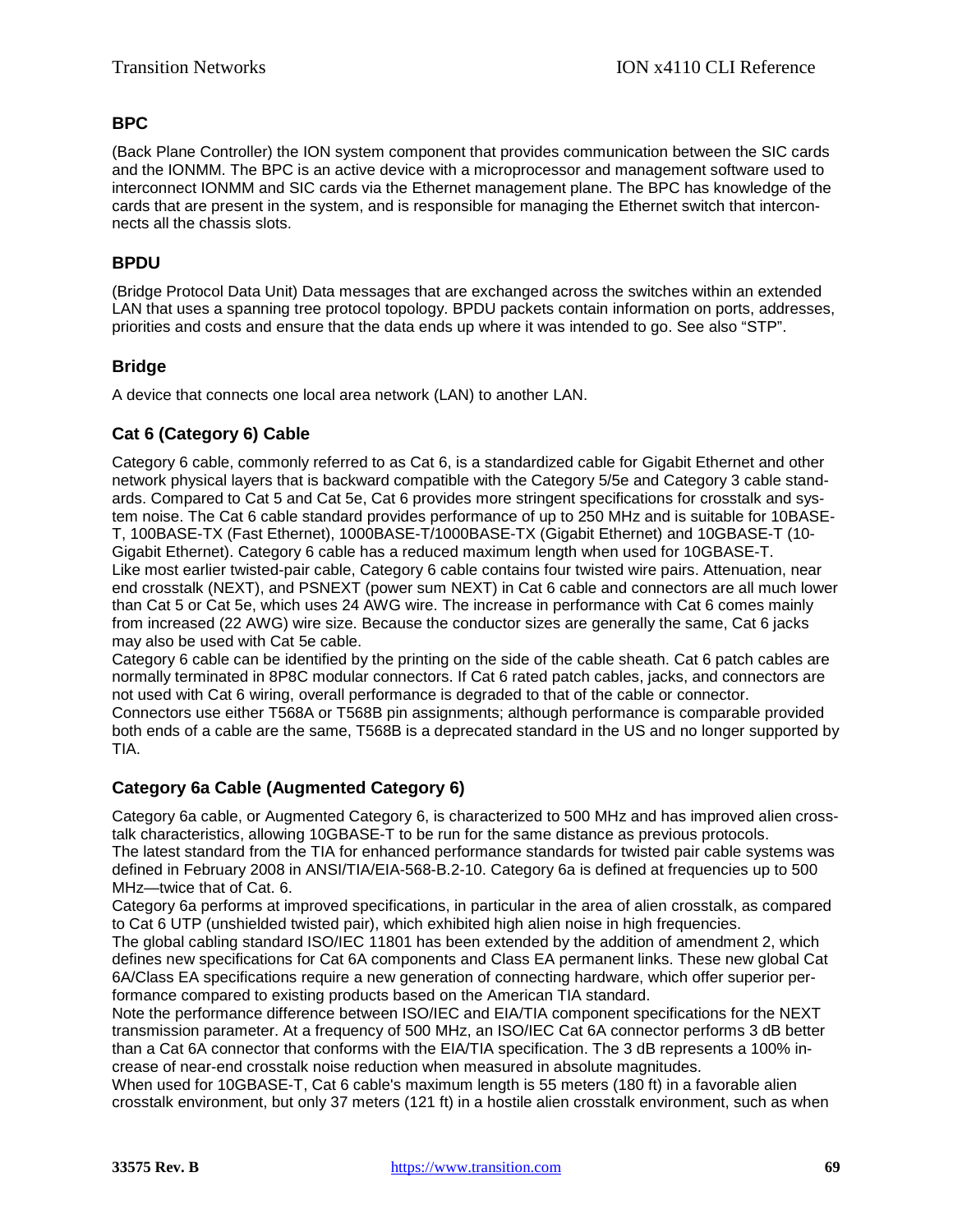many cables are bundled together. However, because the effects of alien crosstalk environments on cables are difficult to determine prior to installation, it is highly recommended that all Cat 6 cables being used for 10GBASE-T are electrically tested once installed. With its improved specifications, Cat6 A does not have this limitation and can run 10GBASE-T at 100 meters (330 ft) without electronic testing.

# **CE**

A mandatory conformity mark on many products placed on the single market in the European Economic Area (EEA). The CE marking certifies that a product has met EU consumer safety, health or environmental requirements.

# **Center Wavelength**

In a laser, the nominal value central operating wavelength. It is the wavelength defined by a peak mode measurement where the effective optical power resides. Center Wavelength (CWL) is the midpoint between the wavelengths where transmittance is 50% of the specified minimum transmission, referred to as the Full Width at Half Maximum (FWHM).

# **Circuit ID**

A company-specific identifier assigned to a data or voice network between two locations. This circuit is then leased to a customer by that ID. If a subscriber has a problem with the circuit, the subscriber contacts the telecommunications provider to provide this circuit id for action on the designated circuit. Several Circuit ID formats exist (Telephone Number Format, Serial Number Format, Carrier Facility Format and Message Trunk Format). Telecom Circuit ID formats (LEC circuit IDs) provide service codes for DSL, HDSL, ADSL, Digital data, SST Network Trunk, Switched Access, E1, Switched Access, Basic Data and Voice, LAN, SONET, Ethernet, Video, Voice, Digital Transmission, and others.

# **CLI**

(Command-Line Interface) A mechanism for interacting with a computer operating system or software by typing commands to perform specific tasks. The CLI allows users to set up switch configurations by using simple command phrases through a console / telnet session.

# **Community**

Two levels of ION system access privileges are password protected:

**Read access** (Read ONLY) - a Community Name with a particular set of privileges to monitor the network without the right to change any of its configuration.

**Read/Write** (Read and make changes) - a Community Name with an extended set of privileges to monitor the network as well as actively change any of its configuration.

# **CSA**

(Canadian Standards Association) A not-for-profit membership-based association serving business, industry, government and consumers in Canada and the global marketplace.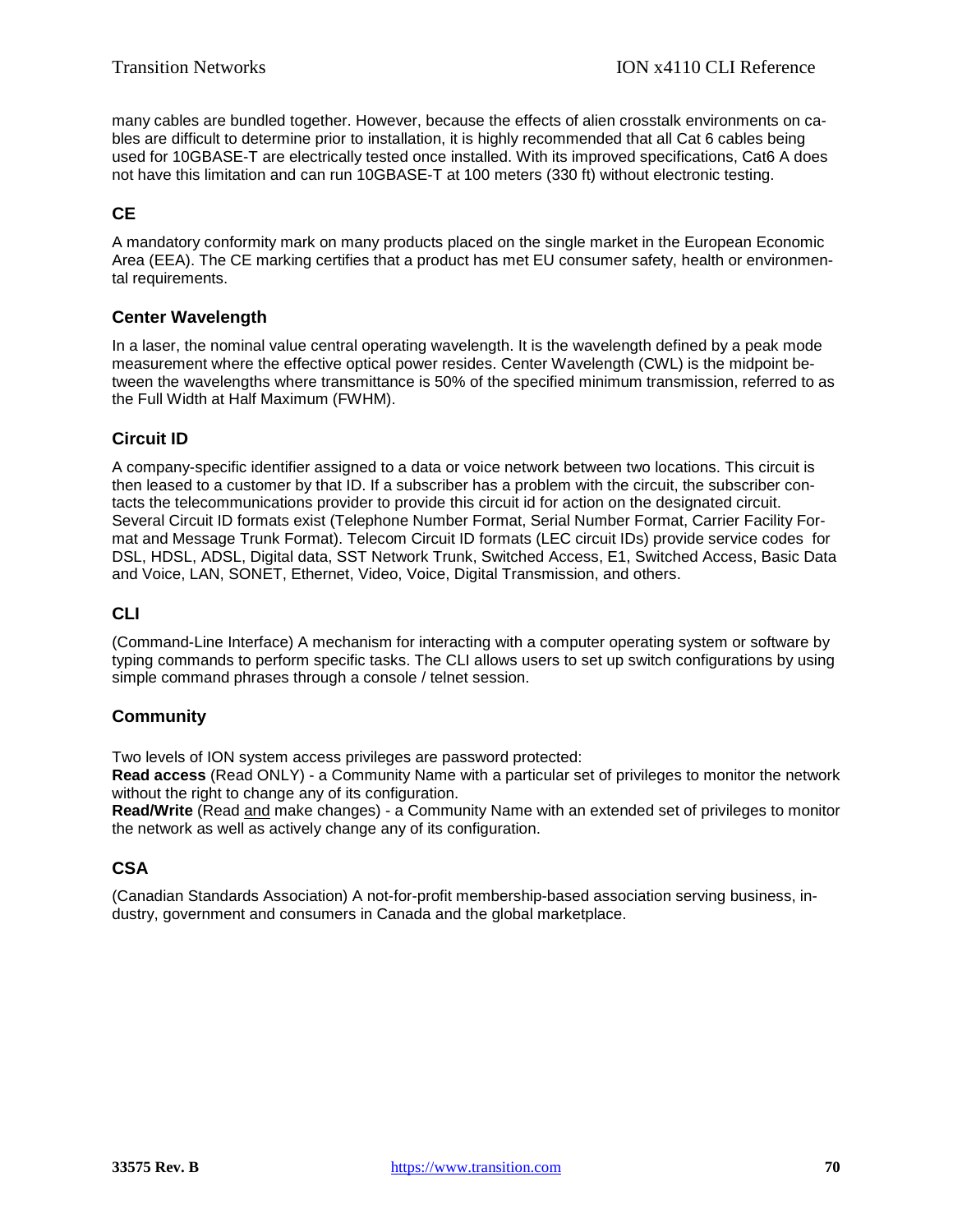# **CWDM**

Prior to the relatively recent ITU standardization of the term, one common meaning for coarse WDM meant two (or possibly more) signals multiplexed onto a single fiber, where one signal was in the 1550 nm band, and the other in the 1310 nm band.

In 2002 the ITU standardized a channel spacing grid for use with CWDM (ITU-T G.694.2), using the wavelengths from 1270 nm through 1610 nm with a channel spacing of 20 nm. (G.694.2 was revised in 2003 to shift the actual channel centers by 1 nm, so that strictly speaking the center wavelengths are 1271 to 1611 nm).

A recent development related to CWDM is the creation of GBIC and small form factor pluggable (SFP) transceivers utilizing standardized CWDM wavelengths. GBIC and SFP optics allow for something very close to a seamless upgrade in legacy systems that support SFP interfaces. See also WDM, DWDM, and Wavelength-Division Multiplexing.

# **dBm**

(DeciBels below 1 Milliwatt) A measurement of power loss in decibels using 1 milliwatt as the reference point. A signal received at 1 milliwatt yields 0 dBm. A signal at .1 milliwatt is a loss of 10 dBm.

# **DCE**

(Data Circuit-terminating Equipment) A device that sits between the data terminal equipment (DTE) and a data transmission circuit. Also called data communications equipment and data carrier equipment.

# **Discovery**

Discovery allows a Service OAM-capable device to learn sufficient information (e.g. MAC addresses etc.) regarding other SOAM capable NIDs so that OAM frames can be exchanged with those discovered devices. With EVCs, discovery allows SOAM capable NIDs to learn about other Service OAM capable devices that support the same EVCs. These devices are expected to be at the edges of the OAM domain in which the discovery is carried out. See "LLDP" and "TNDP" for discovery mechanisms. Discovery occurs when a SOAM-capable NID learns sufficient information (e.g. MAC addresses etc.) regarding other SOAM capable NIDs to exchange OAM frames with those discovered NIDs.

# **DMI**

(Diagnostic Monitoring Interface) Adds parametric monitoring to SFP devices.

# **DMM / DMR**

(Delay Measurement Message / Delay Measurement Response) DMM/DMR is used to measure singleended (aka, two-way) Frame Delay (FD) and Frame Delay Variation (FDV, aka, Jitter).

# **DNS**

(Domain Name System) An internet service that translates domain names into [IP](#page-74-0) addresses. DNS allows you to use friendly names, such as www.transition.com, to easily locate computers and other resources on a [TCP/IP-](#page-79-0)based network

# **Dr. Watson**

Dr. Watson for Windows is a program error debugger. The information obtained and logged by Dr. Watson is used by technical support groups to diagnose a program error for a computer running Windows. A text file (Drwtsn32.log) is created whenever an error is detected, and can be delivered to support personnel by the method they prefer. There is an option to create a crash dump file, which is a binary file that a programmer can load into a debugger.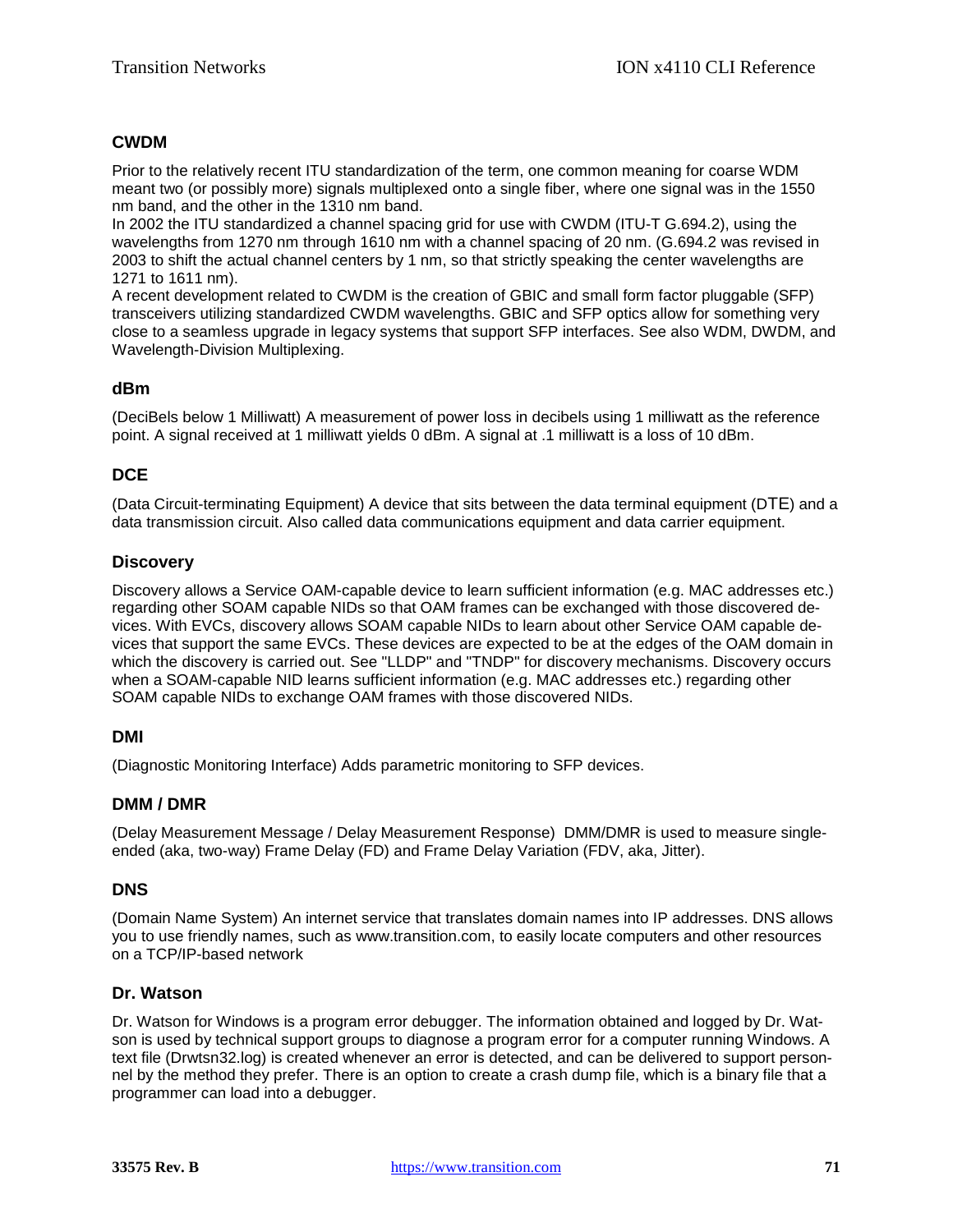# **DTE**

(Data Terminal Equipment) The RS-232C interface that a computer uses to exchange data with a modem or other serial device. An end instrument that converts user information into signals or reconverts received signals (e.g., a terminal).

# **DWDM**

Dense wavelength division multiplexing (DWDM) refers originally to optical signals multiplexed within the 1550 nm band so as to leverage the capabilities (and cost) of erbium doped fiber amplifiers (EDFAs), which are effective for wavelengths between approximately 1525–1565 nm (C band), or 1570–1610 nm (L band). See also WDM, CWDM, and Wavelength-Division Multiplexing.

# **Dynamic IP addressing**

"Dynamic" means moving or changing. A dynamic IP address is an address that is used for the current session only; when the session is terminated, the IP address is returned to the list of available addresses. If a network uses dynamic addressing, it means that when a network interface asks to join the network, it is randomly allocated an IP address from a pool of available addresses within that network. Thus, under dynamic addressing, a computer may possess over time (e.g. across reboots) a variety of different IP addresses. Dynamic addressing is often used in scenarios where end-user computers are intermittently connected to the network.

The DHCP protocol provides a means to dynamically allocate IP addresses to computers on a network. A system administrator assigns a range of IP addresses to a DHCP server, and each client computer on the LAN has its TCP/IP software configured to request an IP address from the DHCP server, which can grant the request. The request and grant process uses a lease concept with a controllable time period.

# **EEA**

(European Economic Area) Established on 1 January 1994 following an agreement between member states of the European Free Trade Association, the European Community, and all member states of the European Union (EU). It allows these EFTA countries to participate in the European single market without joining the EU.

# **ESD**

(Electrostatic Discharge) A sudden and momentary electric current that flows between two objects.

# **Event log**

Records events such as port link down, configuration changes, etc. in a database.

# **FC**

Fibre Channel is a high-speed network technology (common rates of 2-, 4-, 8- and 16-Gbps) often used to connect computer data storage. Fibre Channel is standardized in the T11 Technical Committee of [IN-](http://www.incits.org/)[CITS](http://www.incits.org/) (the International Committee for Information Technology Standards) an ANSI standards committee. **Note**: When FC technology was developed, it supported only optical cabling (fiber). Copper cable support was later added, so the development committee kept the same name but changed to the British spelling 'fibre' for the standard. The American English spelling 'fiber' refers only to optical cabling, so a network using 'fibre' can be implemented either with copper or optical cabling.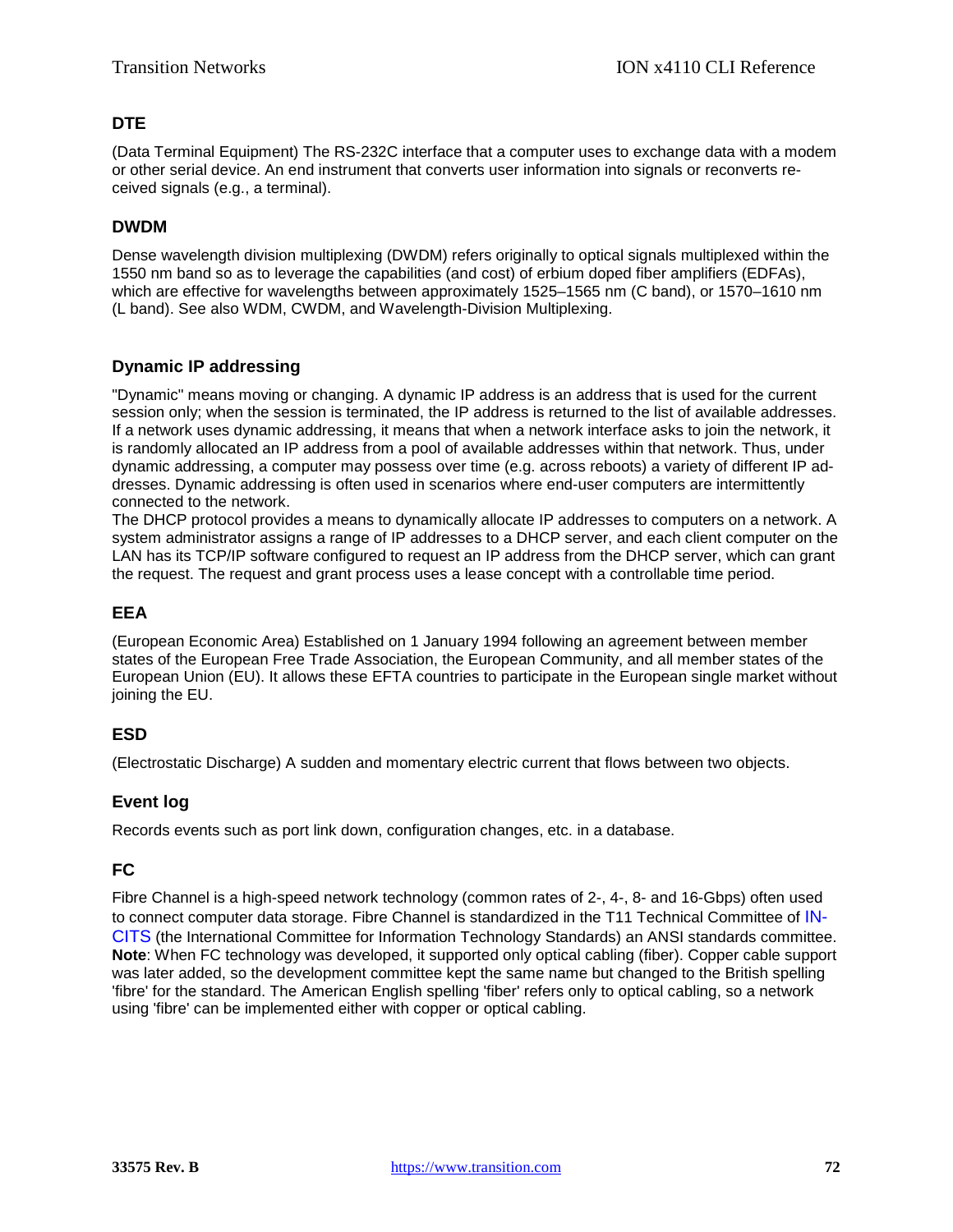The FC protocol has a range of speeds based on a various underlying transport media. Native FC speed variants include:

| Media | Line-rate (GBps) | Throughput (full duplex; Mbps)* | <b>Availability</b> |
|-------|------------------|---------------------------------|---------------------|
| 1GFC  | 1.0625           | 200                             | 1997                |
| 2GFC  | 2.125            | 400                             | 2001                |
| 4GFC  | 4.25             | 800                             | 2004                |
| 8GFC  | 8.5              | 1.600                           | 2005                |
| 10GFC | 10.52            | 2,550                           | 2008                |

Fibre Channel does not follow OSI Layer modeling, but is similarly split into five layers (FC0 - FC4): **FC4**: Protocol-mapping layer, in which application protocols, such as SCSI or IP, are encapsulated into a PDU for delivery to FC2.

**FC3**: Common services layer, a thin layer that could eventually implement functions like encryption or RAID redundancy algorithms.

# **FDX**

(Full Duplex) Communication in both directions simultaneously.

# **FEC**

Forward Error Correction- a technique used for controlling errors in data transmission over unreliable or noisy communication channels. The central idea is the sender encodes his message in a redundant way by using an error-correcting code (ECC). IETF RFC 5052 describes how to use Forward Error Correction (FEC) codes to efficiently provide and/or augment reliability for bulk data transfer over IP multicast.

## **Firmware**

Computer programs and data stored in hardware - typically in read-only memory (ROM) or programmable read-only memory (PROM) - such that the programs and data cannot be dynamically written or modified during execution of the programs.

# **Frame**

A unit of data that is transmitted between network points on an Ethernet network. An Ethernet frame has explicit minimum and maximum lengths and a set of required data that must appear within it. Each frame on an IEEE 802 LAN MAC conveys a protocol data unit (PDU) between MAC Service users. There are three types of frame; untagged, VLAN-tagged, and priority-tagged.

# **Frame Format**

In Ethernet, a frame is a way of arranging sections of data for transfer over a computer network. The frame is a key element of an Ethernet system. A typical Ethernet frame is made up of three elements: a pair of addresses, the data itself, and an error checking field. Frame Formats for 802.1, 802.1Q and 802.1ad are illustrated below.

802 1 Ethernet **EtherTyp** CRC/<br>FCS Preamble **Destination MAC** Source MAC Payload nter Frame Ga Size Frame 802.1Q Tagged **ERETA** EtherType CRC/<br>FCS Preamble **Destination MAC** Source MAC Payload Inter Frame Gan Tag Size Frame (VLANs) 802.1Q 802.1Q EtherType CRC **Destination MAC** Source MAC Payload 802.1ad Double Preamble OuterTag InnerTag Siz **FCS Inter Frame Gar** Tagged Frame  $(Q-in-Q)$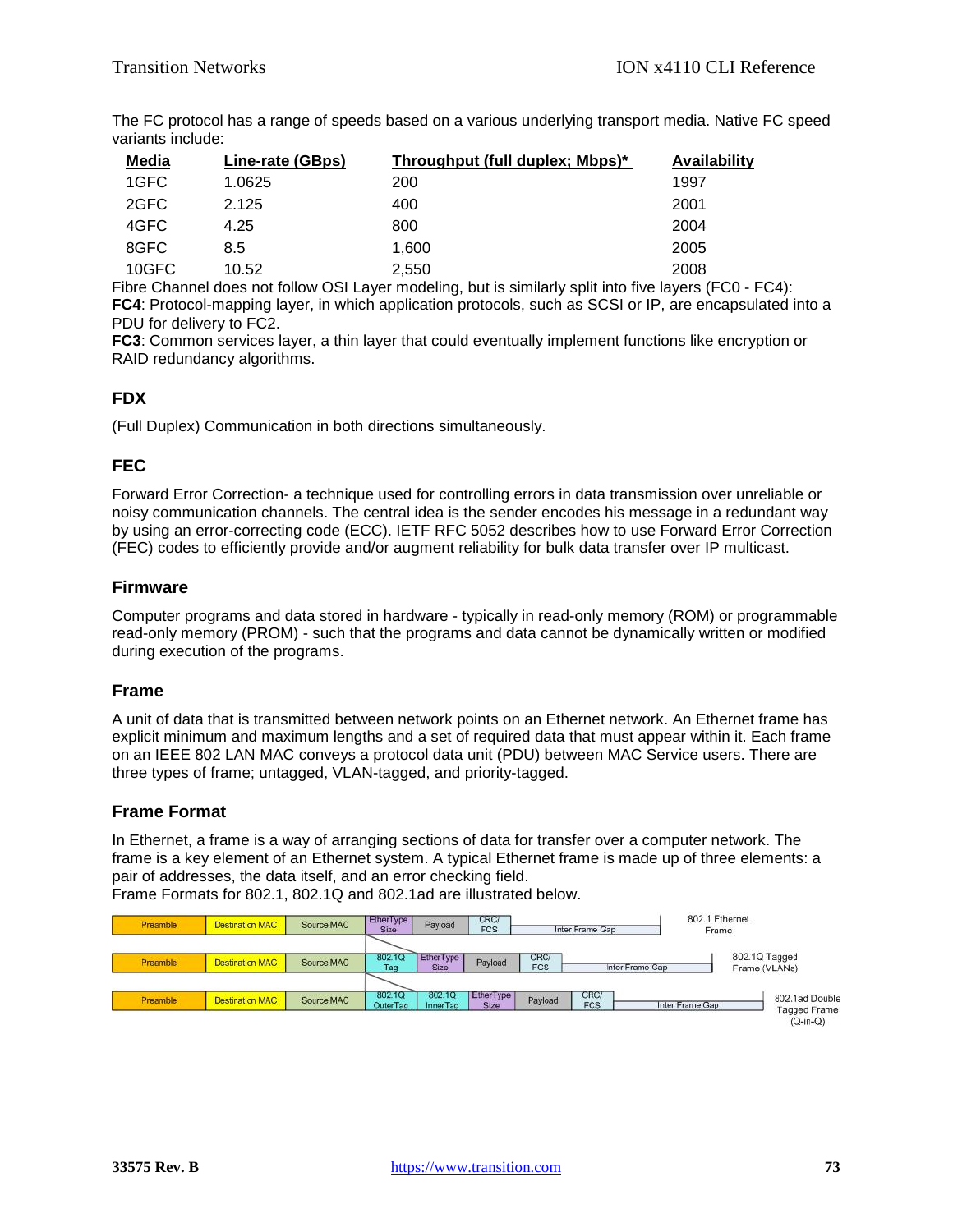## **Frame Loss Ratio**

Frame loss ratio is the number of service frames not delivered divided by the total number of service frames during time interval T, where the number of service frames not delivered is the difference between the number of service frames arriving at the ingress ETH flow point and the number of service frames delivered at the egress ETH flow point in a point-to-point ETH connection.

#### **Frame Delay**

Frame delay is the round-trip delay for a frame, defined as the time elapsed from the start of transmission of the first bit of the frame by a source node until the reception of the last bit of the loopbacked frame by the same source node, when the loopback is performed at the frame's destination node.

## <span id="page-73-0"></span>**FTP**

(File Transfer Protocol) A standard network protocol used to exchange and manipulate files over a [TCP/IP](#page-79-0) based network, such as the Internet. See also TFTP.

## **G.709/Y.1331**

ITU-T Recommendation ITU-T G.709/Y.1331 defines the requirements for the optical transport module of order n (OTM-n) signals of the optical transport network, in terms of: the optical transport hierarchy (OTH), the functionality of the overhead in support of multi-wavelength optical networks, frame structures, bit rates, and formats for mapping client signals.

The interfaces defined in this Recommendation can be applied at user-to-network interfaces (UNI) and network node interfaces (NNI) of the optical transport network.

This Recommendation defines "ODUk.ts" as "an increment of bandwidth which when multiplied by a number of tributary slots gives the recommended size of an ODUflex (GFP) optimized to occupy a given number of tributary slots of a higher order OPUk."

The Optical Transport Hierarchy (OTH) is a new transport technology for the Optical Transport Network (OTN) developed by the ITU. It is based on the network architecture defined in ITU G.872 "Architecture for the OTN". G.872 defines an architecture that is composed of the Optical Channel (OCh), Optical Multiplex Section (OMS) and Optical Transmission Section (OTS). It then describes the functionality needed to make OTN work.

OTN offers these advantages compared to SONET/SDH: stronger Forward Error Correction (FEC), more Levels of Tandem Connection Monitoring (TCM), transparent transport of Client Signals, and switching Scalability.

See<http://www.itu.int/rec/T-REC-G.709-201202-I/en> for more information on G.709 : Interfaces for the optical transport network.

# **GBIC**

(Gigabit Interface Converter) A transceiver that converts serial electrical signals to serial optical signals and vice versa. In networking, a GBIC is used to interface a fiber optic system with an Ethernet system, such as Fibre Channel and Gigabit Ethernet.

# **Gbps**

(Gigabits Per Second) Data transfer speeds as measured in gigabits.

#### **GUI**

(Graphical User Interface) A type of user interface item that allows people to interact with programs in more ways than typing. A GUI offers graphical icons, and visual indicators, as opposed to text-based in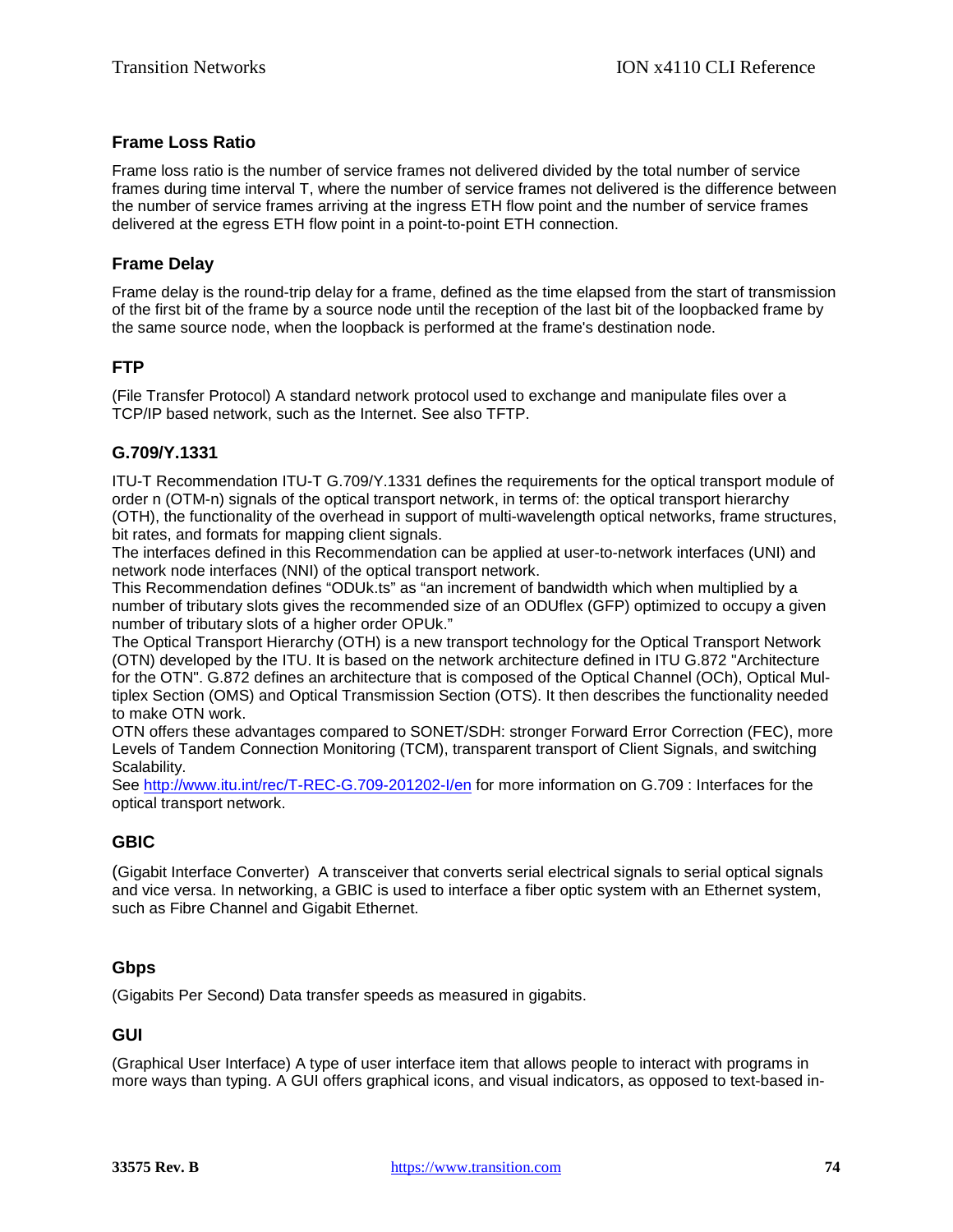terfaces, typed command labels or text navigation to fully represent the information and actions available to a user. The actions are usually performed through direct manipulation of the graphical elements.

## **HSCP**

(High-Security Console Password)

## **HTML**

(HyperText Markup Language) The predominant markup language for web pages. It provides a means to create structured documents by denoting structural semantics for text such as headings, paragraphs, lists etc as well as for links, quotes, and other items.

## **HTTPS**

(Hypertext Transfer Protocol Secure) A combination of the Hypertext Transfer Protocol with the TLS or SSH protocol to provide encryption and secure identification of the server.

# **IEC**

(International Electrotechnical Commission) The world's leading organization that prepares and publishes International Standards for all electrical, electronic and related technologies.

## **IEEE**

(Institute of Electrical and Electronics Engineers) An international non-profit, professional organization for the advancement of technology related to electricity.

## <span id="page-74-0"></span>**IP**

(Internet Protocol) One of the core protocols of the Internet Protocol Suite. IP is one of the two original components of the suite (the other being [TCP\)](#page-79-1), so the entire suite is commonly referred to as [TCP/IP.](#page-79-0) IP is the method or protocol by which data is sent from one computer to another on the Internet. Each computer (known as a host) on the Internet has at least one IP address that uniquely identifies it from all other computers on the Internet.

# **IPC**

(Interprocess Communications) The exchange of data between one program and another either within the same computer or over a network. It implies a protocol that guarantees a response to a request.

# **ITU**

ITU is the leading United Nations agency for information and communication technology issues, and the global focal point for governments and the private sector in developing networks and services. For nearly 145 years, ITU has coordinated the shared global use of the radio spectrum, worked to improve telecommunication infrastructure in the developing world, and established worldwide standards that foster seamless interconnection of a vast range of communications systems. See [http://www.itu.int/net/about/itu-t.aspx.](http://www.itu.int/net/about/itu-t.aspx)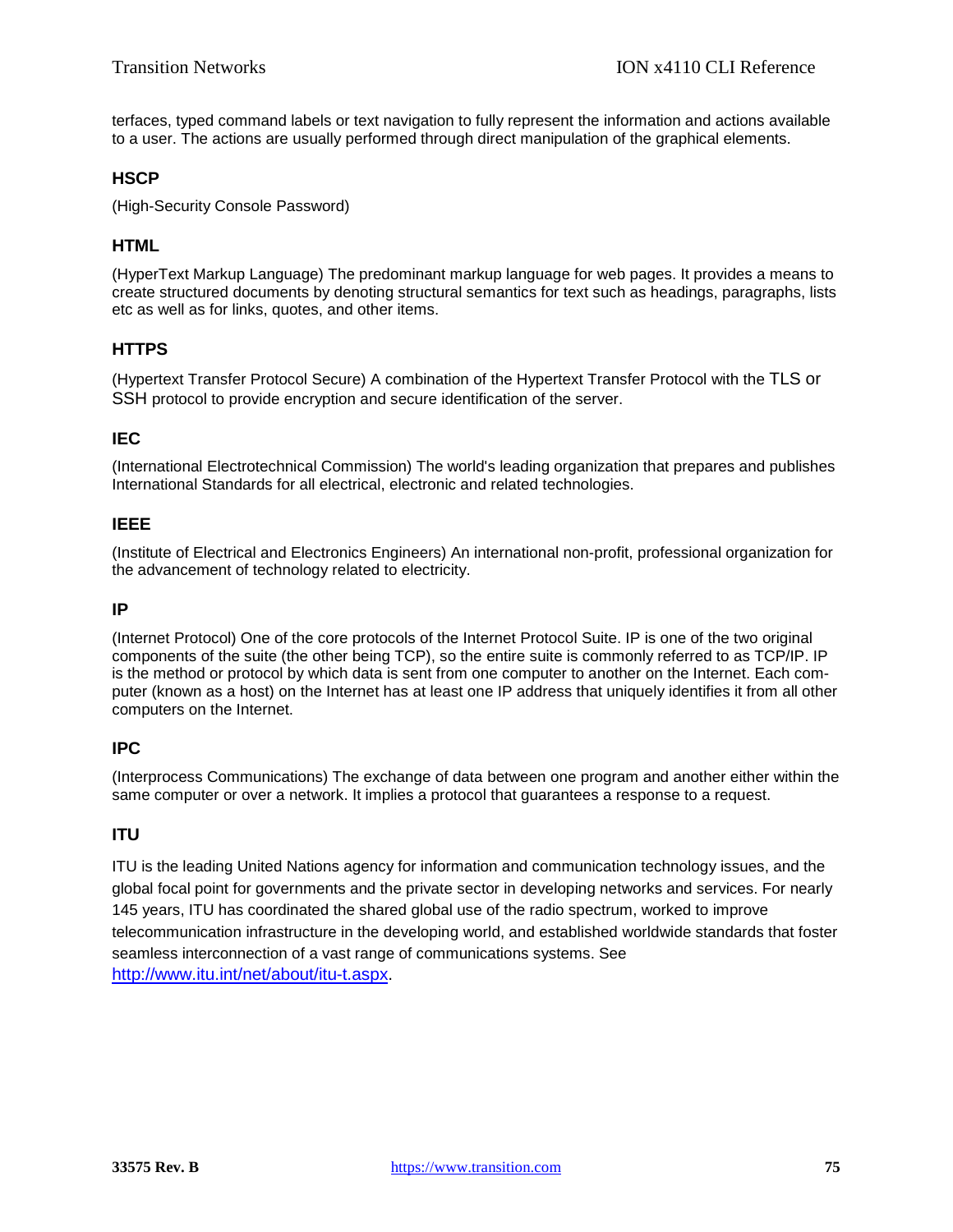## **Jumbo Frame**

Jumbo frames are frames larger than the standard Ethernet frame size, which is 1518 bytes (1522 if VLAN-tagged). Though this is not a standard, more vendors are adding support for jumbo frames. An initiative to increase the maximum size of the MAC Client Data field from 1500-bytes to 9000-bytes. The initiative was not adopted by the IEEE 802.3 Working Group, but it was endorsed by a number of other companies. Larger frames would provide a more efficient use of the network bandwidth while reducing the number of frames that have to be processed. The Jumbo Frame proposal restricts the use of Jumbo Frames to full-duplex Ethernet links, and defines a "link negotiation" protocol that allows a station to determine if the station on the other end of the segment is capable of supporting Jumbo Frames.

## **Kbps**

<span id="page-75-0"></span>(Kilobits Per Second) Data transfer speeds as measured in kilobits.

# **LAN**

(Local Area Network) A group of computers and associated devices that share a common communications line or wireless link. Typically, connected devices share the resources of a single processor or server within a small geographic area (for example, within an office building).

# **LED**

(Light Emitting Diode) An electronic light source.

## **LRM**

<span id="page-75-1"></span>Long Reach Multimode. See "10GBASE-LRM".

#### **MAC**

(Media Access Control) An address that is a unique value associated with a network adapter. MAC addresses are also known as hardware addresses or physical addresses. They uniquely identify an adapter on a [LAN.](#page-75-0)

#### **MAU**

(Media Attachment Unit) In an Ethernet [LAN,](#page-75-0) a device that interconnects the attachment unit interface port on an attached host computer to the Ethernet network medium (such as Unshielded Twisted Pair or coaxial cable). The MAU provides the services that correspond to the physical layer of the Open Systems Interconnection [\(OSI\)](#page-77-0) reference model. A MAU can be built into the computer workstation or other device or it can be a separate device

#### **Mbps**

(Megabits per second) Data transfer speed measured in thousands of bits per second.

#### **Media converter**

Media converters transparently connect one type of media, or cabling, to another – typically copper to fiber. By bridging the gap between legacy copper infrastructures and fiber growth, media converters provide an economical way to extend the distance of an existing network, extend the life of non-fiber based equipment, or extend the distance between two like devices.

Transition Networks' brand of media converters makes conversion between disparate media types possible; while helping companies leverage their existing network infrastructure. These media conversion technologies are offered across a broad spectrum of networking protocols including Ethernet, Fast Ethernet, Gigabit, T1/E1, DS3, ATM, RS232/485, video, Power-over-Ethernet, and many more.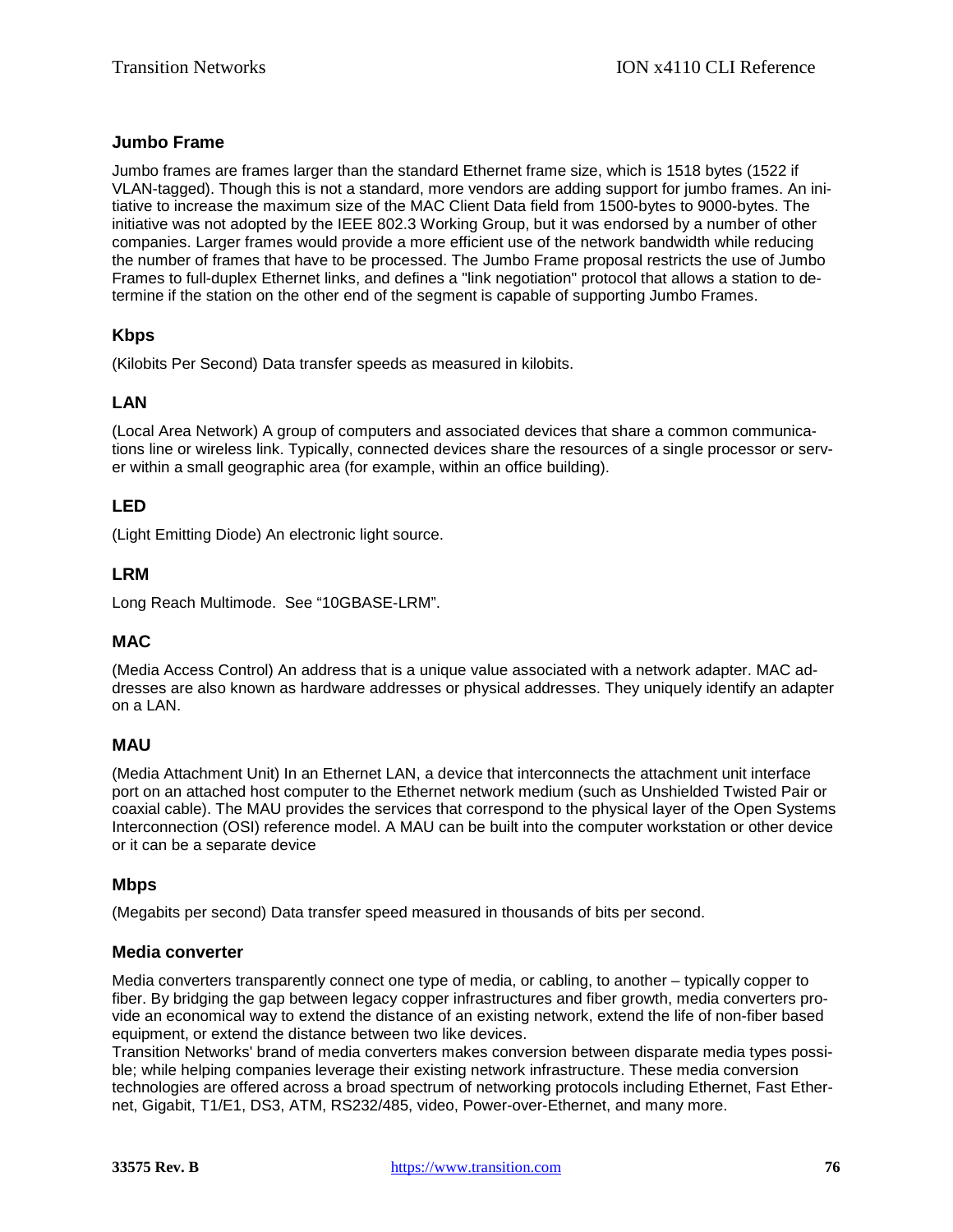## **MSA**

(Multi-Source Agreement) Common product specifications for pluggable fiber optic transceivers. Multi-Source Agreements. enhanced Small Form-factor Pluggable transceiver. To support different 10GbE physical layer standards, many interfaces consist of a standard socket into which different PHY modules may be plugged. Physical layer modules are not specified in an official standards body but by multi-source agreements (MSAs) that can be negotiated more quickly. Relevant MSAs for 10GbE include XENPAK (and related X2 and XPAK), XFP and SFP+. When choosing a PHY module, a designer considers cost, reach, media type, power consumption, and size (form factor). A single point-to-point link can have different MSA pluggable formats on either end (e.g. XPAK and SFP+) as long as the 10GbE optical or copper interface (e.g. 10GBASE-SR) inside the pluggable is identical. See also "SFP+".

# **MT-RJ**

(Mechanical Transfer-Registered Jack) A small form-factor fiber optic connector which resembles the RJ-45 connector used in Ethernet networks.

## **Multicast**

One of the four forms of IP addressing, each with its own unique properties, a multicast address is associated with a group of interested receivers. Per RFC 3171, addresses 224.0.0.0 through 239.255.255.255, the former Class D addresses, are designated as multicast addresses in IPv4. The sender sends a single datagram (from the sender's unicast address) to the multicast address, and the intermediary routers take care of making copies and sending them to all receivers that have registered their interest in data from that sender. See also Unicast.

## **NIC**

(Network Interface Card or Network Interface Controller) A computer hardware component designed to allow computers to communicate over a computer network. It is both an [OSI](#page-77-0) layer 1 (physical layer) and layer 2 (data link layer) device, as it provides physical access to a networking medium and provides a low-level addressing system through the use of [MAC](#page-75-1) addresses. It allows users to connect to each other either by using wireless communications or cables.

# **NID**

(Network Interface Device) A device that serves as the demarcation point between the carrier's local loop and the customer's premises wiring. In telecommunications, a NID is a device that serves as the demarcation point between the carrier's local loop and the customer's premises wiring. In fiber-to-the-premises systems, the signal is transmitted to the customer premises using fiber optic technologies. In general terms, a NID may also be called a Network Interface Unit (NIU), Telephone Network Interface (TNI), Slide-in-card (SIC), or a slide-in-module. See also "Media Converter".

# **OC**

Optical Carrier, used to specify the speed of fiber optic networks conforming to the SONET standard. The speeds for common OC levels include OC-1 =  $51.85$  Mbps, OC-3 =  $155.52$  Mbps, OC-12 =  $622.08$ Mbps, OC-24 = 1.244 Gbps, OC-48 = 2.488 Gbps, OC-192 = 9.952 Gbps, and OC-255 = 13.21 Gbps.

# **OC-192**

(OC-192 / STM-64 / 10G SONET) OC-192 is a network line with transmission speeds of up to 9953.28 Mbit/s (payload = 9510.912 Mbit/s (9.510912 Gbit/s); overhead = 442.368 Mbit/s). A standardized variant of 10 Gigabit Ethernet (10GbE), called WAN PHY, is designed to inter-operate with OC-192 transport equipment while the common version of 10GbE is called LAN PHY (which is not compatible with OC-192 transport equipment in its native form). The naming is a bit misleading since both LAN PHY and WAN PHY can be used on a wide area network.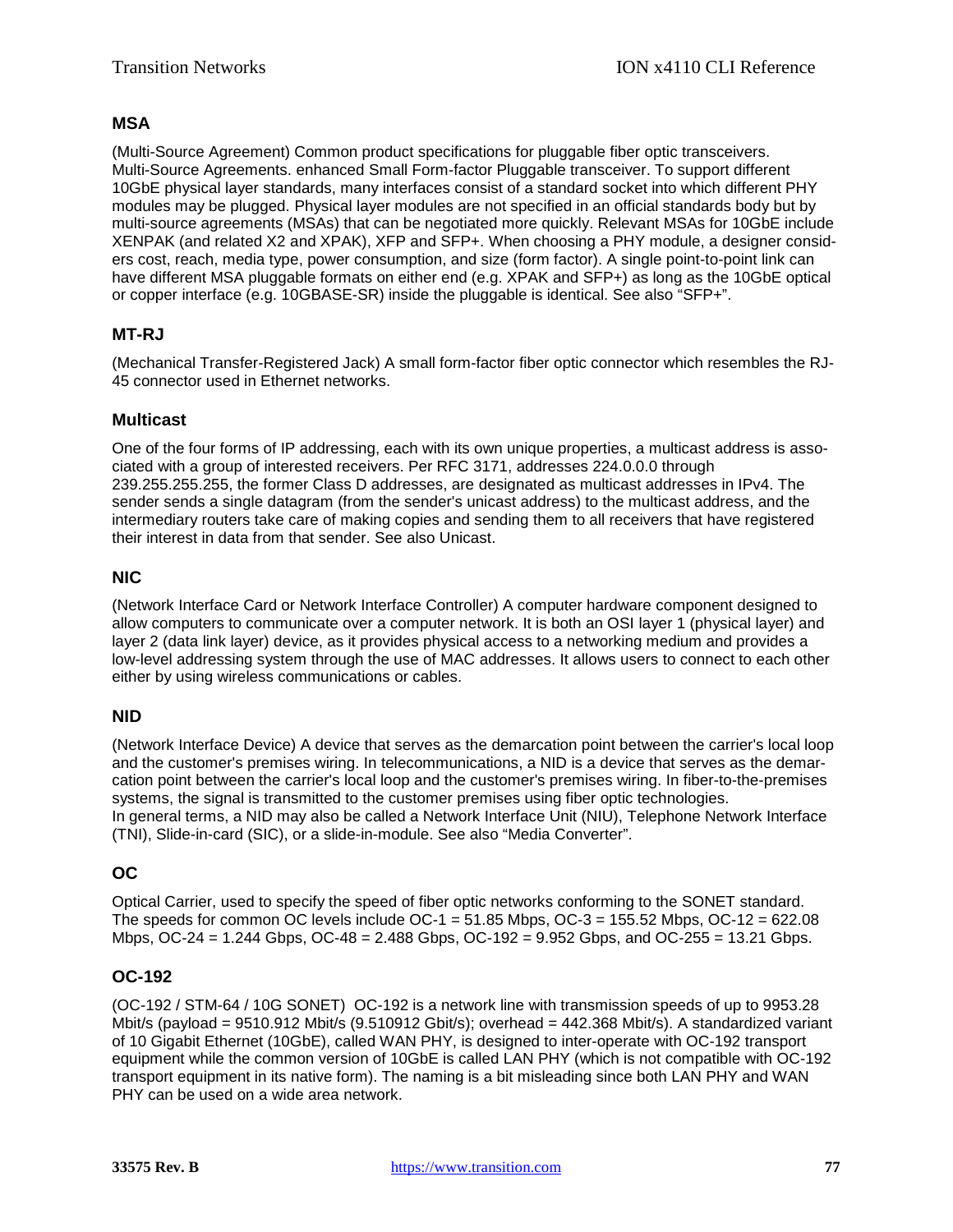# **ODU Bit Rate Tolerance**

The ODU bit-rate tolerance is ±20 ppm.

#### **ODU Types and Bit Rates**

| ODU type         | ODU nominal bit rate        |
|------------------|-----------------------------|
| ODU <sub>0</sub> | 1 244 160 kbit/s            |
| ODU <sub>1</sub> | 239/238 x 2 488 320 kbit/s  |
| ODU <sub>2</sub> | 239/237 x 9 953 280 kbit/s  |
| ODU <sub>3</sub> | 239/236 x 39 813 120 kbit/s |
| ODU <sub>4</sub> | 239/227 x 99 532 800 kbit/s |
|                  |                             |

## **OID**

(Object Identifier) Known as a "object identifier" or "MIB variable" in the network management protocol, an OID is a number assigned to devices in a network for identification purposes. Each branch of the MIB Tree has a number and a name, and the complete path from the top of the tree down to the point of interest forms the name of that point. A name created in this way is known as an Object ID or OID. In SNMP, an Object Identifier points to a particular parameter in the SNMP agent.

#### <span id="page-77-0"></span>**OSI**

(Open Systems Interconnection) A standard description or reference model for how messages should be transmitted between any two points in a telecommunication network. Its purpose is to guide product implementors so that their products will consistently work with other products. The reference model defines seven layers of functions that take place at each end of a communication.

# **OTU Bit Rate Tolerance**

The OTU bit-rate tolerance is ±20 ppm.

#### **OTU Types and Bit Rates**

| OTU type         | OTU nominal bit rate        |
|------------------|-----------------------------|
| OTU <sub>1</sub> | 255/238 x 2 488 320 kbit/s  |
| OTU <sub>2</sub> | 255/237 x 9 953 280 kbit/s  |
| OTU3             | 255/236 x 39 813 120 kbit/s |
| OTU <sub>4</sub> | 255/227 x 99 532 800 kbit/s |

# **OTH**

(Optical Transport Hierarchy): see "G.709/Y.1331" above.See also "OTN" below.

# **OTN**

(Optical Transport Network): the Optical Transport Hierarchy (OTH) is a new transport technology for the Optical Transport Network (OTN) developed by the ITU. OTH is based on the network architecture defined in ITU G.872 "Architecture for the Optical Transport Network (OTN)".

G.872 defines an architecture that is composed of the Optical Channel (OCh), Optical Multiplex Section (OMS) and Optical Transmission Section (OTS). G.872then describes the functionality that needed to make OTN work. Compared to SONET/SDH, using OTN offers advantages (stronger Forward Error Correction, more levels of TCM, transparent transport of Client signals, switching scalability) and disadvantages (requires new hardware and management system).

| OTU Bit Rate (Nominal)     |
|----------------------------|
| 255/238 x 2 488 320 kbit/s |
| 255/237 x 9 953 280 kbit/s |
|                            |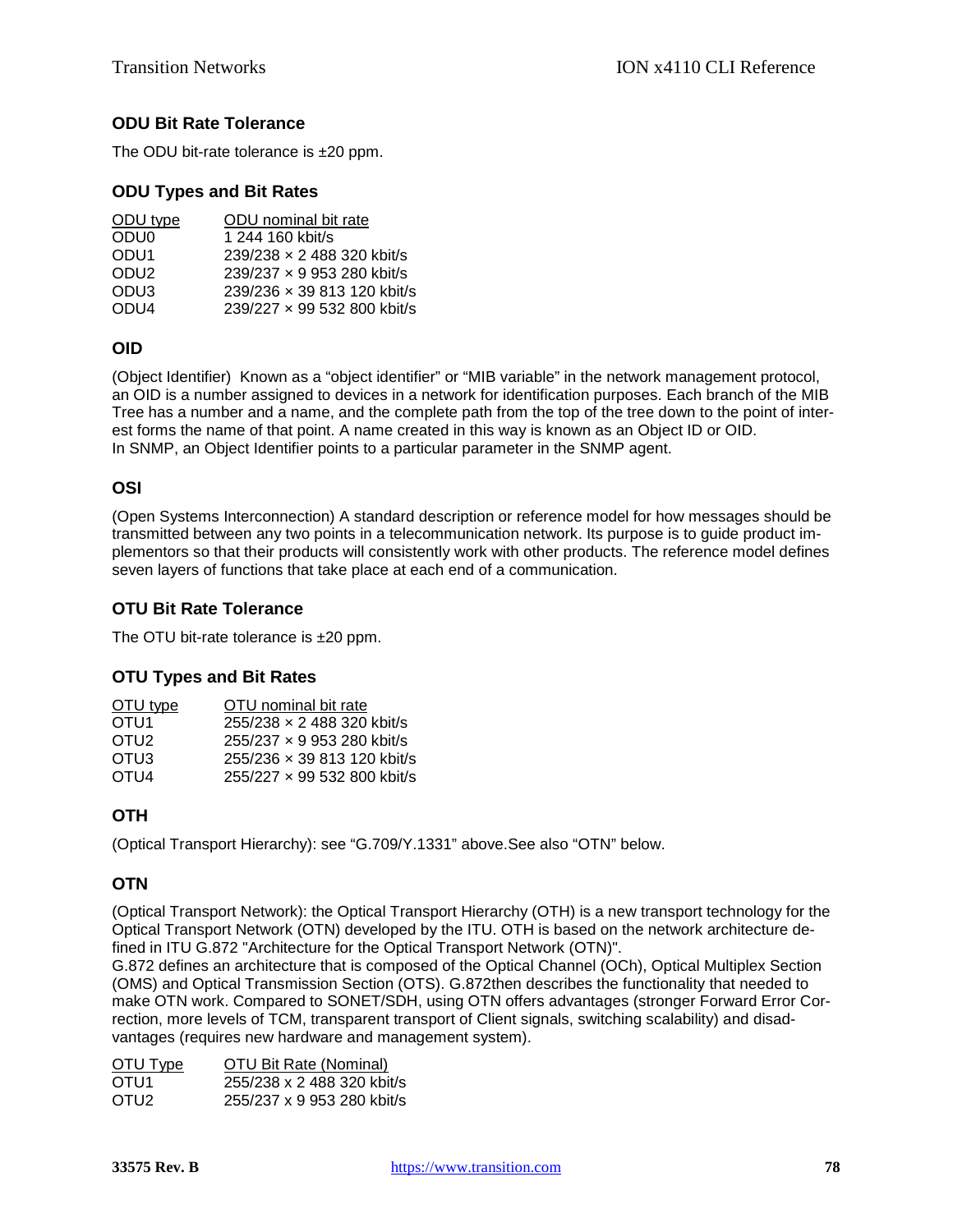#### OTU3 255/236 x 39 813 120 kbit/s

The OTU bit rate tolerance is  $\pm 20$  ppm for OTU1, OTU2, and OTU3. The nominal OTUk rates are approximately 2 666 057.143 kbit/s (OTU1), 10 709 225.316 kbit/s (OTU2) and 43 018 413.559 kbit/s (OTU3). See<http://www.itu.int/rec/T-REC-G.709/> for more information. See also "G.709/Y.1331" above.

## **OUI**

(Organizationally Unique Identifier) the Ethernet Vendor Address component. Ethernet hardware addresses are 48 bits, expressed as 12 hexadecimal digits (0-9, plus A-F, capitalized). These 12 hex digits consist of the first/left 6 digits (which should match the vendor of the Ethernet interface within the station) and the last/right 6 digits, which specify the interface serial number for that interface vendor. These highorder 3 octets (6 hex digits) are called the Organizationally Unique Identifier or OUI.

## **RJ-45**

The standard connector utilized on 4-pair (8-wire) UTP (Unshielded Twisted Pair) cable. The RJ-45 connector is the standard connector for Ethernet, T1, and modern digital telephone systems.

## **RS-232**

(Recommended Standard 232) A standard for serial binary data signals connecting between a DTE (Data Terminal Equipment) and a [DCE](#page-70-0) (Data Circuit-terminating Equipment). It is commonly used in computer serial ports.

#### **SFP**

(Small Form-Factor Pluggable) A compact, hot-pluggable transceiver used in telecommunication and data communications applications. It interfaces a network device mother board (for a switch, router, media converter or similar device) to a fiber optic or copper networking cable. The SFP transceiver is specified by a multi-source agreement (MSA) between competing manufacturers. The SFP was designed after the GBIC interface, and allows greater port density (number of transceivers per inch along the edge of a mother board) than the GBIC, thus SFP is also known as "mini-GBIC". Optical SFP transceivers support digital diagnostics monitoring (DDM) functions according to the industry-standard SFF-8472. This feature lets you monitor real-time parameters of the SFP, such as optical output power, optical input power, temperature, laser bias current, and transceiver supply voltage. AKA, Digital Optical Monitoring (DOM), DMI (Diagnostic Monitoring Interface), or DMM (Diagnostic Maintenance Monitoring).

#### **SFP**+

enhanced Small Form-factor Pluggable transceiver. To support different 10GbE physical layer standards, many interfaces consist of a standard socket into which different PHY modules may be plugged. Physical layer modules are not specified in an official standards body but by multi-source agreements (MSAs) that can be negotiated more quickly. Relevant MSAs for 10GbE include XENPAK (and related X2 and XPAK), XFP and SFP+. When choosing a PHY module, a designer considers cost, reach, media type, power consumption, and size (form factor). A single point-to-point link can have different MSA pluggable formats on either end (e.g. XPAK and SFP+) as long as the 10GbE optical or copper interface (e.g. 10GBASE-SR) inside the pluggable is identical. See also "MSA".

The newest module standard is the enhanced small form-factor pluggable transceiver, generally called SFP+. Based on the small form-factor pluggable transceiver (SFP) and developed by the ANSI T11 fibre channel group, it is smaller still and lower power than XFP. SFP+ has become the most popular socket on 10GE systems. SFP+ modules do only optical to electrical conversion, no clock and data recovery, putting a higher burden on the host's channel equalization. SFP+ modules share a common physical form factor with legacy SFP modules, allowing higher port density than XFP and the re-use of existing designs for 24 or 48 ports in a 19" rack width blade.

SFP+ modules can further be grouped into two types of host interfaces: linear or limiting. Limiting modules are preferred except when using old fiber infrastructure which requires the use of the linear interface provided by 10GBASE-LRM modules.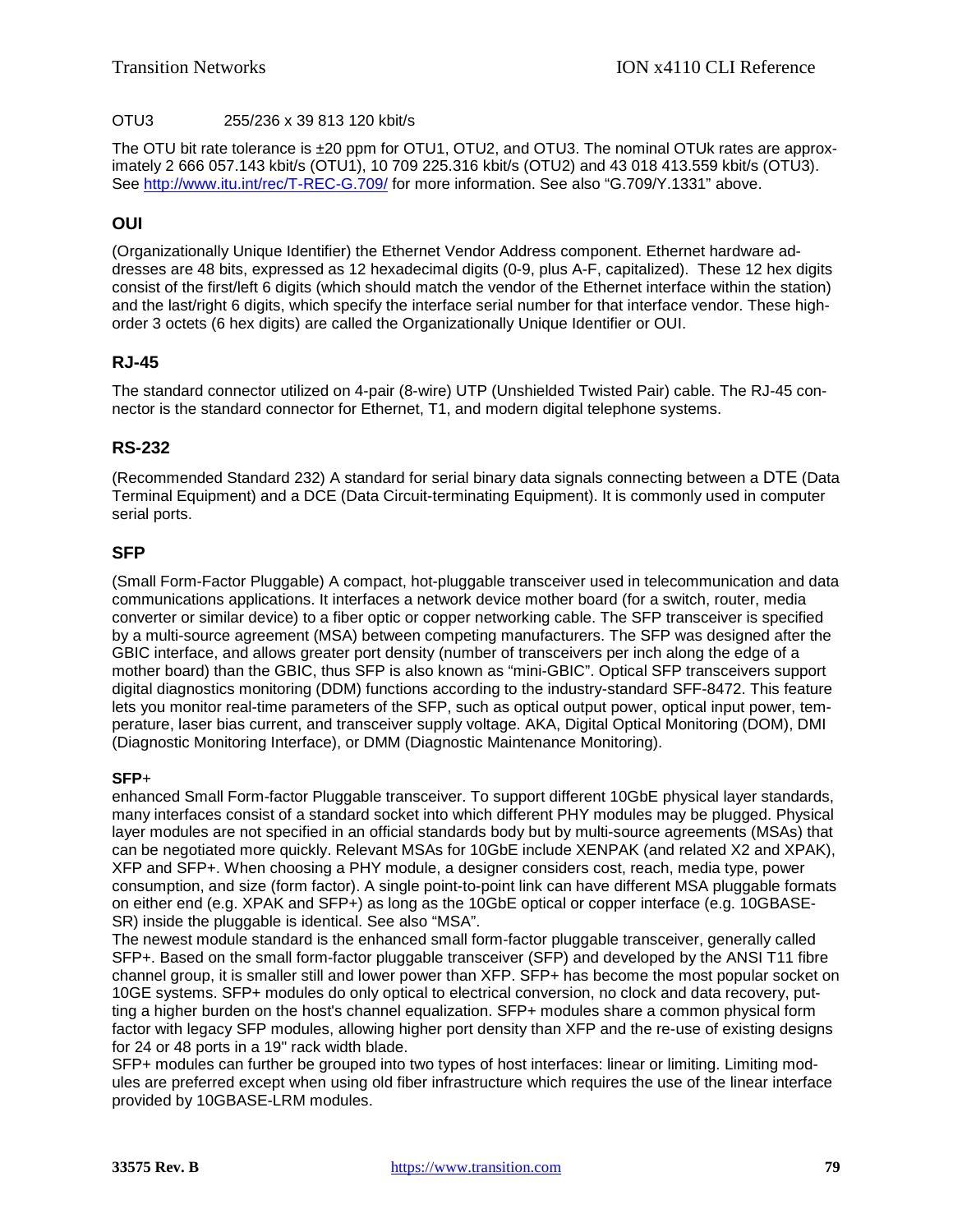## **SGMII**

(Serial Gigabit Media Independent Interface) A standard Gigabit Ethernet interface used to connect an Ethernet MAC-block to a PHY. To carry frame data and link rate information between a 10/100/1000 PHY and an Ethernet MAC, SGMII uses a different pair for data signals and for clocking signals, with both being present in each direction (i.e., TX and RX). The x4110 has SGMII support for use with 10/100/1000BASE-T copper SFPs. The x4110 uses the **set ether phymode=SGMII** CLI command to select SGMII mode.

# **SLA**

(Service Level Agreement) In general terms, a part of a service contract where the level of service is formally defined in terms of a contracted delivery time or performance. In Metro Ethernet, the contract between the Subscriber and Service Provider specifying the agreed to service level commitments and related business agreements.

# **SONET**

(Synchronous Optical Networking) SONET and SDH are standardized multiplexing protocols that transfer multiple digital bit streams over optical fiber. SONET and SDH, which are essentially the same, were originally designed to transport circuit mode communications (e.g., DS1, DS3) from a variety of sources. Both protocols are widely used today: SONET in the United States and Canada, and SDH in the rest of the world.

# **STID**

(Sensor Transaction Identifier) The STID is used for power supply / sensor / IONDCR configuration via the **set sensor stid** command to define notification, relation, severity, and value parameters. The **show power config** command displays the power supply sensors information. The STID is shown in the Web interface at the **Power Supply** tab > **Temp**, **Volt**, **Power**, and **Fan** sub-tabs.

# **STP**

(Shielded Twisted Pair) A special kind of copper telephone wiring used in some business installations. An outer covering or shield is added to the ordinary twisted pair telephone wires; the shield functions as a ground.

# <span id="page-79-1"></span>**TCP**

(Transmission Control Protocol) One of the core protocols of the Internet Protocol Suite. TCP is one of the two original components of the suite (the other being Internet Protocol, or [IP\)](#page-74-0), so the entire suite is commonly referred to as [TCP/IP.](#page-79-0) Whereas IP handles lower-level transmissions from computer to computer as a message makes its way across the Internet, TCP operates at a higher level, concerned only with the two end systems, for example a Web browser and a Web server. In particular, TCP provides reliable, ordered delivery of a stream of bytes from a program on one computer to another program on another computer.

# <span id="page-79-0"></span>**TCP/IP**

(Transmission Control Protocol/Internet Protocol) The basic communication language or protocol of the Internet and/or a private network (either an intranet or an extranet).

TCP/IP is a two-layer program. The higher layer, Transmission Control Protocol [\(TCP\)](#page-79-1), manages the assembling of a message or file into smaller packets that are transmitted over the Internet and received by a TCP layer that reassembles the packets into the original message. The lower layer, Internet Protocol [\(IP\)](#page-74-0), handles the address part of each packet so that it gets to the right destination.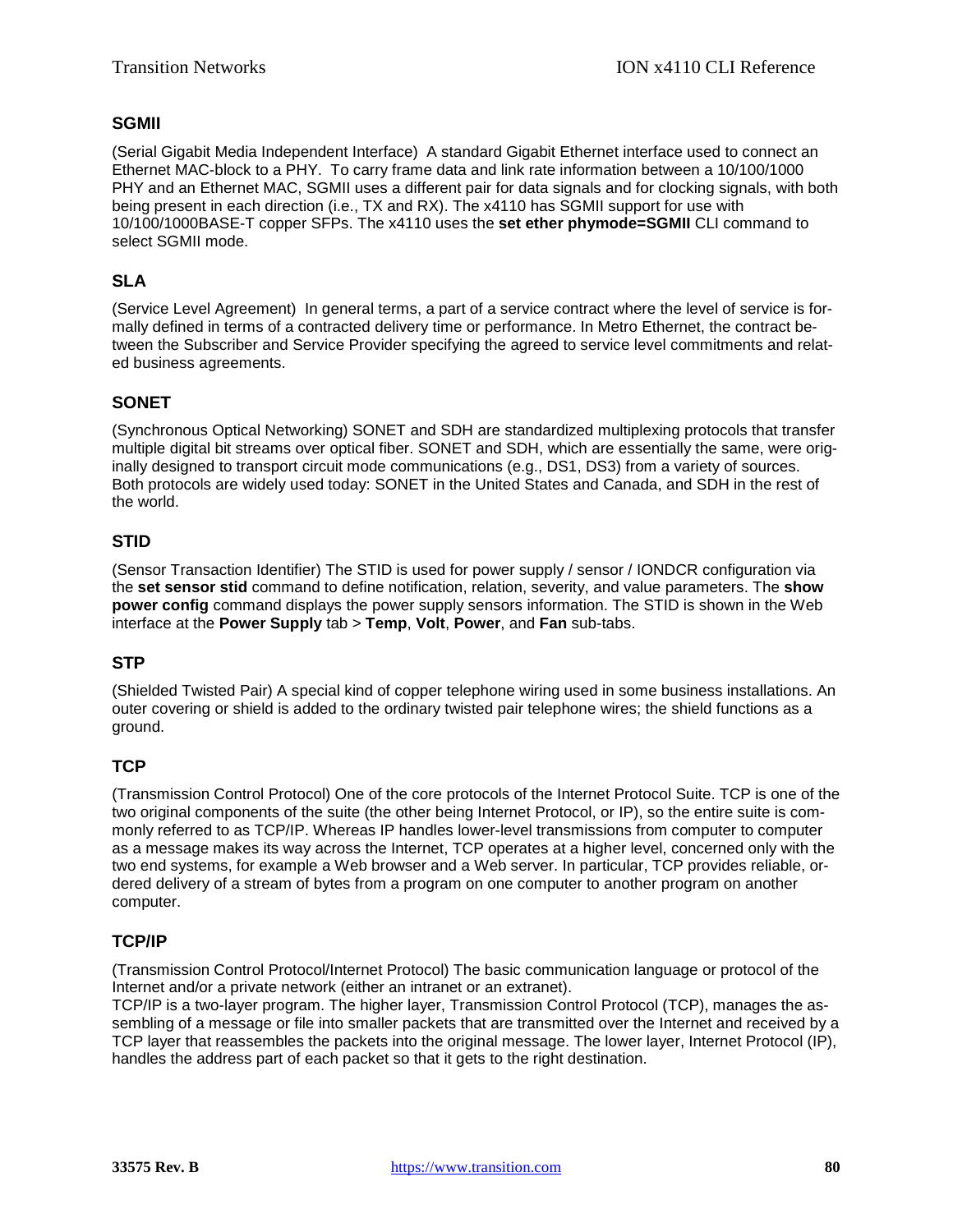#### **Telnet**

A user command and an underlying [TCP/IP](#page-79-0) protocol for accessing remote computers. Through Telnet, an administrator or another user can access someone else's computer remotely. Telnet is a terminal emulation program for TCP/IP networks that runs on your computer and connects your PC to a switch management. (Standard: RFC 854.)

## **TFTP**

(Trivial File Transfer Protocol) A file transfer protocol, with the functionality of a very basic form of File Transfer Protocol [\(FTP\)](#page-73-0). Due to its simple design, TFTP can be implemented using a very small amount of memory. Because it uses [UDP](#page-81-0) rather than [TCP](#page-79-1) for transport, TFTP is typically used to transfer firmware upgrades to network equipment.

#### **TFTP Download / Upload**

The ability to load firmware, configuration files, etc. through a TFTP server. (AKA, TFTP. Standard: RFC 1350.)

#### **TFTP Root Directory**

The location on the console device (PC) where files are placed when received, and where files to be transmitted should be placed (e.g., *C:\TFTP-Root*).

#### **TFTP Server**

An application that uses the TFTP file transfer protocol to read and write files from/to a remote server. In TFTP, a transfer begins with a request to read or write a file, which also serves to request a connection. If the server grants the request, the connection is opened and the file is sent in fixed length blocks of 512 bytes. Each data packet contains one block of data, and must be acknowledged by an acknowledgment packet before the next packet can be sent. Examples of available packages include Open TFTP Server, Tftpd32, WinAgents TFTP Server for Windows, SolarWinds free TFTP Server, TFTP Server 1.6 for Linux, and TftpServer 3.3.1, a TFTP server enhancement to the standard Mac OSX distribution.

#### **Throughput**

The maximum rate at which no frame is dropped. This is typically measured under test conditions.

#### **TNDP**

(TN Topology Discovery Protocol) the Transition Networks implementation of LLDP. When set to Enabled, the device entering this command/setting will no longer be discovered by the IONMM if it is remotely managed through this port. See also "LLDP" and the "set tndp" and "show tndp" CLI commands. See also "Discovery".

#### **Trap**

In SNMP, a trap is a type of PDU used to report an alert or other asynchronous event about a managed subsystem. Also, a place in a program for handling unexpected or unallowable conditions - for example, by sending an error message to a log or to a program user. If a return code from another program was being checked by a calling program, a return code value that was unexpected and unplanned for could cause a branch to a trap that recorded the situation, and take other appropriate action.

An ION system trap is a one-way notification (e.g., from the IONMM to the NMS) that alerts the administrator about instances of MIB-defined asynchronous events on the managed device. It is the only operation that is initiated by the IONMM rather than the NMS. For a management system to understand a trap sent to it by the IONMM, the NMS must know what the object identifier (OID) defines. Therefore, it must have the MIB for that trap loaded. This provides the correct OID information so that the NMS can understand the traps sent to it.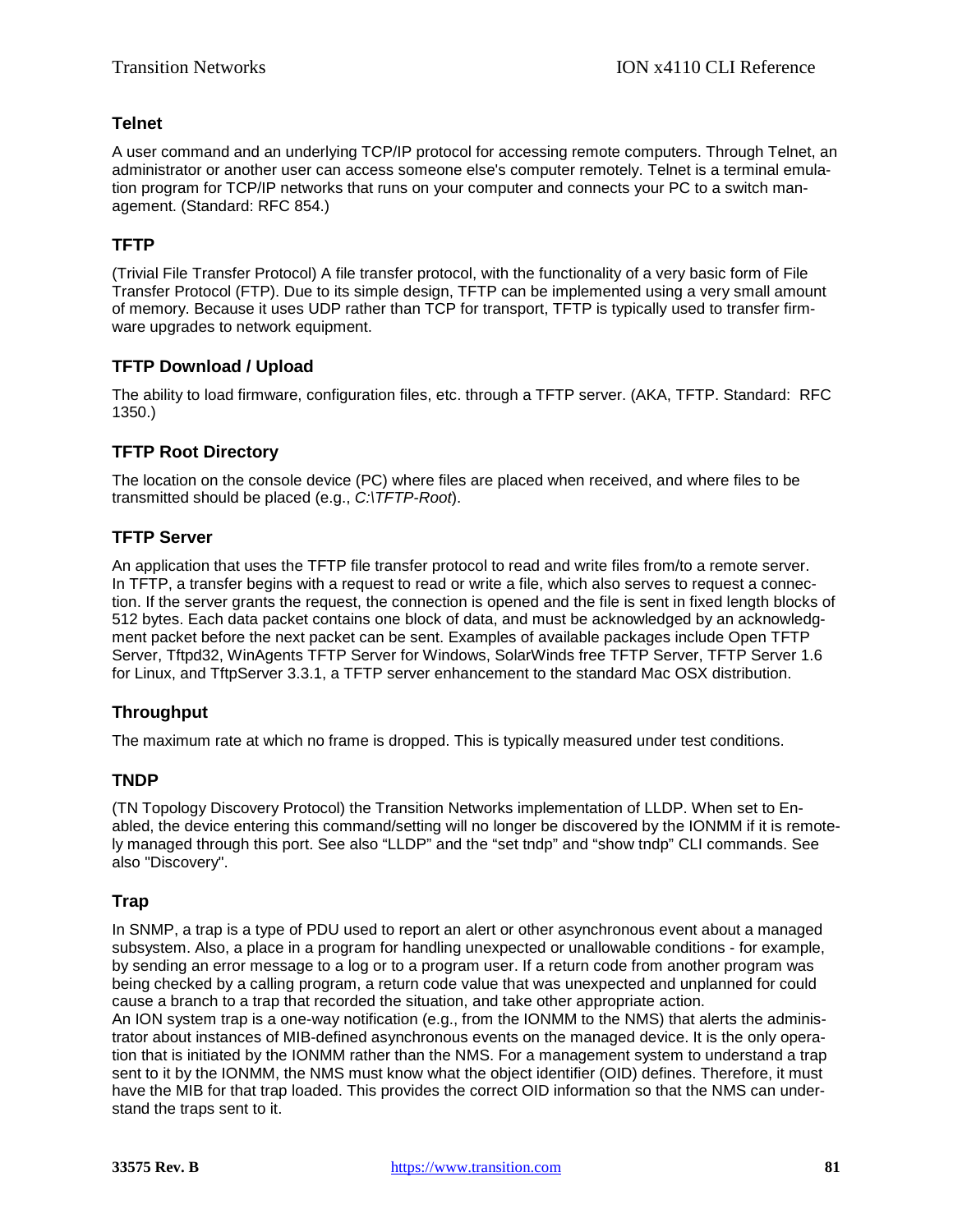# <span id="page-81-0"></span>**UDP**

(User Datagram Protocol) A connectionless protocol that, like [TCP,](#page-79-1) runs on top of IP networks. Unlike [TCP/IP,](#page-79-0) UDP/IP provides very few error recovery services, offering instead a direct way to send and receive datagrams over an [IP](#page-74-0) network. It's used primarily for broadcasting messages over a network.

## **Unicast**

One of the four forms of IP addressing, each with its own unique properties. The most common concept of an IP address is in unicast addressing, available in both IPv4 and IPv6. It normally refers to a single sender or a single receiver, and can be used for both sending and receiving. Usually, a unicast address is associated with a single device or host, but it is not a one-to-one correspondence. Some individual PCs have several distinct unicast addresses, each for its own distinct purpose. Sending the same data to multiple unicast addresses requires the sender to send all the data many times over, once for each recipient. See also "Multicast".

## <span id="page-81-1"></span>**USB**

(Universal Serial Bus) A plug-and-play interface between a computer and add-on devices, such as media players, keyboards, telephones, digital cameras, scanners, flash drives, joysticks and printers.

## **UTC**

(Coordinated Universal Time) A time standard based on International Atomic Time (TAI) with leap seconds added at irregular intervals to compensate for the Earth's slowing rotation. Leap seconds are used to allow UTC to closely track UT1, which is mean solar time at the Royal Observatory, Greenwich.

#### **UTP**

(Unshielded Twisted Pair) The most common form of twisted pair wiring, because it is less expensive and easier to work with than STP (Shielded Twisted Pair). UTP is used in Ethernet 10Base-T and 100Base-T networks, as well as in home and office telephone wiring. The twist in UTP helps to reduce crosstalk interference between wire pairs.

#### **VAC**

Volts AC (alternating current, as opposed to DC – direct current).

#### **Varbind**

In SNMP, a Sequence of two fields, an Object ID and the value for/from that Object ID. Varbinds is short for Variable bindings. It's the variable number of values that are included in an SNMP packet. Each varbind is made of an OID, type, and value.

#### **VCP**

(Virtual Com Port) A driver that allows a [USB](#page-81-1) device to appear as an additional COM port. The USB device can be accessed by an application in the same manner as a regular COM port.

#### **VDC**

Volts DC (direct current, as opposed to AC – alternating current).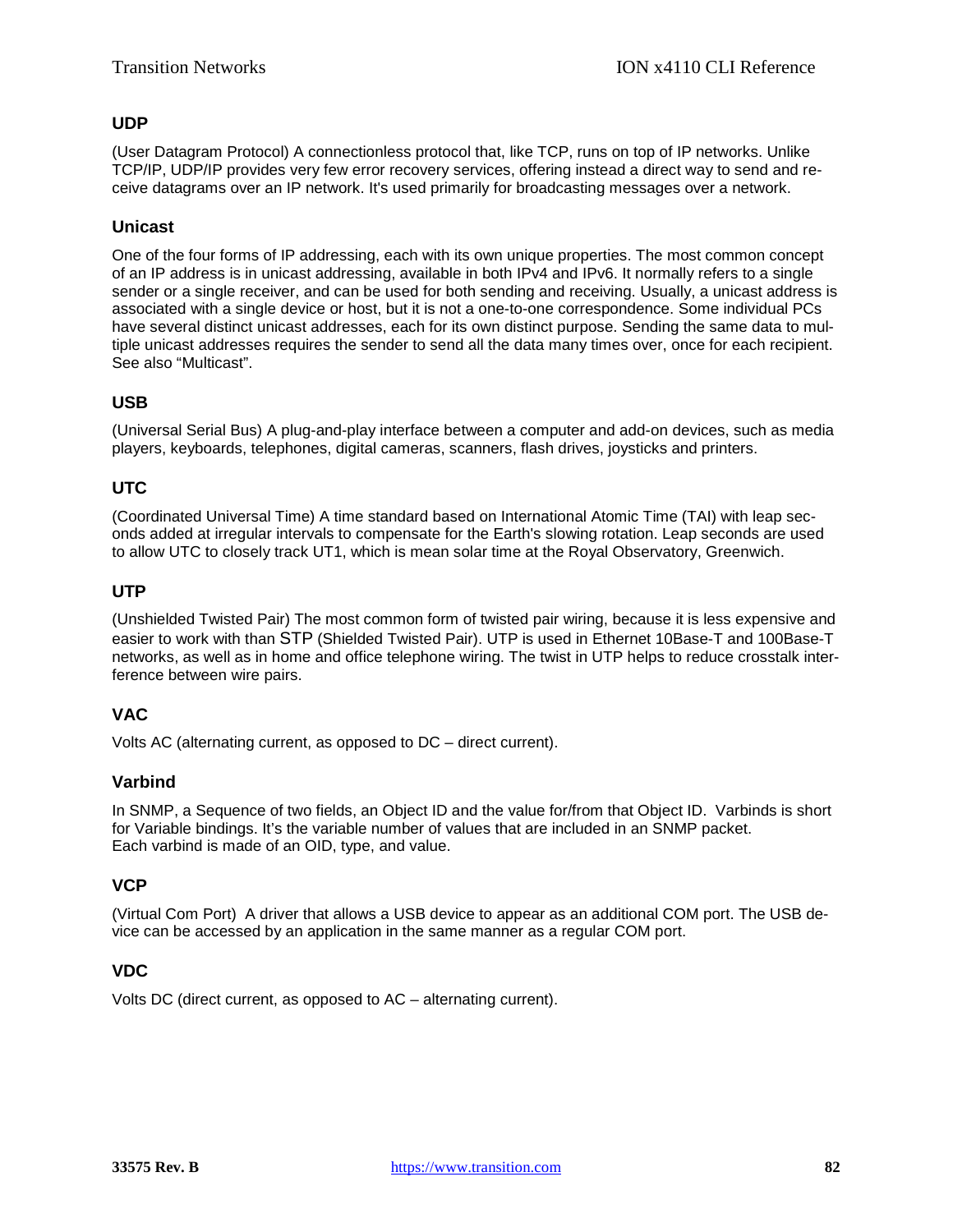# **Wavelength-Division Multiplexing (WDM, DWDM and CWDM)**

WDM, DWDM and CWDM are based on the same concept of using multiple wavelengths of light on a single fiber, but differ in the spacing of the wavelengths, number of channels, and the ability to amplify the multiplexed signals in the optical space. See also CWDM, DWDM, and WDM.

## **WDM**

In fiber-optic communications, wavelength-division multiplexing (WDM) is a technology which multiplexes a number of optical carrier signals onto a single optical fiber by using different wavelengths (i.e., colors) of laser light. This technique enables bidirectional communications over one strand of fiber, as well as multiplication of capacity. WDM systems are divided into different wavelength patterns, coarse (CWDM) and dense (DWDM). See also CWDM, DWDM, and Wavelength-Division Multiplexing.

#### **Web-based Management**

Allows users to manage the switch through a web browser. (AKA, Web GUI, Web interface, Web IF.)

## **Write View**

A view name (up to 64 characters) for each SNMP group that defines the list of object identifiers (OIDs) that are able to be created or modified by users of the group.

#### **XAUI**

XAUI is a standard for extending the XGMII (10 Gigabit Media Independent Interface) between the MAC and PHY layer of 10 Gigabit Ethernet (10GbE). XAUI is pronounced "zowie", a concatenation of the Roman numeral X, meaning ten, and the initials of "Attachment Unit Interface". The XGMII Extender, which is composed of an XGXS at the MAC end, an XGXS at the PHY end and a XAUI between them, is to extend the operational distance of the XGMII and to reduce the number of interface signals. Applications include extending the physical separation possible between MAC and PHY components in a 10 Gigabit Ethernet system distributed across a circuit board.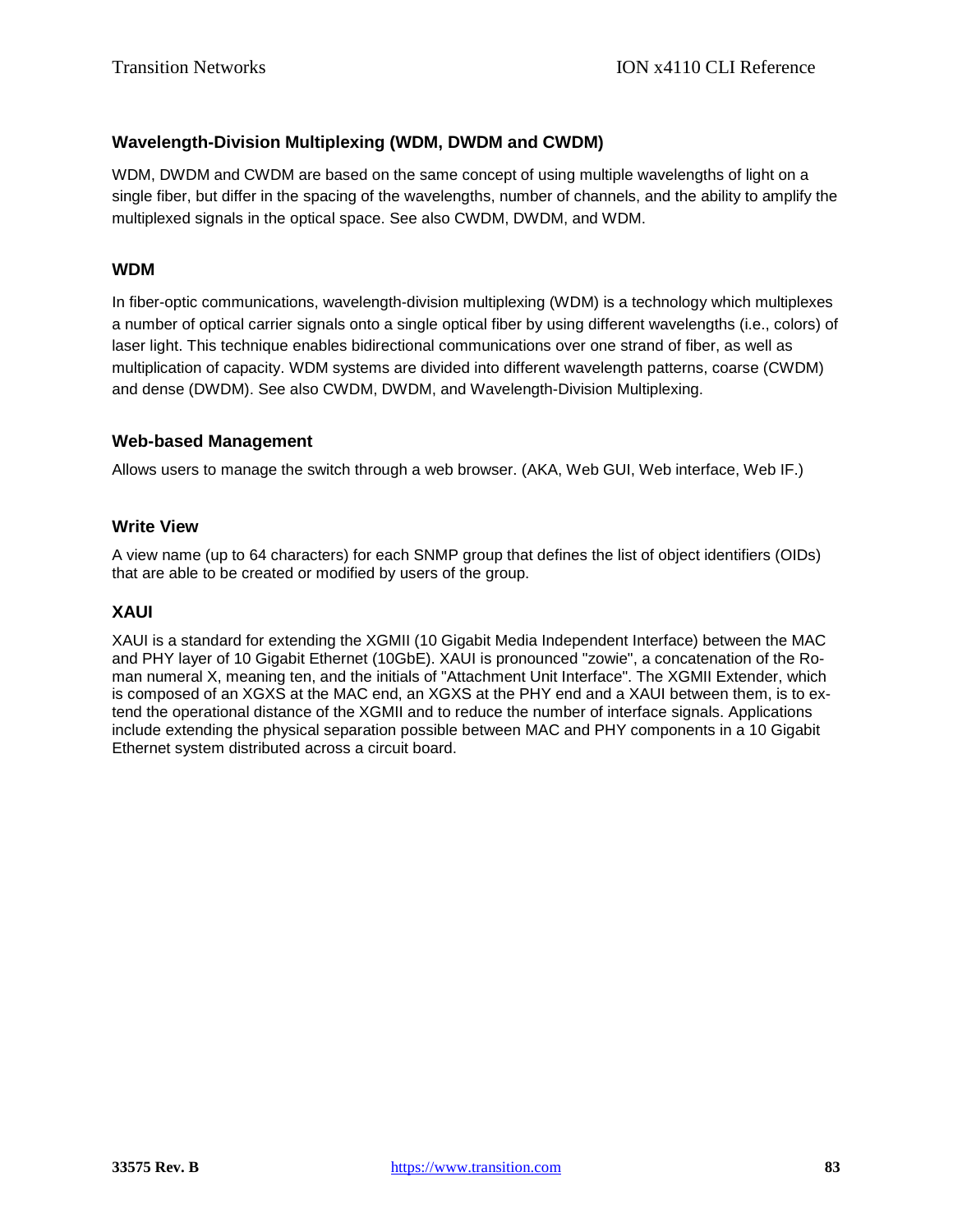# **Index**

| Attachment ports           | 15 | Ethernet port commands    | 39     |
|----------------------------|----|---------------------------|--------|
| Change location            | 15 | Help                      | 17     |
| Clear                      |    | Location command          | 15     |
| Screen                     | 14 | Reboot                    | 20, 21 |
| CLI error messages         | 43 | Reset to factory defaults | 22     |
| CLI help                   | 17 | Restart                   |        |
| Conventions, documentation | 5  | ION MM                    | 21     |
| Device levels              | 15 | Rx power alarm            | 34     |
| <b>DMI</b> commands        | 32 | SOAM                      |        |
| Documentation conventions  | 5  | Configuring, CLI method   | 35, 36 |
| Error messages             |    | <b>System Restart</b>     | 21     |
| CLI commands               | 43 |                           |        |